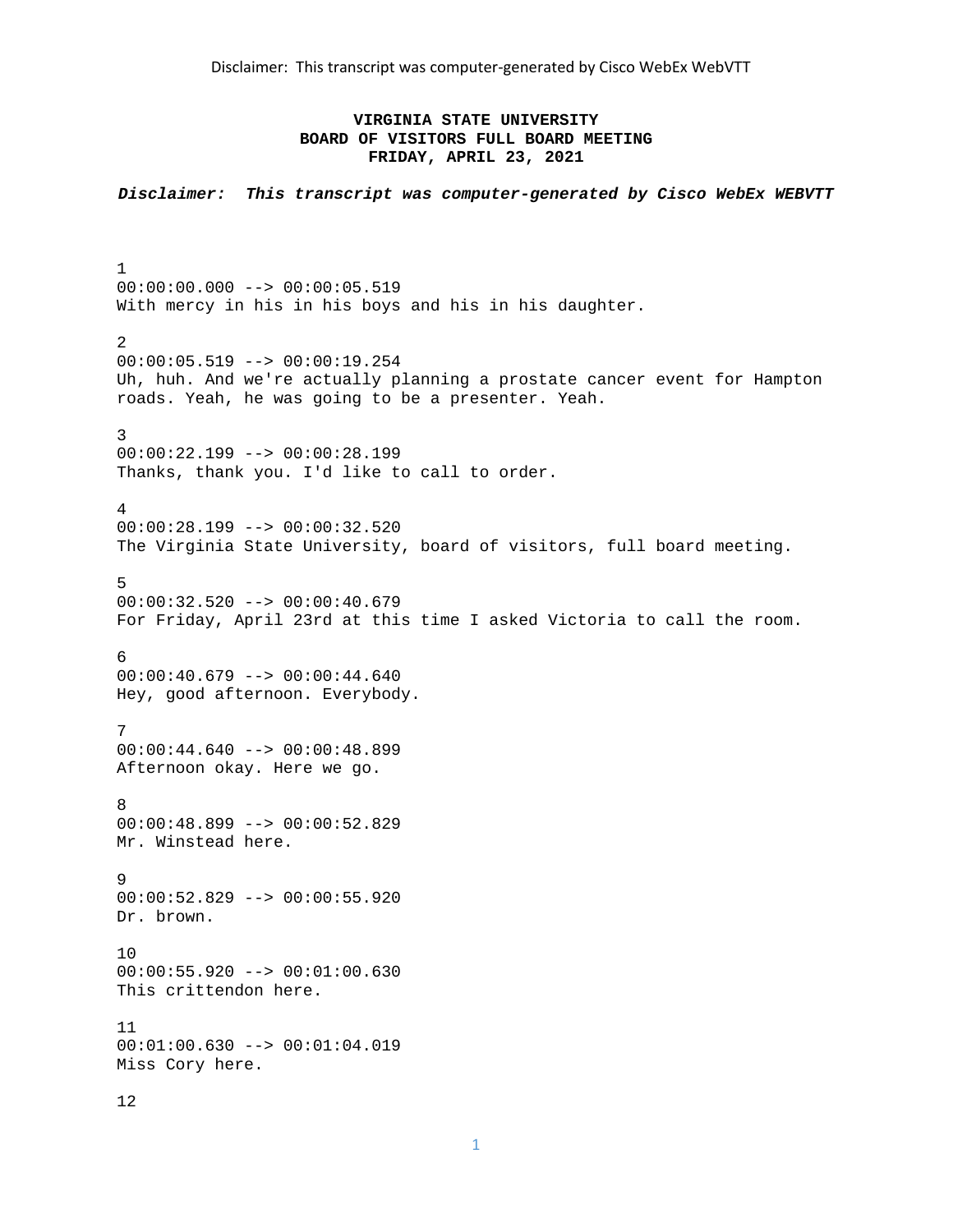00:01:04.019 --> 00:01:08.099 Dr. 13 00:01:09.420 --> 00:01:13.620 Dr here. 14 00:01:13.620 --> 00:01:17.219 Thank you Mr. Fleming. 15 00:01:17.219 --> 00:01:20.219 Here. 16 00:01:20.219 --> 00:01:23.700 Miss garden here. 17 00:01:23.700 --> 00:01:27.810 Mr. here. 18 00:01:27.810 --> 00:01:32.909 Mr. Mr. 19 00:01:32.909 --> 00:01:36.930 Here Mr. Richardson. 20 00:01:36.930 --> 00:01:41.700 Mr. Richardson? 21 00:01:44.579 --> 00:01:47.969 Mr. 22  $00:01:47.969$  -->  $00:01:52.140$ Here Mr. 23 00:01:52.140 --> 00:01:56.040 Mr. 24 00:01:56.040 --> 00:02:00.030 And Mr. 25 00:02:00.030 --> 00:02:07.709 Here okay. Mr. club new Dr.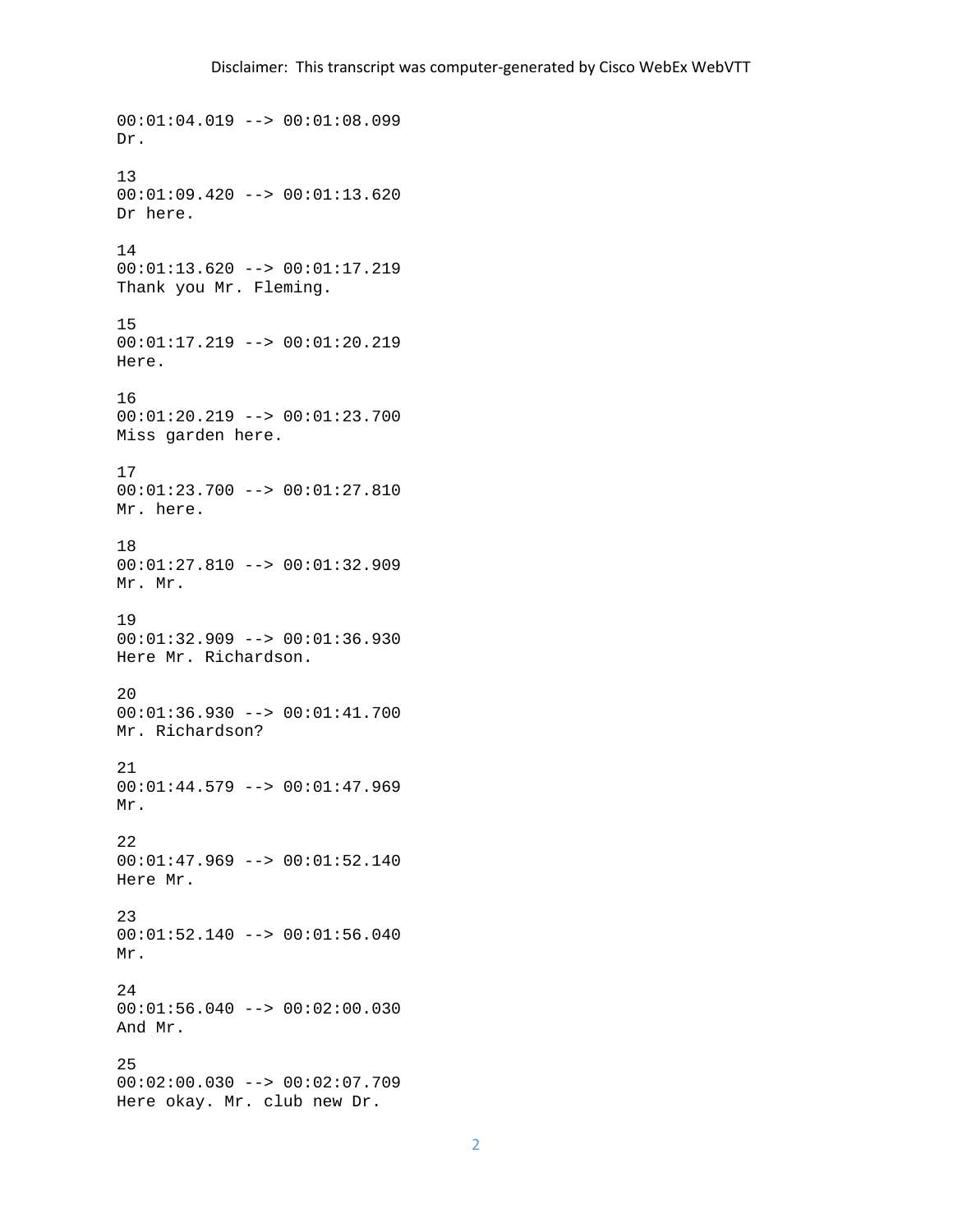26 00:02:07.709 --> 00:02:11.969 Is here yeah. 27 00:02:11.969 --> 00:02:16.379 Do you know. 28 00:02:16.379 --> 00:02:21.240 Mr. 29 00:02:21.240 --> 00:02:24.900 Mr. Cameron gray? Yeah. 30 00:02:24.900 --> 00:02:27.900 I can. 31 00:02:27.900 --> 00:02:39.419 Thank you, thank you Madam secretary at this time, went by Mr. Rodney hall to come forth and provide an implication. 32  $00:02:42.030$  -->  $00:02:47.939$ Silence. 33 00:02:47.939 --> 00:02:52.139 The pray father, we're grateful. 34  $00:02:52.139$  -->  $00:02:56.490$ And reminded that you are forever enough, always enough. 35  $00:02:56.490$  -->  $00:03:01.139$ And more than enough, thank you for this day, and all of those who have gathered here. 36  $00:03:01.139$  -->  $00:03:04.740$ We thank you for every mind and heart in this meeting. 37 00:03:04.740 --> 00:03:09.810 Only mutually know why we are here and what we need to accomplish today. 38 00:03:09.810 --> 00:03:13.830 Your righteousness transcends all our efforts in understanding.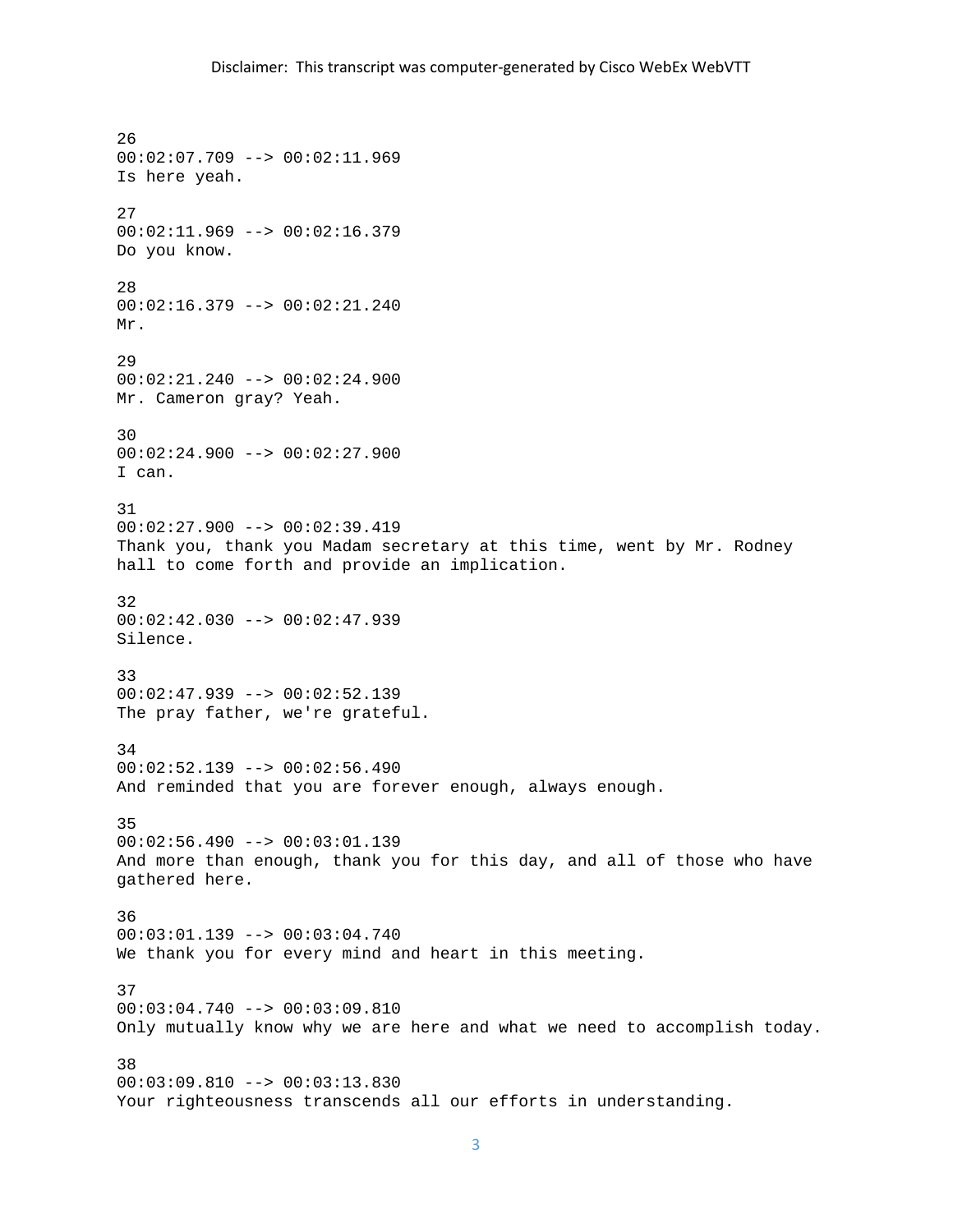39 00:03:13.830 --> 00:03:17.909 In our competence and who you made us to be. 40 00:03:17.909 --> 00:03:21.449 But this meeting today, and all of them are present. 41 00:03:21.449 --> 00:03:25.319 Got you to bless the family. 42 00:03:25.319 --> 00:03:30.449 Be with them right now with this moment. 43 00:03:30.449 --> 00:03:36.360 And vulnerable position university as well as for our students, and all the lives that he touched. 44 00:03:36.360 --> 00:03:41.520 It was a true duration and he will be remembered forever in our hearts and minds. 45 00:03:41.520 --> 00:03:45.120 I think we would prefer by the name. Jesus. Amen. 46 00:03:45.120 --> 00:03:53.400 You can have it for you the agenda for today's meeting. 47 00:03:53.400 --> 00:03:59.189 I constantly accept the motion for approval of the agenda. If there are no modifications. 48 00:04:00.389 --> 00:04:04.560 Save, and then. 49 00:04:04.560 --> 00:04:11.129 I didn't hear who 2nd did it once. 50 00:04:11.129 --> 00:04:16.500 Thank you for the problem is moved and seconded. Are you ready for the question?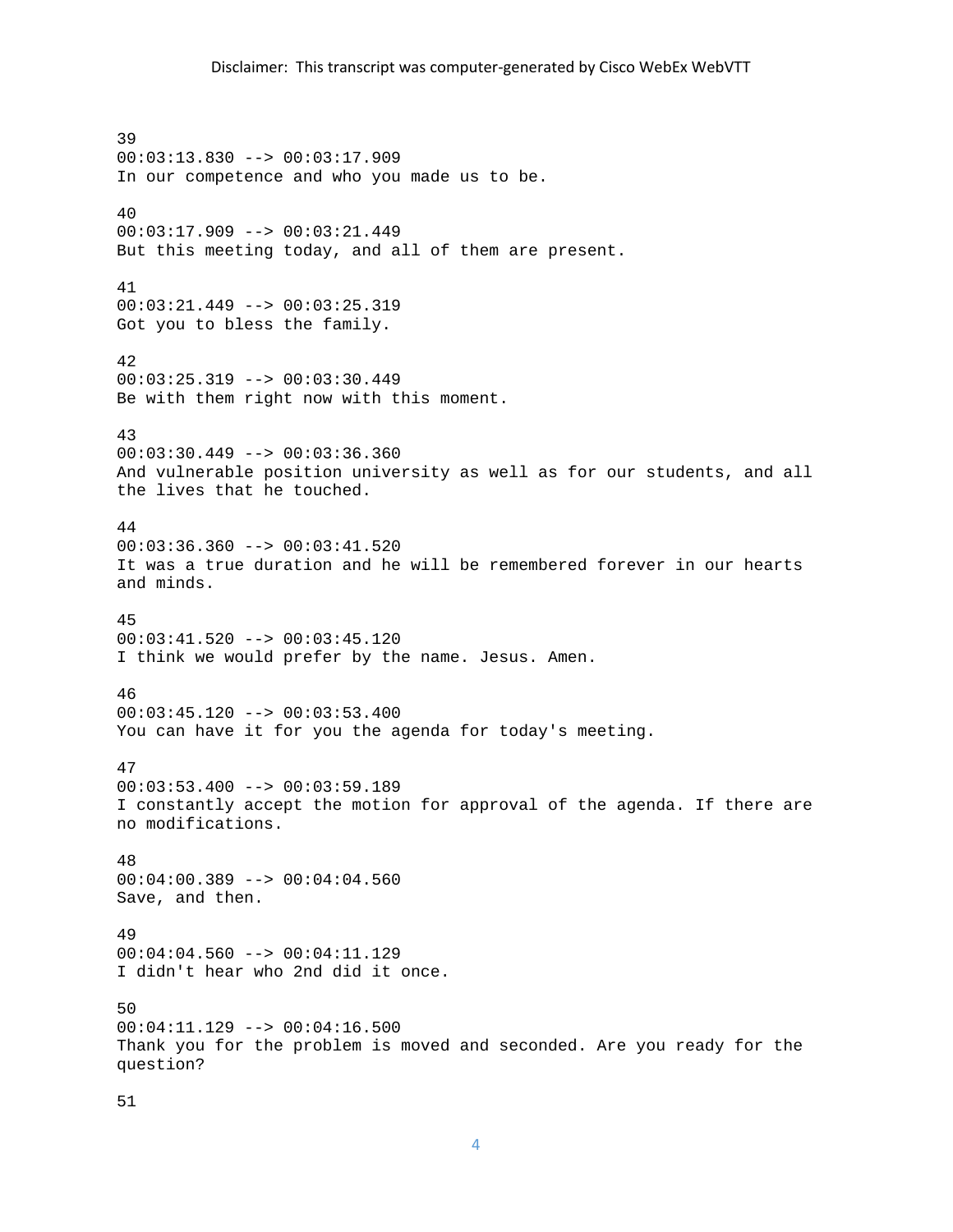00:04:17.910 --> 00:04:24.209 Code. 52 00:04:24.209 --> 00:04:29.428 Protocol Mr. 53 00:04:29.428 --> 00:04:34.228 Dr. brown. 54 00:04:34.228 --> 00:04:38.639 Dr. brown. 55 00:04:38.639 --> 00:04:44.879 Yeah, thank you. And then yes, this. 56 00:04:44.879 --> 00:04:51.358 No. 57 00:04:51.358 --> 00:04:55.738 Yeah, thank you. Mr. Fleming. 58 00:04:55.738 --> 00:05:01.168 Ms. Gordon. 59 00:05:01.168 --> 00:05:04.199 Yeah, Mr. 60 00:05:04.199 --> 00:05:08.459 Yes. 61 00:05:08.459 --> 00:05:11.519 Yes. Mr. Morey. 62 00:05:11.519 --> 00:05:14.788 Yeah, Mr. Richardson. 63 00:05:14.788 --> 00:05:20.038 Mr. 64 00:05:20.038 --> 00:05:24.809 Yes, Mr.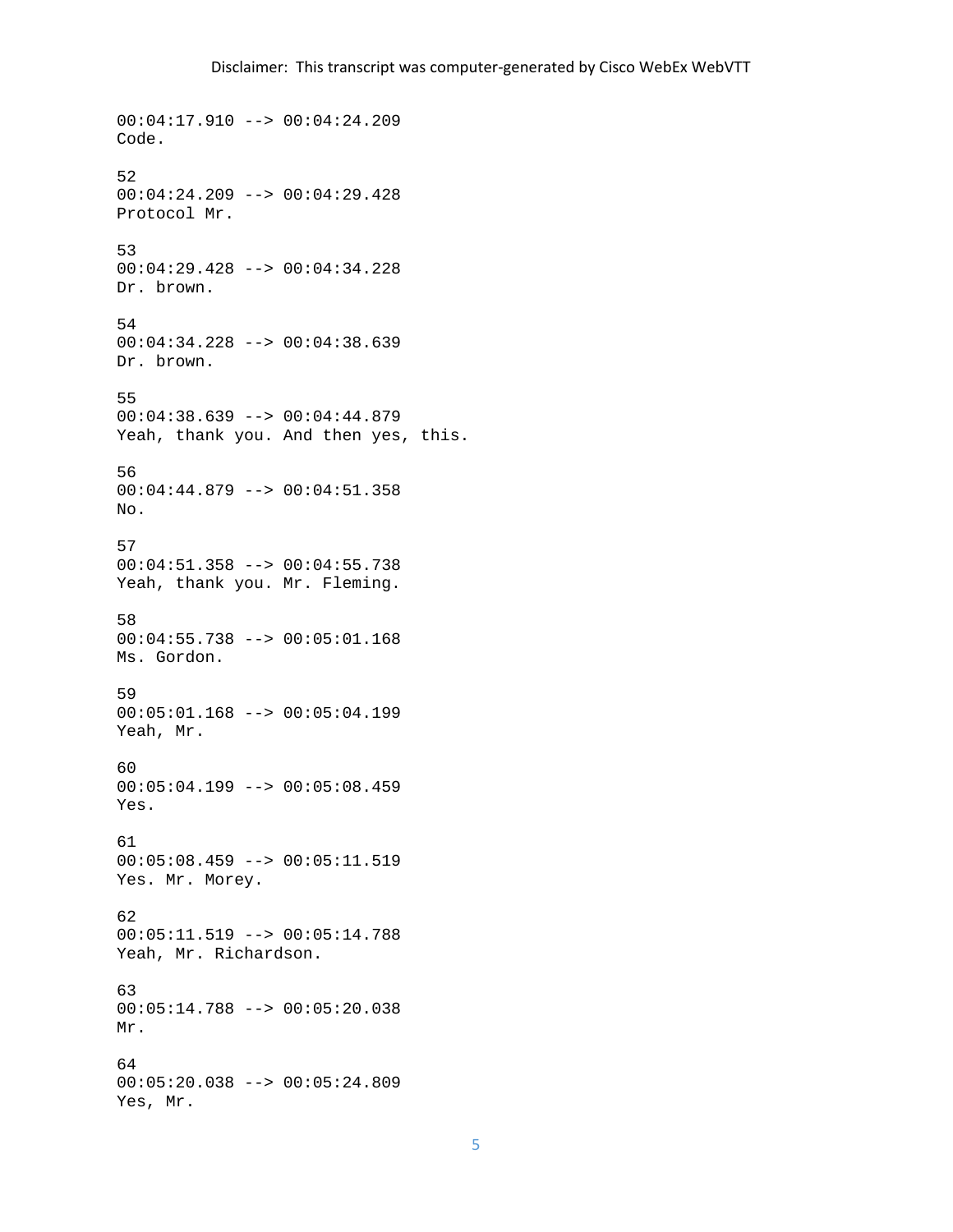```
65 
00:05:24.809 --> 00:05:28.918 
Let's do quarterly. 
66 
00:05:28.918 --> 00:05:33.449 
Yeah, thank you. 
67 
00:05:33.894 --> 00:05:48.384 
Thank you Madam Secretary. I have just a few comments with regards to the 
record remark as Mr. Paul mentioned University morning. 
68 
00:05:48.504 --> 00:05:54.384The, the transition of coach de Andre Neil and. 
69 
00:05:55.288 --> 00:06:10.163 
We have the board has submitted a resolution for Andre Neo that will come 
to the board for approval through the academic and student affairs 
70 
00:06:10.163 --> 00:06:11.574 
committee chair. 
71 
00:06:12.774 --> 00:06:14.874 
Pam. Correct so you'll see that. 
72 
00:06:15.838 --> 00:06:17.303 
Later later today, 
73 
00:06:18.954 --> 00:06:19.673 
secondly, 
74 
00:06:19.704 --> 00:06:24.233I would like to take this opportunity to thank the board chairs, 
75 
00:06:25.074 --> 00:06:27.204 
members of senior management staff, 
76 
00:06:27.533 --> 00:06:32.004 
and the president for your efforts for the work. 
77 
00:06:32.278 --> 00:06:44.514
```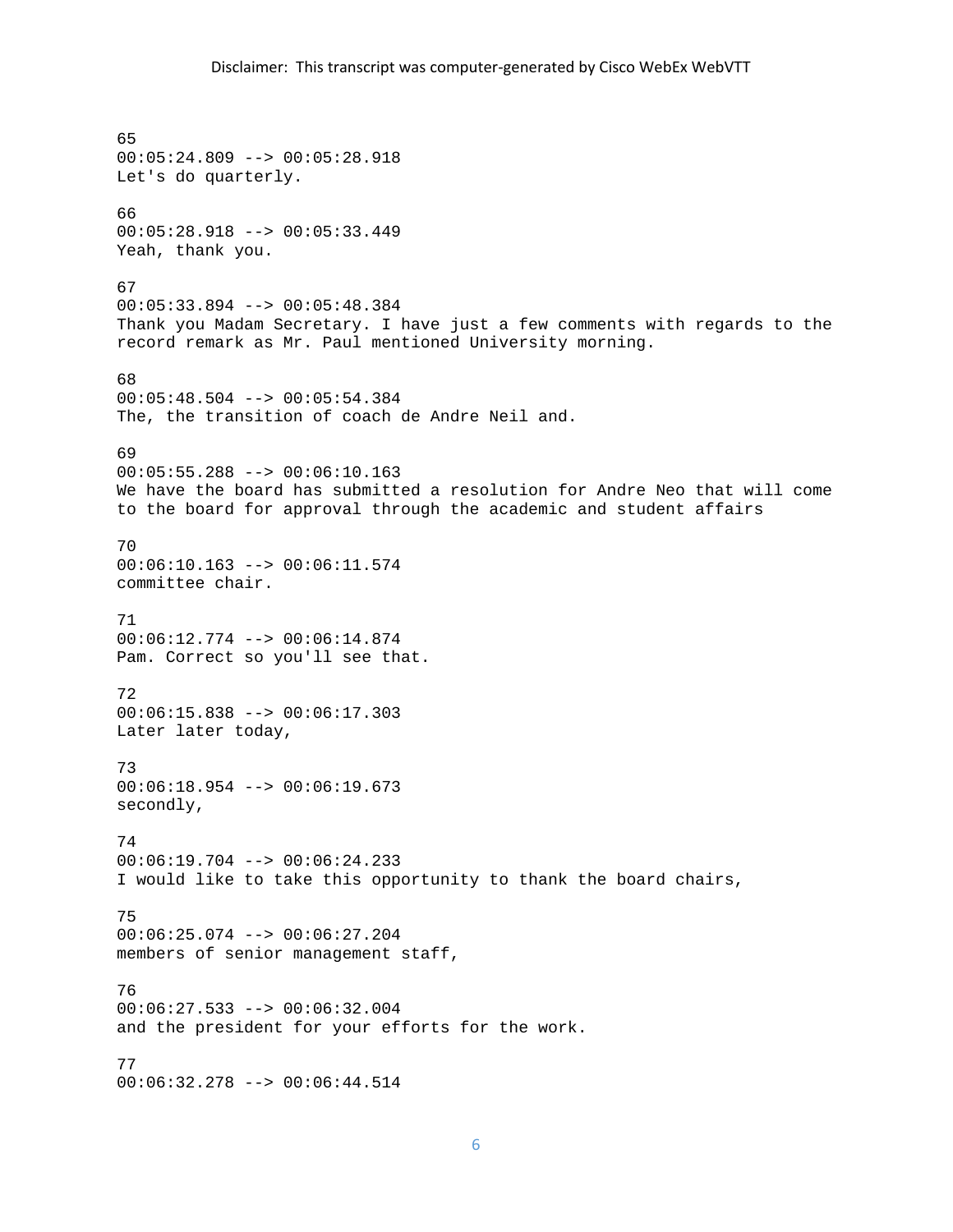Associated with Virginia State University and the board visitors I had the opportunity to attend each of the committee meetings and I will tell you that there is good news. 78 00:06:45.324 --> 00:06:59.754 There is a high impact and great expectations coming out of each about committee. So, finally today is my scheduled board of visitors. 79 00:07:01.134 --> 00:07:14.754 And I can share with you that this has been an 8 year labor of love for me and it has certainly been a privilege and honor to serve as your brand. 80 00:07:15.533 --> 00:07:20.843 So, with that, I'll share that. I am sincerely grateful. And thank you very much. 81  $00:07:21.269$  -->  $00:07:30.059$ Okay. 82 00:07:35.639 --> 00:07:43.918 I don't think anyone expressed a university to do. 83 00:07:43.918 --> 00:07:52.829 Thank you want to include that part of the invitation to you to work here in Virginia State University. 84 00:07:52.829 --> 00:08:06.658 I was also planning on, maybe saying something at the end, but I realize that every some people may leave. So I'd like to say it now to say Mr director Thank you very much. You're 8 years as to your alma mater. 85 00:08:06.658 --> 00:08:21.144 The great Virginia State University, and more importantly, thank you for 3 years as they have been very impactful. I really appreciate the work that you're talking from the universities perspective with that I wanted to. 86 00:08:21.173 --> 00:08:32.333 Well, as they come in, I want to describe who you're going to be in front of coca Cola, this board of visitors order. 87

00:08:32.333 --> 00:08:38.514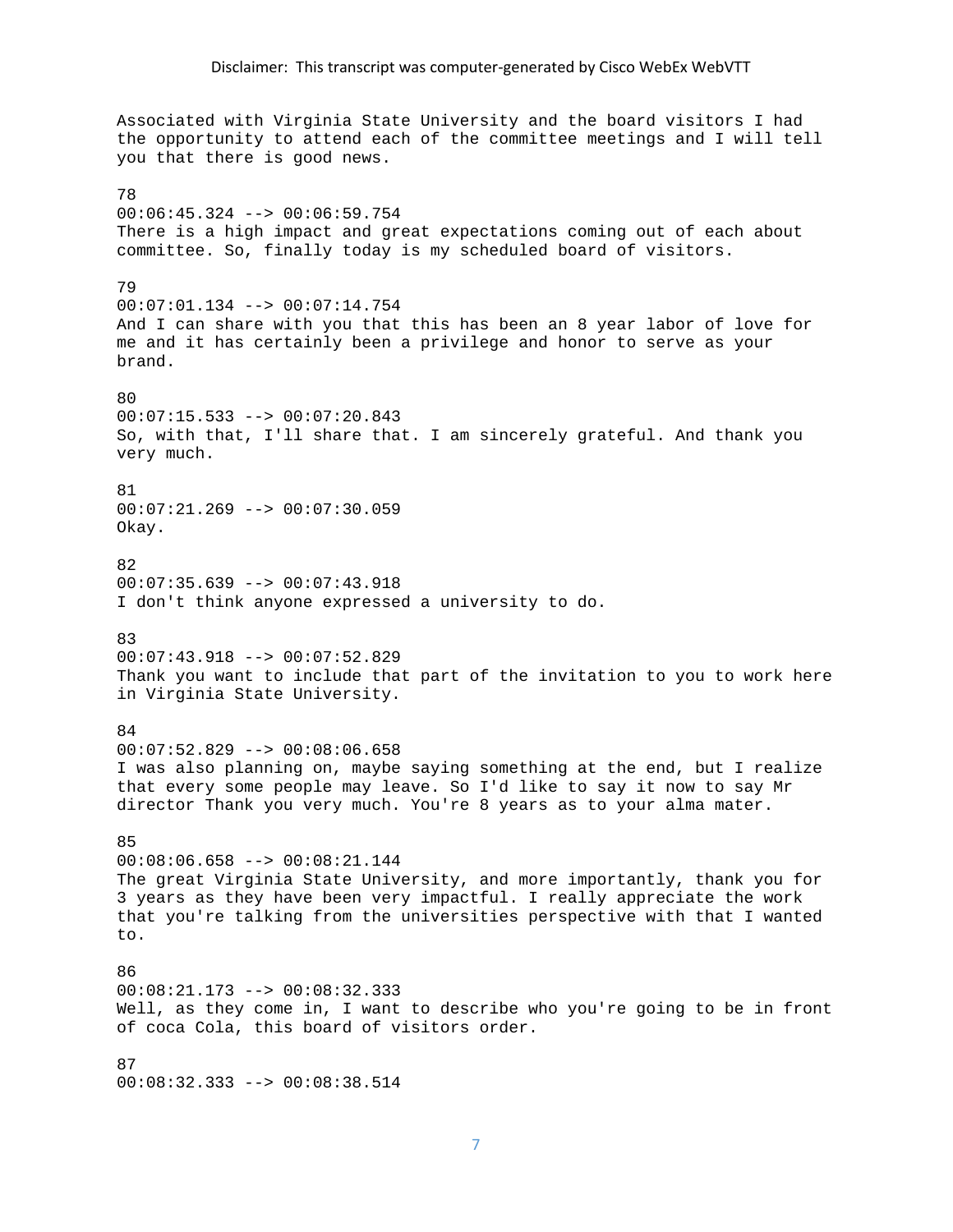Visitors are people appointed the governor of a couple of them and their job. 88 00:08:38.879 --> 00:08:43.048 Steward institution in any way as the owner of region USA. 89 00:08:43.048 --> 00:08:50.188 The easiest way to say is they are my boss right? And so now I like them all to introduce themselves.  $90$ 00:08:51.448 --> 00:09:01.948 Good afternoon I want to say supposed to be here. My name is Aqua lobby going there and major enforce management. I will be graduating this. 91 00:09:01.948 --> 00:09:09.899 Force management degrees my massively. 92 00:09:09.899 --> 00:09:23.278 No, to all this is very much on Dubai. I'm kind of graduate student at Virginia State University, obtain them on batches and customer education. 93 00:09:23.278 --> 00:09:35.458 How's everybody doing? My name is Orlando. Andrews. I'm a visual art major here. Busiest University and I plan on graduate December. 94 00:09:35.458 --> 00:09:39.298 But undergraduates special awesome. 95 00:09:39.298 --> 00:09:51.774 So these are scholars that Virginia State University so if you if you recognize them, but maybe maybe I'll do a little bit on there any fall. Now I know who they are. 96 00:09:52.014 --> 00:10:03.293 I wanted to introduce you to them because they might tell us this part of the story. It's out of excitement. The venue is a better story. He said 3 young and actually a 4th analyst, and we're thinking in December. 97 00:10:03.928 --> 00:10:08.219 Who are here as you invert they understand. 98 00:10:08.219 --> 00:10:20.038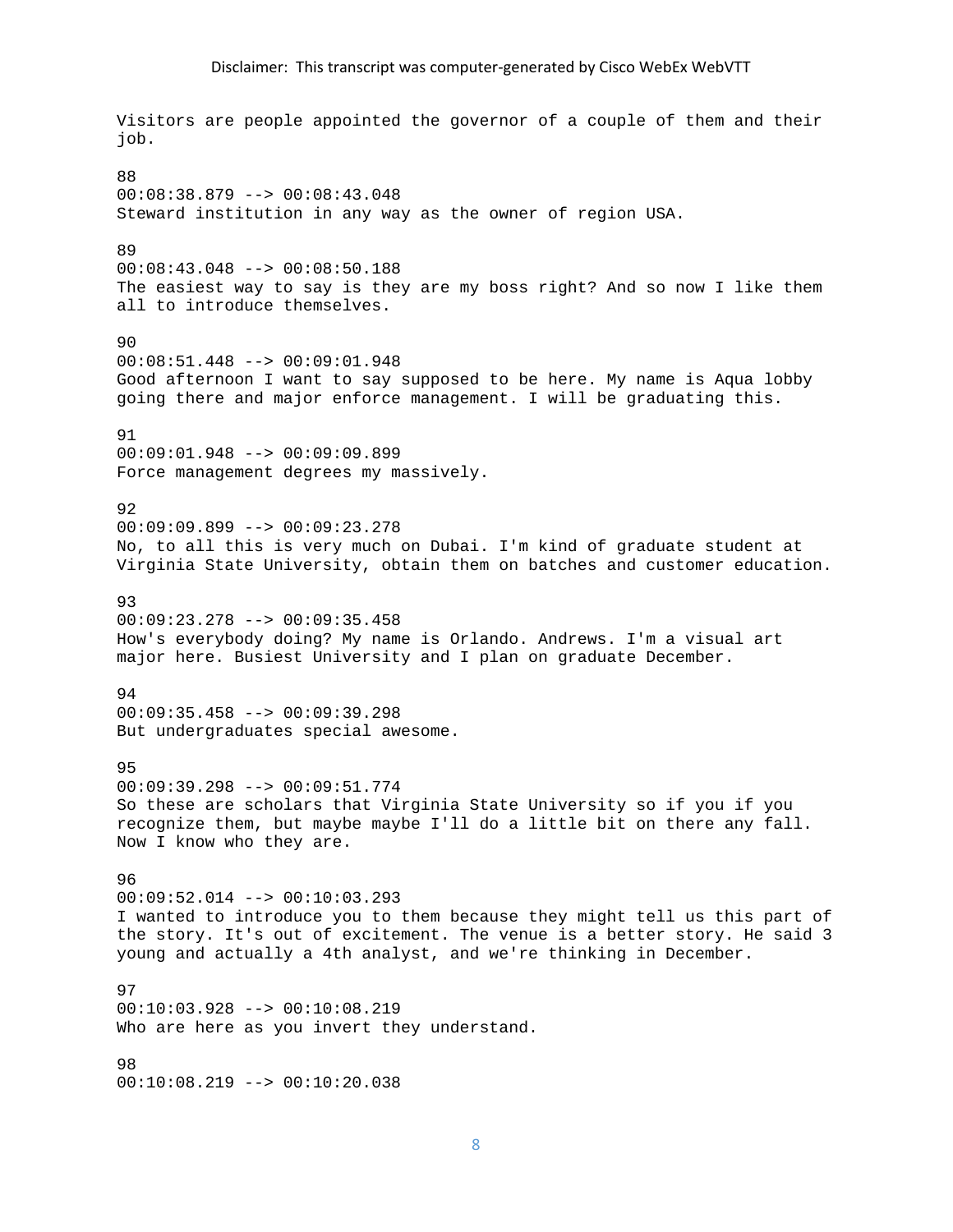And it's all of the lungs and Virginia state, you know, how powerful colleges and powerful the university campus is they have developed their lifelong relationships. 99 00:10:20.038 --> 00:10:23.339 Hearing the, as you 3 young men are. 100 00:10:23.339 --> 00:10:34.678 For the past year, and then capturing that in their room as the roommates and their videos is all gone viral. The 1 you saw. 101 00:10:34.678 --> 00:10:40.619 The 1, you saw, they brought viral 5 times in the year they've been unfortunately twice. 102  $00:10:40.619$  -->  $00:10:46.139$ And it was the partnership may have to partner with us. 103 00:10:46.139 --> 00:10:56.489 To kind of create the celebrating so what I want to try and I think is don't worry about. 104 00:10:56.754 --> 00:11:11.394 Relationships that young development, college or lifelong relationship can turn into incredible things. And so they actually have another video out right now where otherwise known as. 105 00:11:12.178 --> 00:11:18.389 Battling, and maybe that is also. 106 00:11:18.714 --> 00:11:30.173 In the past couple of weeks to some people then for us, but they are capturing their audience. So I want to know the geniuses behind the work. 107 00:11:30.443 --> 00:11:42.203 So if you were, do me a favor, please give them a round of applause. I just like to thank you all for your. 108 00:11:42.509 --> 00:11:49.708 And we've been watching, we watched as the story for broadcast. 109 00:11:49.708 --> 00:11:53.009 Back very much you make 30.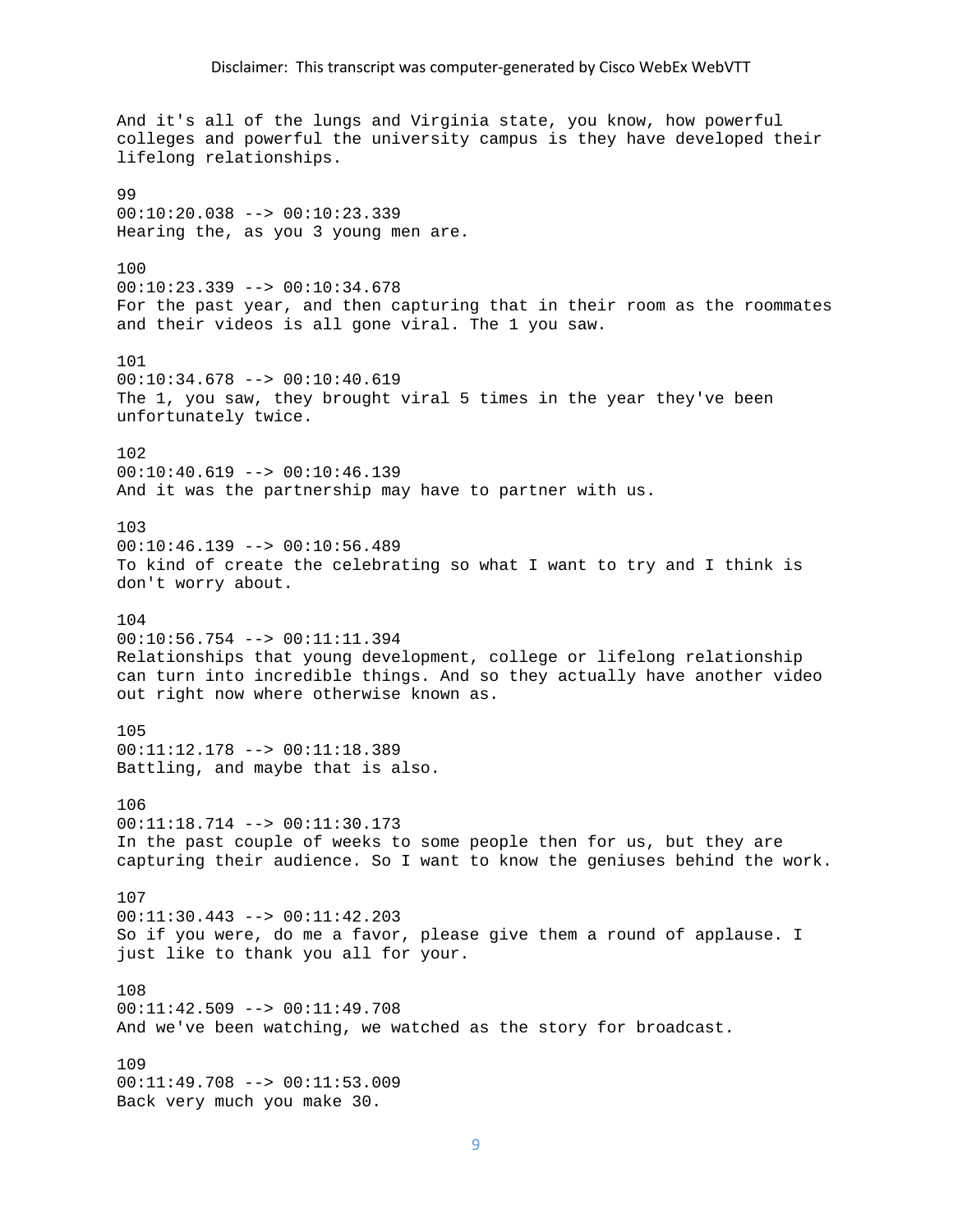110 00:11:53.009 --> 00:11:57.269 Your putting from Monday. 111 00:11:59.458 --> 00:12:12.144 Okay, so now some updates on these slides are listed that, of course presented the financial report at the committee meeting. Yesterday. 112 00:12:12.144 --> 00:12:26.063 I know that they will be highlighted from that, that we had a really good financial year 1 related to whole expenditures and the 2nd, for being able to bring additional revenue to the federalism. 113 00:12:26.458 --> 00:12:32.729 And then I think the highlight is to, for that our reserves. 114 00:12:32.729 --> 00:12:41.849 We'll get a 1Million dollars and that's and that's fine. 115 00:12:41.849 --> 00:12:48.658 The great work is doing 2nd area is moving forward. 116 00:12:48.953 --> 00:12:55.193 At least the challenges that we know you have to work on at Virginia state, 117 00:12:56.994 --> 00:13:07.524 or would that which is still actually in depth what's work is very conservative so very excited about that some coding related updates. 118 00:13:07.524 --> 00:13:21.744 I went to the doctor Quarterly for all of their wonderful work. We have a colon response. Amy is swinging where we partner with Virginia Department of health to identify areas of improvement. The Department of health. 119 00:13:23.278 --> 00:13:28.589 To kind of review some of the things that we gave was. 120 00:13:28.589 --> 00:13:36.448 For some things to the issues, but we took care of those and so we're very. 121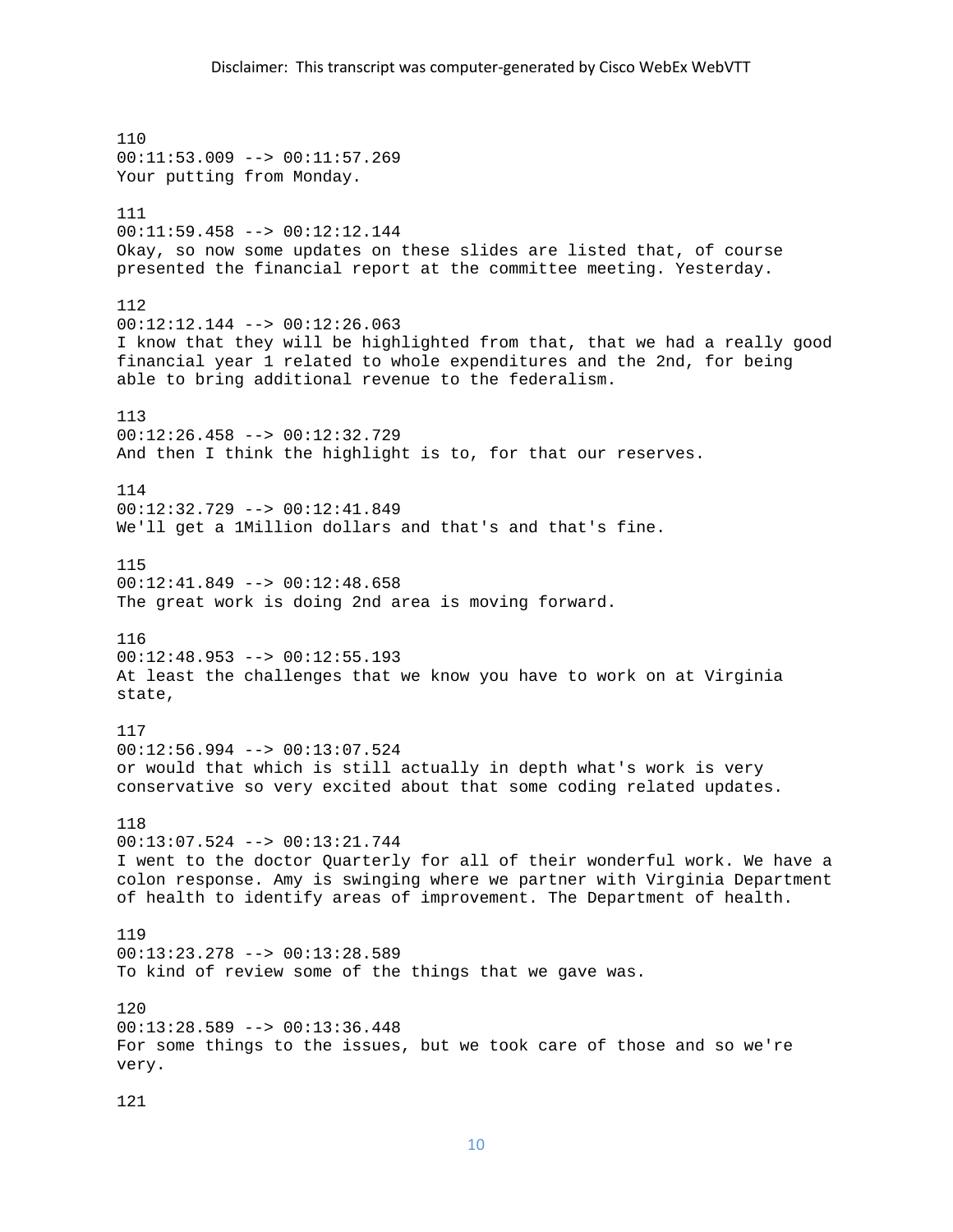00:13:36.448 --> 00:13:40.438 38, and the only sit down and we've got the students. 122 00:13:40.438 --> 00:13:45.269 Like, we got them out in the by the time you have. 123 00:13:45.269 --> 00:13:49.019 Huh. 124 00:13:49.019 --> 00:13:54.418 You know, this is these. 125 00:13:54.418 --> 00:14:07.438 We've had over the past couple of months client communications we're doing, but it's also always good to good. 126 00:14:07.438 --> 00:14:13.109 So, to have 1 vaccination in Virginia, right? 127 00:14:13.109 --> 00:14:17.609 Again, give me 1000 back. 128 00:14:17.609 --> 00:14:30.389 Assign a partner on the public health to make sure that we can move those vaccines into again. We said a dozen times, but I'll say again. Mr. 129 00:14:30.389 --> 00:14:38.759 Like, critical world, and making sure the vaccination side came to Virginia state deserves tons of kudos additional. 130  $00:14:38.759$  -->  $00:14:53.158$ As we have re, re, allocated to Virginia State University, and all of the capital firms allocated to Virginia State University. Mr. Elvin Burton who's our director of government relations also made sure. 131 00:14:53.158 --> 00:14:57.208 34Million dollars upgrades again it's not. 132 00:14:57.208 --> 00:15:04.979 It's not text, but anytime we can get dollars to make sure we improve on and we're always grounded. We're going to do that next time.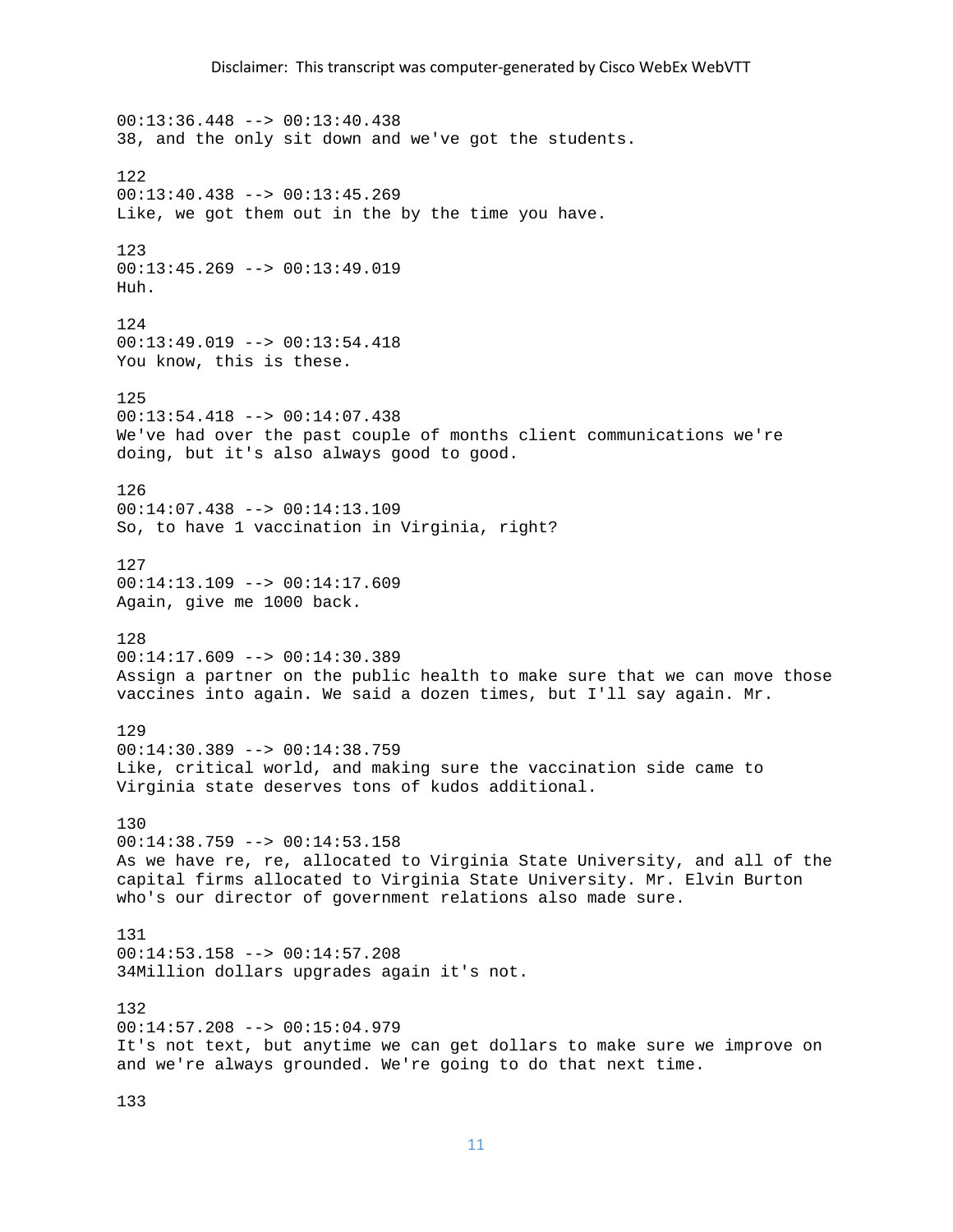$00:15:06.509$  -->  $00:15:10.259$ Enrollment in. 134 00:15:10.259 --> 00:15:19.019 Mr. hall game and enrollment update we are moving forward to try to really get our class for the fall. 135 00:15:19.019 --> 00:15:26.308 Has been on vacation and this is the part where I try to remember exactly what that acronyms. 136  $00:15:26.308$  -->  $00:15:34.139$ Even though, I think I'm the 1 that developed it off right? But I know what it does and it provides. 137  $00:15:34.139$  -->  $00:15:39.568$ 25 mile radius, Virginia State University in any way to do. 138 00:15:39.568 --> 00:15:51.899 Response all right so the governance G3 proposal are provided free tuition balancers, offer state, Virginia state and UVA was we're very adamant. 139 00:15:51.899 --> 00:16:00.538 As you serve low income students as universities that opportunity universities, the judges will provide people.  $140$ 00:16:00.538 --> 00:16:04.859 Not much for free and we want to make sure that we do that also for our institutions. 141  $00:16:04.859$  -->  $00:16:17.009$ Excellent Here's some news and I will do this as well as my colleague. Just your standard. 142  $00:16:17.009$  -->  $00:16:31.913$ Or I'd like to call the notorious she actually earlier, I don't know if you were here you noticed that she got a standing ovation, which I think is the 1st standing ovation to ever occur and board of business meeting not getting innovation. 143  $00:16:32.158$  -->  $00:16:35.938$ Because I'm just going to read the because she has all the excitement.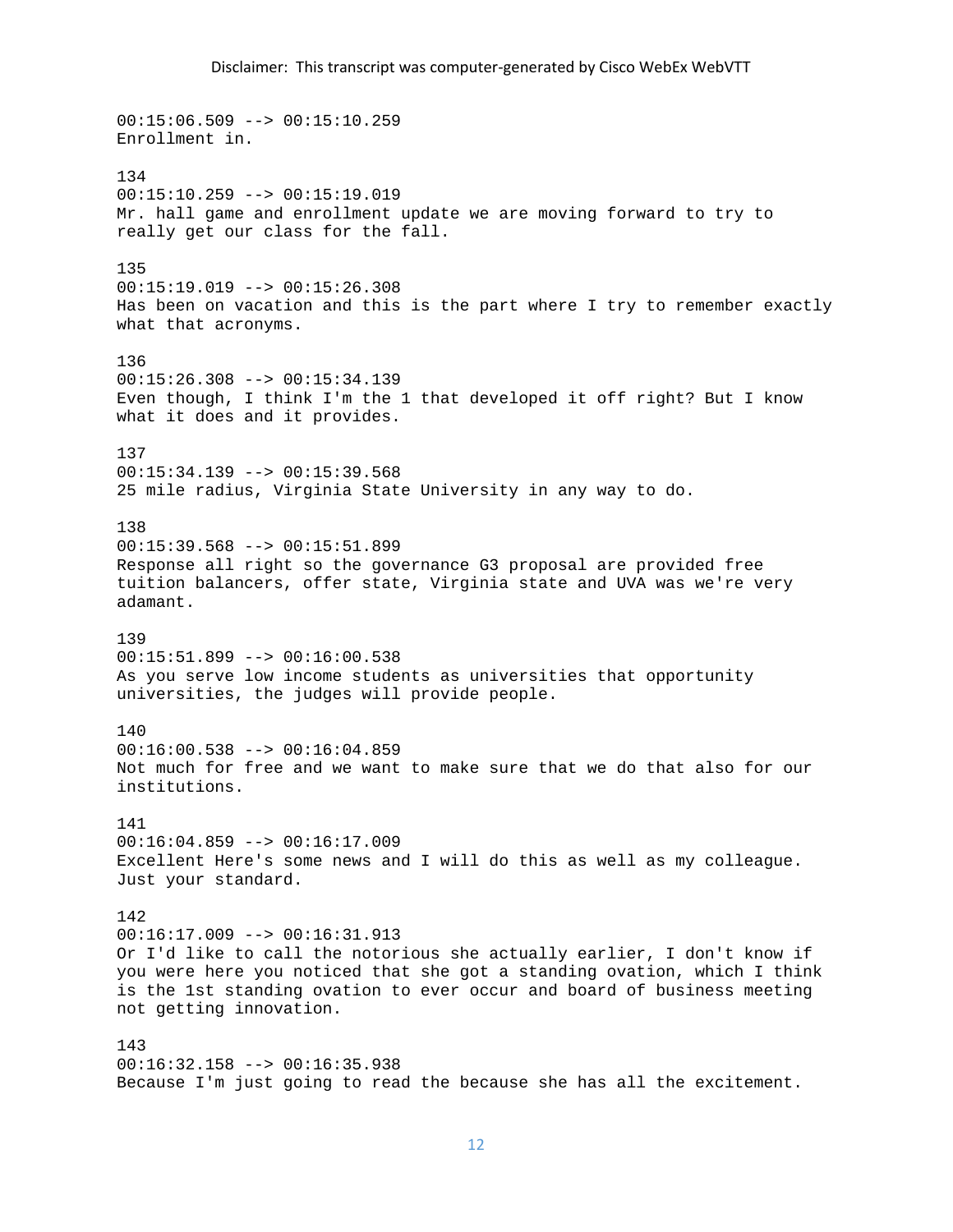144  $00:16:35.938$  -->  $00:16:50.158$ But we recently, I don't think she's brought this 1 up as is very new. She's a 1Million dollars to training teacher, science, technology, engineering and mathematics teachers. Half of that money comes from the state and the other half coming from a private donor. 145  $00:16:50.844$  -->  $00:17:05.423$ Of course, we were the locations, whether the inventorial database we talked about the renaming of the 4 campus buildings earlier, and then we rank among the tops in the country for celebrating student learning by diversifying the teacher teaching profession. 146  $00:17:05.814$  -->  $00:17:12.114$ This was something that was recently awarded our college education was recognized. 147 00:17:12.479 --> 00:17:16.618 I'll just give you an idea of how much news we actually have when. 148 00:17:16.618 --> 00:17:23.098 Does my flies too, so this is she tried to put the stuff on my flyer that she couldn't even put on her own slides right? 149 00:17:23.098 --> 00:17:31.648 So, it just shows how much how many times were being recognized for great work. Additional updates. Actually, come to my addition are basically 1 more quick. 150  $00:17:31.648$  -->  $00:17:36.568$ I want to acknowledge the presence. 151  $00:17:36.568$  -->  $00:17:45.923$ And it's far more common, of course, for seniors to run for president those down in hurdle for juniors and 1 of the great things when juniors run for president, they get to serve again. 152 00:17:46.584 --> 00:17:58.163 And so I'm very excited to introduce to you your new president that looks remarkably like your old president president Ken with grace and so congratulations. 153  $00:17:58.163$  -->  $00:18:10.973$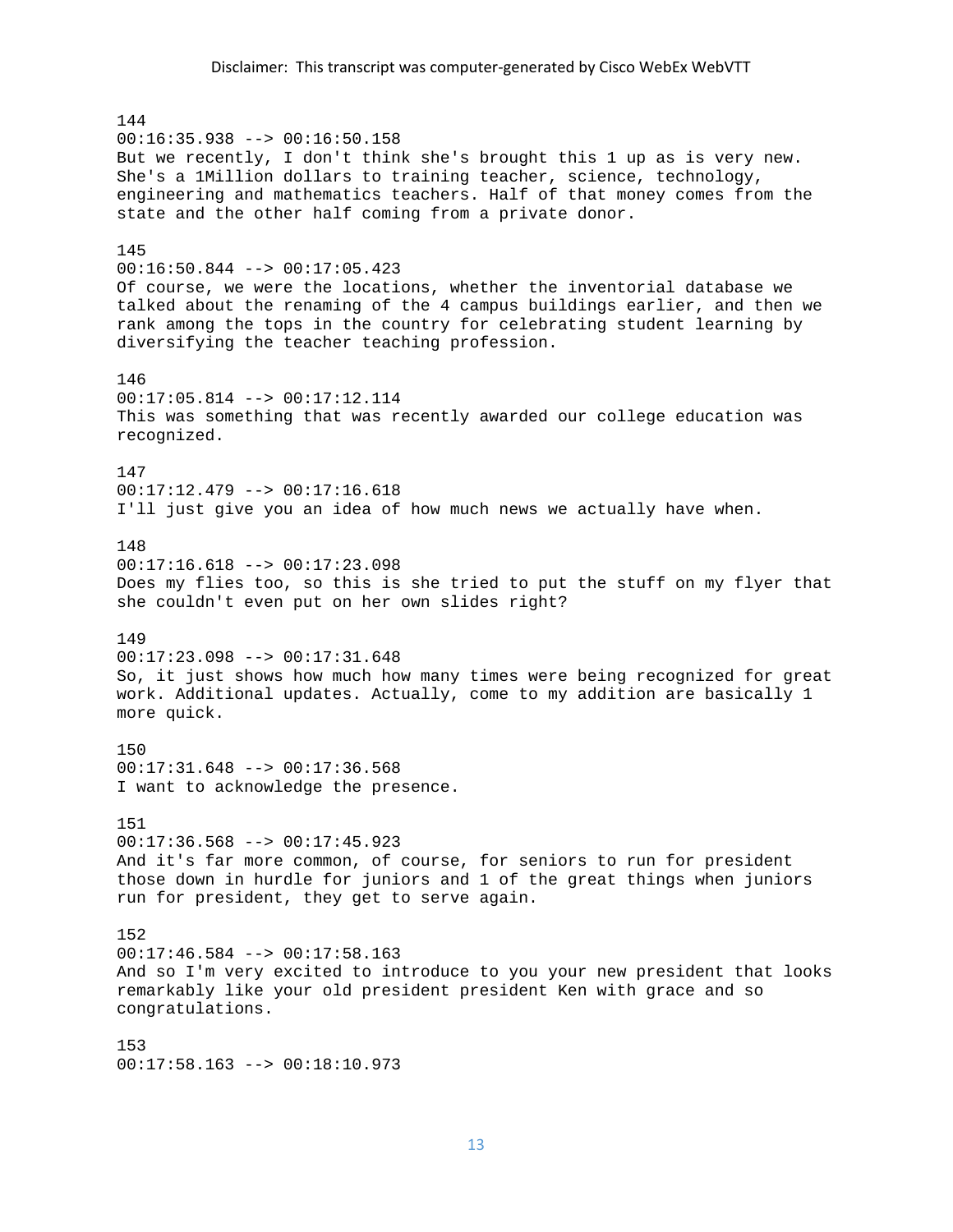Cameron, and we look forward to continuing to work with you to do the great work of the students and in that vein there was also an election for the fact that I don't have that appear like you to know that. 154 00:18:11.003 --> 00:18:19.703 You also have a new faculty chair, and he looks remarkably like the old faculty's in a chair doctorship on them. And I think. 155 00:18:23.818 --> 00:18:33.388 Eva can't hear you. 156 00:18:35.578 --> 00:18:46.048 Can you. 157 00:18:46.463 --> 00:18:56.124 Yes. Okay. Okay. Well, I was just commenting that our faculty Senate chair is also here as a new faculty signature. 158 00:18:56.124 --> 00:19:11.064 So, he has also been re, elected by me when I was expressing mine my excited, excited this, if that's the word for, having our faculty Senate chair, our staff and a chair, and our president all come back for a 2nd term. 159 00:19:11.423 --> 00:19:23.604 So, that we can all continue to work together these are some of my personal highlights for those are the hormones of Virginia State University, you of course know how exciting and important is to be recognized by your alma mater. 160  $00:19:23.874$  -->  $00:19:29.574$ I was recently recognized by month within alumni awards for distinguish postgraduate achievement. 161 00:19:29.909 --> 00:19:32.999 Had an opportunity at the conference. 162 00:19:32.999 --> 00:19:36.689 I recently have a fireside chat with Jack Dorsey. 163 00:19:36.689 --> 00:19:45.804 I was the CEO of Twitter that came about 1, because I had a really good friend as a senior vice president, but also, because we went viral.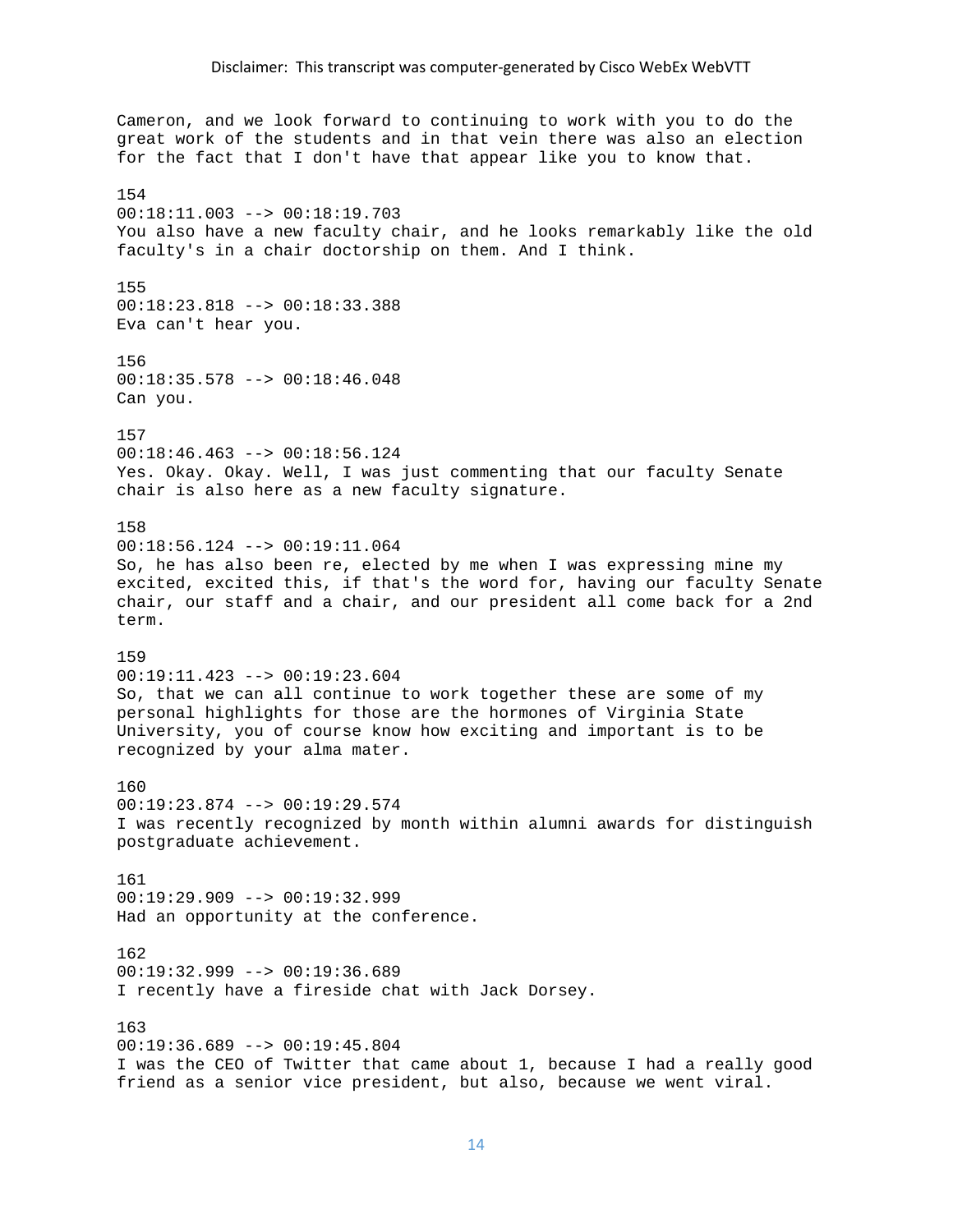164  $00:19:52.769$  -->  $00:20:05.578$ And I met with the White House on engagement on other initiatives so continue to try to push forward. And this is the mission and the message of Virginia State University. 165 00:20:05.578 --> 00:20:10.138 And I think we. 166 00:20:16.828 --> 00:20:21.808 Yes, any any questions for me. 167 00:20:23.999 --> 00:20:30.179 Thank you all very, very, very much. Thank you. Thank you. Dr. 168 00:20:30.179 --> 00:20:40.169 For the approval of minutes from our 20 and 21 full board meeting. 169  $00:20:40.169$  -->  $00:20:46.469$ If there are no revisions to the minutes, I'll accept the motion for the approval for approval of our. 170 00:20:46.469 --> 00:20:53.068 Move. 171 00:20:53.068 --> 00:20:58.798 So, is that Mr. 172 00:20:58.798 --> 00:21:11.278 Do you remember. 173 00:21:23.759 --> 00:21:29.068 Okay, let's try that again. 174  $00:21:29.068$  -->  $00:21:35.159$ I'll accept the motion for approval for approval of our minutes from the February 15. 175 00:21:35.159 --> 00:21:39.838 Ah, Mr chairman, this is Greg. 176 00:21:39.838 --> 00:21:43.648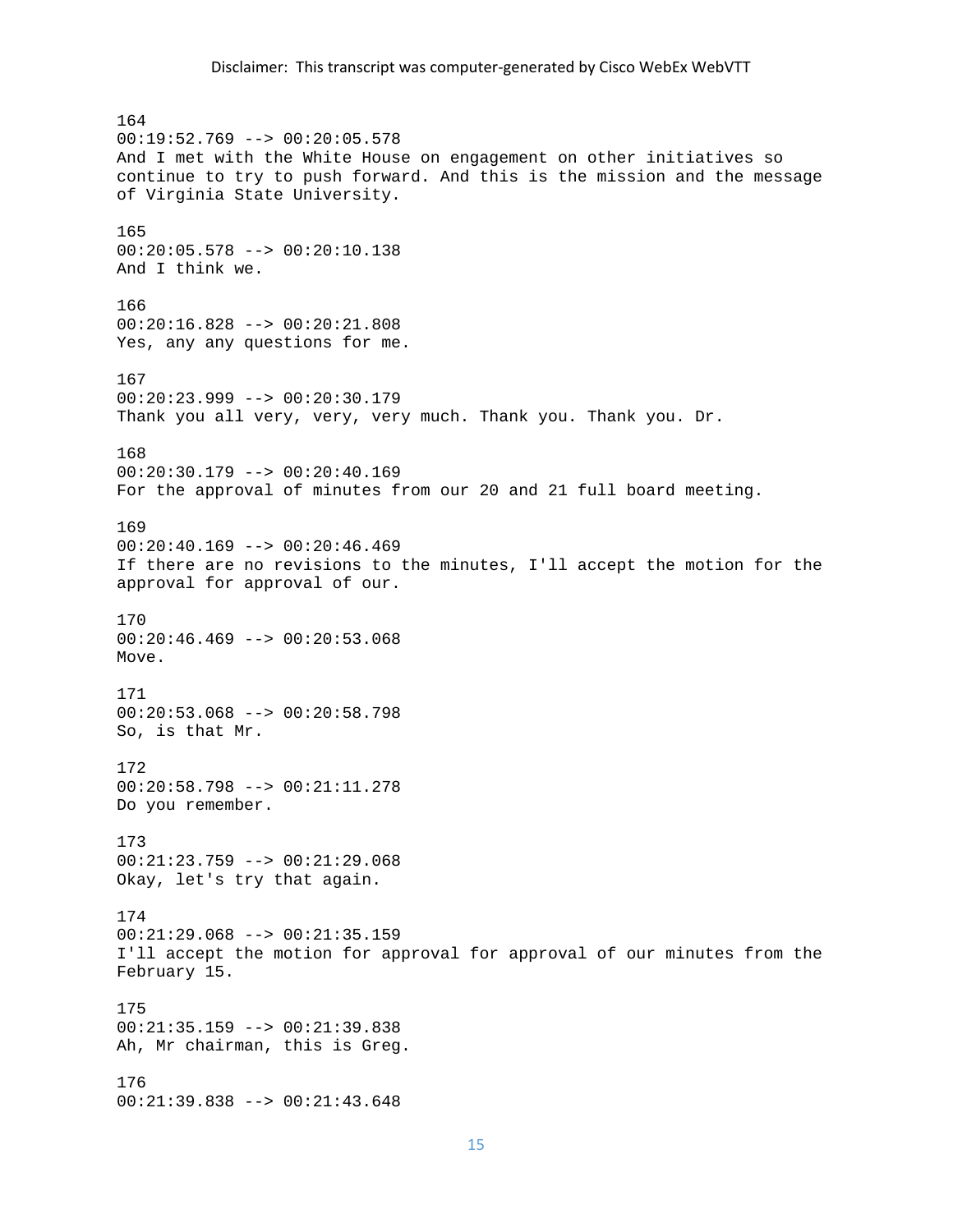I would like to make a change to the minute. 177 00:21:43.648 --> 00:21:50.459 Under the board approval where it talks about the personal. 178 00:21:50.459 --> 00:21:54.719 And governance committee to move forward, developing the board matrix at a pro. 179 00:21:54.719 --> 00:22:05.189 And he said the visitor's visitors worldly with not we're not that. 180 00:22:05.189 --> 00:22:11.009 Okay, Eva. Okay. 181  $00:22:11.009$  -->  $00:22:16.078$ What does that. 182 00:22:19.618 --> 00:22:23.189 Where are you, you were pregnant for the. 183 00:22:23.189 --> 00:22:29.009 You were not I was not present for that vote. 184 00:22:29.009 --> 00:22:32.459 Okay, thank you. 185 00:22:33.568 --> 00:22:40.348 Any other changes okay, I'll accept the motion for approval of the minutes. 186 00:22:40.348 --> 00:22:44.009 With the location as suggested by Mr world. 187 00:22:45.989 --> 00:22:49.858 So amazed anchors it does that. 188 00:22:49.858 --> 00:22:54.538 Part of the. 189 00:22:54.538 --> 00:22:58.169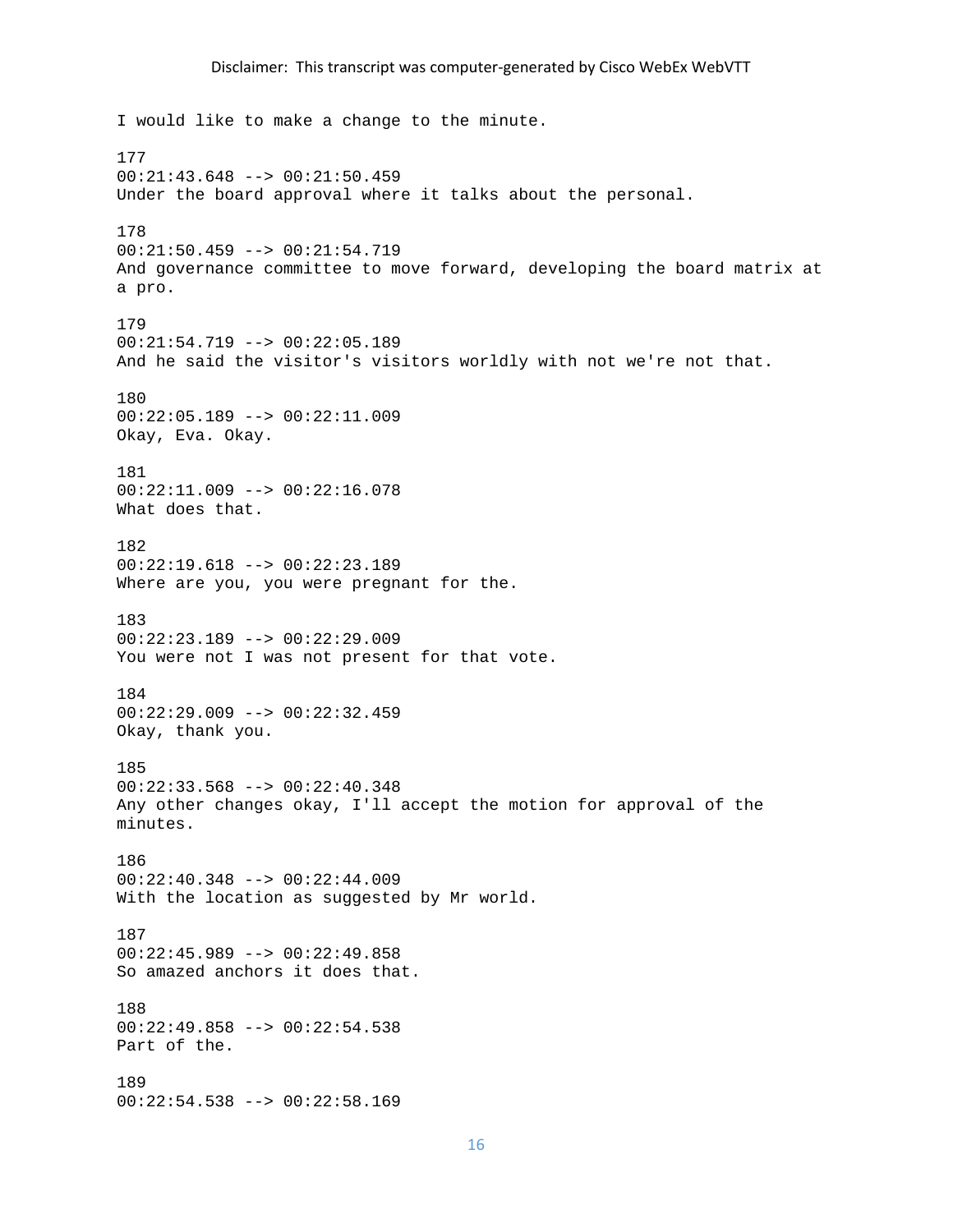Okay, it's been properly moved and seconded. 190 00:22:58.169 --> 00:23:03.568 And we have the except the minutes as approved and amended. 191 00:23:03.568 --> 00:23:11.548 Are you ready for the question all those in favor? Say, aye, aye opposed. 192 00:23:12.868 --> 00:23:18.929 Oh. 193 00:23:18.929 --> 00:23:29.249 Yeah. 194 00:23:29.249 --> 00:23:34.378 Ms. 195 00:23:34.378 --> 00:23:41.759 Not. 196 00:23:44.578 --> 00:23:47.669 Miss. 197 00:23:47.669 --> 00:23:51.659 Mr. 198 00:23:52.709 --> 00:23:57.419 Yes, Mr. 199 00:23:57.419 --> 00:24:00.898 Yes, Mr. 200 00:24:00.898 --> 00:24:05.999 Yeah, Mr. Richardson. 201 00:24:05.999 --> 00:24:10.888 Yes, Mr. 202 00:24:10.888 --> 00:24:15.598 Yes. Mr. turnage.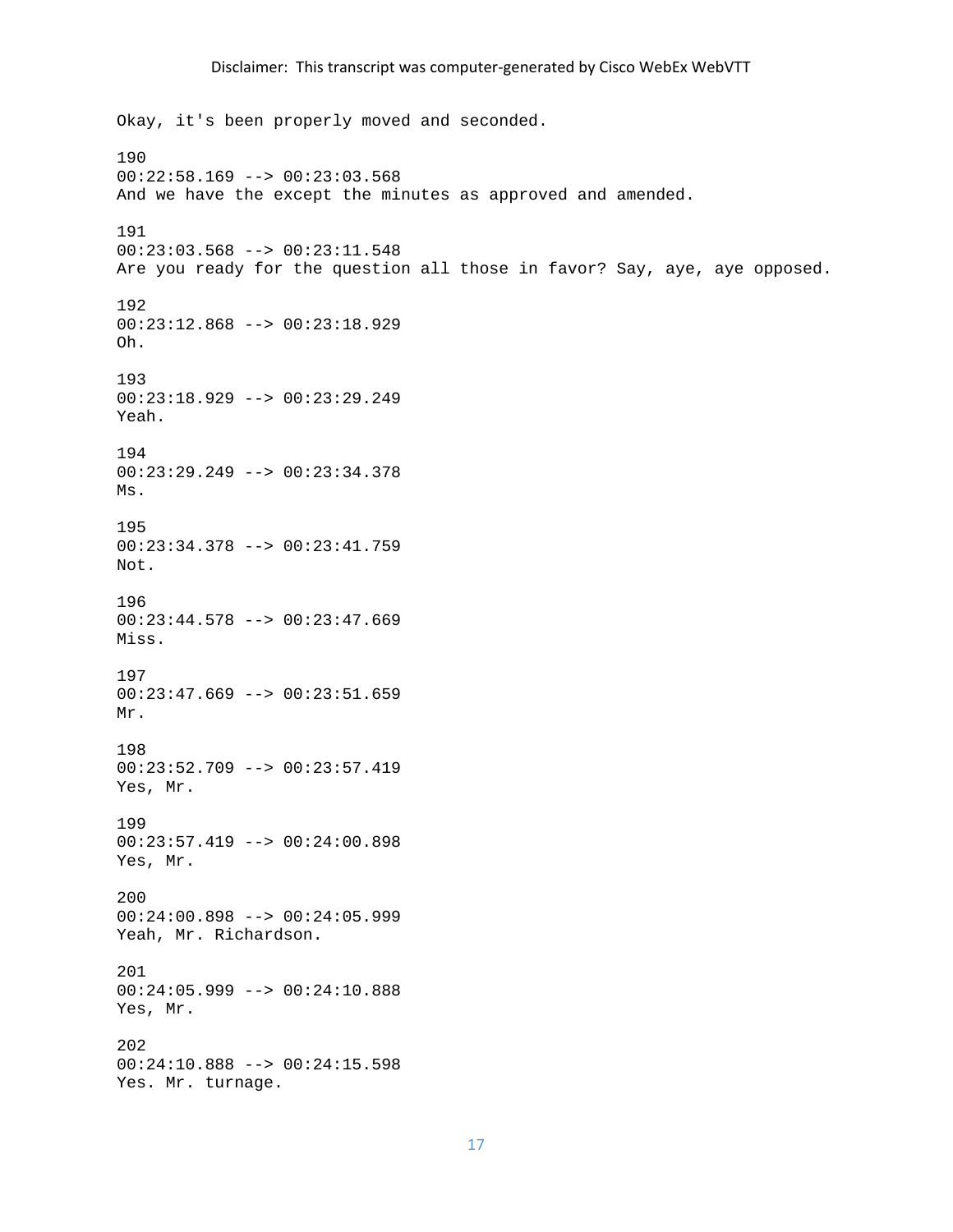203 00:24:15.598 --> 00:24:19.048 Mr. poorly. 204 00:24:19.048 --> 00:24:22.288 Yes, thank you. 205 00:24:22.288 --> 00:24:25.858 Silence. 206 00:24:39.239 --> 00:24:46.528 Okay, thank you. 207 00:24:46.528 --> 00:24:51.898 So, we move into our reports with the the 1st committee. 208 00:24:51.898 --> 00:24:57.118 Being the executive committee, and the 1st, order of business. 209 00:24:57.118 --> 00:25:06.088 Will be election of board officers for 2021 through 2023. 210 00:25:06.088 --> 00:25:09.838 We will. 211 00:25:09.838 --> 00:25:13.138 We will not approve the executive committee. 212 00:25:13.138 --> 00:25:19.169 Committed minutes in the full board meeting that would be approved by the next. 213 00:25:19.169 --> 00:25:23.669 Executive Committee, so we'll move on to. 214  $00:25:23.669$  -->  $00:25:29.909$ Collection of board officers and per hour by now. 215 00:25:29.909 --> 00:25:36.419 The board of visitors have submitted nominations. 216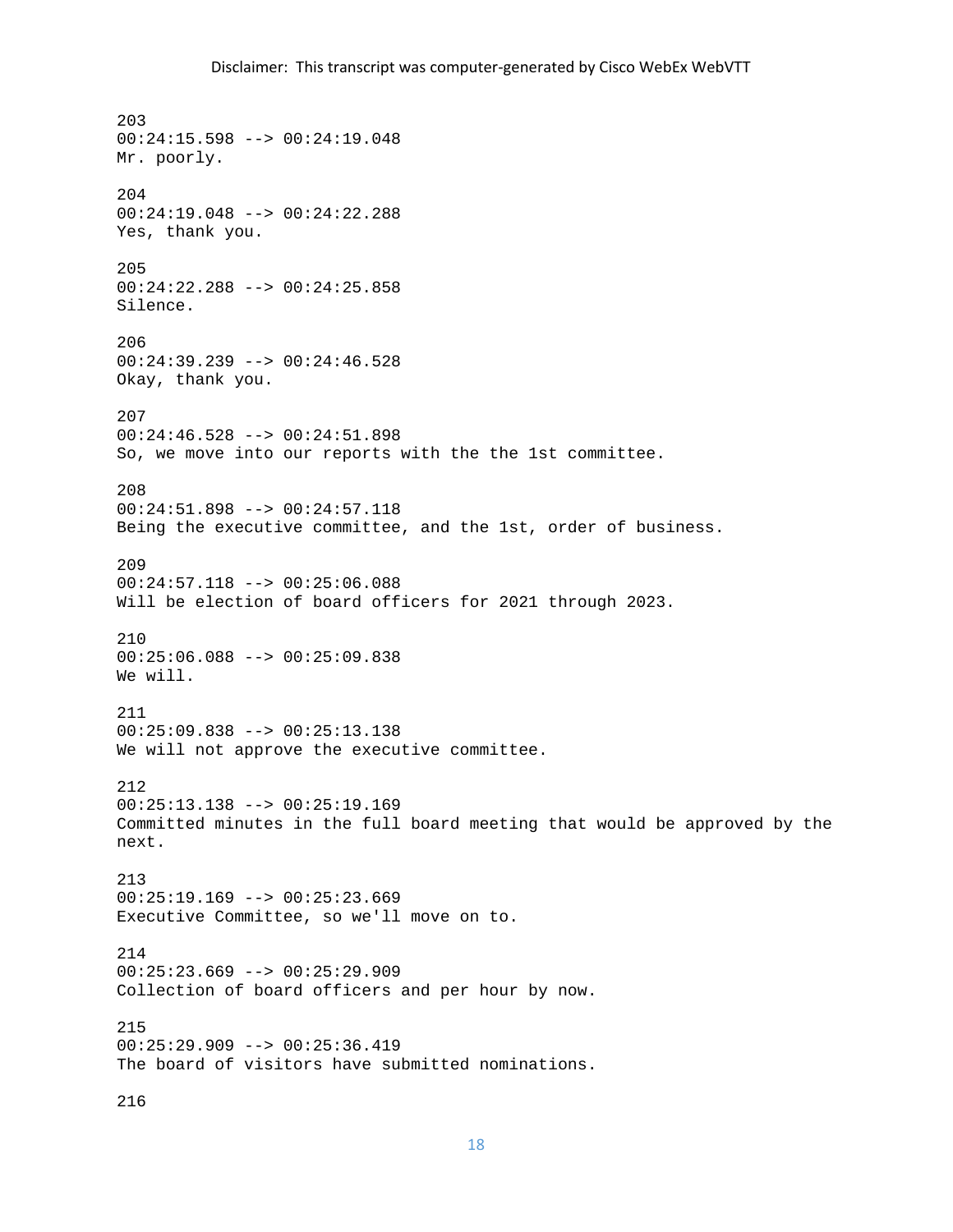$00:25:36.419$  -->  $00:25:40.709$ To the to the executive committee. 217 00:25:40.709 --> 00:25:47.848 And nominations have been a place that's been developed by the. 218 00:25:47.848 --> 00:25:52.739 The negative, they threw the executive committee to be presented. 219 00:25:52.739 --> 00:25:58.019 As a slate for today's elections by our director. 220 00:25:58.019 --> 00:26:02.638 Mr. Hill are you prepared to present? The think of nominee? 221 00:26:02.638 --> 00:26:09.088 I am prepared and in fact, I'm so glad you tee it up that way. 222 00:26:09.088 --> 00:26:13.469 I think the process that brought us to this point. 223 00:26:13.913 --> 00:26:16.673 Was flawed and for that reason, 224 00:26:16.824 --> 00:26:30.894 I'd like the opportunity to ensure that that we are all on the same page regarding the slate that that the executive committee brings forth 225 00:26:31.733 --> 00:26:32.963 as you may recall. 226  $00:26:32.963$  -->  $00:26:47.243$ Because I think all of us had the same information, the original slate that was presented to the executive committee, based on our bylaws. That was my job included. Mr. 227 00:26:47.483 --> 00:26:48.023 J. 228 00:26:48.114 --> 00:26:50.874 stag Meyer as director,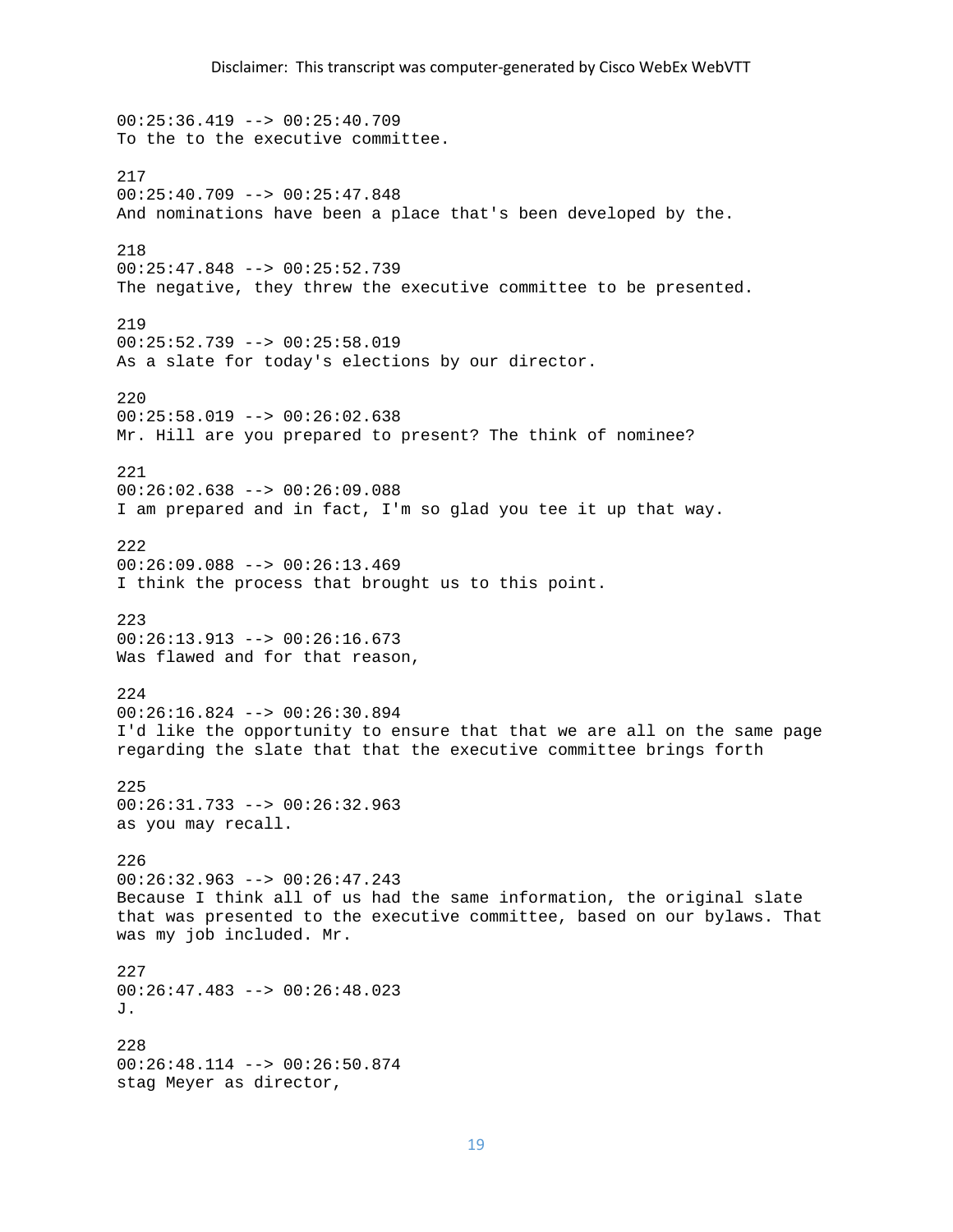229 00:26:52.344 --> 00:27:07.134 they doing that meeting and somehow we did not end up with a clear and objective understanding about how we went from mistake Meyer Dr 230 00:27:07.134 --> 00:27:10.973 brown and I just want to bring everybody back to that point. 231 00:27:11.874 --> 00:27:19.763 We reached a point and looking at the votes for rector, both Dr brown and Dr had the same number of votes. 232  $00:27:20.009$  -->  $00:27:27.479$ And when I presented back to the executive committee, I said they have the same number of votes. 233 00:27:27.479 --> 00:27:40.919 And I looked for other reasons to make a distinction between the 2 and based on this experience, and the breath of Mr. I chose. 234 00:27:41.753 --> 00:27:56.183 Mistake my to be and direct to slide. Now, there were members of the executive committee who seemed to have had a problem with that. And I want to make sure that all of them have the opportunity to express themselves. 235 00:27:56.489 --> 00:28:02.128 Uh, because the vote, so we're clear that votes were 5 and 5. 236 00:28:02.128 --> 00:28:07.078 And 3 of visitors at staying. 237 00:28:07.078 --> 00:28:07.739 So, 238  $00:28:08.334$  -->  $00:28:13.433$ if if my choice of how I ended up with set, 239 00:28:13.433 --> 00:28:17.544 Meyer was not up or cut the must it,  $240$ 00:28:17.753 --> 00:28:19.554 then I'd like to know how those,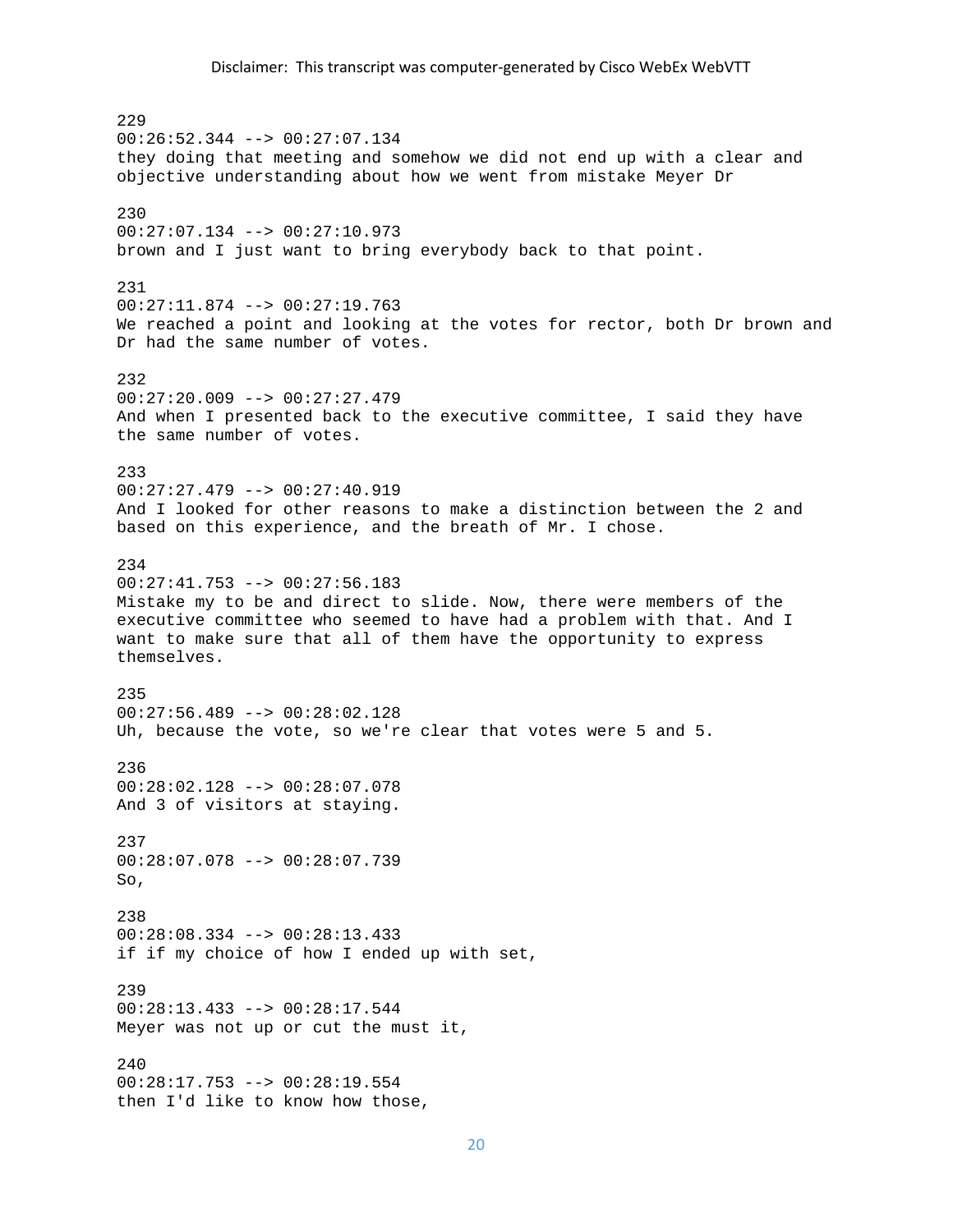241 00:28:19.554 --> 00:28:19.854 who, 242 00:28:20.003 --> 00:28:21.564 in the executive committee, 243 00:28:21.894 --> 00:28:25.673 how they can be comfortable with how they got to where they were. 244 00:28:25.673 --> 00:28:35.003 Because I did provide a reason for, I do not recall a reason coming from any of the executive committee members. 245  $00:28:35.249$  -->  $00:28:46.679$ Saying that that adopter Brown was should be of a choice, and I'll just bring it to the attention. The next step we need to understand is. 246 00:28:46.679 --> 00:28:50.578 Vice director, the slave that I presented. 247 00:28:50.578 --> 00:28:54.148 Had Dr brown and she had the most votes. 248 00:28:54.148 --> 00:28:57.929 Of all visitors to be vice director. 249 00:28:57.929 --> 00:29:03.929 And so I want us to be clear about that, and since we have more. 250 00:29:03.929 --> 00:29:07.709 Visitors who, who can take a look at this. 251 00:29:07.709 --> 00:29:11.878 Then I'll be comfortable with the outcome of this, this. 252 00:29:11.878 --> 00:29:17.999 Allie of the situation, but I've been unhappy about this since we, we went through that process. 253 00:29:17.999 --> 00:29:21.659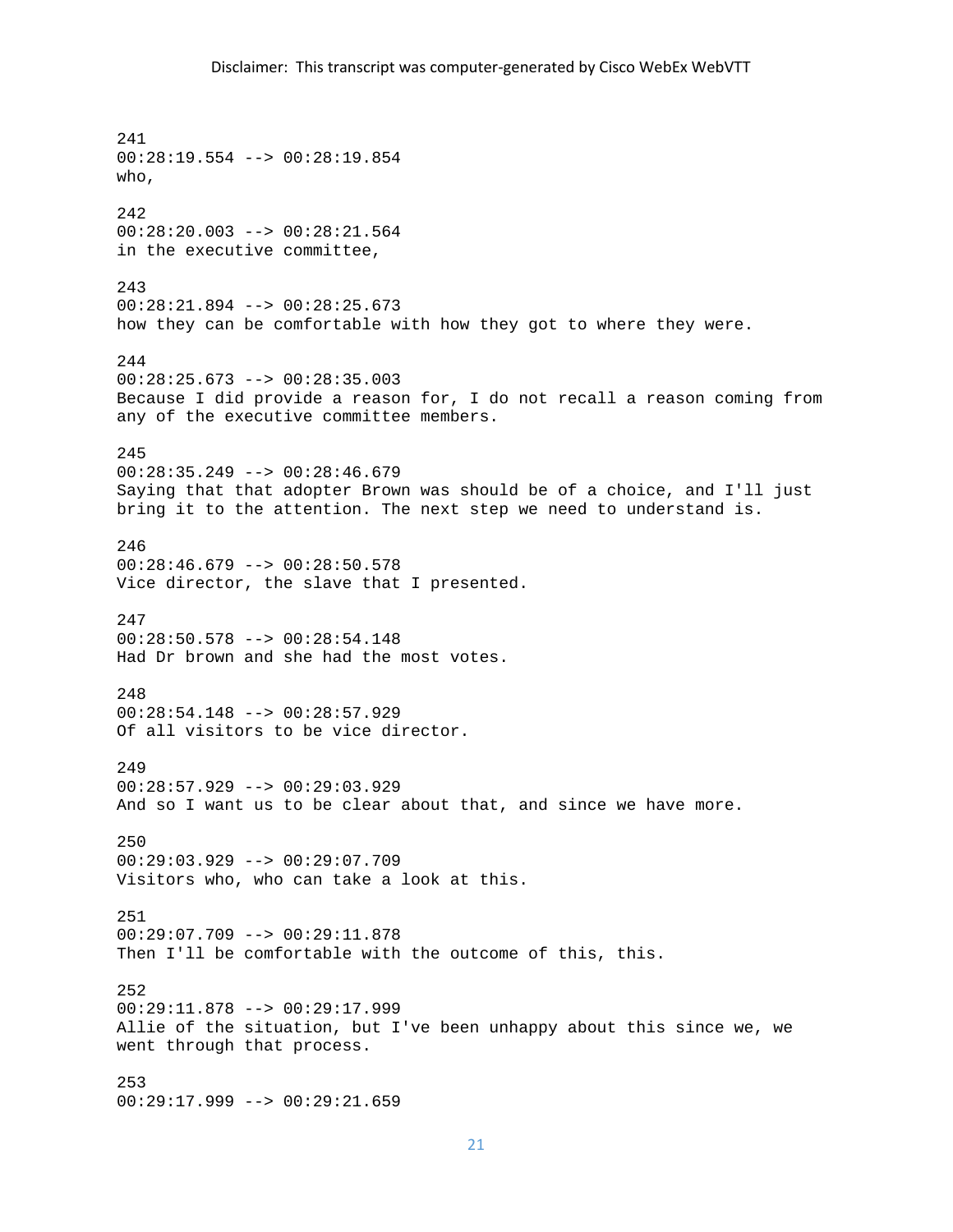Is there are there any questions because this is critical. 254 00:29:21.659 --> 00:29:36.509 So, I, thank you, thank you. Mr. hill and I will. I'd like to do a recap of the executive committee because you're right. 255 00:29:36.509 --> 00:29:43.288 The process was to submit nominations through the vice rector. 256 00:29:43.288 --> 00:29:46.588 Then the vice director to develop a. 257 00:29:46.588 --> 00:29:51.719 And the slate to be presented to the executive committee, the. 258 00:29:51.719 --> 00:30:01.648 The executive committee during discussions were, there were questions regarding how the time was broken, but with for rector. 259 00:30:01.648 --> 00:30:06.568 And Mr hill you reply to that. 260 00:30:06.568 --> 00:30:09.598 And a. 261 00:30:11.038 --> 00:30:14.249 A, 2nd slave. 262 00:30:15.269 --> 00:30:18.358 That was not accepted. 263 00:30:18.358 --> 00:30:23.338 A, 2nd slate was submitted for consideration. 264 00:30:23.338 --> 00:30:35.128 Excuse me Mr. director. There was no explanation offered as to why the slate presented was not accepted. That's the point. 265 00:30:35.128 --> 00:30:39.148 Well, I guess the point was that the.

266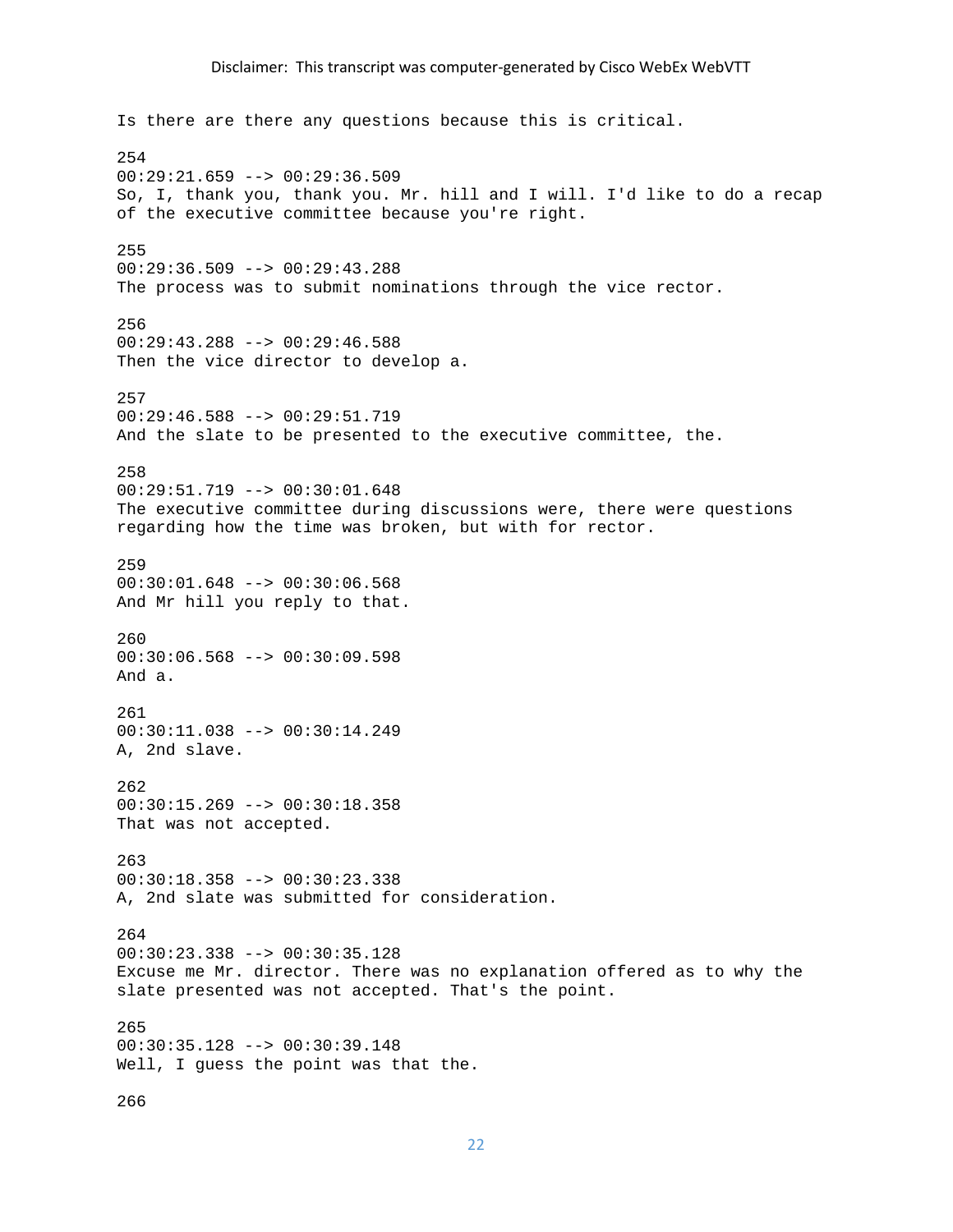00:30:39.148 --> 00:30:43.469 That's a slave was there was a question. 267  $00:30:43.469$  -->  $00:30:47.669$ You answer the question, and there was a vote take. 268  $00:30:47.669$  -->  $00:30:52.469$ And that slavery did not I. 269 00:30:52.469 --> 00:30:56.219 It wasn't accepted with that explanation. 270 00:30:56.219 --> 00:31:01.888 And so an alternative was offer for consideration. 271 00:31:01.888 --> 00:31:06.028 And that alternative was voted upon it. 272 00:31:06.028 --> 00:31:06.983 And accepted, 273 00:31:07.614 --> 00:31:21.384 and so what came out of executive committee was a new flight it was a different place than the flakes and you presented but the slate that we would be presented to the board. 274 00:31:23.729 --> 00:31:29.459 Mr. the work so the work, the work and executive committee is done. 275 00:31:29.459 --> 00:31:34.888 And we have a slightly that has been approved by the executive committee that. 276 00:31:34.888 --> 00:31:42.749 Is to be presented to the board and I understand to go and. 277 00:31:42.749 --> 00:31:46.469 I mean, I understand your on the readiness. 278 00:31:46.469 --> 00:31:57.209 But the vote has been taken well, I think Mr. record that the full board should understand my readiness.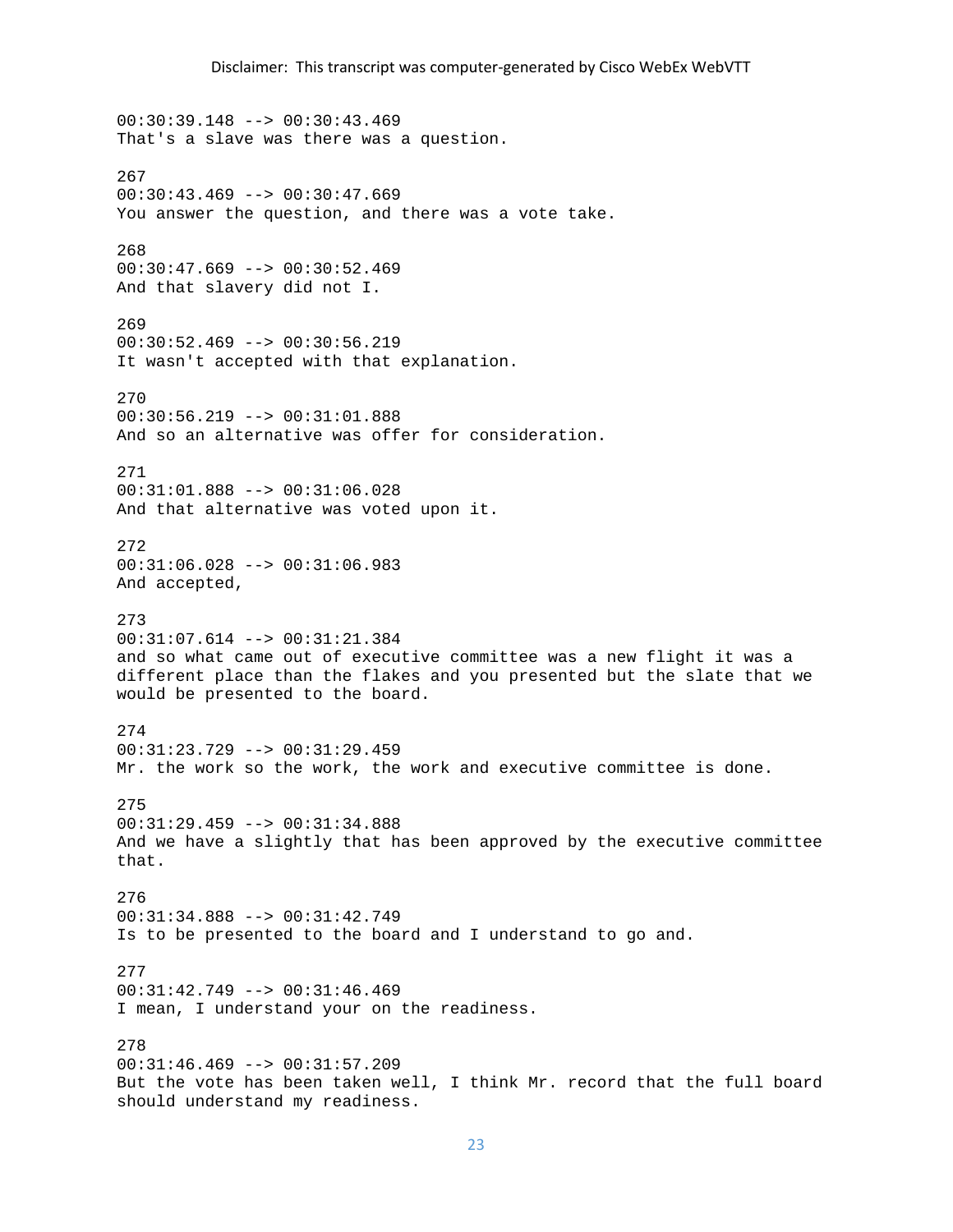279 00:31:57.209 --> 00:32:07.078 The executive committee didn't like what I presented, but did not offer an alternative that could be compare. 280 00:32:07.078 --> 00:32:12.989 That's that's the whole point. That's the condition of my readiness. 281 00:32:12.989 --> 00:32:16.348 I said, since they had the same number of votes. 282  $00:32:16.348$  -->  $00:32:24.538$ I looked at all of the experience that they brought time on the board, et cetera and that was the differentiating factor. 283 00:32:26.098 --> 00:32:38.578 And and I did not hear from any executive committee member that they had something better than that differentiating factor. That's that's an issue. 284 00:32:38.578 --> 00:32:45.449 I just think I understand that there was nothing there was no explanation. 285 00:32:45.449 --> 00:32:53.278 The question for you was, why, how did you break at the time? 286 00:32:53.278 --> 00:32:59.519 And you gave an explanation, and we took a book. 287 00:32:59.519 --> 00:33:02.578 And so. 288 00:33:02.578 --> 00:33:08.519 That that explanation wasn't sufficient for the executive committee. 289  $00:33:08.519$  -->  $00:33:12.659$ So, the alternative was so. 290 00:33:12.659 --> 00:33:17.878 There was only 1 other all the time so.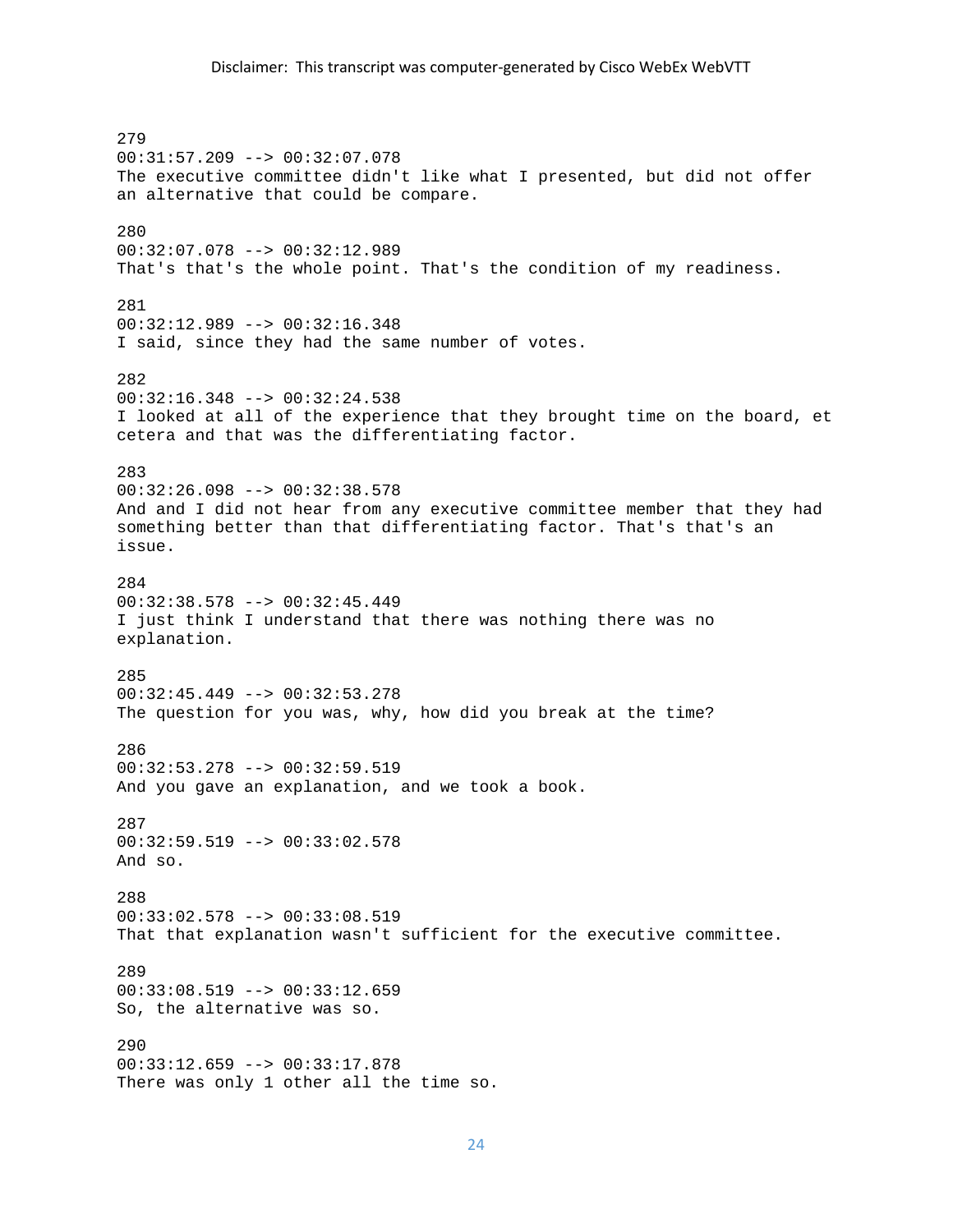291 00:33:17.878 --> 00:33:23.878 We have before us a slate that is approved by the executive committee. 292 00:33:23.878 --> 00:33:29.068 That needs to be presented to the board for election. 293 00:33:32.788 --> 00:33:40.288 I need to anticipate that no, I'm only prepared to to present the slate. 294 00:33:40.288 --> 00:33:51.509 That I presented originally, obviously I know the slots, the names that are there and I would, I would answer that you present the slate to to the board. 295 00:33:52.709 --> 00:33:57.148 Silence. 296 00:33:57.148 --> 00:34:02.278 Okay, the as presented. 297 00:34:02.278 --> 00:34:06.179 By my director. 298 00:34:06.179 --> 00:34:09.358 Not approved by the executive committee. 299 00:34:10.858 --> 00:34:13.889 What was approved by the executive committee was. 300 00:34:13.889 --> 00:34:19.918 The slate and I will present to the board that has been included in the minutes. 301 00:34:28.289 --> 00:34:36.389 Silence. 302 00:34:49.949 --> 00:35:08.818 Silence. 303 00:35:08.818 --> 00:35:14.128 Okay.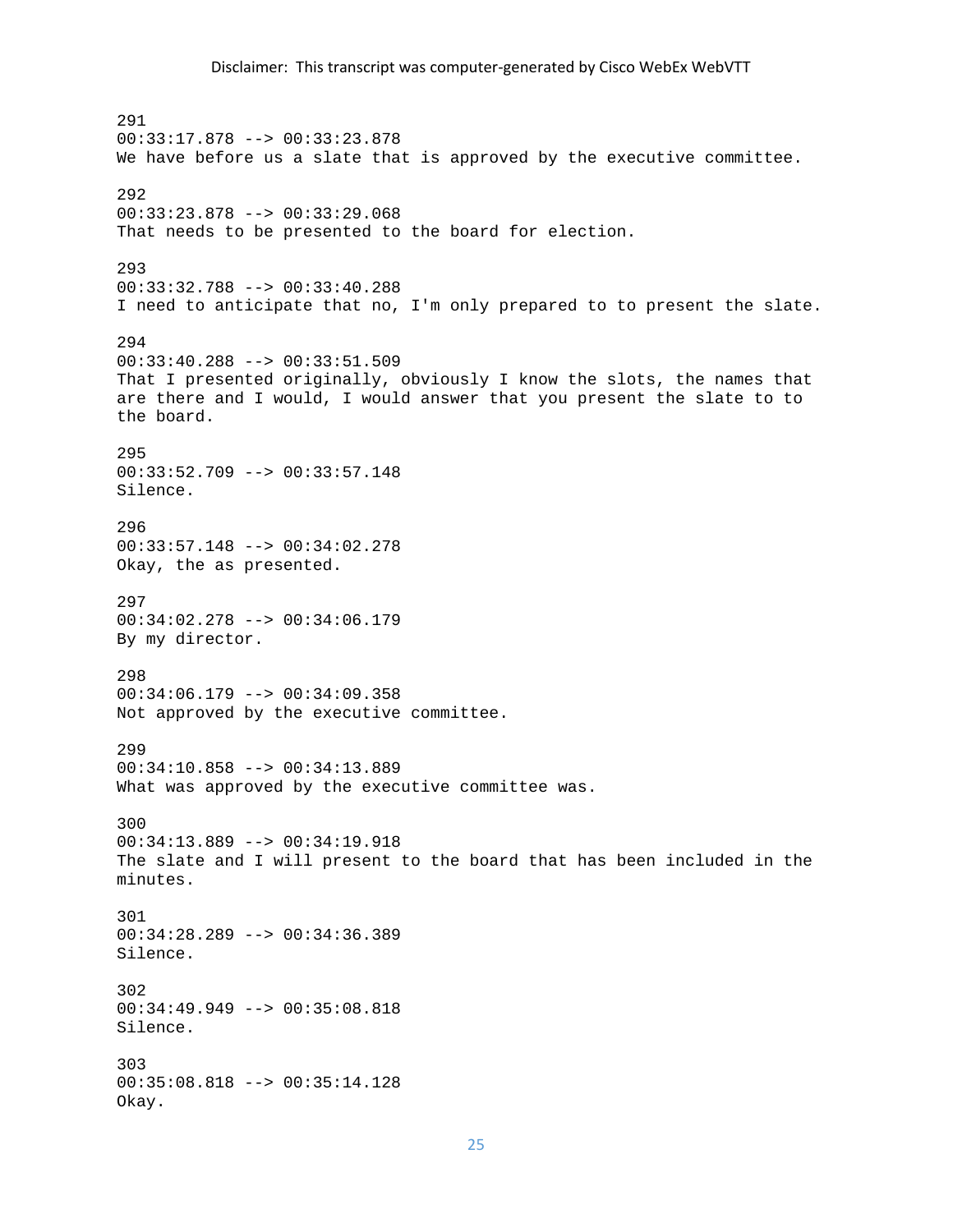304 00:35:14.128 --> 00:35:17.699 This is how the nominee. 305 00:35:17.699 --> 00:35:24.688 As approved by the executive committee and provide it to the board of visitors in the. 306 00:35:24.688 --> 00:35:30.208 In your minutes include Dr brown forgiving for rector. 307 00:35:31.708 --> 00:35:37.858 Glenn revised rector, Christine Darden as secretary. 308 00:35:37.858 --> 00:35:42.358 Panel and encouraging chair, academic and student affairs. 309 00:35:42.358 --> 00:35:47.188 Same state care facilities, finance and audit. 310 00:35:47.188 --> 00:35:51.539 Chair of institutional advancement. 311 00:35:51.539 --> 00:35:57.059 Raul chair personnel, compensation and government. 312 00:35:57.059 --> 00:36:01.588 William liaison to the real estate. 313 00:36:01.588 --> 00:36:05.128 Foundation and Mr. Gregg were like. 314 00:36:05.128 --> 00:36:10.018 Liaison to the university foundations. 315 00:36:17.309 --> 00:36:21.719 Either any nomination from the floor. 316 00:36:21.719 --> 00:36:28.798 Or any of the positions? Yes, they are sir. This is Charlie hill again.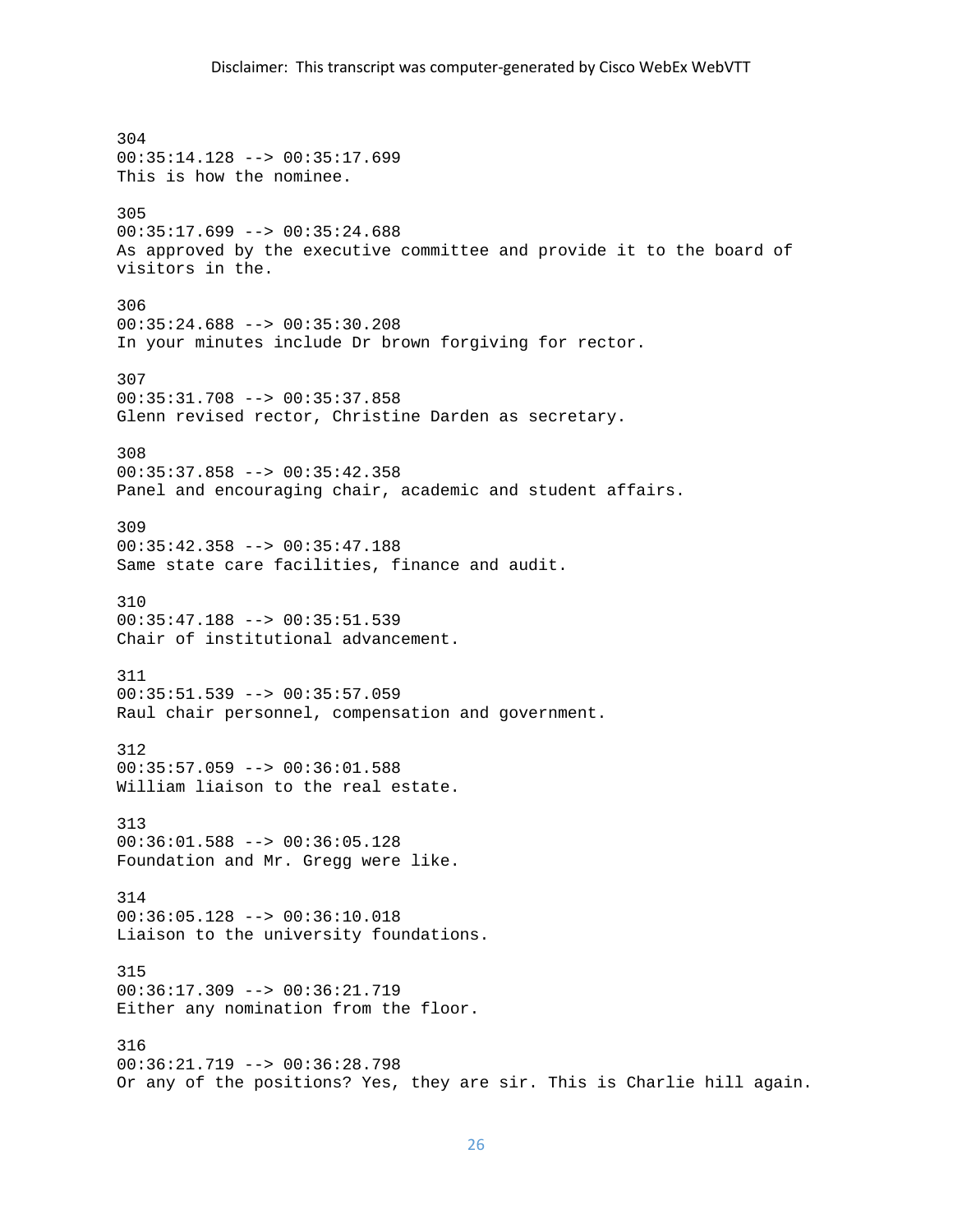317 00:36:28.798 --> 00:36:32.699 I nominate Mr Jay stack my director. 318 00:36:34.409 --> 00:36:42.838 Silence. 319 00:36:42.838 --> 00:36:48.688 You are you doing these by position or are you going to do a package. 320 00:36:48.688 --> 00:36:54.869 I, I will, I will ask for nominations for any of the positions. 321 00:36:54.869 --> 00:37:02.489 On the on the slate so then I have other nominations, sir. 322 00:37:02.489 --> 00:37:06.869 I'll take them right? The brown. 323 00:37:08.278 --> 00:37:11.878 For by director. 324 00:37:11.878 --> 00:37:15.688 Okay, Greg. 325 00:37:15.688 --> 00:37:19.139 For facilities, finance and audit committee. 326 00:37:19.139 --> 00:37:23.248 Okay, the others. 327 00:37:23.248 --> 00:37:29.909 Remain in place, so we have 3 nominations from the floor. 328 00:37:31.289 --> 00:37:35.548 Corrective take take life provides. 329 00:37:35.548 --> 00:37:40.139 Valerie brown, and for facilities finance and I. 330 00:37:40.139 --> 00:37:44.998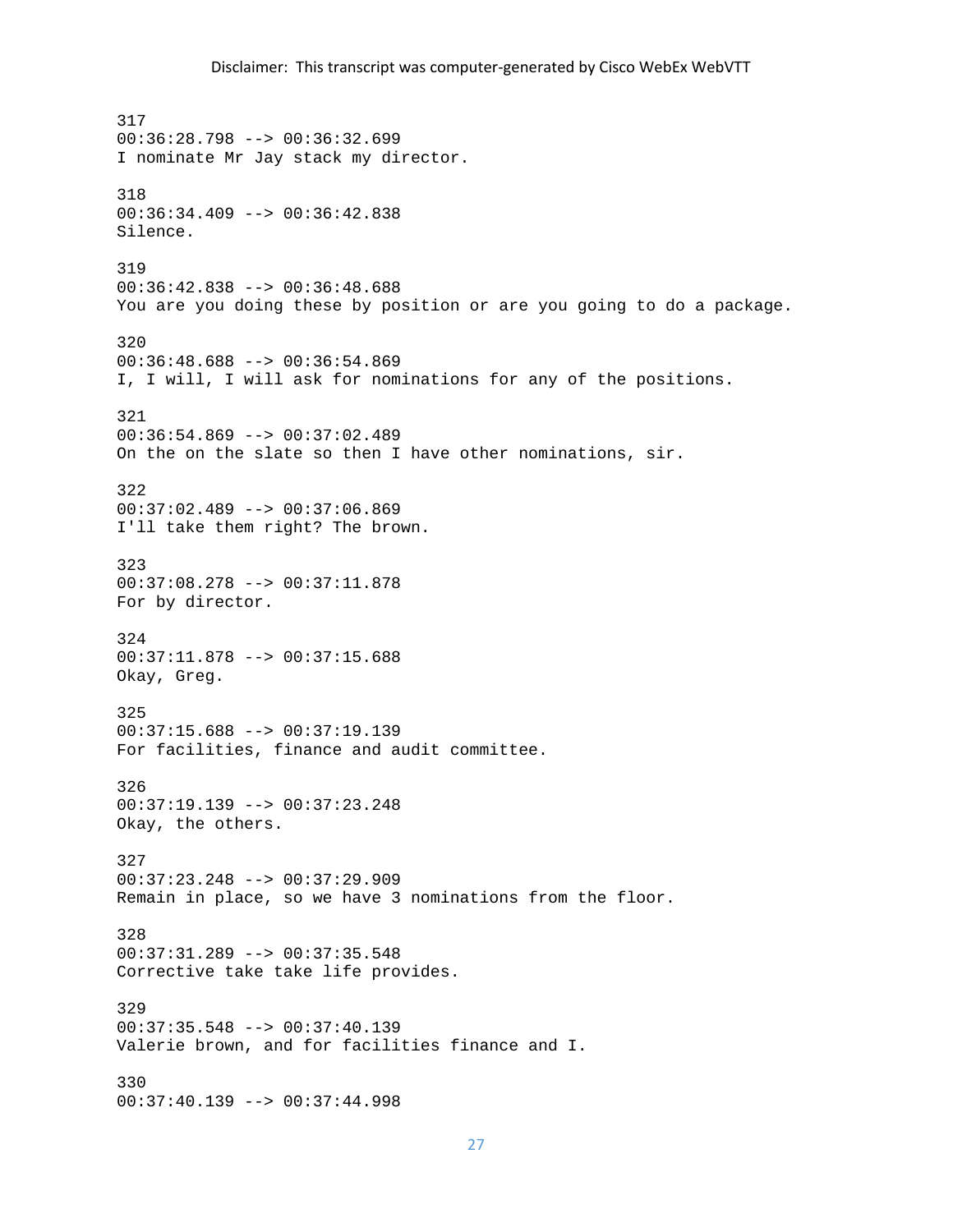Right. We're on. Yeah so okay. 331  $00:37:44.998$  -->  $00:37:54.568$ At this time, I'd like to let's go right to the directors position. 332 00:37:54.568 --> 00:37:57.809 We have 2 candidates. 333 00:37:57.809 --> 00:38:01.768 Brown. 334 00:38:04.349 --> 00:38:11.610 And James deadline when your name is call. 335 00:38:11.610 --> 00:38:16.289 Please identify which candidate you support. 336 00:38:16.289 --> 00:38:20.130 Not a problem. 337 00:38:20.130 --> 00:38:25.380 That's secretary until the room. 338 00:38:27.239 --> 00:38:30.449 Silence. 339 00:38:34.500 --> 00:38:39.630 Instead. 340 00:38:39.630 --> 00:38:45.780 Dr. brown. 341 00:38:45.780 --> 00:38:50.010 Back to Dr. brown. 342 00:38:53.550 --> 00:38:57.329 Miss Dr. brown. 343 00:38:57.329 --> 00:39:01.320 Ms.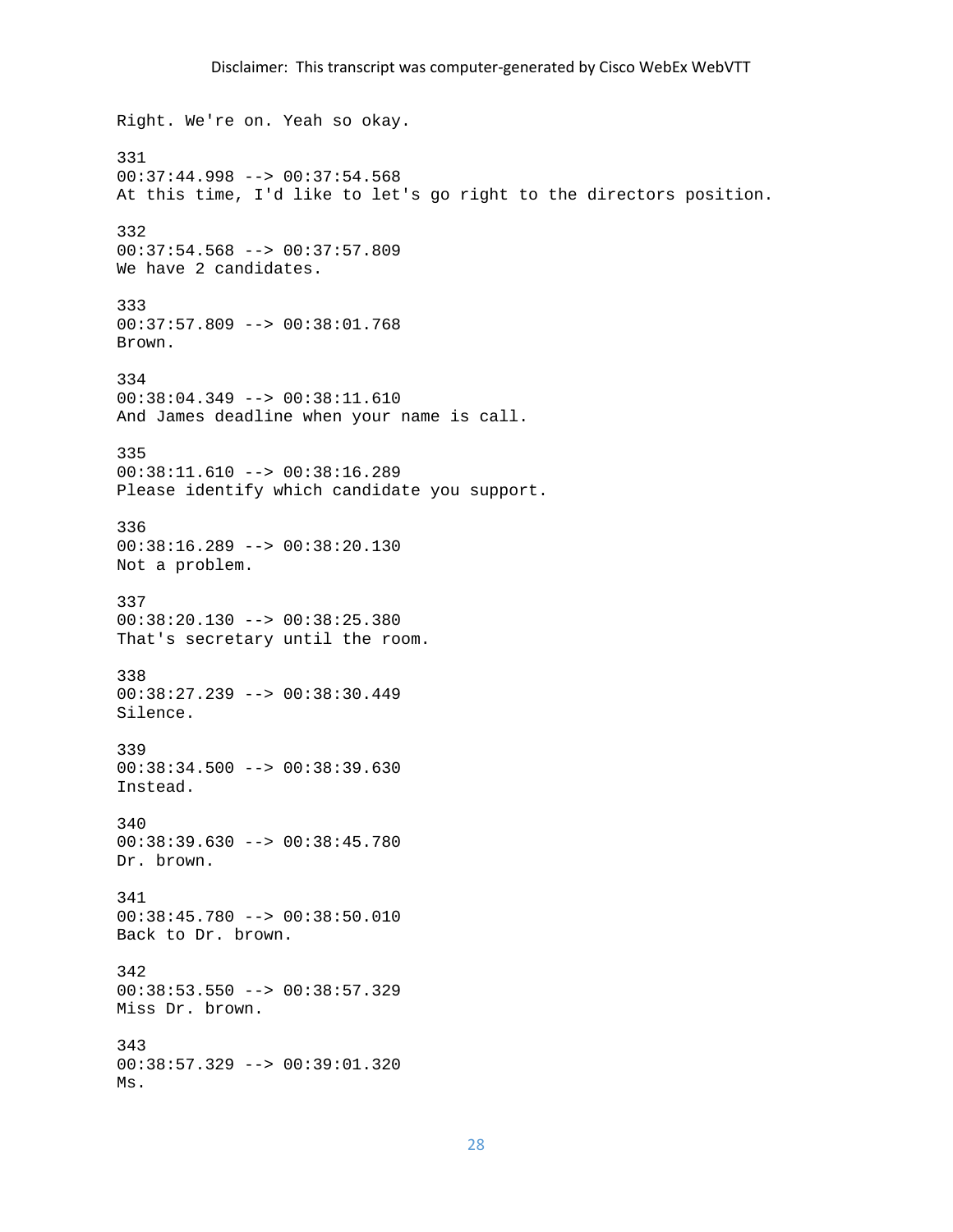344 00:39:01.320 --> 00:39:05.880 Doc. 345 00:39:07.079 --> 00:39:11.309 Dr. brown. 346 00:39:13.409 --> 00:39:16.860 Mister. 347 00:39:16.860 --> 00:39:21.389 Is. 348 00:39:21.389 --> 00:39:26.489 After Mr. 349 00:39:27.630 --> 00:39:31.889 Dr. brown? Mr. 350 00:39:31.889 --> 00:39:36.869 This my. 351 00:39:36.869 --> 00:39:41.789 Dr. brown? Mr. 352 00:39:43.920 --> 00:39:47.730 Mr. assassins. 353 00:39:49.320 --> 00:39:53.340 Stagnant is not here. Mr. 354 00:39:53.340 --> 00:39:57.300 Mr. 355 00:39:57.300 --> 00:40:02.699 Hey, JJ. 356 00:40:04.289 --> 00:40:09.360 Thank you. You're welcome. Dr. brown. 357 00:40:09.360 --> 00:40:12.630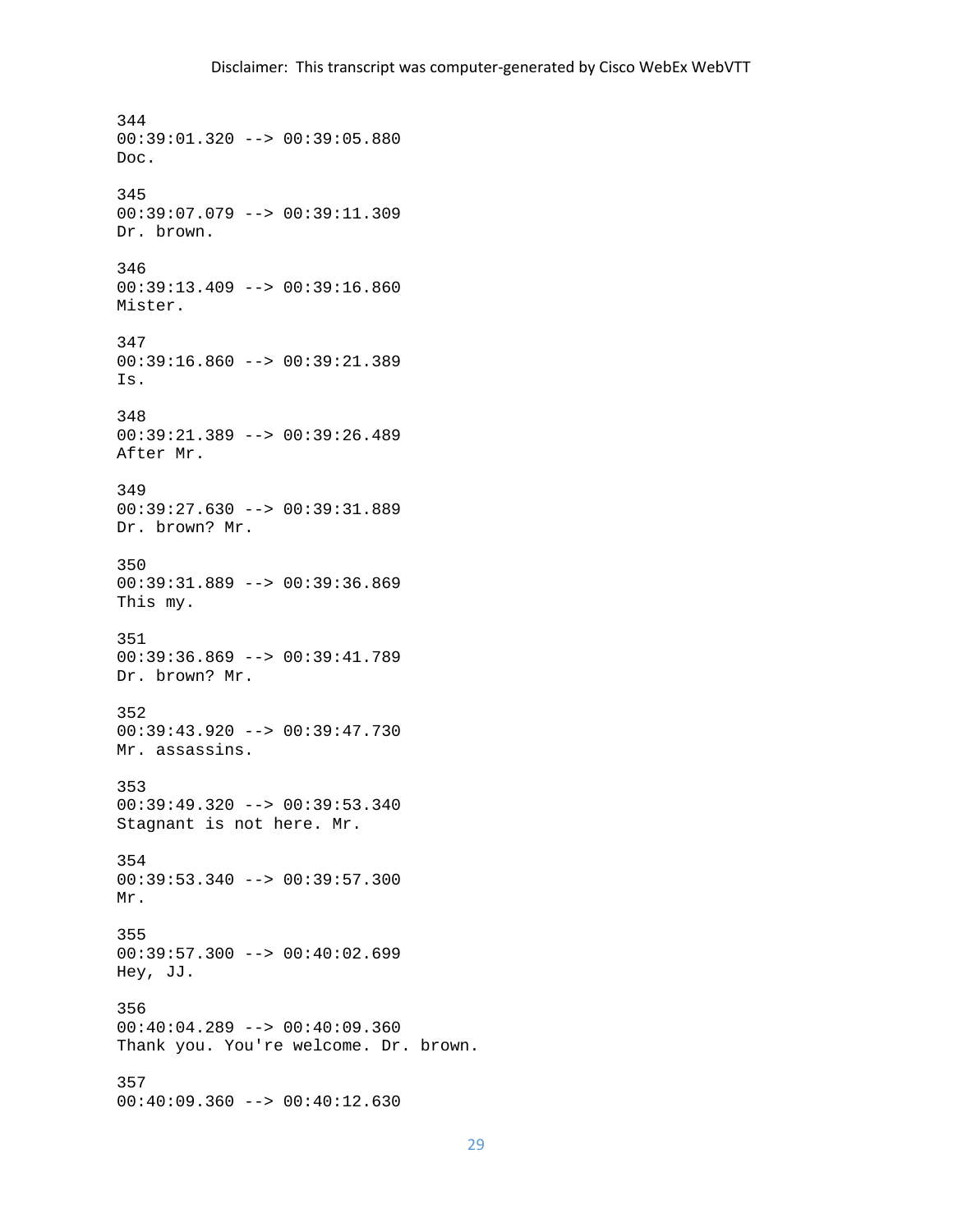I am the director of. 358 00:40:14.820 --> 00:40:22.050 So there is no, there is no contention or vice director. 359 00:40:22.050 --> 00:40:30.179 Mr Mr. that he had with. 360  $00:40:30.179$  -->  $00:40:34.469$ Dr. brown so vice director, and he also. 361  $00:40:34.469$  -->  $00:40:40.320$ Dr. Brown is our director, right? I understand. I'm just letting, you know, and. 362 00:40:40.320 --> 00:40:44.579 So, he also recommended Mr. poorly financed. 363 00:40:44.579 --> 00:40:48.150 Okay, so we have. 364 00:40:48.150 --> 00:40:54.659 2 candidates for facilities, finance and audit chair and. 365 00:40:54.659 --> 00:40:59.280 Yeah, deadline. 366 00:40:59.280 --> 00:41:03.030 Mr. gray world right? 367 00:41:04.650 --> 00:41:11.610 Okay, and before we do that, I just want to make sure we're clear that for them. 368 00:41:11.610 --> 00:41:21.269 For the vice rector, there remains the sole. 369 00:41:21.269 --> 00:41:27.210 We have not we haven't dealt with that position yet. Madam Secretary. 370 00:41:27.210 --> 00:41:30.269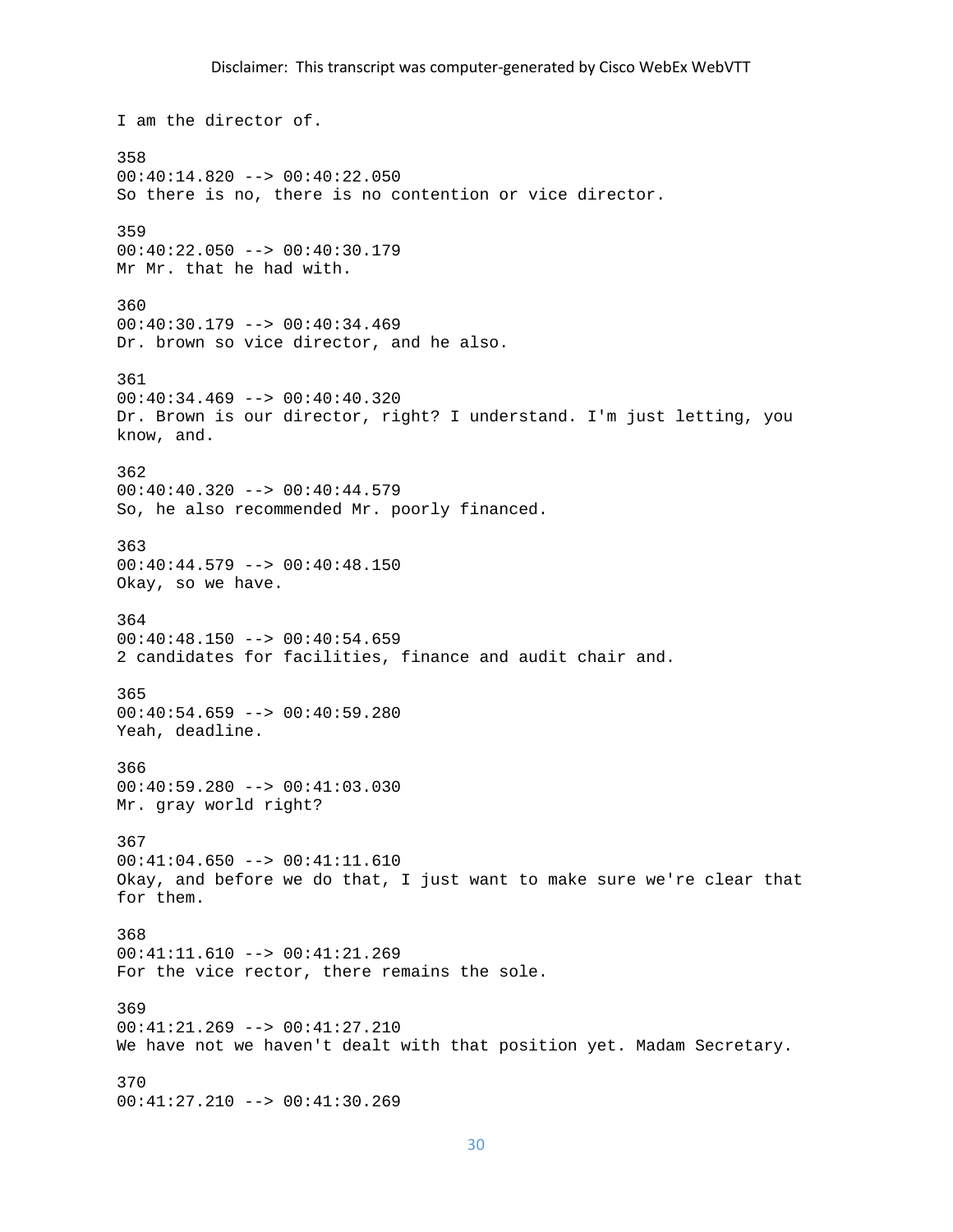All right. 371 00:41:30.269 --> 00:41:36.960 We'll let the position from which we have nominations from the. 372 00:41:36.960 --> 00:41:42.119 Okay. 373 00:41:42.119 --> 00:41:48.000 Okay, okay. 374 00:41:49.230 --> 00:41:53.280 We have 2 candidates for facilities, finance and the chair. 375 00:41:53.280 --> 00:41:59.489 1, change take my hair and a 2nd candidate. Gregory worldly. 376 00:42:00.780 --> 00:42:05.699 When your name is called, please register your, your, your selection. 377  $00:42:05.699$  -->  $00:42:11.429$ Of 1 of these candidates and the secretary of the role. 378 00:42:11.429 --> 00:42:15.179 Mr. 379 00:42:15.179 --> 00:42:20.519 Dr. brown. 380  $00:42:20.519$  -->  $00:42:24.690$ Take mine this crittendon. 381 00:42:24.690 --> 00:42:29.460 Mistake my miss. 382  $00:42:30.570$  -->  $00:42:35.699$ Time to. 383 00:42:35.699 --> 00:42:40.769 Stigma Mr.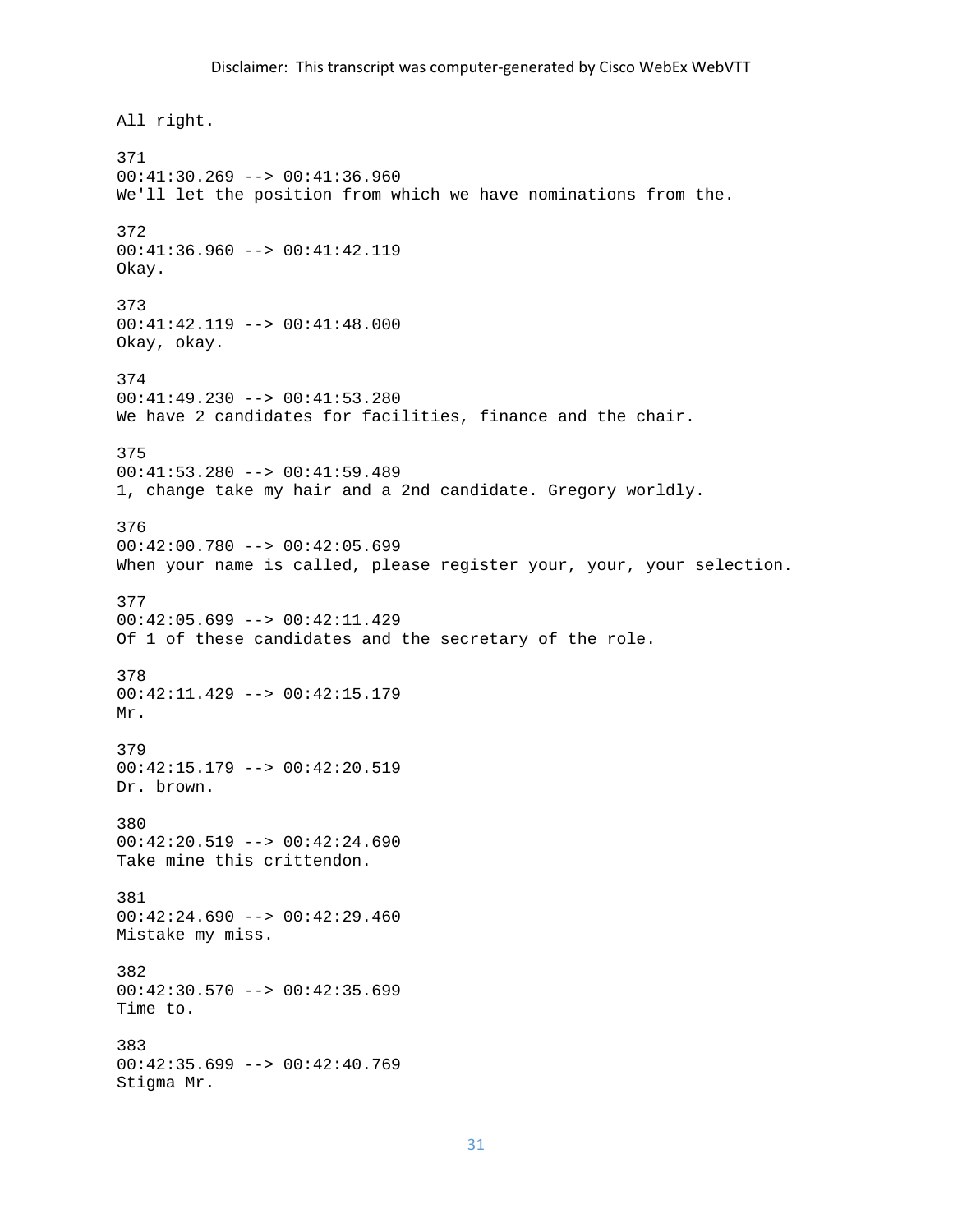384  $00:42:40.769$  -->  $00:42:46.530$ This is. 385  $00:42:46.530$  -->  $00:42:51.090$ Mr. 386 00:42:51.090 --> 00:42:55.050 Mr. Mr. 387 00:42:55.050 --> 00:42:59.519 This the. 388 00:42:59.519 --> 00:43:04.980 Yes. 389 00:43:04.980 --> 00:43:08.219 More. 390 00:43:08.219 --> 00:43:11.250 Mr. 391 00:43:11.250 --> 00:43:15.780 Omar, and Mr. 392 00:43:15.780 --> 00:43:21.389 Hey, thank you. 393 00:43:21.389 --> 00:43:25.170 Silence. 394 00:43:32.250 --> 00:43:37.650 Silence. 395 00:43:37.650 --> 00:43:40.829 Okay, so it's. 396 00:43:42.269 --> 00:43:49.559 This time just take my will serve as our chair for facilities, finance and on.

397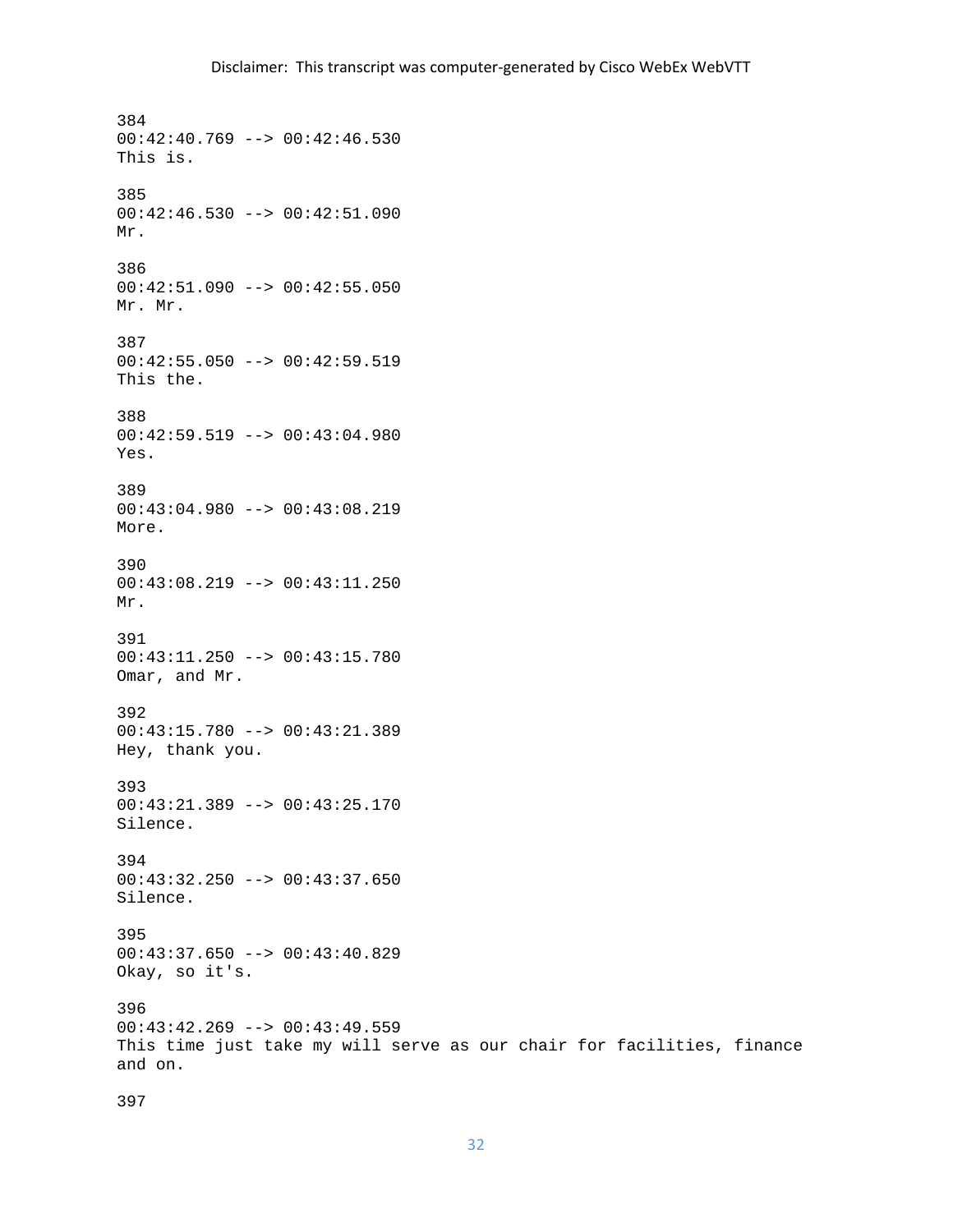00:43:49.559 --> 00:43:55.650 Okay. 398 00:44:00.539 --> 00:44:09.090 The remaining positions for the officers for 2021 through 200,823. 399 00:44:09.090 --> 00:44:16.469 And close that require a book. Glen provides Rexter. 400 00:44:16.469 --> 00:44:20.190 Christine secretary. 401 00:44:20.190 --> 00:44:25.260 Our current share academic students phase. 402 00:44:27.030 --> 00:44:30.659 To board chair, institutional advancement. 403 00:44:30.659 --> 00:44:35.489 Probably will Hannah chair personnel. 404 00:44:35.489 --> 00:44:45.300 Way a market liaison for the real estate foundation and worldly for the for g, Virginia State University foundation. 405  $00:44:47.579$  -->  $00:44:53.010$ I'll accept the motion to approve this remaining slate as stated. 406 00:44:53.010 --> 00:44:57.809 And submitted by the temporary. 407  $00:44:57.809$  -->  $00:45:00.869$ Is there a 2nd text? 408 00:45:00.869 --> 00:45:05.880 I'm sorry, I was a 2nd. 409 00:45:05.880 --> 00:45:09.420 Thank you, sir Thank you. 410 00:45:09.420 --> 00:45:14.639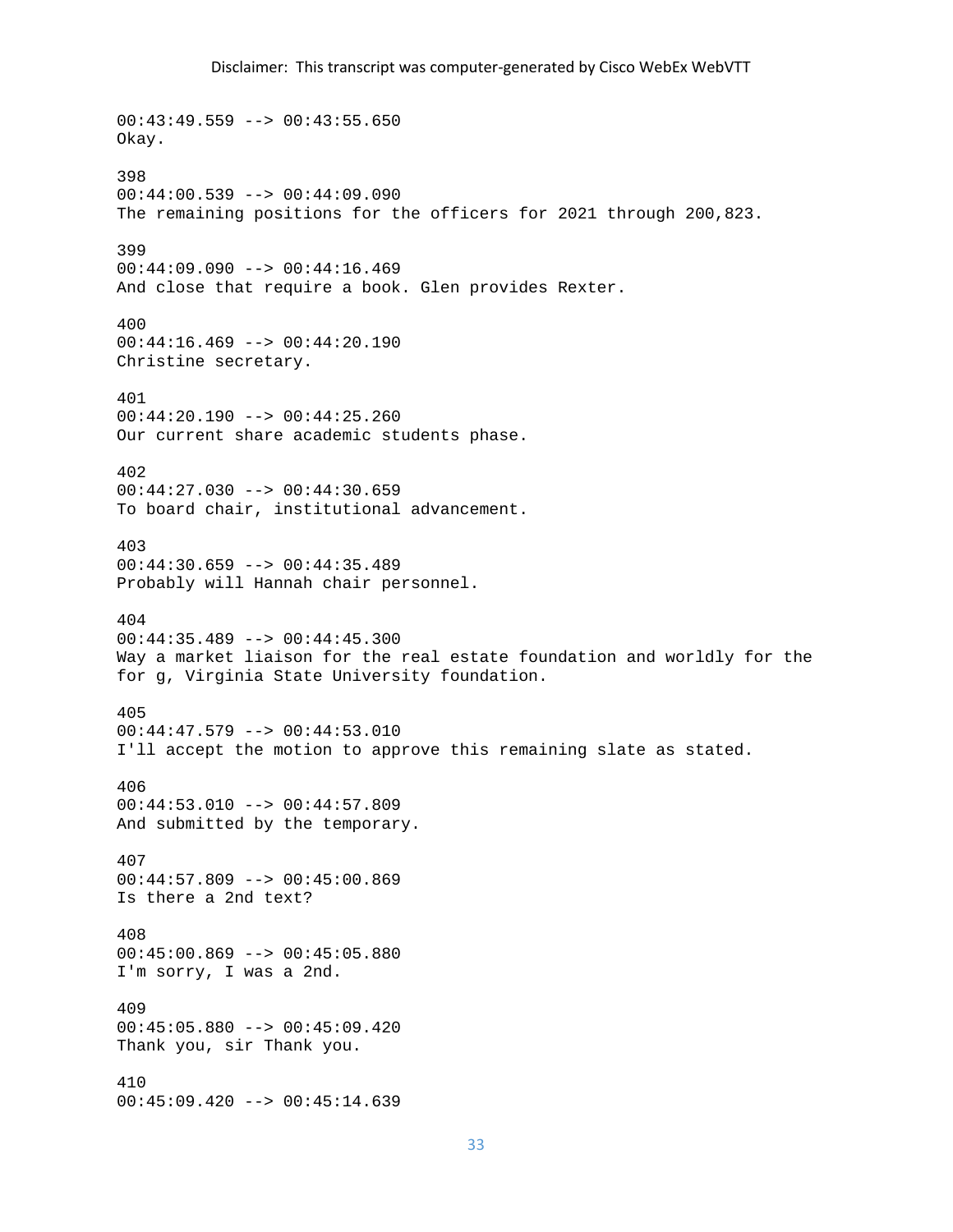To probably move consecutive that we accept to remaining position. 411 00:45:14.639 --> 00:45:19.949 And approved by the executive committee on favor, say, I. 412 00:45:27.000 --> 00:45:31.440 Oh, Mr. 413 00:45:31.440 --> 00:45:36.329 Yes, Dr brown. 414 00:45:36.329 --> 00:45:39.869 Yeah, let's quit. And then yes. 415 00:45:39.869 --> 00:45:43.199 Miss. 416 00:45:43.199 --> 00:45:47.219 Yes. 417 00:45:47.219 --> 00:45:50.760 Mr. Fleming? Yeah. This. 418 00:45:50.760 --> 00:45:55.320 Yeah. 419 00:45:55.320 --> 00:45:58.590 Yes, Mr. 420 00:45:58.590 --> 00:46:03.719 Yes. 421 00:46:03.719 --> 00:46:08.610 Yeah, Mr. Mr. 422 00:46:08.610 --> 00:46:12.300 Mr. 423 00:46:12.300 --> 00:46:15.929 Yes, Mr.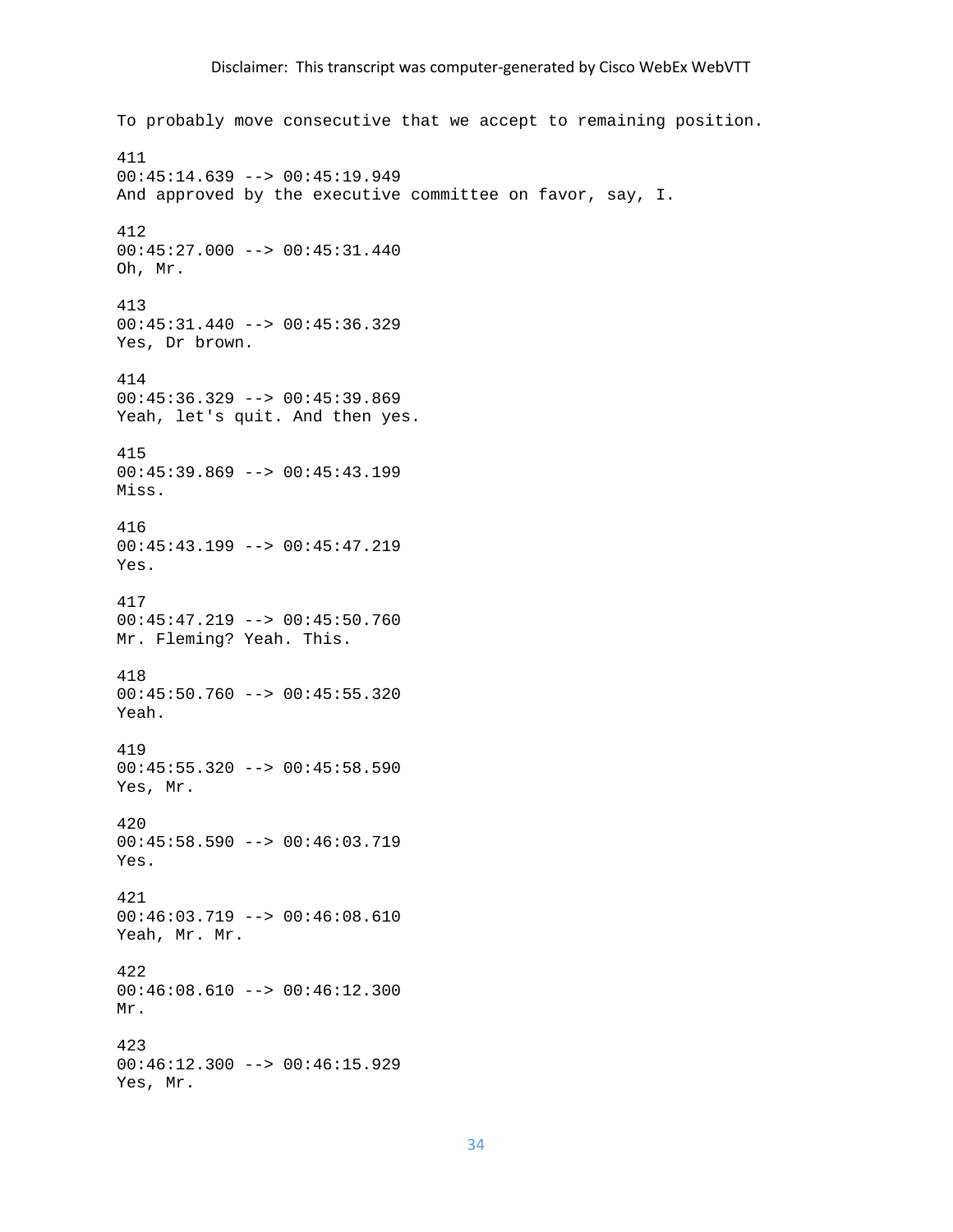```
424 
00:46:15.929 --> 00:46:19.710 
And Mr. 
425 
00:46:19.710 --> 00:46:24.210 
Yes, thank you. 
426 
00:46:24.210 --> 00:46:35.849 
Thank you Madam Secretary. I'd like to congratulate officers for 
20,212,023 for the board of visitors of Virginia State University. 
427 
00:46:35.849 --> 00:46:39.000 
Conduct electricity. Congratulations. And what. 
428 
00:46:39.000 --> 00:46:42.269Hello. 
429 
00:46:43.679 --> 00:46:53.670 
You also head in your packet, your workload and proposed board meetings 
scheduled for 2021 through 201,822. 
430 
00:46:53.670 --> 00:46:56.789 
I'll accept that motion for approval. 
431 
00:46:56.789 --> 00:46:59.880 
Of the scheduled and submit. 
432 
00:47:00.989 --> 00:47:06.269 
Develop more and also thinking this tomorrow they're said. 
433 
00:47:06.269 --> 00:47:17.369We'll probably move the 2nd, is that we approved the proposed board 
meeting scheduled for 2021 and 2022. 
434 
00:47:17.369 --> 00:47:21.840 
I write to the question of the payments. 
435 
00:47:23.280 --> 00:47:27.150 
And those that are. 
436 
00:47:28.980 --> 00:47:34.920 
Oh, Mr. Winstead.
```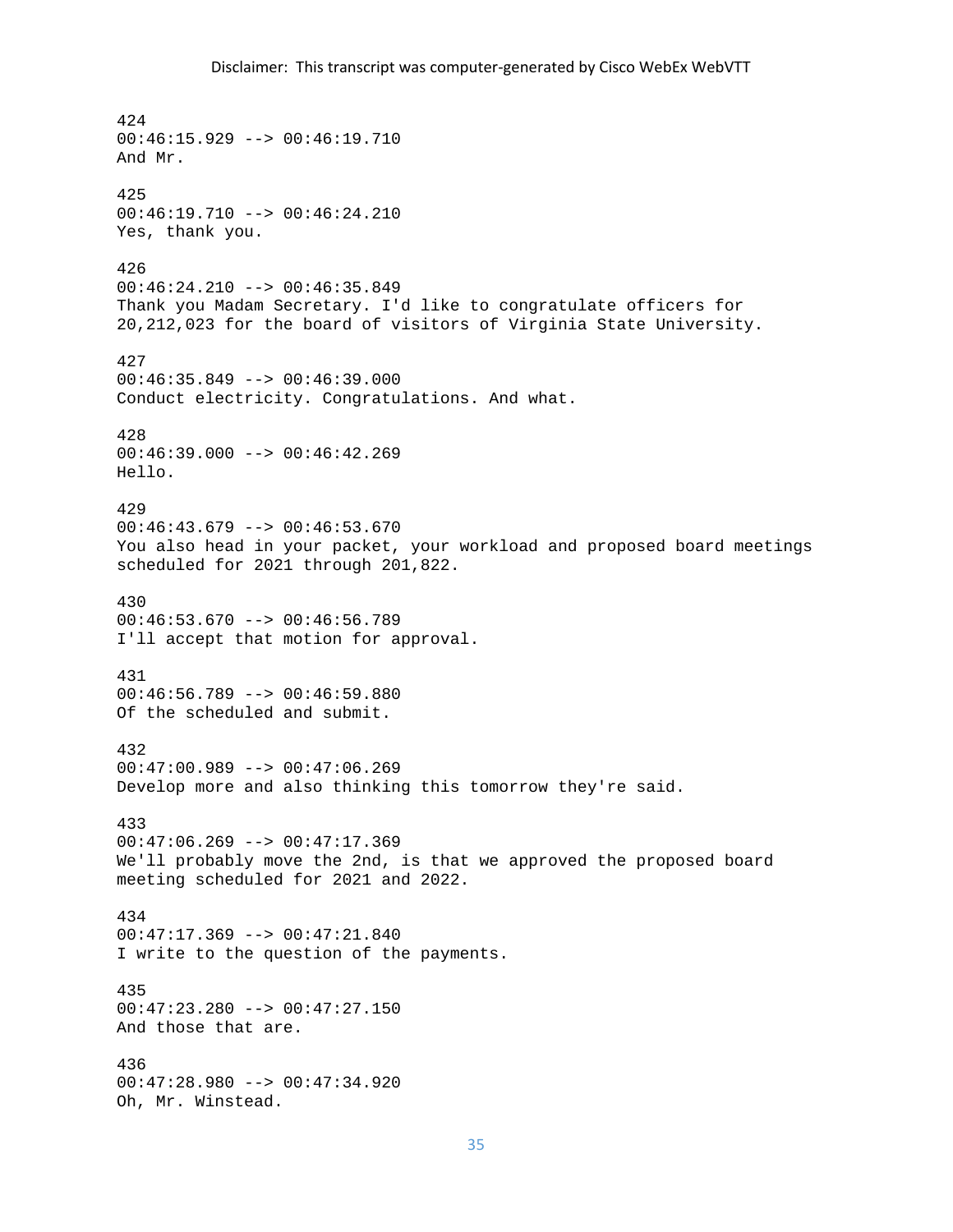437 00:47:34.920 --> 00:47:38.400 Doctor Brian. 438 00:47:38.400 --> 00:47:41.489 Miss crittendon? Yes miss Curry. 439 00:47:41.489 --> 00:47:45.570 Okay. 440 00:47:45.570 --> 00:47:50.309 Yes, Mr. 441 00:47:50.309 --> 00:47:53.670 Miss Gordon. 442 00:47:53.670 --> 00:47:57.059 Mr, yes. 443 00:47:57.059 --> 00:48:01.349 Mr. hail? Yes. Mr. 444 00:48:01.349 --> 00:48:04.469 Yeah, Mr. 445 00:48:04.469 --> 00:48:08.579 Yes. Mr. turnage. 446 00:48:08.579 --> 00:48:11.760 Yes. 447 00:48:11.760 --> 00:48:16.619 Thank you. Thank you. Bye. Bye. 448 00:48:16.619 --> 00:48:19.769 We have. 449 00:48:19.769 --> 00:48:28.559 Or 4 different board Docs to to return, these documents has been submitted.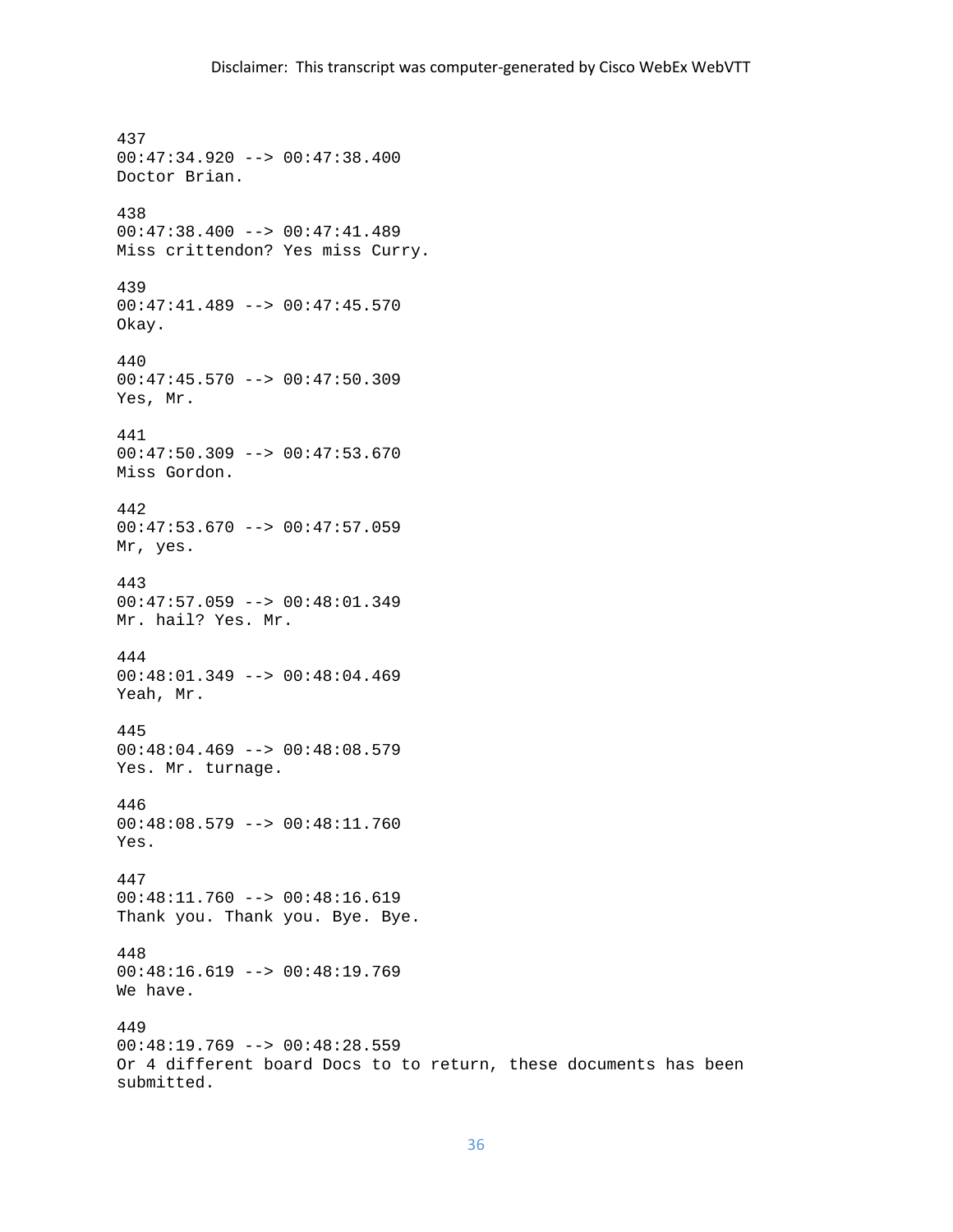450 00:48:28.559 --> 00:48:33.449 Or we have reaffirmation through the executive committee without the modifications. 451 00:48:33.449 --> 00:48:42.690 So, I would accept a motion to approve and except this reaffirmation for the board bylaws, the board and code of ethics. 452  $00:48:42.690$  -->  $00:48:49.320$ The statement of governance and the, for your rights and responsibilities, and the suite of documents. 453 00:48:49.320 --> 00:48:56.610 I kept the motion for the 2nd, this don't worry. 454 00:48:56.610 --> 00:49:00.119 Thank you. 455 00:49:00.119 --> 00:49:05.190 I did not hear who made the motion. I'm sorry I'm having a bad audio. 456 00:49:05.190 --> 00:49:09.389 That would be Mr. Turner. Okay. Thank you. 457 00:49:09.389 --> 00:49:14.039 You're welcome. Are you waiting for the question? 458 00:49:14.039 --> 00:49:18.360 All those in favor say, aye aye aye. 459 00:49:18.360 --> 00:49:21.539 Those are post. 460 00:49:24.780 --> 00:49:27.869 Mr. Wednesday? Yeah. 461 00:49:27.869 --> 00:49:32.940 Dr. brown miss? Yes. 462 00:49:32.940 --> 00:49:36.900 Miss Cory yeah. Yeah.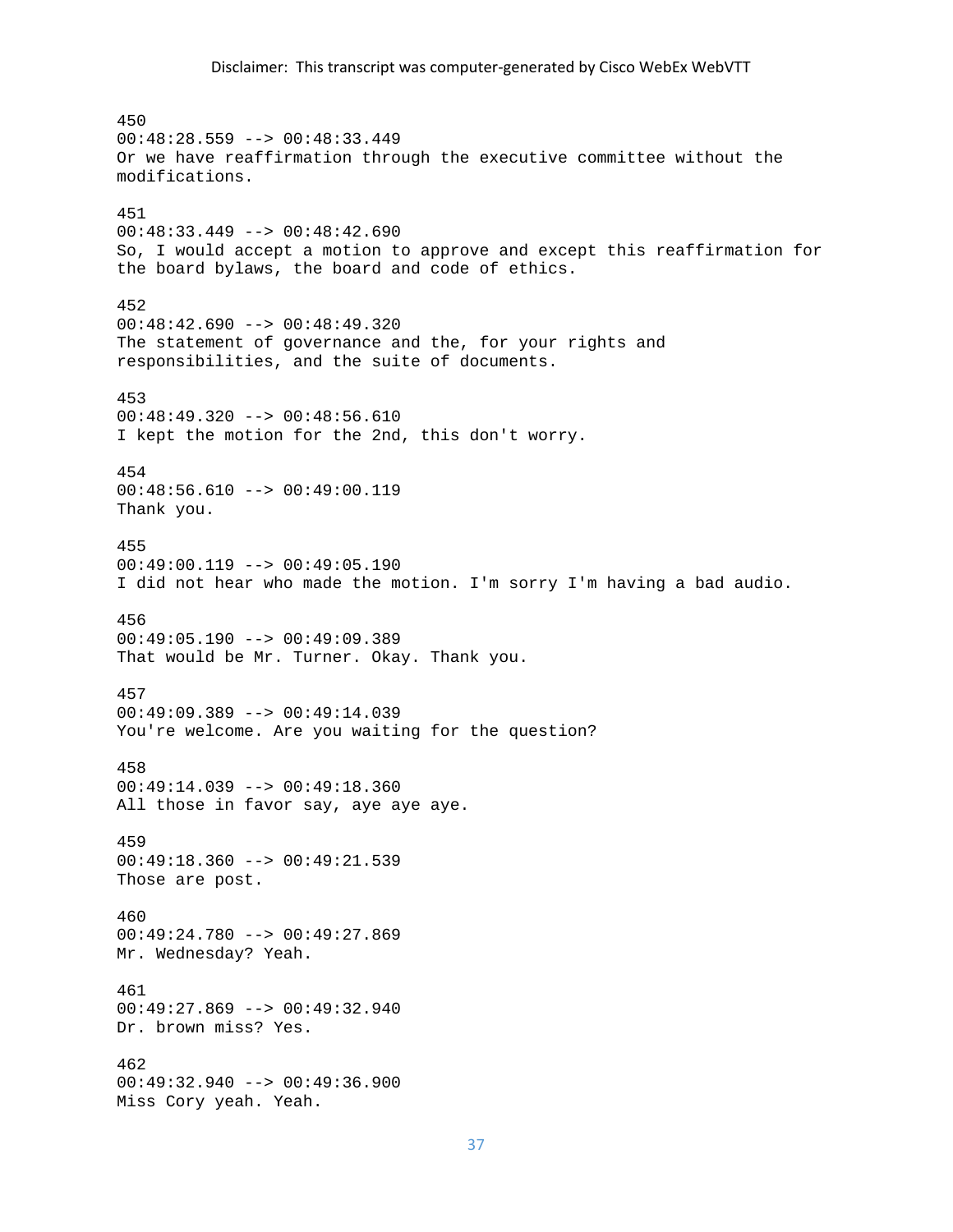463 00:49:36.900 --> 00:49:41.070 Yeah. 464 00:49:41.070 --> 00:49:46.289 Mister Fleming. Ms. Gordon. 465 00:49:46.289 --> 00:49:50.610 Yes, Mr. yes. 466 00:49:50.610 --> 00:49:54.900 Mister hell yes. Mr. 467 00:49:54.900 --> 00:49:59.610 Mr, yes. 468 00:49:59.610 --> 00:50:02.730 Mister turnage. 469  $00:50:05.519$  -->  $00:50:12.150$ Mister turnage. Okay. And Mr. yeah. 470 00:50:12.150 --> 00:50:16.199 Thank you thank you very much. 471 00:50:19.230 --> 00:50:22.679 We'll move into our facility finance committee. 472 00:50:22.679 --> 00:50:30.389 Sure, thank you. Mr. director. Let me 1st start off by thanking all of you for your support. 473 00:50:30.389 --> 00:50:38.760 And being rector Ethernet and know it was a difficult decision in terms of the voting, because I definitely respect. Mr. Meyer. 474  $00:50:38.760 --> 00:50:41.969$ So, thank you for the support and I hope I live up to. 475 00:50:41.969 --> 00:50:51.059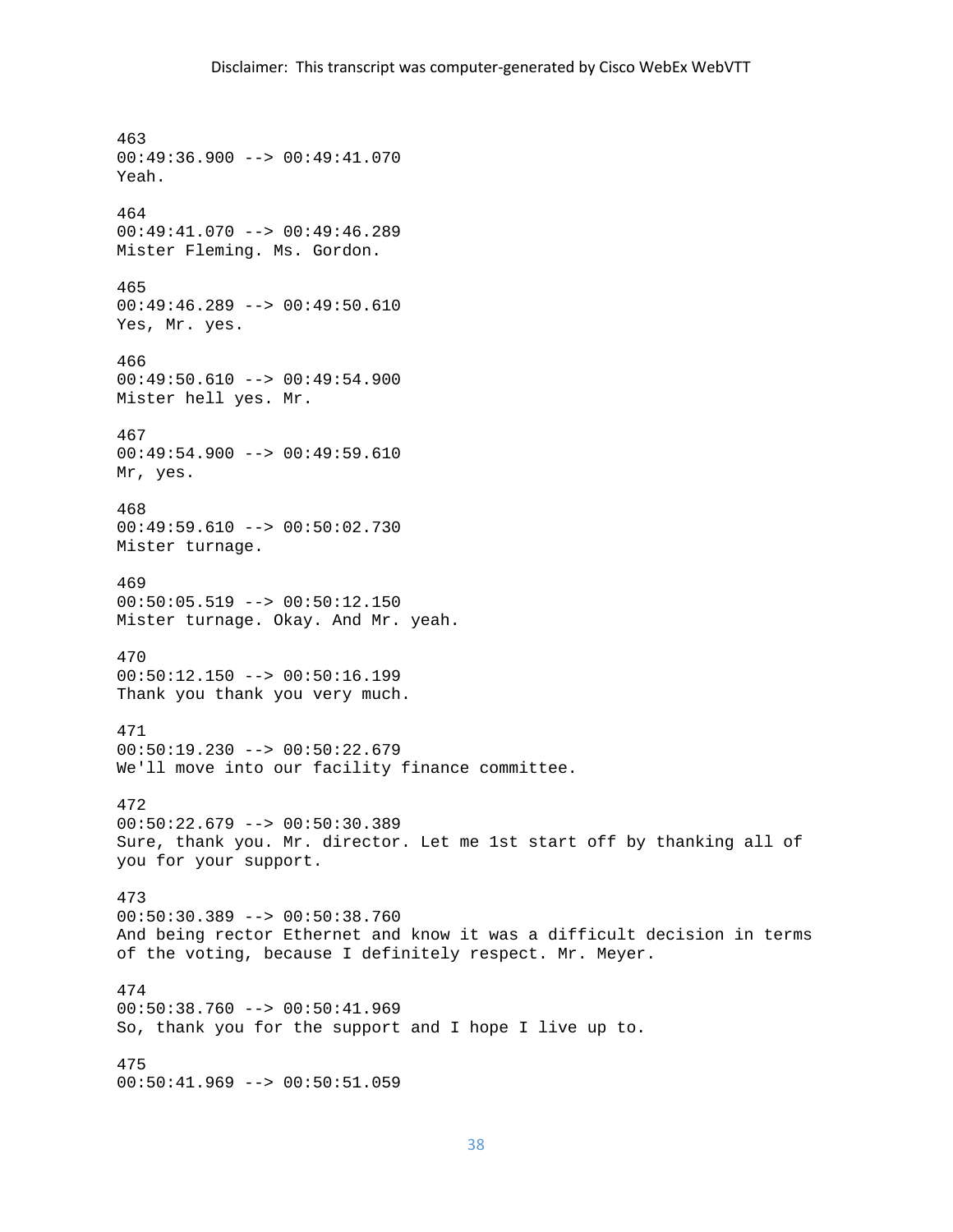# Disclaimer: This transcript was computer‐generated by Cisco WebEx WebVTT

The expectation of what that I'm following this director Ron when did he has led as well? 476 00:50:51.059 --> 00:50:54.449 And let him know, I am keeping his phone number. 477  $00:50:54.449$  -->  $00:51:06.565$ In my phone, because I will have to call him. So thank you for your vote of confidence. The finance facilities and audit committee had a very robust and long meeting. 478  $00:51:06.565$  -->  $00:51:10.255$ So I'm going to do a high level review, especially since. 479 00:51:10.675 --> 00:51:22.974 President of dual has already given us a review as well. That I haven't but also at this Davenport, if he might want to go ahead and head toward the podium, I'm sure we're going to have some additional questions and director if it's okay. 480 00:51:22.974 --> 00:51:32.184 I'll go through each and submit for the logo, the approval each 1, and we go through them. That might be easier. I'm sure they're going to be questions on each. Okay. 481 00:51:32.280 --> 00:51:40.289 Will voluntarily okay, the initial report that was shown to us was the cash balances. 482 00:51:40.289 --> 00:51:53.250 And all the reserves that we were extremely happy that our cash balances are up. You've already heard we're estimated to have about 50Million at the end of the year that not include 30,000,000. 483 00:51:53.250 --> 00:52:03.420 From McKenzie, Scott, so all of our balances have been going up is a lot due to our actual financial statements that we're going to be talking about. We. 484  $00:52:03.420$  -->  $00:52:10.585$ Financial reserves as well as carry over some state and federal and mining. So we're in the best position that we have been in a long time. 485 00:52:10.885 --> 00:52:24.894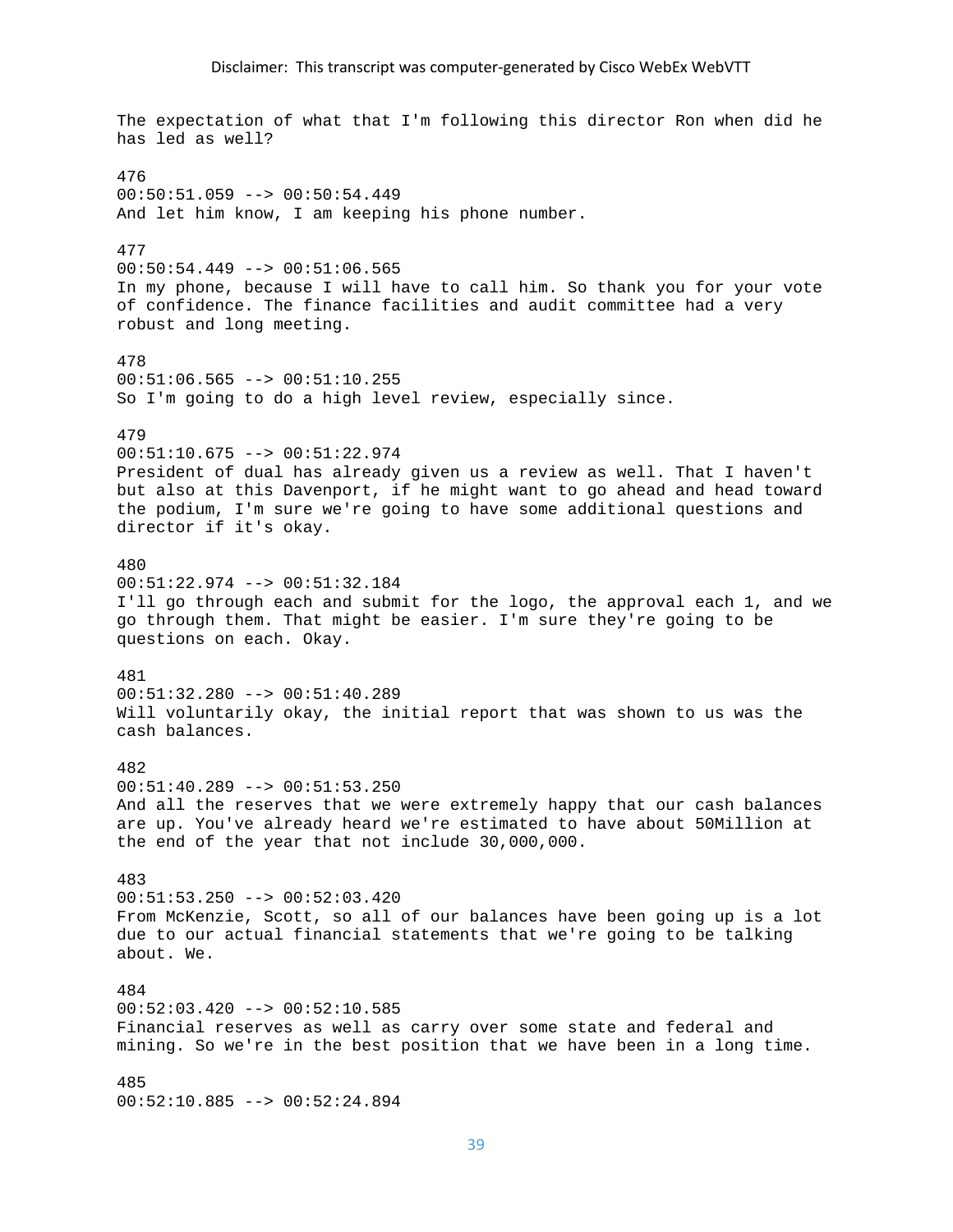If you remember a year ago, at this time, we were extremely concerned about our Hillary balance, because we thought we may have to pull out because of corporate related expenses, and not having students on campus and things like that. Right? 486 00:52:25.135 --> 00:52:34.494 We were able to exceed what we had budgeted in terms of student enrollment, tuition and mccarhy board. So part of the. 487 00:52:35.579 --> 00:52:50.454 Amount the cash balance also included a look at the potential of reviewing our investment policy strategy as well as who manages our funds and our last board 488 00:52:50.454 --> 00:52:50.695 meeting. 489  $00:52:50.695$  -->  $00:53:03.204$ We had a presentation from 2 management firms that are managing our funds and a number of questions came up from the board about the diversity of those management companies and what our actual investment strategy. 490  $00:53:03.300$  -->  $00:53:12.179$ Uh, is as the board, because some of us had expressed a concern about what we thought was a low return on our investment dollars. 491 00:53:12.179 --> 00:53:15.804 Given the economy for 2020, and even the 1st, quarter of 21. 492 00:53:15.804 --> 00:53:28.523 so we are asking out of the Finance Committee would consider allowing a Mr Davenport to lead a whosoever, lead a committee and pull together a small. 493 00:53:30.690 --> 00:53:38.489 To be able to come back to the full board and address what our current investment policies are and see if that's something we want to. 494  $00:53:38.489$  -->  $00:53:44.909$ Take a look at, I think, especially in lieu of and I understand the dates of reporting of the foundation. 495 00:53:44.909 --> 00:53:56.065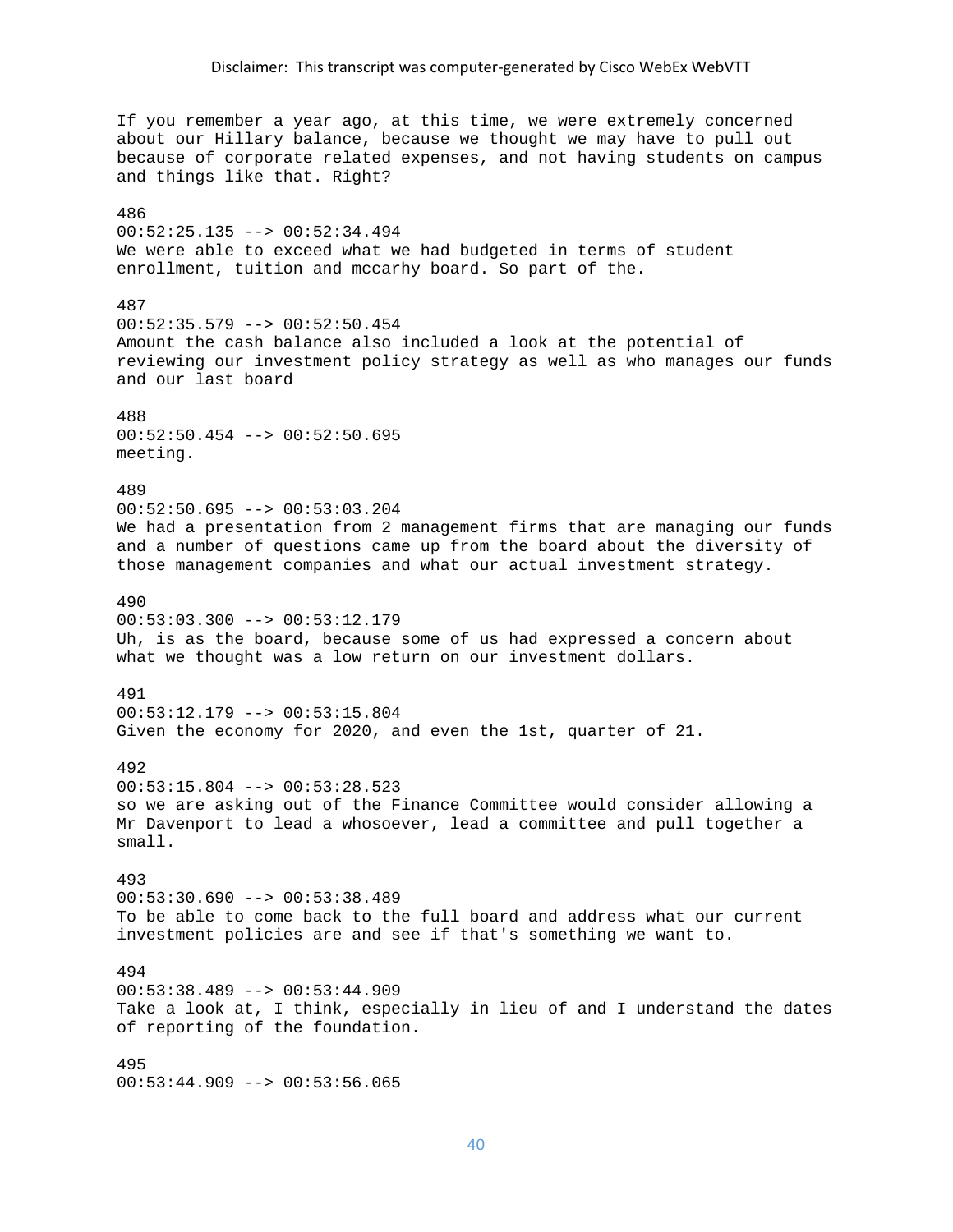Made a point about moving money into different funds, or at least looking at your investment strategy, to be sure that we are maximizing to the extent possible. The highest return. 496 00:53:56.094 --> 00:54:10.735 Also, we can't be extremely risky, but we do want to make sure that we are getting the highest returns that we can. So they have to follow whatever the board investment policies dictate. We just want to pull those out, take a look at them. 497 00:54:10.980 --> 00:54:15.144 And see, if there is a need or change, it may not be, but we wanted to take a look at it. 498 00:54:15.355 --> 00:54:26.005 And then we also want to entertain whether or not, we want to put out our interest to see if there may be an investment management company. 499 00:54:26.005 --> 00:54:32.574 That we might want to consider or even stay with who we are, but we wanted to have that conversation in lieu of diversity. 500  $00:54:32.909$  -->  $00:54:38.820$ The Mr. record that would be I don't know if that's a move for approval agenda. I'm not sure. 501 00:54:38.820 --> 00:54:42.119 Hello. 502 00:54:42.119 --> 00:54:45.570 Silence. 503  $00:54:45.570$  -->  $00:54:56.219$ Which approval item was that now I don't see that an approval out here, but we did present that to you as a. 504 00:54:56.219 --> 00:55:05.369 Suggested that was going to be coming from the Finance Committee. Okay. And that is to subcommittee to the, the investment. 505  $00:55:05.369$  -->  $00:55:09.539$ Invest this upcoming. Okay, that is correct. All right.

506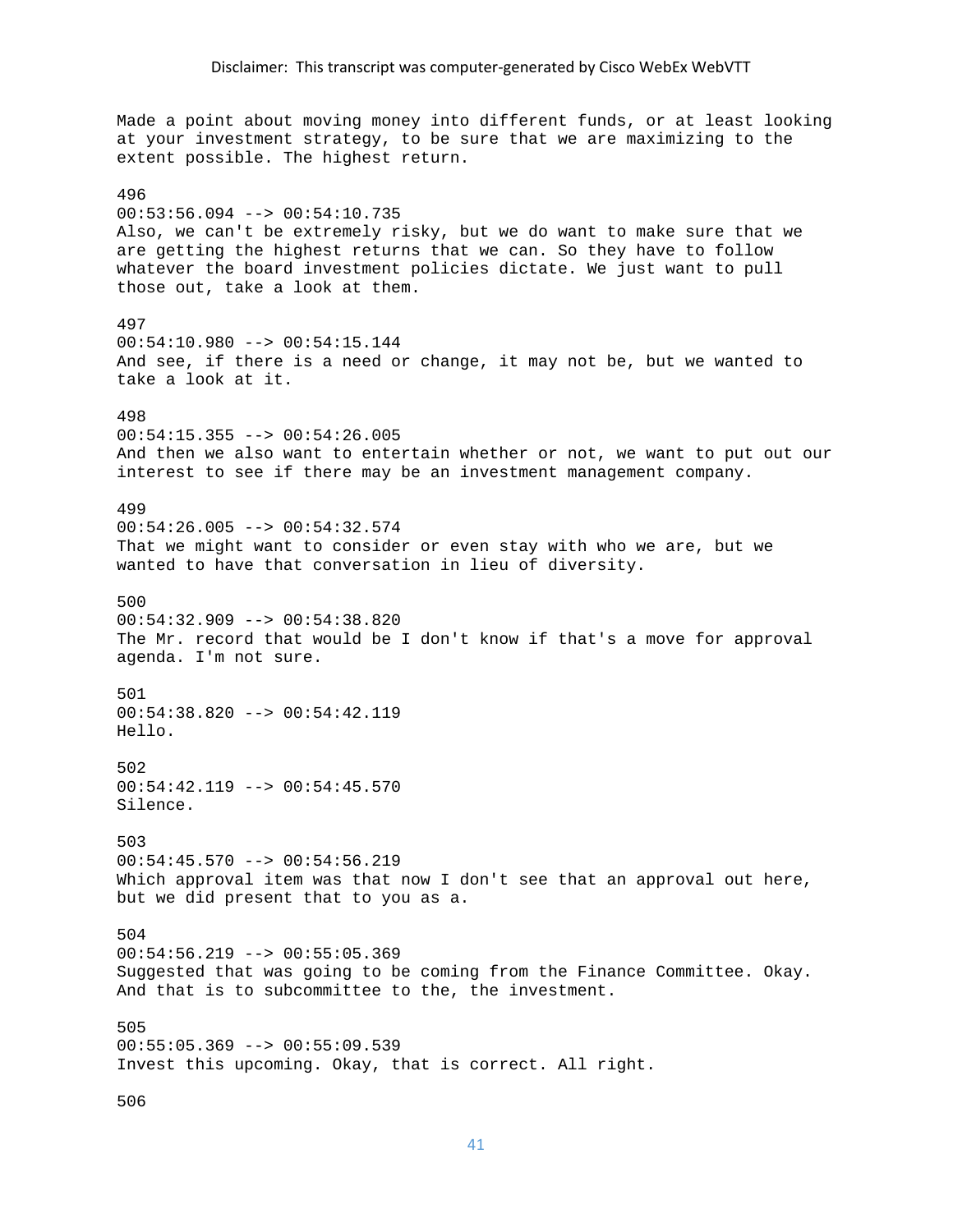00:55:09.539 --> 00:55:16.860 Okay, so then we want to submit that emotion come out of the committee. Yes. Okay. 507  $00:55:16.860$  -->  $00:55:20.699$ And there's no question. 508  $00:55:20.699$  -->  $00:55:31.199$ Okay, it's been a motion made to approve a facilities finance and audits committee. 509 00:55:31.199 --> 00:55:38.940 To investigate the research, I'm sorry that investment opportunities. 510 00:55:38.940 --> 00:55:43.199 If you read the university seconded by. 511 00:55:43.199 --> 00:55:48.989 Mr. Murray all those in favor say aye aye. Aye. 512  $00:55:50.159$  -->  $00:55:53.460$ That was. 513 00:55:53.460 --> 00:55:57.090 Okay. 514 00:55:58.769 --> 00:56:02.699 Okay. 515 00:56:12.360 --> 00:56:15.809 Silence. 516 00:56:23.514 --> 00:56:24.264 Secretary 517 00:56:25.074 --> 00:56:42.625 silence. 518 00:56:42.630 --> 00:56:47.250 No problems. 519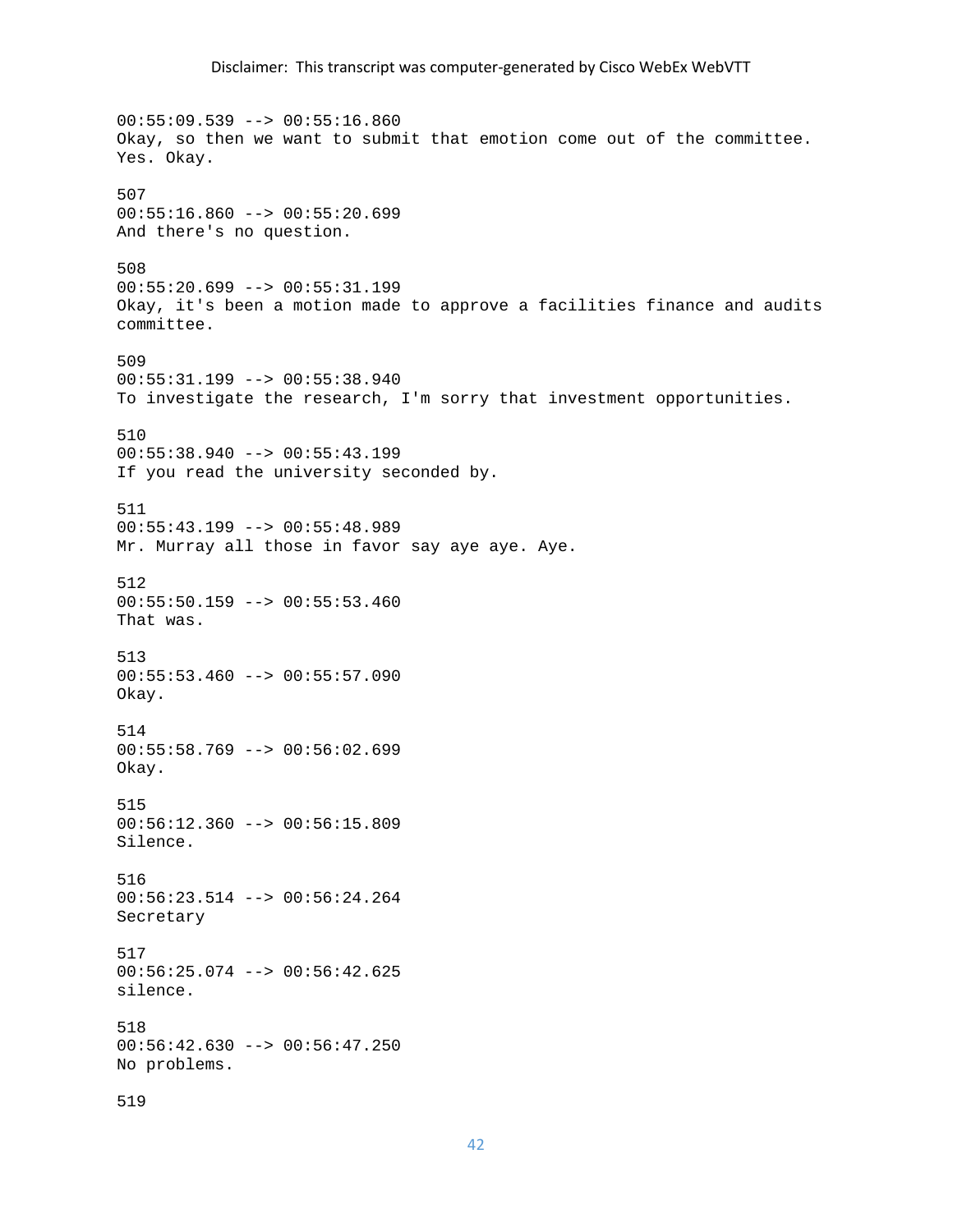00:56:49.289 --> 00:56:54.929 We've got you now, can you hear me? Yes, ma'am. 520 00:56:54.929 --> 00:57:08.219 Okay, I, I'm Henry. 521 00:57:12.059 --> 00:57:20.460 Yeah, okay. I don't know what's going on. All right. Mr. Wednesday. 522  $00:57:20.460$  -->  $00:57:23.670$ Yeah, Dr brown. 523 00:57:23.670 --> 00:57:28.710 Yes. Okay. crittendon yes. Miss Cory. 524 00:57:28.710 --> 00:57:33.480 Not the dog. 525 00:57:33.480 --> 00:57:38.340 Yeah, Michael Flemming. 526 00:57:40.139 --> 00:57:43.559 Ms. Gordon? Yes. 527 00:57:43.559 --> 00:57:46.559 Mr. 528  $00:57:46.559$  -->  $00:57:50.670$ Mr. 529  $00:57:50.670$  -->  $00:57:55.409$ Yes, okay. 530  $00:57:55.409$  -->  $00:57:59.039$ Yes, Mr. 531 00:57:59.039 --> 00:58:03.719 Yes. Okay. Mr. 532 00:58:03.719 --> 00:58:08.190 Yes, Mr.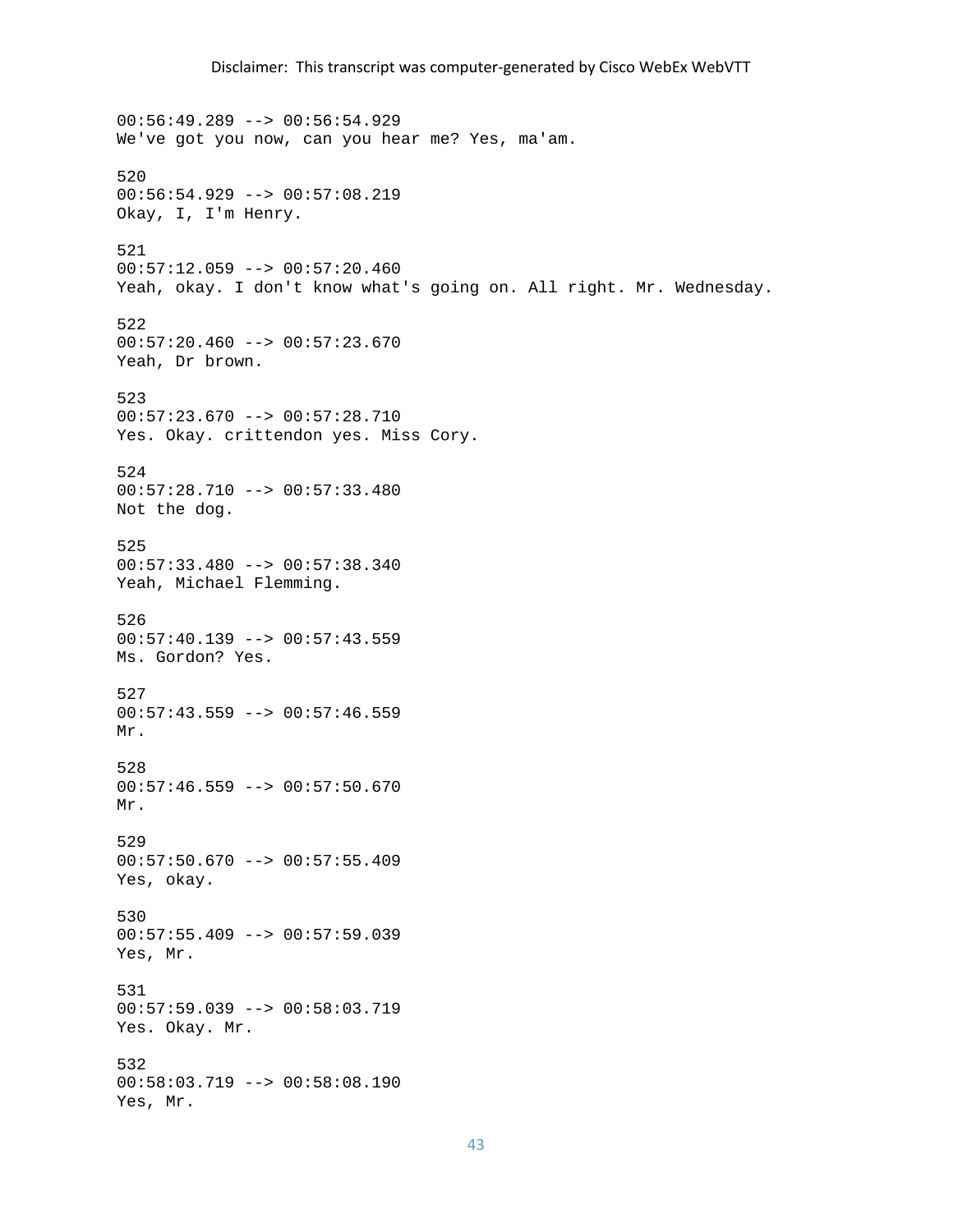533 00:58:08.190 --> 00:58:11.820 Sure, and Mr. 534 00:58:11.820 --> 00:58:18.000 Yes, okay. I need to beg your indulgence. Could you please. 535 00:58:18.000 --> 00:58:28.469 Re, restate the the discussion item for approval please. And who made the motions. 536 00:58:28.469 --> 00:58:36.989 As I said, I'm sorry, I'm having a difficulties, but I'll continue this way until we have a break and try to fix it. Okay. 537 00:58:36.989 --> 00:58:48.989 Okay, miss credit then you can denote that. This is the approval of the establishment of a facilities fund as an audit subcommittee on investment. 538 00:58:48.989 --> 00:58:53.610 Oh, okay. That's good investments. Uh, huh. 539 00:58:53.610 --> 00:58:57.030 And, uh, who made the motion and 2nd to the. 540 00:58:58.409 --> 00:59:01.739 We had this tomorrow. 541 00:59:03.840 --> 00:59:07.199 And. 542 00:59:07.199 --> 00:59:10.710 The motion was made by. 543  $00:59:10.710$  -->  $00:59:15.090$ The chamber and Mr. okay. 544 00:59:15.090 --> 00:59:19.769 Thank you so much sorry for the inconvenience, but I. 545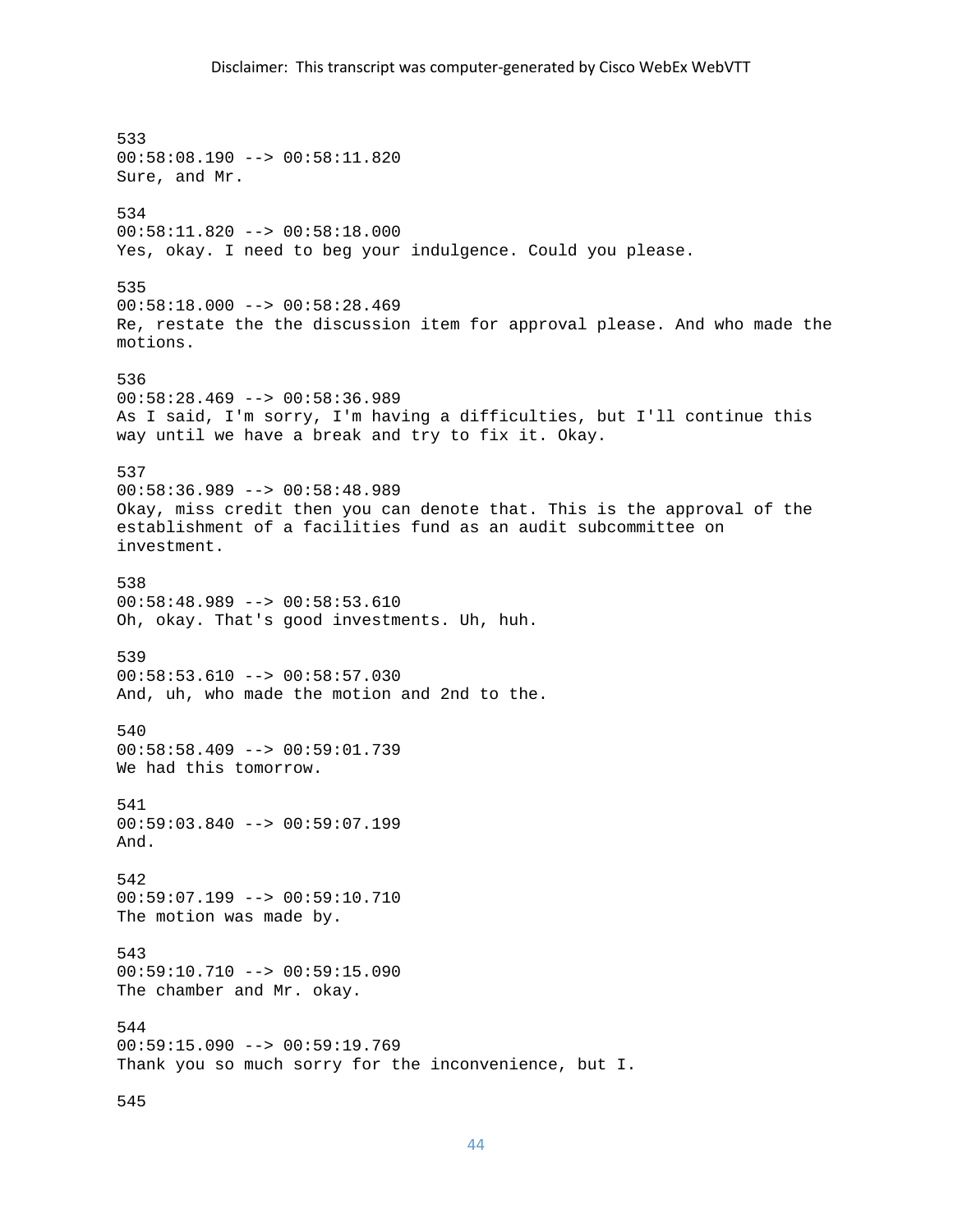$00:59:19.769 --> 00:59:24.480$ I can't fix it will work. 546 00:59:24.480 --> 00:59:28.920 Yep, thank you. Thank you. 547 00:59:30.775 --> 00:59:44.364 This is data report we talk about our actual expenses through March, 30 presented budget to actual and again, this ties, right into the cash balance report that was presented. 548  $00:59:44.364$  -->  $00:59:48.175$ We were extremely happy with our returns for our. 549 00:59:48.389 --> 01:00:01.889 Uh, actual expenses over our revenues over our expenses and if you look at that report, you can see we have the net revenue over expenses for the period end of March 31st to the tune that 63,000,000. 550 01:00:01.889 --> 01:00:15.744 So we, once again we're extremely excited and happy that the numbers are looking good contrary to where we were, as we said, a year ago at the time the revenues were over 30Million primarily due to the Mackenzie. 551 01:00:15.744 --> 01:00:20.125 Scott, which we have reflected on the line called the local funds. 552 01:00:20.125 --> 01:00:31.585 And in addition to that, our revenues were up and our tuition, because we did have more students that did actually enroll than what we use as we budgeted. 553 01:00:31.585 --> 01:00:43.914 Because as Mr Deborah, what says, he likes to be conservative, we always like to see the numbers look at what we had projected. So that's a good thing. And then we had a carrier money. 554 01:00:44.880 --> 01:00:57.925 That came in, so that's why Marilyn made up the 30Million in additional revenue. And then we had substantial savings in our expense areas. Obviously, because for 1 semester, you know, students were in 1 campus and things like that. 555 01:00:57.925 --> 01:01:01.494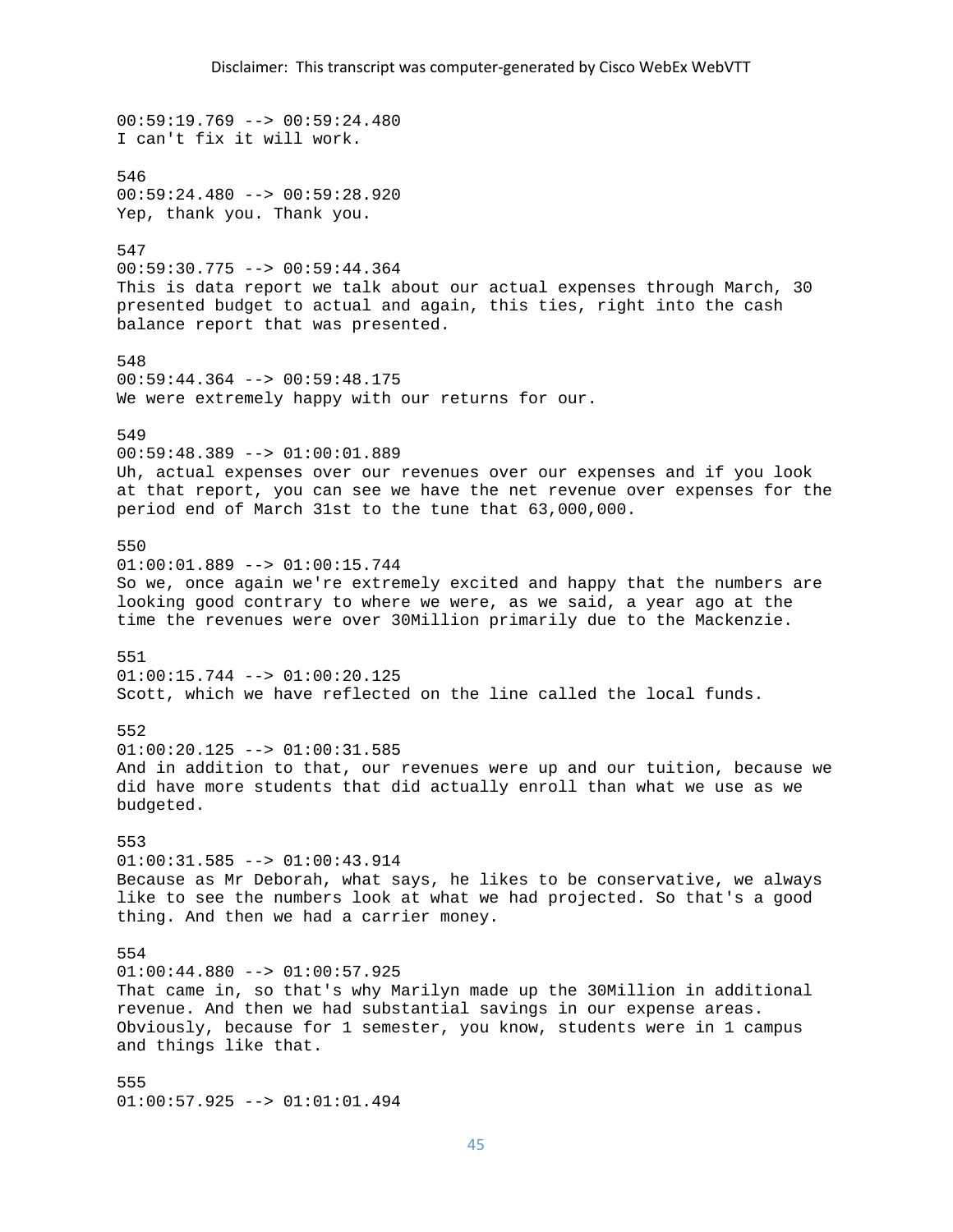### Disclaimer: This transcript was computer‐generated by Cisco WebEx WebVTT

And we were presented with at our last meeting, 556 01:01:01.494 --> 01:01:07.465 a number of line items where the staff administration took the lead to say, 557  $01:01:07.465$  -->  $01:01:13.945$ we would cut in a lot of areas because we go and we're certain about what was going to happen this semester. 558 01:01:13.945 --> 01:01:27.744 And you'll see some of those changes being reflected in the new budget that we are presenting. But for the year of our actual operation, those expense savings helped us tremendously to the tune of another 30Million dollars. 559 01:01:27.744 --> 01:01:33.715 And so that is generated a bottom line of 1Billion as it relates to our expenses. 560  $01:01:35.190$  -->  $01:01:43.559$ It ended, I mean, for the period end of March, 31 of 2021, I don't know if there are any questions from the board. 561 01:01:43.559 --> 01:01:57.449 Okay, hearing none then we'll move right into the approval items that we need. And that is the proposed operating. 562  $01:01:57.449$  -->  $01:02:02.639$ I'm sorry, someone asked a question. 563  $01:02:02.639$  -->  $01:02:11.909$ Okay, so that takes us right into our proposal operating, but obviously coming off of great, actual financial. 564  $01:02:12.324$  -->  $01:02:18.985$ Proposed budget, so add that report in a test to when i1st saw that 1st increase. 565  $01:02:19.525$  -->  $01:02:33.025$ I'm sure all of you probably felt like idea what the role we deal with, but when you take a closer look at the proposed budget, you will see that. We are once again in a good situation.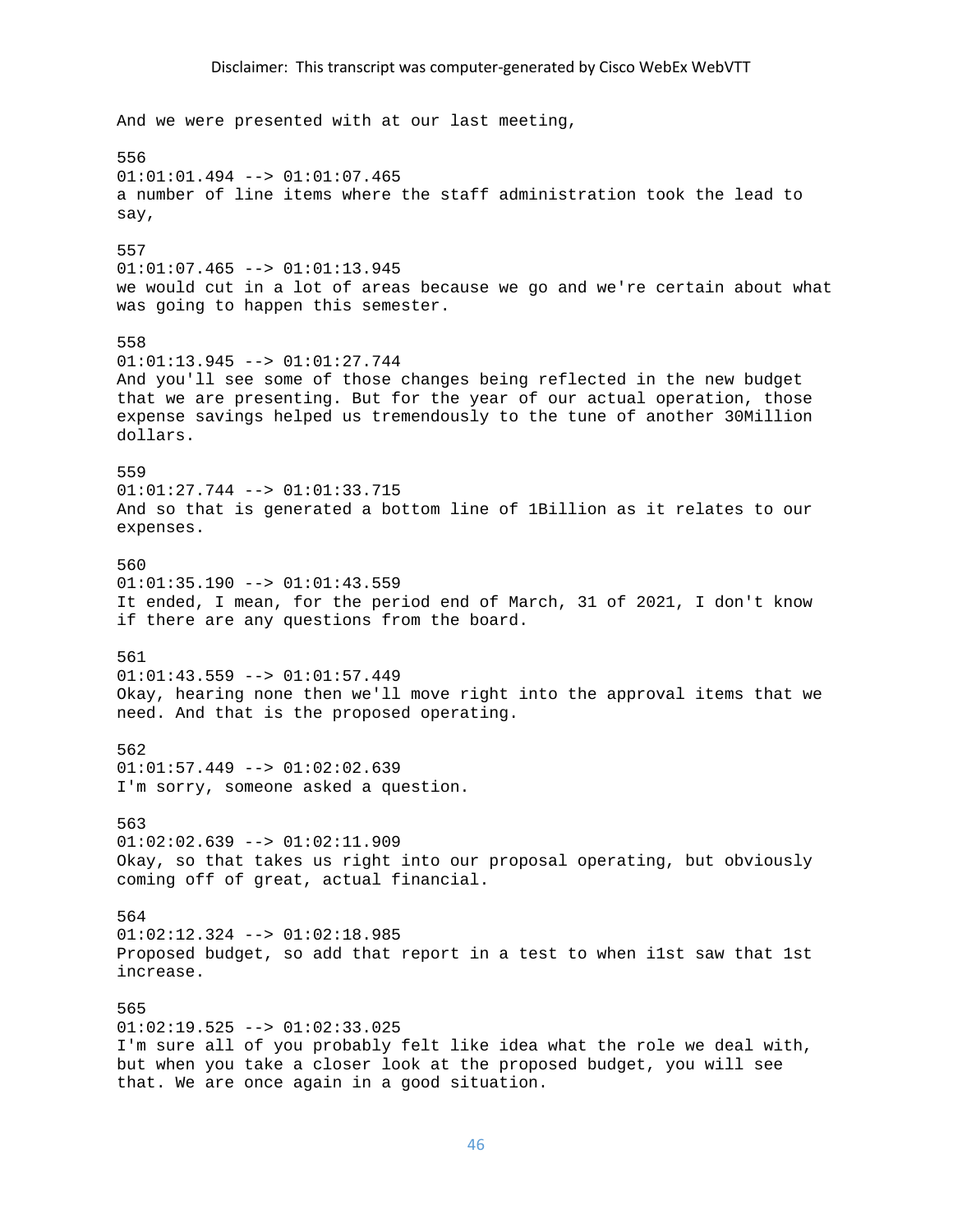566  $01:02:35.400$  -->  $01:02:43.590$ We are looking at an increase in our E and G. 567  $01:02:43.590$  -->  $01:02:53.099$ Roughly the 31Million primarily was made up of P and G and a, and G. 568  $01:02:53.099$  -->  $01:02:58.409$ About 15Million, exhilarated or 15,000,000. 569  $01:02:58.409$  -->  $01:03:12.235$ A lot of that is coming from state money that is going to come in additional revenue. We also have additional revenue that's coming in from a carry forward. That's on our cash balances and agility enterprise. 570 01:03:12.324 --> 01:03:26.034 Yea, students are coming back 1 campus. We're excited about that. And then on the, and then on the expense side, we are increasing our expenses. We just talked about where we. 571 01:03:26.250 --> 01:03:41.184 Substantially cut and a number of areas, and everybody had concerns about those cuts, but we're happy that we're now able to bring those back and in your packet, the Finance Committee. Definitely. And always say the work is done in the committee. 572  $01:03:41.215$  -->  $01:03:52.494$ So, I do want to say to the board and commend the Finance Committee once again with the time and effort that went into looking at all these numbers and reviewing all these schedules. But there was in your packet for your review. 573  $01:03:52.590$  -->  $01:04:04.349$ Detailed expenses on of where we are going to be raising these expenses primarily to the IRA areas that we had the most concerned with staff that was technology. 574  $01:04:04.349$  -->  $01:04:13.614$ Positions and administration, and some of the other areas that we're going to be talking about, that we know needed to be shored up. And so we're excited that we're in a position that we have. 575  $01:04:13.614$  -->  $01:04:26.755$ Now, these dollars that we can put toward areas that we know are going to continue to move Virginia state in the right area. So, marketing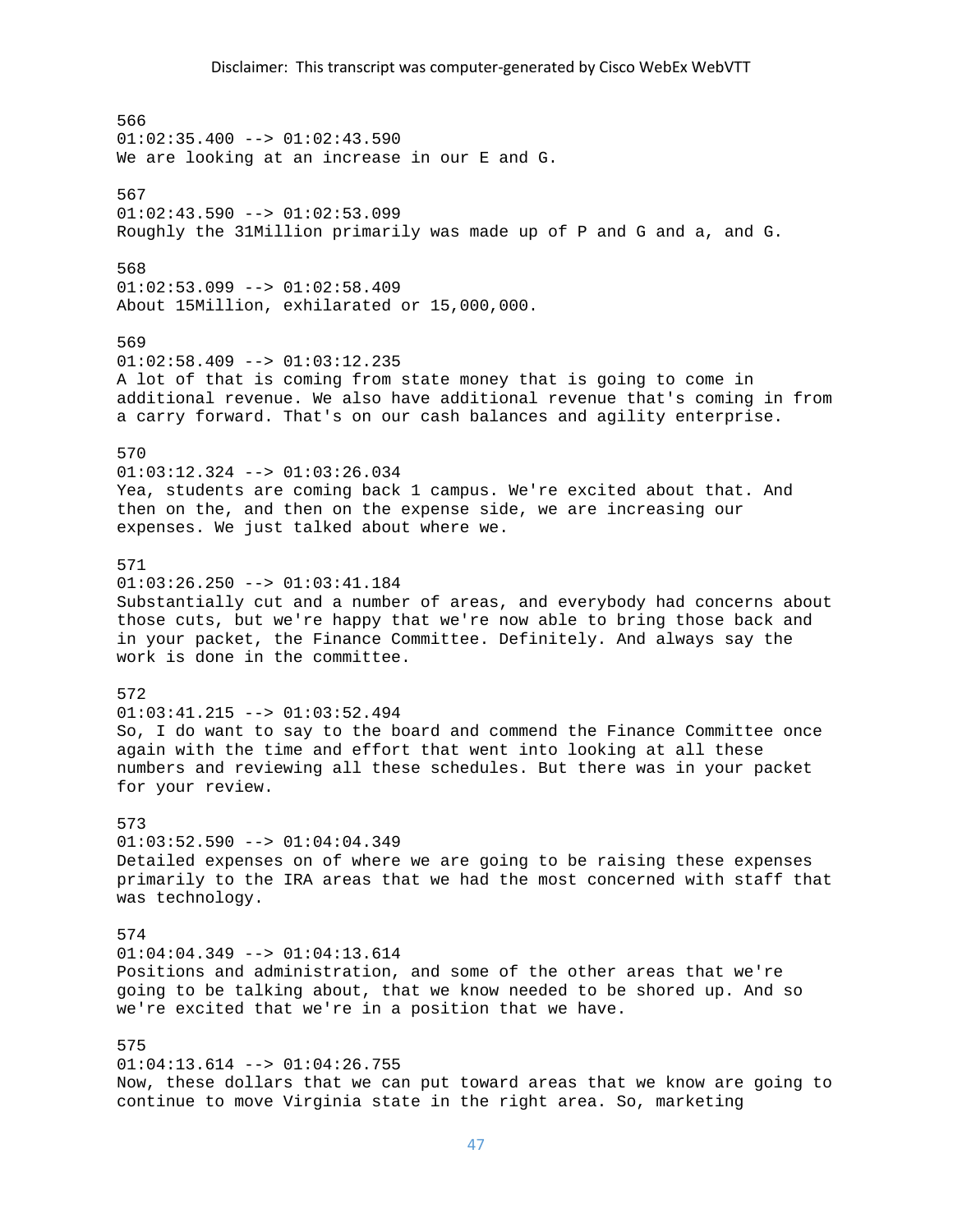technology. I don't know if you want to expand a little bit more into depth, but keep it moving. Okay. 576  $01:04:26.965$  -->  $01:04:32.724$ But you do have that detail there and that's why that increases their. So, I'm not concerned. 577  $01:04:32.909$  -->  $01:04:47.550$ Where I was, when i1st saw 30Million after digging into the numbers and having a lot of conversation, I think it is a great proposed budget. It is still conservative even though when you think about 30 mean, it may sound like we've been extremely aggressive. 578 01:04:47.550 --> 01:04:55.289 But we're not when you heard enrollment, talk about us being potentially flat with 4,000 students. 579  $01:04:55.289$  -->  $01:04:58.500$ This budget is based on already a. 580  $01:04:58.500$  -->  $01:05:12.085$ And some change 3839 in students so we are still being conservative without budget numbers. And so we come into that 4. we should have some surplus again, unless we do that. And you move some numbers that we understand all that. 581  $01:05:12.085$  -->  $01:05:24.985$ But we should still definitely be in a good place. So I think it is a great budget that has been presented and I would be asking him as director, but the full bullet to accept the proposed budget as presented. 582  $01:05:27.690$  -->  $01:05:37.679$ Are there any questions on the proposed budget as director? 583 01:05:38.364 --> 01:05:41.215 Thank you so, 584  $01:05:41.994$  -->  $01:05:54.684$ the item is presented by facilities finance and audit has been recommended by the committee and as such do not require a 2nd so I'll accept the motion for the proposal for the approval of the proposed operating budget for 2021, 585

01:05:54.684 --> 01:05:54.835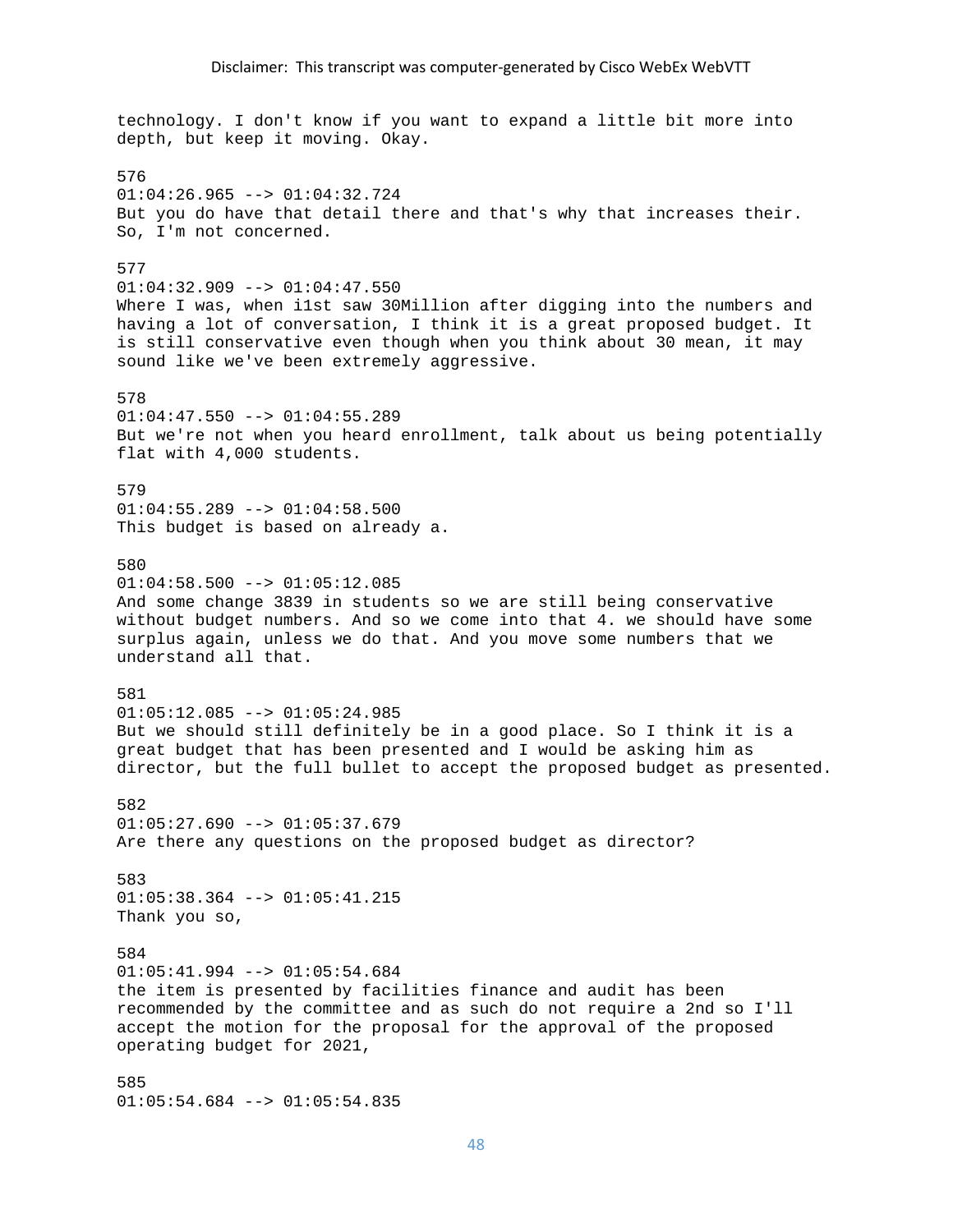2022. 586  $01:05:59.519$  -->  $01:06:04.829$ Thank you. Are you ready for the question? 587 01:06:04.829 --> 01:06:10.739 All those in favor, say, aye, those opposed. 588  $01:06:13.380$  -->  $01:06:27.269$ Silence. 589  $01:06:33.570$  -->  $01:06:42.150$ Silence. 590  $01:06:45.480$  -->  $01:06:49.349$ Can you hear me now? Thank you. 591 01:06:49.349 --> 01:06:52.980 You can't hear me yes yes. 592  $01:06:52.980$  -->  $01:06:58.679$ Oh, okay. Mr. instead yes. Dr brown. 593  $01:06:58.679$  -->  $01:07:02.699$ Yes. Ms. crittendon yes. 594  $01:07:02.699$  -->  $01:07:06.119$ Miscarry? Yeah. 595  $01:07:06.119$  -->  $01:07:09.389$ Yeah. 596 01:07:09.389 --> 01:07:13.019 Mr, yeah. 597  $01:07:13.019$  -->  $01:07:16.260$ Yeah. 598  $01:07:16.260$  -->  $01:07:20.519$ Mr, yes.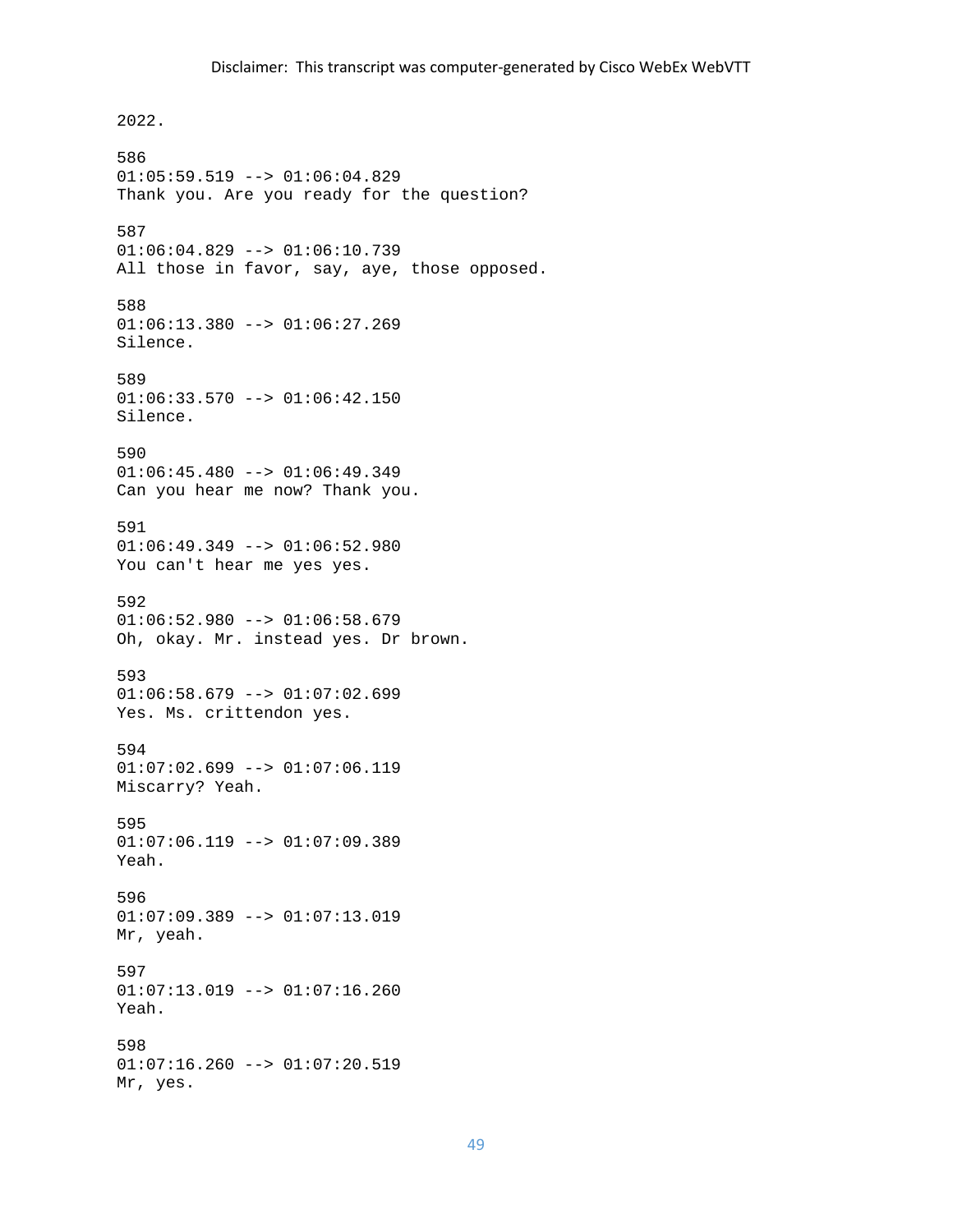599  $01:07:20.519$  -->  $01:07:25.079$ Mr. Mister. 600  $01:07:25.079$  -->  $01:07:28.469$ Yeah. 601 01:07:28.469 --> 01:07:32.940 Nevermind. 602  $01:07:36.630$  -->  $01:07:39.809$ Mr, yes. 603 01:07:41.639 --> 01:07:44.880 Mister. 604 01:07:44.880 --> 01:07:48.210 And Mr, yes. 605  $01:07:48.210$  -->  $01:07:52.679$ Thank you thank you. 606  $01:07:52.679$  -->  $01:07:59.639$ We also had a proposal or a resolution to utilize 1.5000. 607  $01:07:59.639$  -->  $01:08:07.380$ For unfunded scholarships for estate and out of State students. So we are presenting that for approval to the board as well. 608 01:08:07.380 --> 01:08:16.140 Oh, except the motion for approval of the unfunded scholarships for 202,120 and 22. 609  $01:08:21.300$  -->  $01:08:25.529$ So almost, Charlie, thanks to. 610  $01:08:26.640$  -->  $01:08:32.310$ 2nd thing. 611  $01:08:33.359$  -->  $01:08:36.960$ Okay, so yes.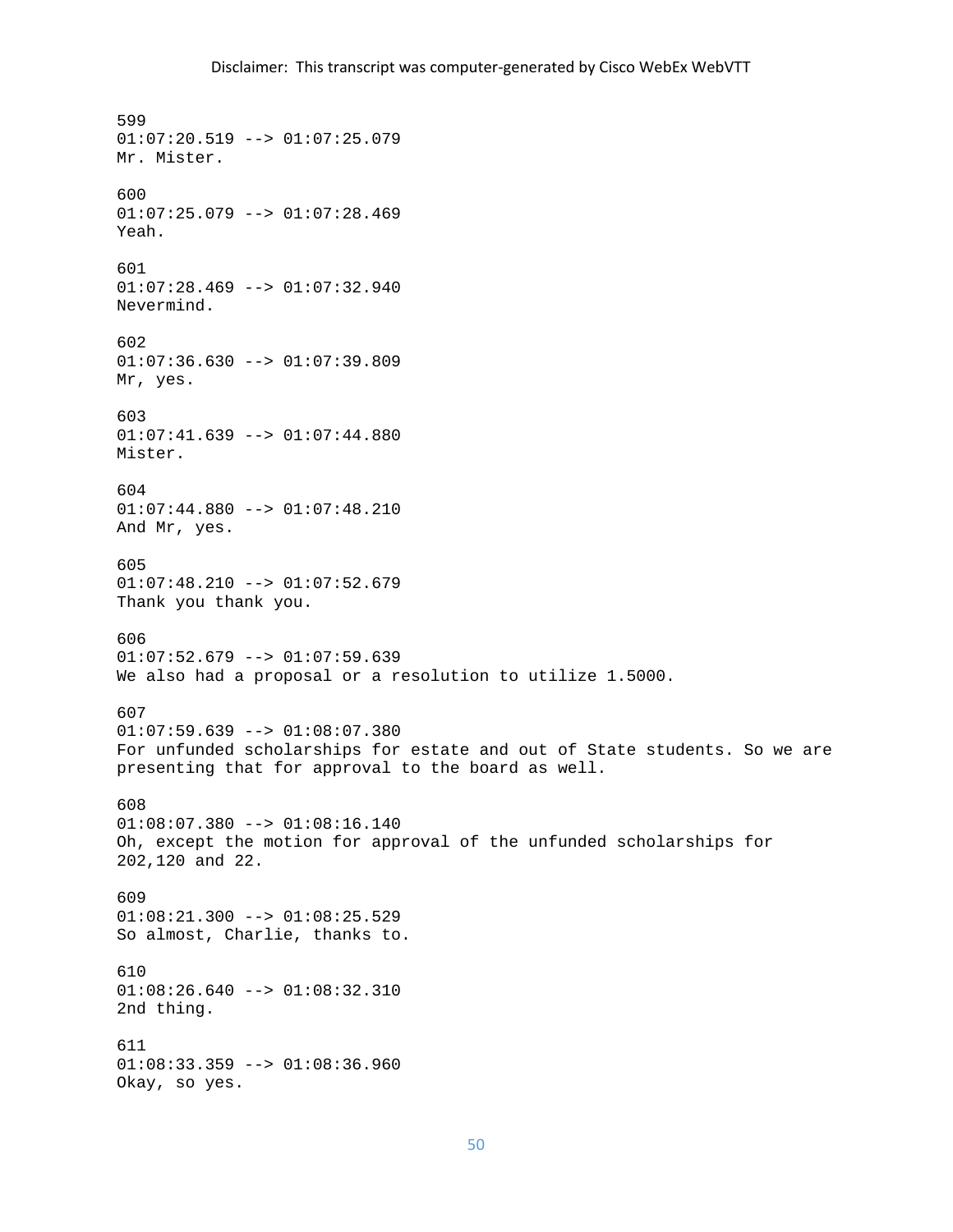612  $01:08:36.960$  -->  $01:08:41.010$ All over everything. 613  $01:08:41.010$  -->  $01:08:47.039$ Hi. 614 01:08:47.039 --> 01:08:50.640 Mr. Winstead? 615  $01:08:50.640$  -->  $01:08:53.729$ Dr. brown. 616 01:08:53.729 --> 01:08:57.149 Yes, MS. yes. 617 01:08:57.149 --> 01:09:02.520 Miss doctor Darden. 618  $01:09:02.520$  -->  $01:09:05.609$ Mr. Fleming? 619 01:09:05.609 --> 01:09:08.819 Ms. Gordon. 620  $01:09:10.079$  -->  $01:09:17.550$ Yes Mr. yes. Mr. hill. Yes. 621 01:09:17.550 --> 01:09:22.319 Mister. 622 01:09:22.319 --> 01:09:25.649 Yes. 623 01:09:25.649 --> 01:09:29.069 Mr. 624 01:09:29.069 --> 01:09:32.369 Mr, yes. 625 01:09:33.024 --> 01:09:46.975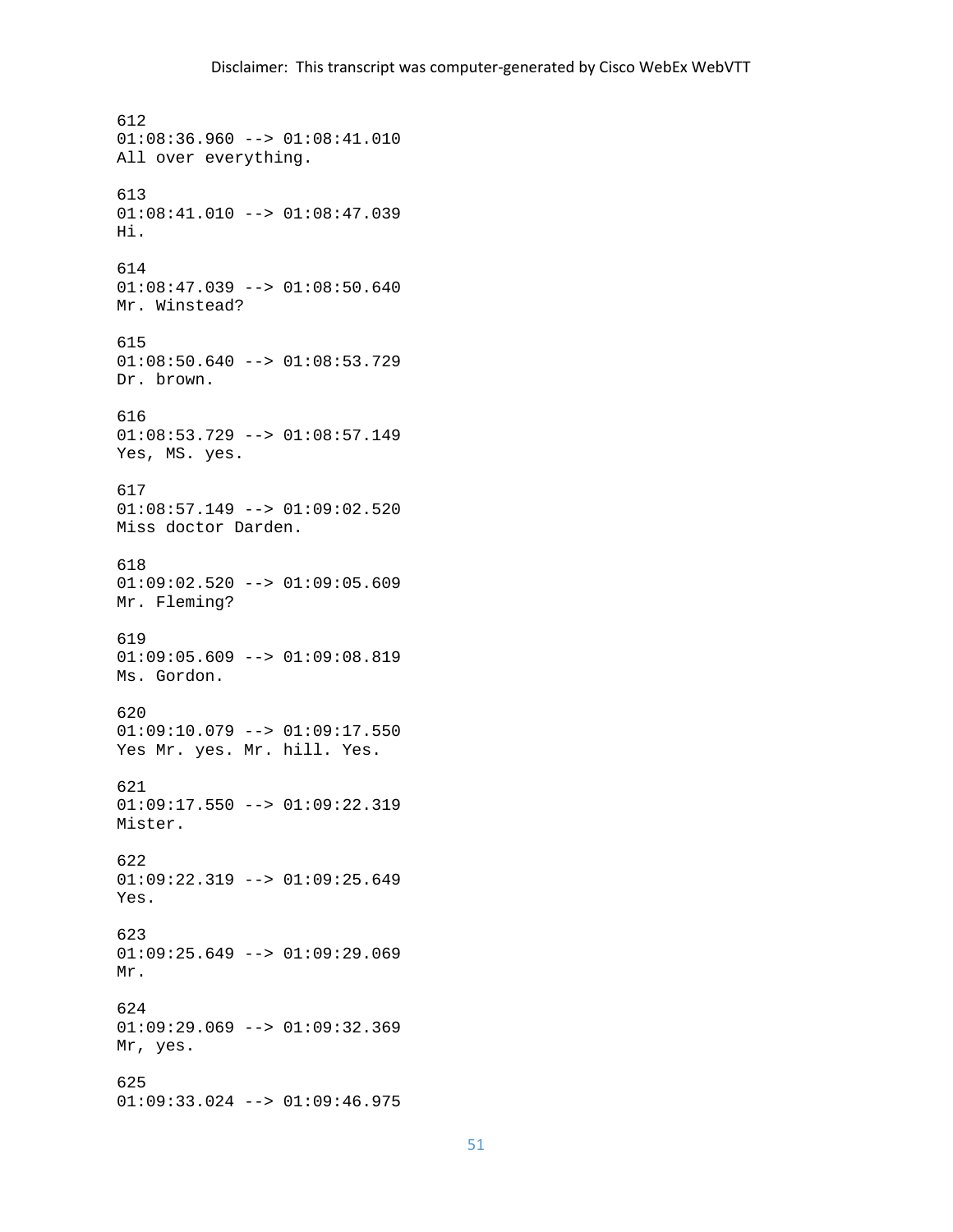Thank you, thank you. We also had a presentation on our 6 year capital outlay plan and I got to say I was really impressed with this presentation. I didn't realize we had. 626  $01:09:47.430$  -->  $01:09:53.430$ So many millions of dollars that had been approved, but, I mean, a real estate. 627 01:09:53.430 --> 01:10:08.369 For the construction of new buildings and the renovations and the upkeep and maintenance just on and on of our campus. And I just mentioned that we probably need to start with that report. Just cameras included that we can quarterly. 628  $01:10:08.369$  -->  $01:10:14.970$ With an update, perhaps on estimated completion, start date and estimated completion. 629 01:10:14.970 --> 01:10:22.710 Because we have to give kudos to those who live state and legislators, and our president begin on the heel. 630  $01:10:22.710$  -->  $01:10:35.395$ To get these down I think sometimes we focus so much on just not operational download that we forget we're getting money from the state to be able to make these additions to continue to beautify our campus and to have buildings. 631 01:10:35.395 --> 01:10:43.074 The students are going to want to come and attend and be able to get educational value. And so I'm very impressed with that. 632  $01:10:43.255$  -->  $01:10:51.715$ And with that, we need to then approve as a board, the 2020 to 28, 6 year capital outlay plan. 633  $01:10:53.579$  -->  $01:11:04.710$ This directly to spell recommended by the facilities finance committee that we accept the 2022 2028, 6 year capital out plan. 634 01:11:04.710 --> 01:11:08.670 Question and question. 635 01:11:08.670 --> 01:11:11.729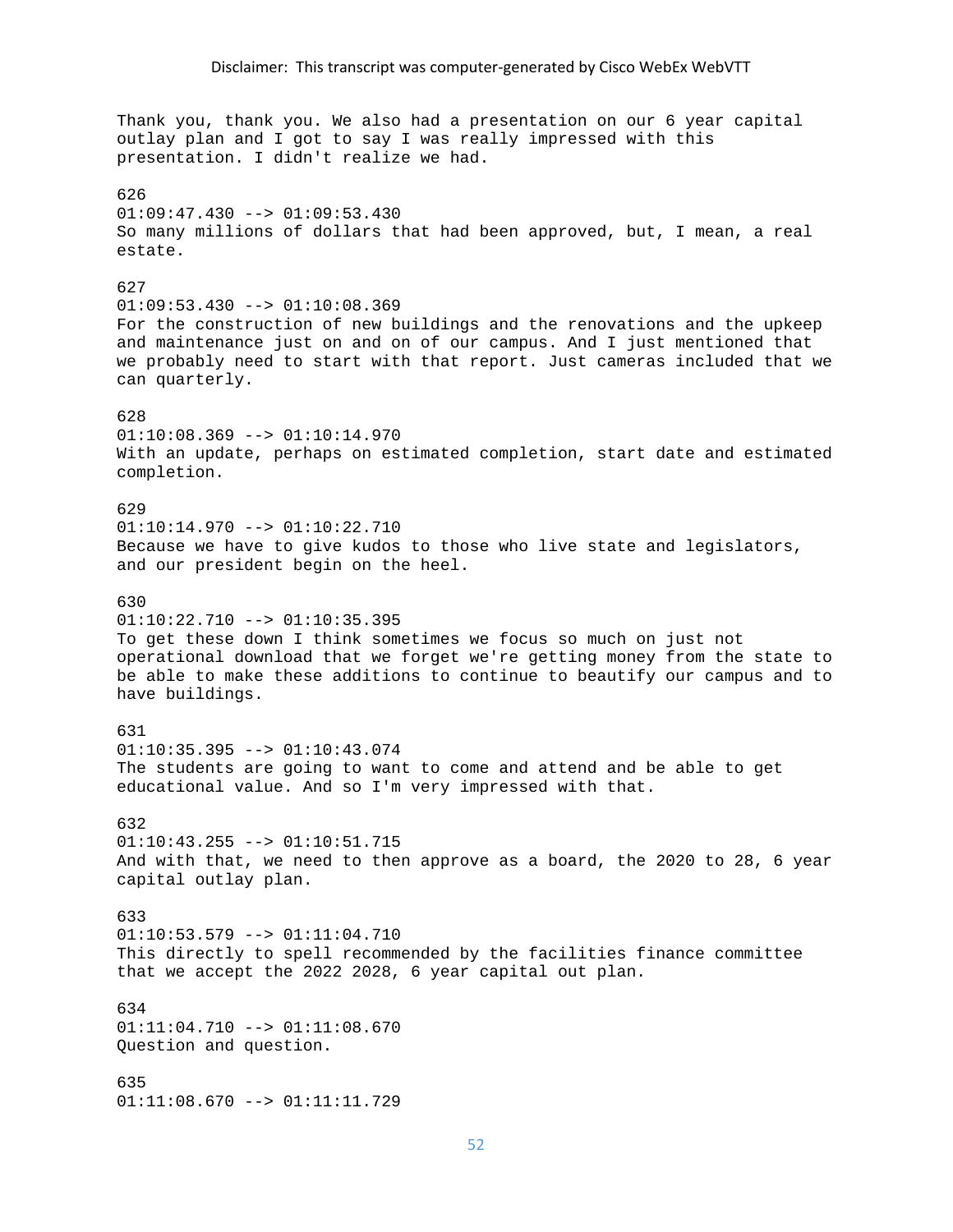But the things that always. 636 01:11:11.729 --> 01:11:15.180 Questions about those. 637 01:11:17.369 --> 01:11:22.859 Give me 1, more time I had a red. 638 01:11:24.270 --> 01:11:28.409 To my terrified a. 639  $01:11:28.409$  -->  $01:11:34.649$ Okay, can you hear me now? Yeah. Yeah. 640 01:11:34.649 --> 01:11:41.760 1 of the questions about sometimes very hostile question is whether or not. 641 01:11:41.760 --> 01:11:46.380 In your state in office going to want to. 642 01:11:46.380 --> 01:11:51.600 Well, do a better job on swim with their cap and spend. 643 01:11:51.600 --> 01:11:54.899 As, you know. 644 01:11:54.899 --> 01:12:00.750 Pretty sorry history with respect to spending. 645  $01:12:00.750$  -->  $01:12:03.899$ Capital dollars in contracts with minority vendors. 646  $01:12:03.899$  -->  $01:12:07.649$ The numbers when I was working with Warner and chain, where, like. 647  $01:12:07.649$  -->  $01:12:12.750$ 1%, I mean, 1% for all the millions. 648 01:12:12.750 --> 01:12:16.710 The state was spending and escapes is always.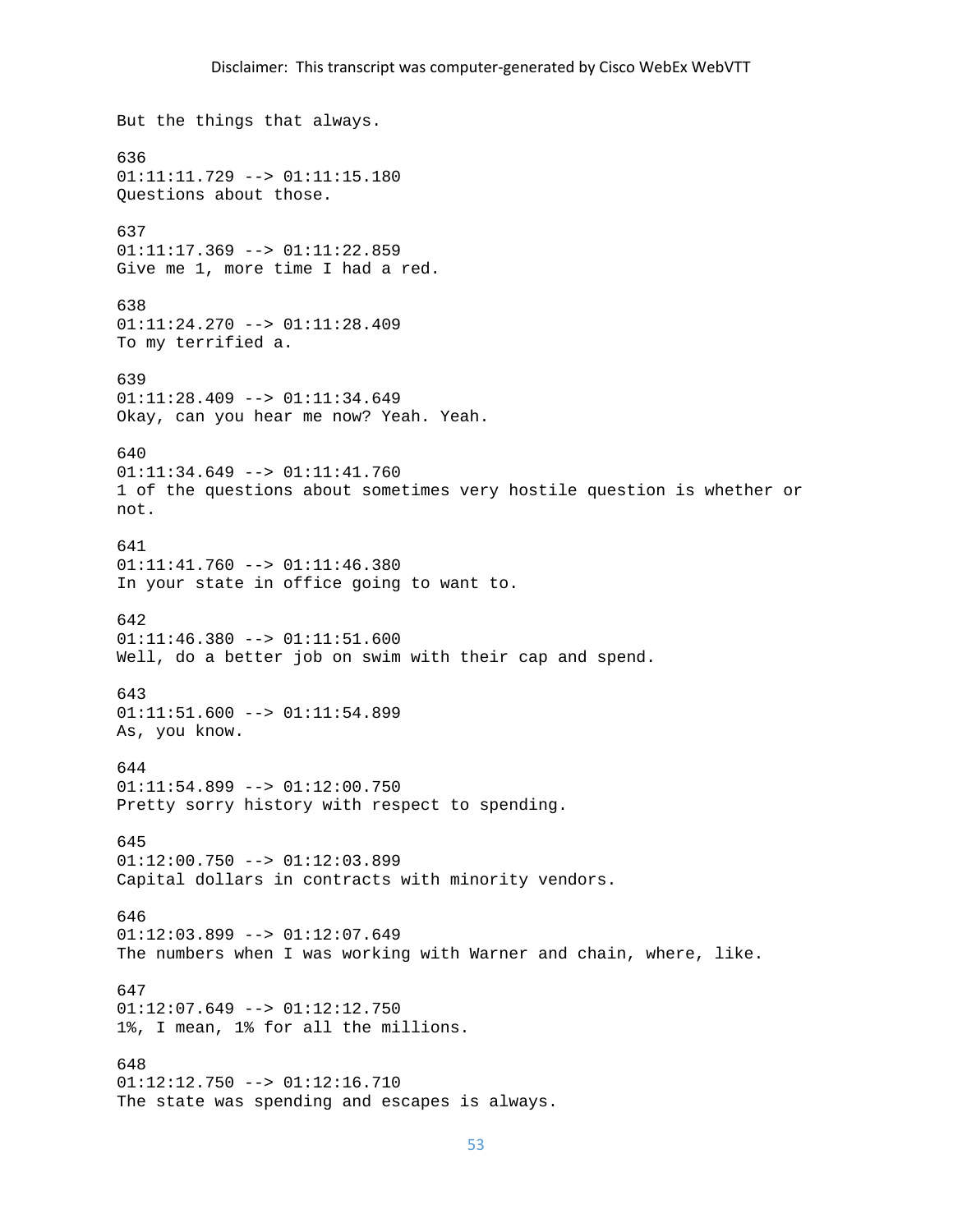# Disclaimer: This transcript was computer‐generated by Cisco WebEx WebVTT

649 01:12:16.710 --> 01:12:22.739 Seeing just like excuses and there were there were a couple of legitimate reasons, but I. 650 01:12:22.739 --> 01:12:25.979 I think maybe some. 651 01:12:25.979 --> 01:12:30.239 Really concerted effort to move the needle, but it still seems stop. 652  $01:12:30.239$  -->  $01:12:35.489$ It looks particularly bad at this way of numbers for to, you. 653  $01:12:35.489$  -->  $01:12:39.689$ And then a pleasure to state was so I was. 654  $01:12:39.689$  -->  $01:12:44.520$ Post data capital package, but I would certainly hope. 655  $01:12:44.520$  -->  $01:12:47.640$ We make a strong. 656 01:12:47.640 --> 01:12:51.000 To make sure that some of these dollars flow to, uh. 657  $01:12:51.000$  -->  $01:12:54.659$ With minority businesses, because. 658  $01:12:54.659$  -->  $01:13:00.750$ Numbers up poetry. 659  $01:13:00.750$  -->  $01:13:05.250$ Along with the. 660  $01:13:05.250$  -->  $01:13:08.909$ The completion date start and end date on the front. 661  $01:13:08.909$  -->  $01:13:12.090$ I think it probably also be a, to add something on that.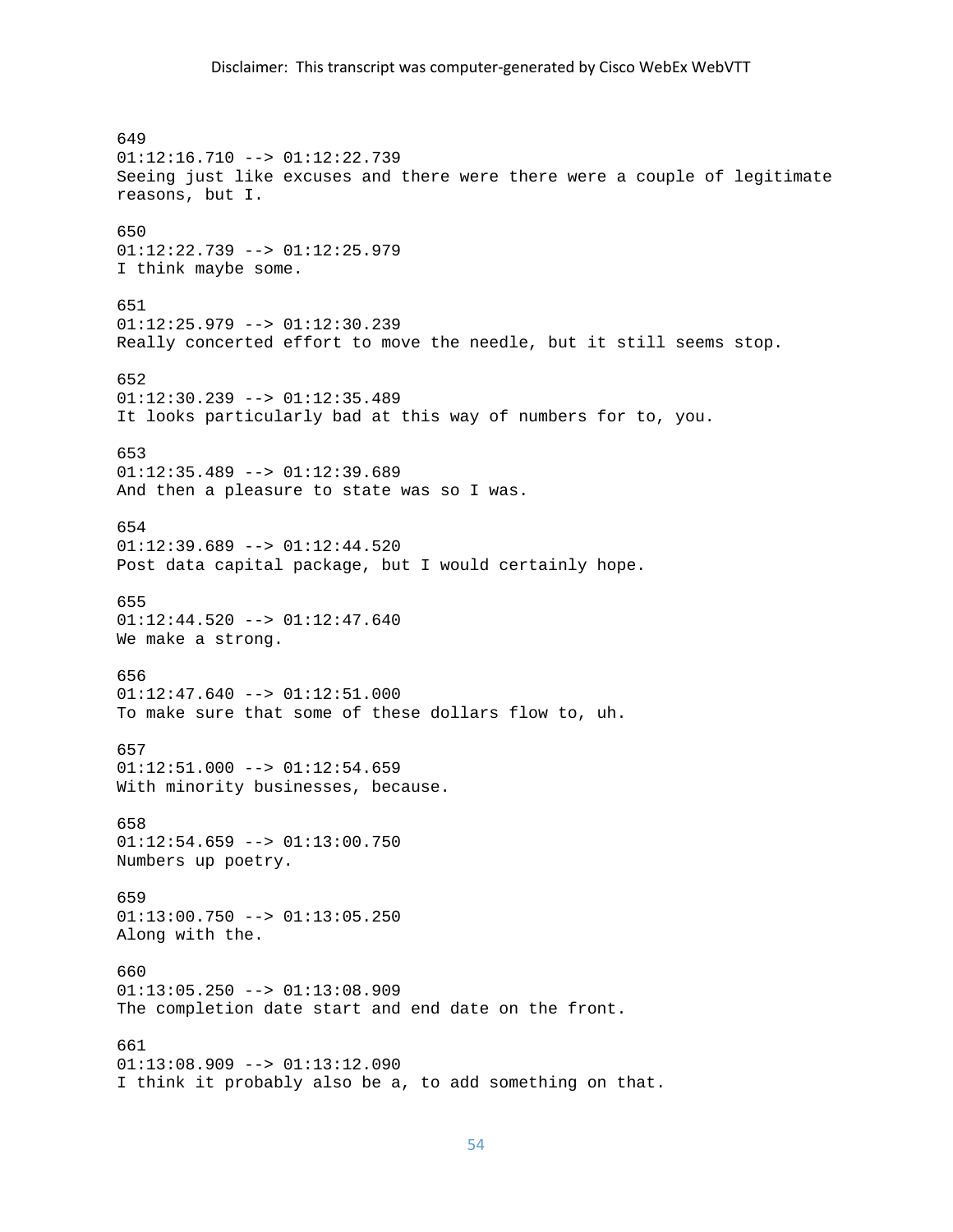662  $01:13:12.090$  -->  $01:13:18.600$ Elsewhere on those projects, we will do that when we so listen, I don't know what. 663  $01:13:18.600$  -->  $01:13:30.239$ Is with our award, those contract we stipulated that that a certain percentage has to be slam or anything like that because I know that's 1 way. 664  $01:13:30.239$  -->  $01:13:40.170$ The contract, so normally, is the 20% have to go to minorities or whatever just in case. There is not my lower bond, but you have. 665  $01:13:40.170$  -->  $01:13:54.744$ For the building absolutely. We do put that in there and we are very aggressive with why I'm on this trying to understand your comments. I think it's a great idea to add. 666  $01:13:55.619$  -->  $01:14:05.789$ Just so we can be a little bit more transparent and that's something that's really important to us. We're always striving for. Unfortunately, this is a really tough for us. 667 01:14:05.789 --> 01:14:13.920 With this way on percentage, because we actually have 1 vendor and that vendor was not impacted by the coven to waste. 668 01:14:13.920 --> 01:14:20.100 And that's Thompson food, service, provider, contractor, and. 669  $01:14:20.100$  -->  $01:14:25.470$ Model that's been on the number issue here. Really? I'll on percentages. 670 01:14:25.470 --> 01:14:33.510 But I will make it a note, bring that to the board each quarter, and we can talk about what type of minority and women participation we can. 671  $01:14:37.260$  -->  $01:14:42.600$ Thank you thank you very much, so probably right? 672  $01:14:44.520$  -->  $01:14:47.819$ Although.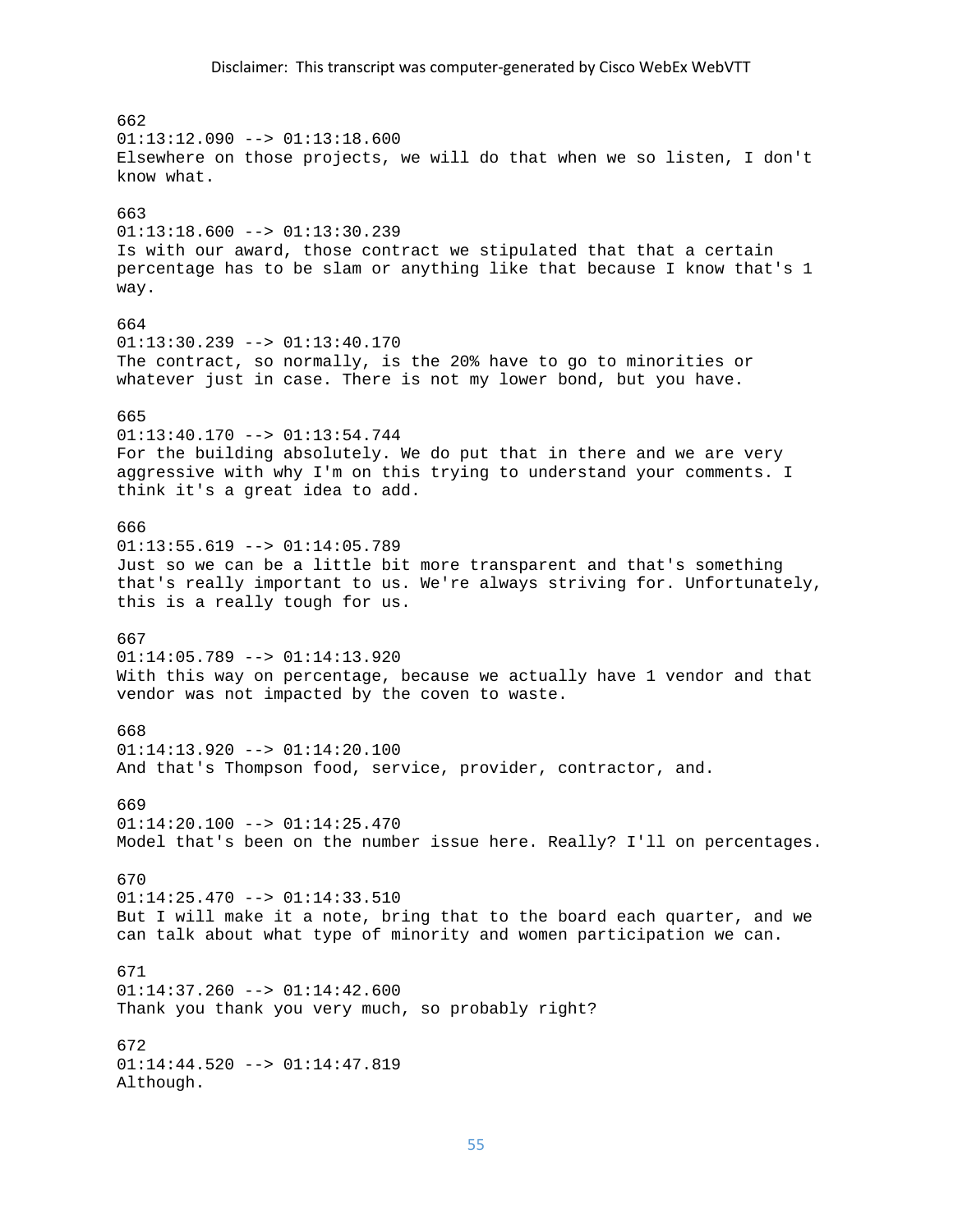673  $01:14:47.819$  -->  $01:14:53.520$ Oh. 674 01:14:54.810 --> 01:14:59.609 Mr. was Dr brown. 675 01:14:59.609 --> 01:15:02.939 Yes. Ms. curtain then yes. 676 01:15:02.939 --> 01:15:06.390 Miss cut. 677 01:15:08.909 --> 01:15:12.000 After. 678 01:15:12.000 --> 01:15:15.479 Mister Fleming. 679  $01:15:15.479$  -->  $01:15:18.869$ Miss Gordon? Yes. 680  $01:15:18.869$  -->  $01:15:22.560$ Mr, yes. 681  $01:15:22.560$  -->  $01:15:27.060$ Mister inhale? Yes. Mr. Murray. 682  $01:15:27.060$  -->  $01:15:30.840$ Yeah. 683 01:15:30.840 --> 01:15:34.109 Yes Mr. turn it. 684 01:15:34.109 --> 01:15:37.229 Mr. 685 01:15:37.229 --> 01:15:42.510 Yes, thank you. And could you please, uh. 686 01:15:42.510 --> 01:15:51.989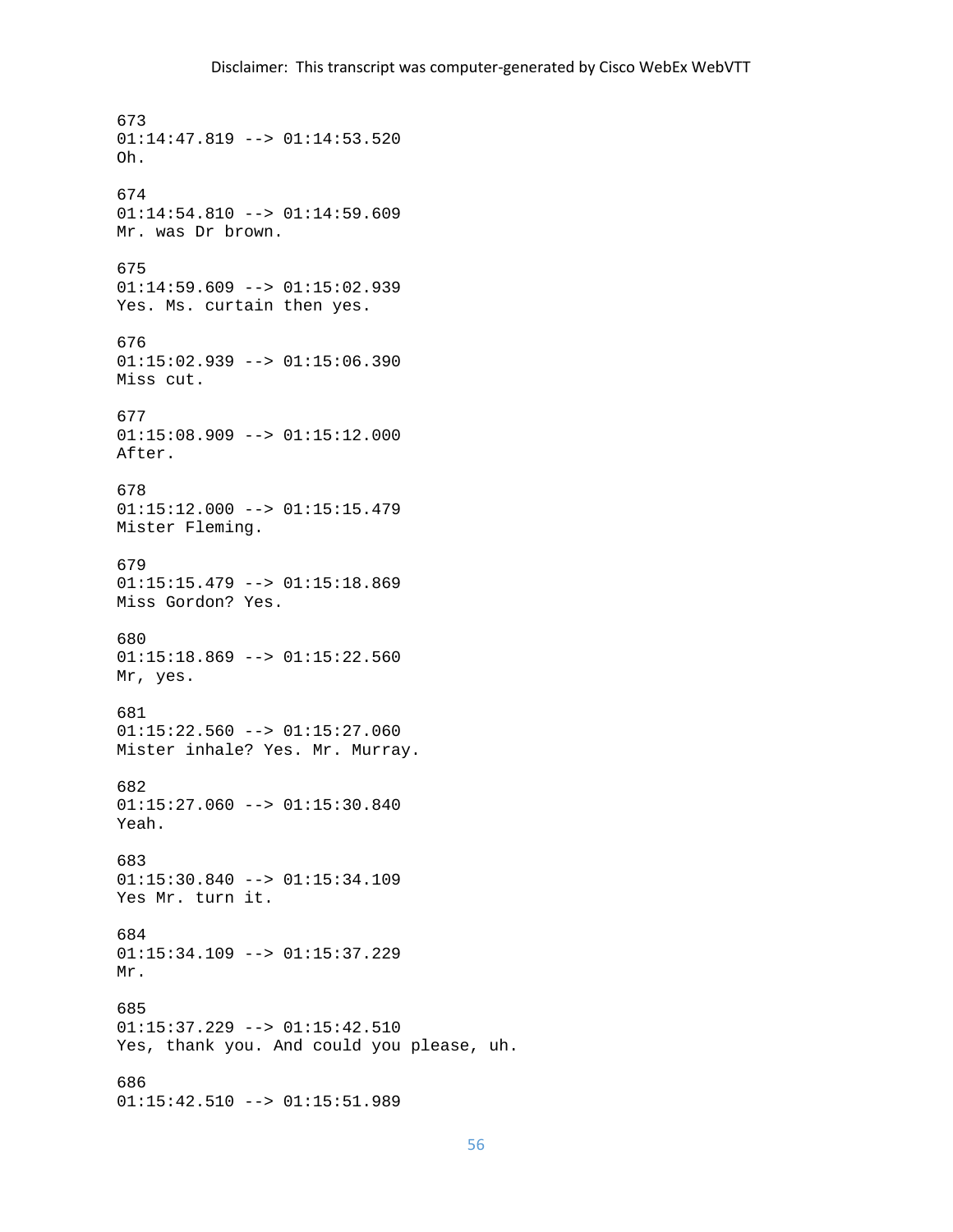Restate who made the motion? Hello? 687 01:15:51.989 --> 01:15:59.789 Yeah, I think I made it and then we just got to the current. 688 01:15:59.789 --> 01:16:05.430 Thank you. Is that Dr brown who made it? Yeah, I'm sorry. Dr brown you. 689  $01:16:05.430$  -->  $01:16:16.225$ Okay, thank you. Thank you. Thank you. Mr. them for you to get away. Thank you. So you do such an excellent job implementing kudos. 690 01:16:17.845 --> 01:16:26.305 Okay then this came up she did a presentation for us on internal audit, and where she was on the various projects and. 691  $01:16:26.399$  -->  $01:16:29.939$ Uh, online I need to address and it was open item. 692  $01:16:29.939$  -->  $01:16:43.350$ And I believe we'll be going into the closing session to go into that further but there was an audit plan in terms of the audit, because she is planning to do for the year, 20 fiscal year. 2122. 693  $01:16:43.350$  -->  $01:16:49.050$ That was reviewed and so miss director, we're presenting that for approval of the board. 694  $01:16:49.050$  -->  $01:16:55.560$ Thank you has been presented to the board to approve the auto plan for 2021, 2022. 695 01:16:56.789 --> 01:17:02.310 The motion. 696 01:17:02.310 --> 01:17:09.149 May right for the question I did. I'm sorry I didn't hear who made the motion. 697 01:17:09.149 --> 01:17:12.390 Thank you. Mr. Turner, thank you.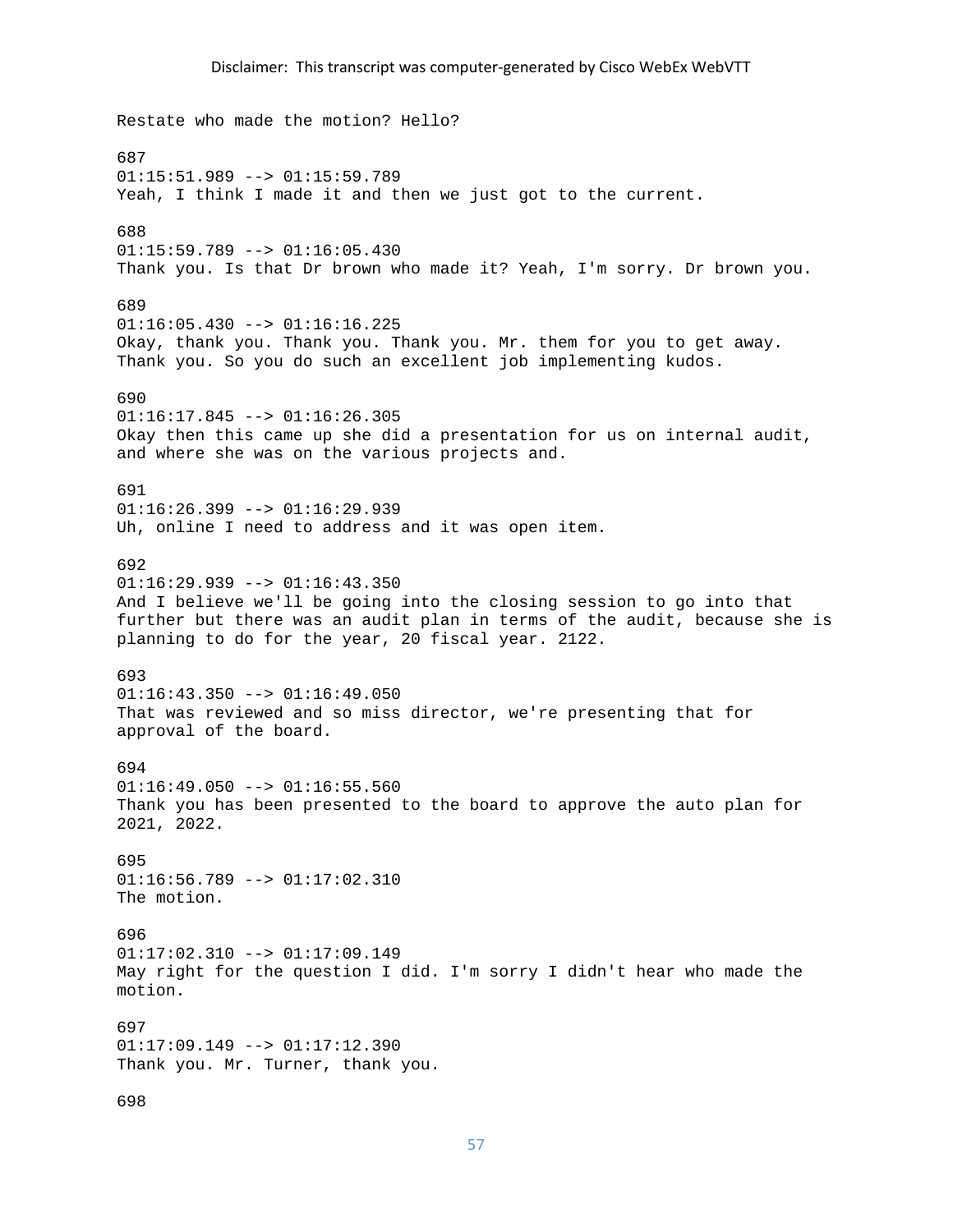01:17:12.390 --> 01:17:15.840 Okay. 699 01:17:15.840 --> 01:17:21.779 Are you ready for the question all in favor? Say, aye aye. 700 01:17:24.989 --> 01:17:28.529 Phone call. Mr. Wednesday. 701  $01:17:28.529$  -->  $01:17:32.789$ That's the brand yeah. 702 01:17:32.789 --> 01:17:35.819 Is cutting then yes miss. 703 01:17:35.819 --> 01:17:39.239 Yeah, let's start. 704 01:17:39.239 --> 01:17:42.420 Mr. Fleming? 705 01:17:42.420 --> 01:17:45.930 This is going. 706 01:17:45.930 --> 01:17:49.289 Mr. 707 01:17:51.989 --> 01:17:58.949 Sorry? Yes. Okay. No problem. Yes. 708  $01:17:58.949$  -->  $01:18:03.840$ Hello? Yes. Mr. 709 01:18:03.840 --> 01:18:08.579 Yes, Mr. yes. 710 01:18:08.579 --> 01:18:11.850 Mister turnage. 711 01:18:11.850 --> 01:18:15.600 And Mr, yes.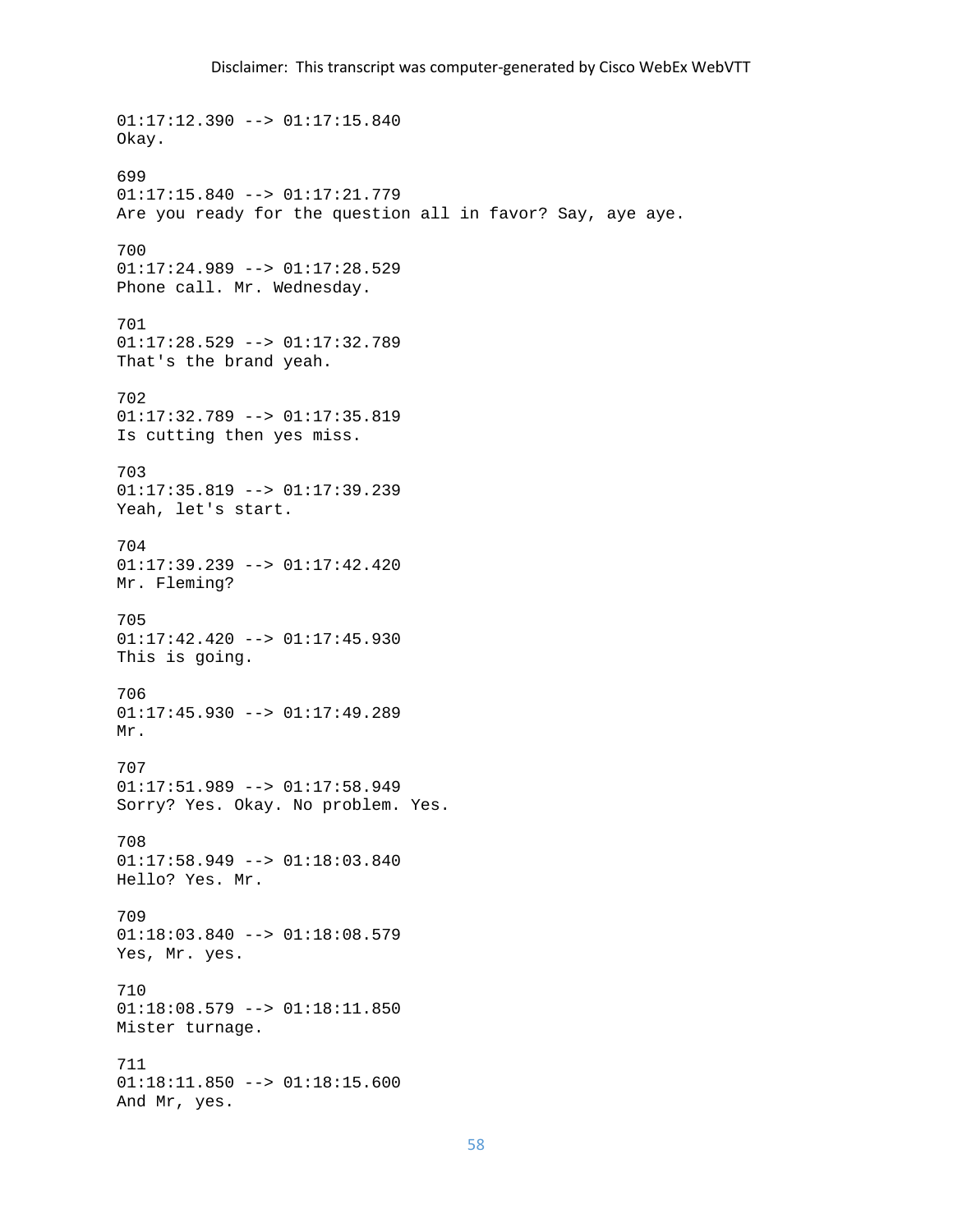712 01:18:15.600 --> 01:18:26.310 Thank you, thank you the last item that we would like to present as an approval item to the board is the annual audit charter. 713 01:18:26.310 --> 01:18:34.920 So, we're presenting that for approval. Thank you, Madam chair for approval by the board at 2021 2022 on. 714  $01:18:34.920$  -->  $01:18:43.770$ Promotion I move that we approve the charter. He'll, that's it. Thank you. 715 01:18:43.770 --> 01:18:47.159 For the question, yes. 716 01:18:47.159 --> 01:18:51.449 All those in favor, say, aye. 717  $01:18:51.449$  -->  $01:18:54.899$ Oh. 718 01:18:54.899 --> 01:18:58.199 Mr. Winstead? 719  $01:18:58.199$  -->  $01:19:01.229$ Yeah, Dr brown. 720 01:19:01.229 --> 01:19:04.979 Yes, restricting then. Yes. 721 01:19:04.979 --> 01:19:10.260 Miss Cory? Yeah. Dr. 722 01:19:10.260 --> 01:19:13.649 Mr. Fleming? 723 01:19:13.649 --> 01:19:17.579 Ms. 724 01:19:17.579 --> 01:19:20.699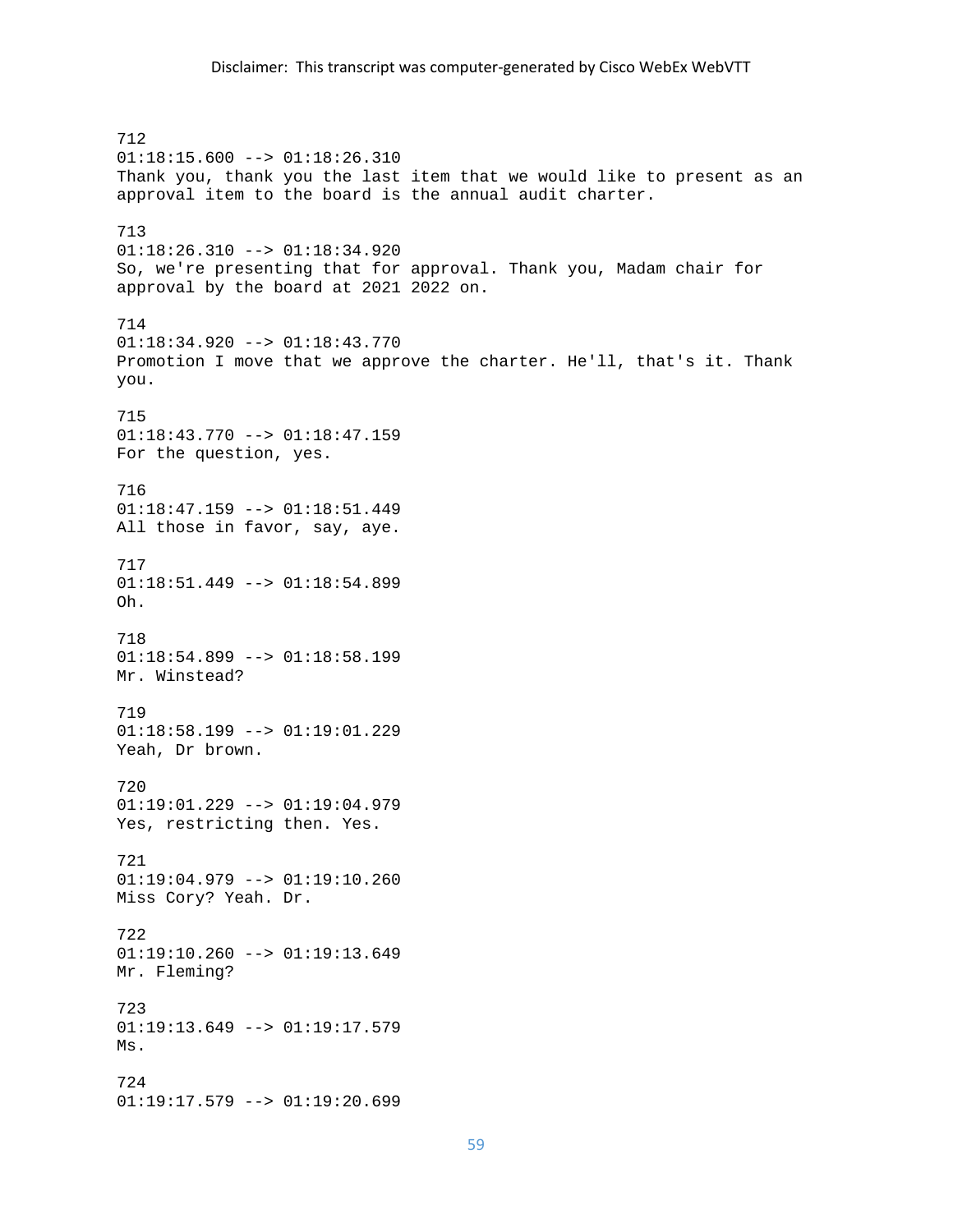Mr. 725 01:19:20.699 --> 01:19:24.029 Yes, Mr. 726 01:19:24.029 --> 01:19:27.989 Yes, Mr. 727  $01:19:27.989$  -->  $01:19:34.079$ What's the status on? Yes. 728 01:19:34.079 --> 01:19:37.380 And Mr. 729  $01:19:37.380$  -->  $01:19:40.979$ Yes, thank you. 730  $01:19:40.979$  -->  $01:19:50.579$ Thank you now, I see on the agenda summary of update, because is that what we've just done? So we're now ready to go as close sessions. 731 01:19:50.579 --> 01:19:56.279 Okay, then, can you read this into closed session? Please. Okay. 732 01:19:57.204 --> 01:19:58.795 Thank you, man. I'm sorry. 733 01:20:33.149 --> 01:20:38.130 I do it. 734 01:20:38.130 --> 01:20:50.789 I'll be happy to just got to read and I have been exchanging emails. So, let me get the appropriate paper work. Okay. Thank you. 735 01:20:50.789 --> 01:20:58.560 Yes, just give me a 2nd, it's it's like Murphy's law today for me. 736 01:20:59.850 --> 01:21:04.260 Oh, okay. 737 01:21:04.260 --> 01:21:08.069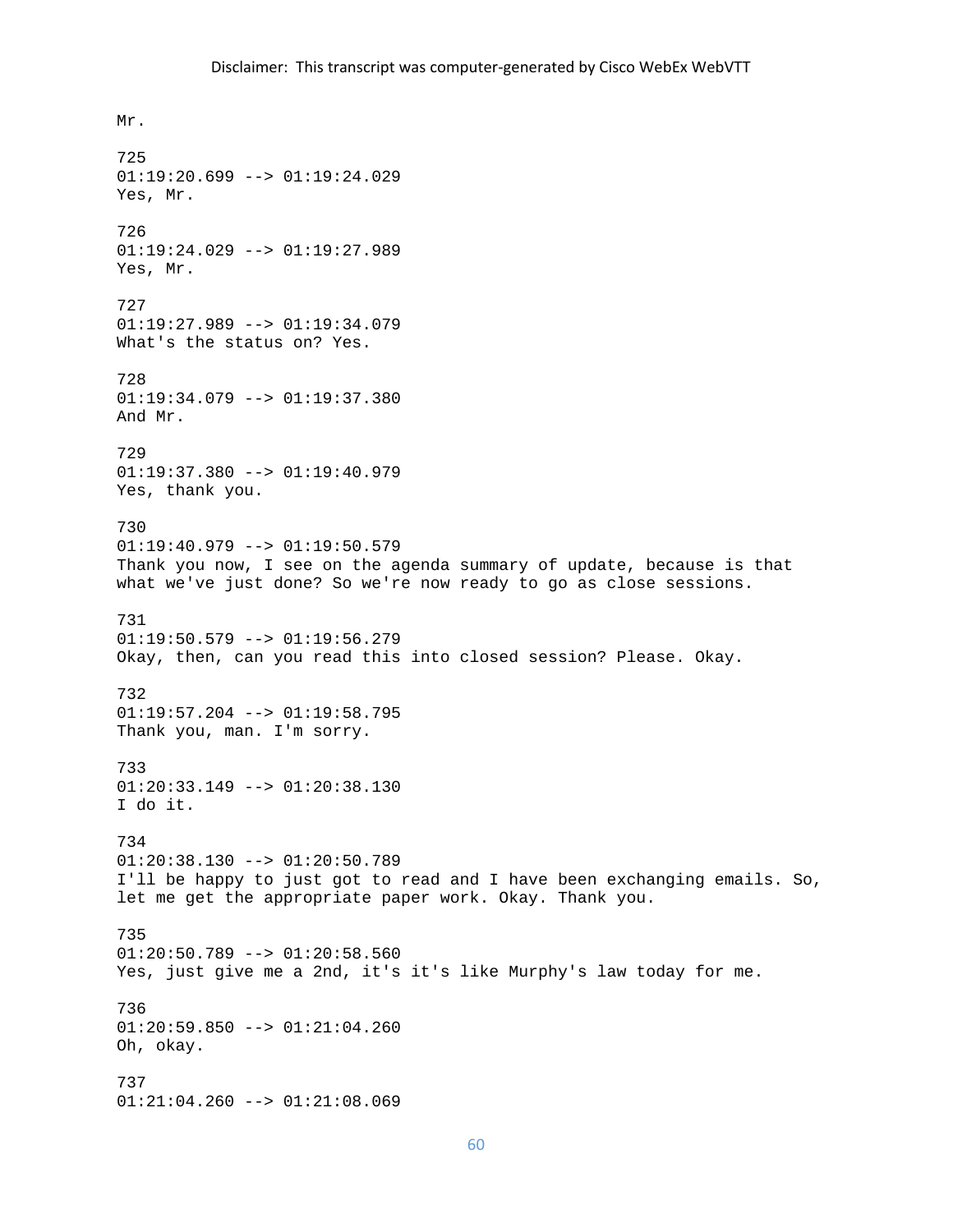# Disclaimer: This transcript was computer‐generated by Cisco WebEx WebVTT

Oh. 738 01:21:08.069 --> 01:21:13.470 Okay, just 3rd. 739 01:21:15.689 --> 01:21:24.449 Silence. 740 01:21:24.449 --> 01:21:30.750 Silence. 741 01:21:32.310 --> 01:21:36.119 Silence. 742  $01:21:37.289$  -->  $01:21:43.350$ I'm sorry, I'm going to have to make another copy. Okay, so just give me a 2nd. 743 01:21:44.369 --> 01:21:48.119 A bit of time here. 744 01:22:13.529 --> 01:22:17.010 Hello. 745 01:22:20.220 --> 01:22:23.279 Absolutely. 746 01:22:36.930 --> 01:22:40.979 Okay. 747  $01:22:40.979$  -->  $01:22:45.390$ I am sorry, I am ready now. 748  $01:22:45.390$  -->  $01:22:50.399$ I know. Are you ready for me? 749 01:22:50.399 --> 01:22:53.909 Yes, ma'am. Okay. 750 01:22:53.909 --> 01:23:07.015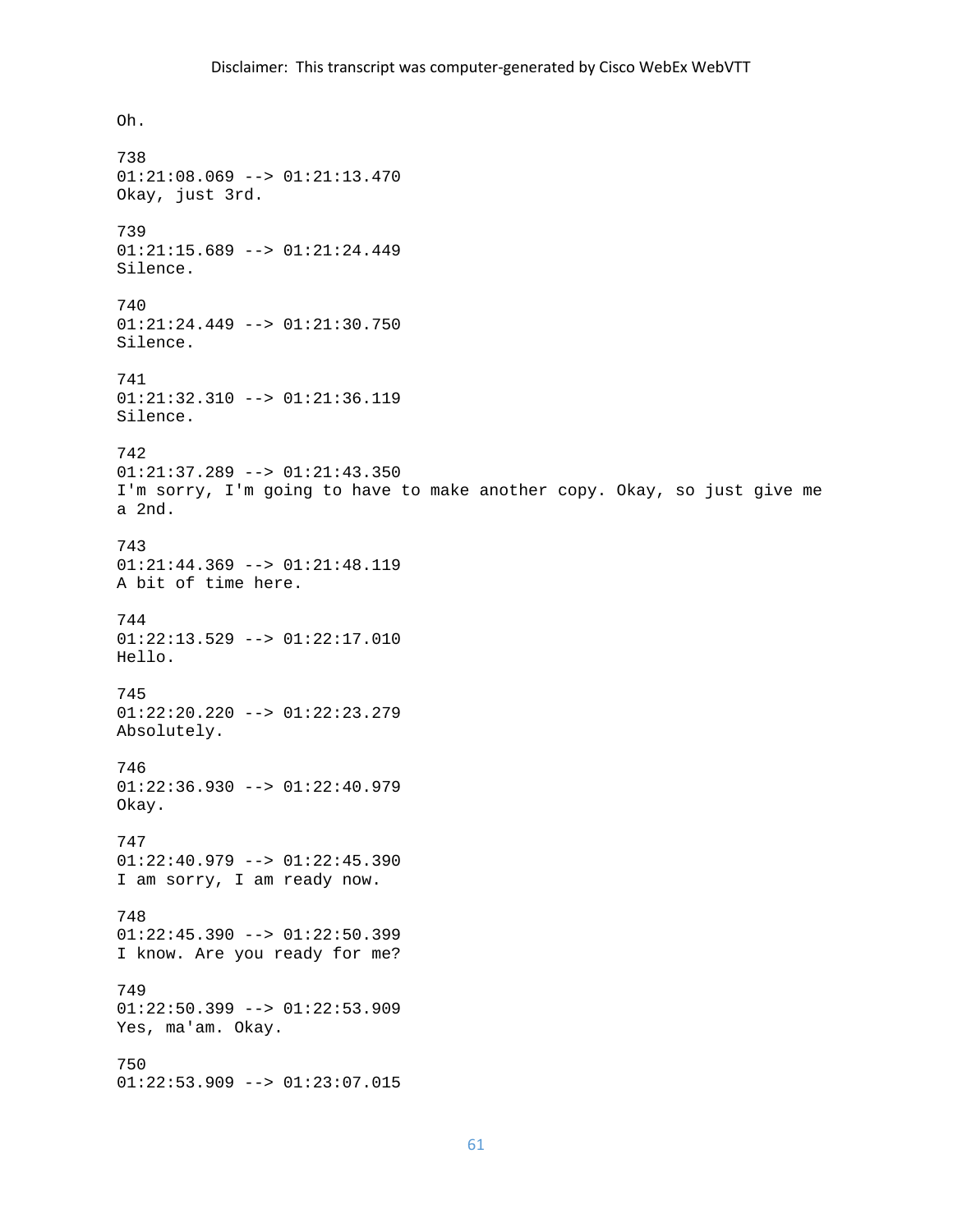# Disclaimer: This transcript was computer‐generated by Cisco WebEx WebVTT

I move that the board convene a closed meeting pursuant to 2.23711 a 1 and 2.2 dash 37118 of the code of Virginia involving the discussion of. 751  $01:23:12.449$  -->  $01:23:16.590$ Personnel matters and consultation with legal. 752  $01:23:16.590$  -->  $01:23:22.590$ Council regarding specific legal matters, requiring provision of legal advice. 753 01:23:22.590 --> 01:23:26.100 More specifically as. 754 01:23:26.100 --> 01:23:31.680 More specifically discussion as per the audit charter. 755  $01:23:31.680$  -->  $01:23:35.550$ With the internal auditor additionally. 756  $01:23:35.550$  -->  $01:23:41.369$ I move that Sheila Elvis, chief audit executive. 757  $01:23:41.369$  -->  $01:23:44.699$ Malika bloom internal audit. 758  $01:23:44.699$  -->  $01:23:48.390$ Deb love senior assistant attorney general. 759  $01:23:48.390$  -->  $01:24:03.090$ Chief education section attend the close meeting because 1, their presence in the closed meeting is deemed necessary and, or their presence will aid the board in. It's consideration of this matter. 760 01:24:07.859 --> 01:24:11.159 Thank you you are welcome. 761 01:24:11.159 --> 01:24:19.260 All right, and all those who do not so certify say no. 762  $01:24:21.930$  -->  $01:24:25.409$ All right, it is now time for a roll call.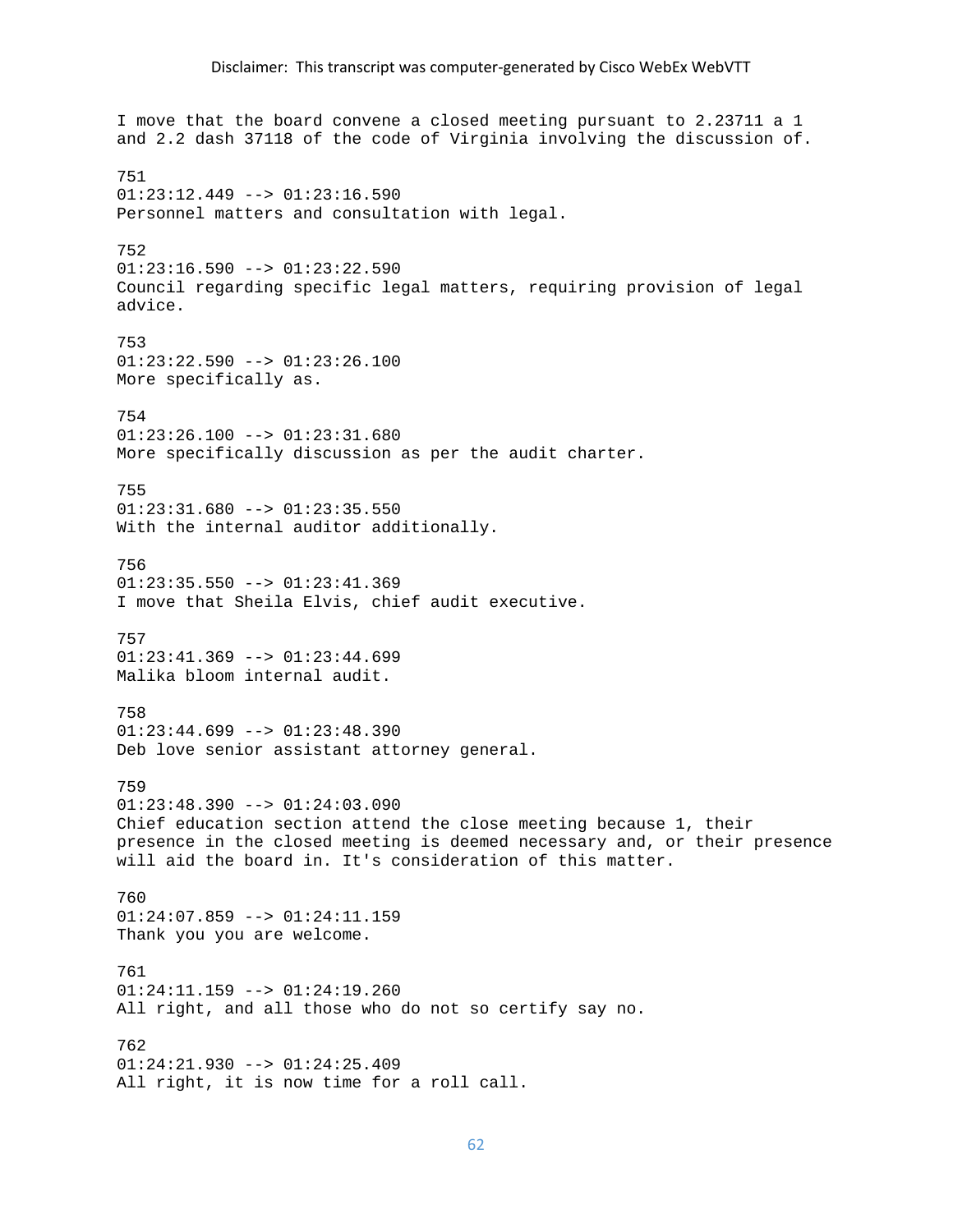763  $01:24:35.130$  -->  $01:24:39.149$ Mr. Wednesday. 764 01:24:39.149 --> 01:24:42.449 Yes. 765 01:24:42.449 --> 01:24:48.390 Dr. brown? Ms. crittendon? Yes. Miss Curry. 766 01:24:48.390 --> 01:24:51.689 Yeah, Dr. 767 01:24:51.689 --> 01:24:55.710 Yes Mr. Fleming. 768  $01:24:55.710$  -->  $01:24:58.800$ Ms. Gordon. 769  $01:24:58.800$  -->  $01:25:02.760$ Yes, Mr. 770 01:25:02.760 --> 01:25:05.789 Yes. Mr. hill. 771  $01:25:05.789$  -->  $01:25:09.600$ Yes, Mr. 772  $01:25:09.600$  -->  $01:25:15.090$ Mr. Mister turnage? 773 01:25:15.090 --> 01:25:18.119 Mr. 774 01:25:18.119 --> 01:25:22.500 Yes, thank you very much. 775 01:25:22.500 --> 01:25:29.699 I'm here too. This is a view. Okay Thank you. You back? Very good. Thank you. Mr. Richardson?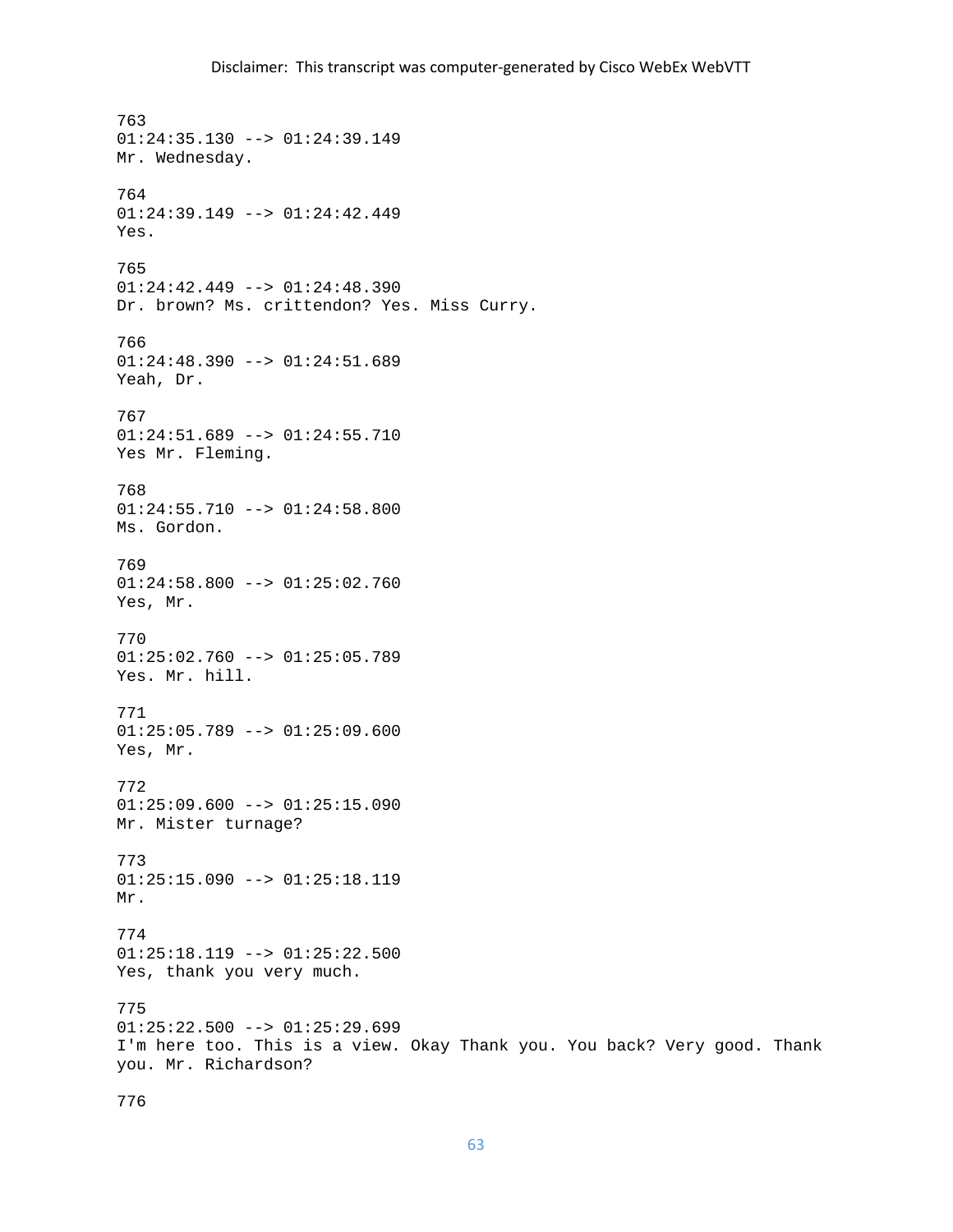$01:25:29.699$  -->  $01:25:35.550$ Yes, thank you now, we'll take a 5 minute break. 777  $01:25:35.550$  -->  $01:25:38.670$ Hello. 778  $01:25:38.670$  -->  $01:25:43.560$ Oh, okay. 779 01:25:43.560 --> 01:25:51.989 Thank you. 780  $01:25:59.699$  -->  $01:26:10.680$ I. 781  $01:26:10.680$  -->  $01:26:14.670$ Yeah, you did step out for a bit, right? 782  $01:26:14.670$  -->  $01:26:22.500$ Yes, I did, I had another meeting where I had some important votes place. I'm sorry I was saying, do you know what time you left? 783  $01:26:22.500$  -->  $01:26:29.640$ I love probably 20, so. 784  $01:26:29.640$  -->  $01:26:34.079$ And turned it 2 o'clock. 785 01:26:34.079 --> 01:26:37.590 Okay, that helps. Thank you. 786  $01:26:37.590$  -->  $01:26:40.710$ I have to forward that. 787  $01:26:40.710$  -->  $01:26:45.659$ Okay, I'm sorry. Uh, do you look at, um, Chad? 788 01:26:45.659 --> 01:26:50.130 Yeah, but see, I have been completely knocked out. 789 01:26:50.130 --> 01:26:57.630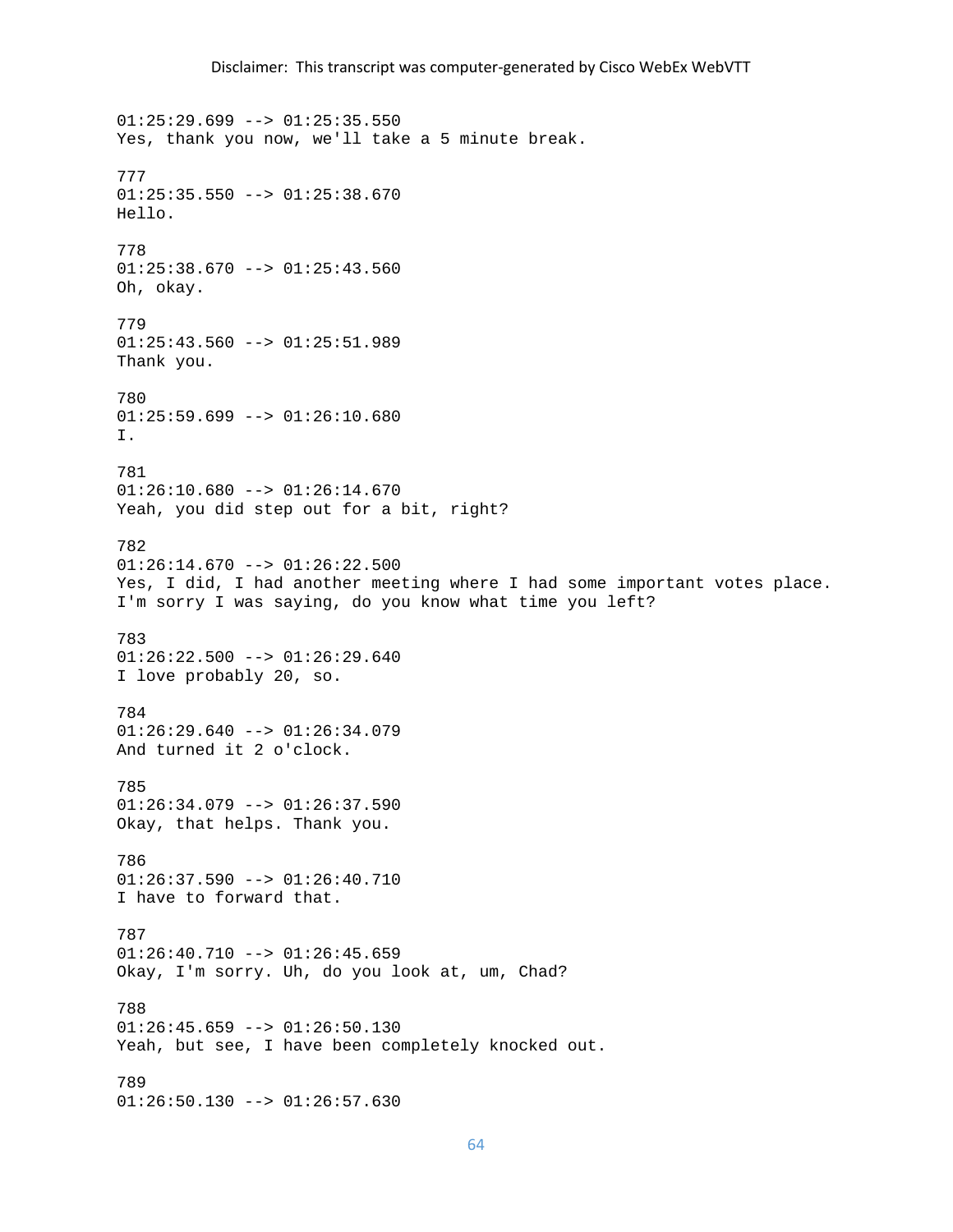I kept looking to the chats. Yeah and there's no way to send you a personal chat on here. I don't think. 790  $01:26:57.630$  -->  $01:27:12.300$ Well, yeah, you can you can identify the person's name. It's just that I couldn't get into anything until they put me back. Your name is on my. 791 01:27:12.300 --> 01:27:17.609 Oh, it's not a good chat. Yeah. 792 01:27:17.609 --> 01:27:22.350 There you go. 793 01:27:22.350 --> 01:27:29.819 Yeah, a couple of times I wanted to tell you, you may want to mute your phone because whenever. 794 01:27:29.819 --> 01:27:34.710 You move, like, appears on you, so, even if you've shuffle in papers. 795  $01:27:34.710$  -->  $01:27:38.159$ Okay. 796 01:27:38.159 --> 01:27:49.944 For everybody else, see, I had on your phone switch blocked out the you can't hear it on yourself, which you can I mean, myself get somebody all the time a little piece of paper. 797 01:27:50.574 --> 01:27:50.784 Well, 798 01:27:50.784 --> 01:27:52.375 I find that too, 799  $01:27:52.375$  -->  $01:27:55.045$ but I've been trying to juggle all of this stuff around, 800  $01:27:55.045$  -->  $01:28:05.845$ because I understand I have 2 screens and I still can't get it and the headphones didn't work. 801 01:28:05.845 --> 01:28:09.595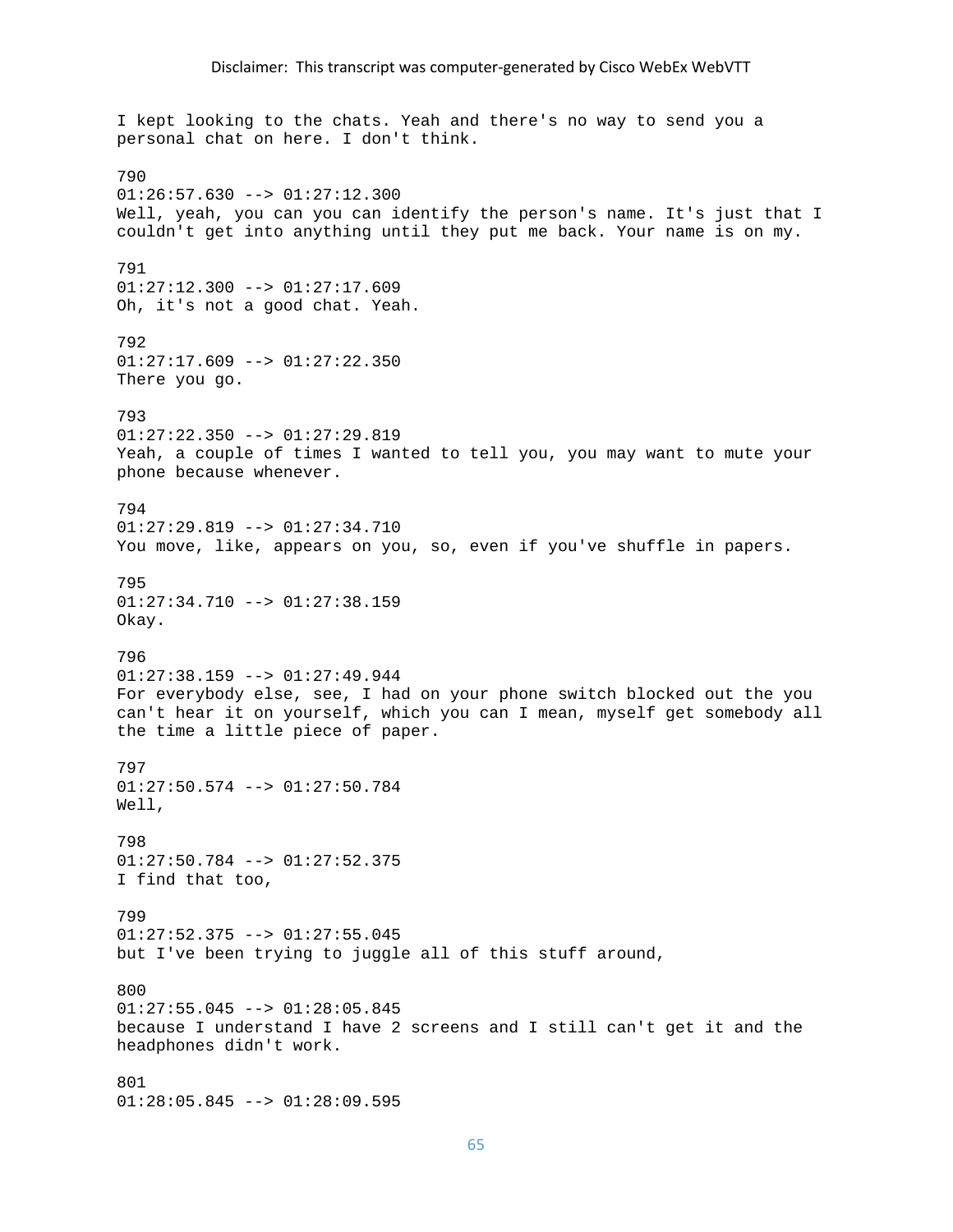### Disclaimer: This transcript was computer‐generated by Cisco WebEx WebVTT

So, anyway, I apologize but I'm just trying to. 802  $01:28:10.345$  -->  $01:28:25.255$ Make sure I get all the correct information. Yeah. I don't know why your name is. I got sent to the lobby and I guess that's the terminology for people. Here. 803 01:28:25.255 --> 01:28:28.465 It is. It is. I see it. Now. 804 01:28:29.755 --> 01:28:36.204 Okay, and I have your last name, it just says thirst to see how it's 1 word. 805 01:28:37.795 --> 01:28:45.113 And then another problem that I can hear much better for people that are remote, then I can for the people that are in person. 806  $01:28:45.449$  -->  $01:28:48.659$ All right, so oh, boy. 807  $01:28:48.659$  -->  $01:28:54.060$ It's been interesting, but that's. 808 01:28:54.060 --> 01:28:57.779 Today. 809 01:28:57.779 --> 01:29:07.319 Away for 1 quick. 2nd. All right. And just 1 real quick thing. Congratulations. Oh, thank you. Thank I just sent you guys a note. Just. 810  $01:29:07.319$  -->  $01:29:10.619$ It's crazy. I know if I can get to it's. 811  $01:29:10.619$  -->  $01:29:14.670$ Get to tomorrow, I'll enjoy it. Oh, okay. Okay. 812  $01:29:18.090$  -->  $01:29:23.340$ Oh. 813 01:29:27.989 --> 01:29:34.500 Laughing.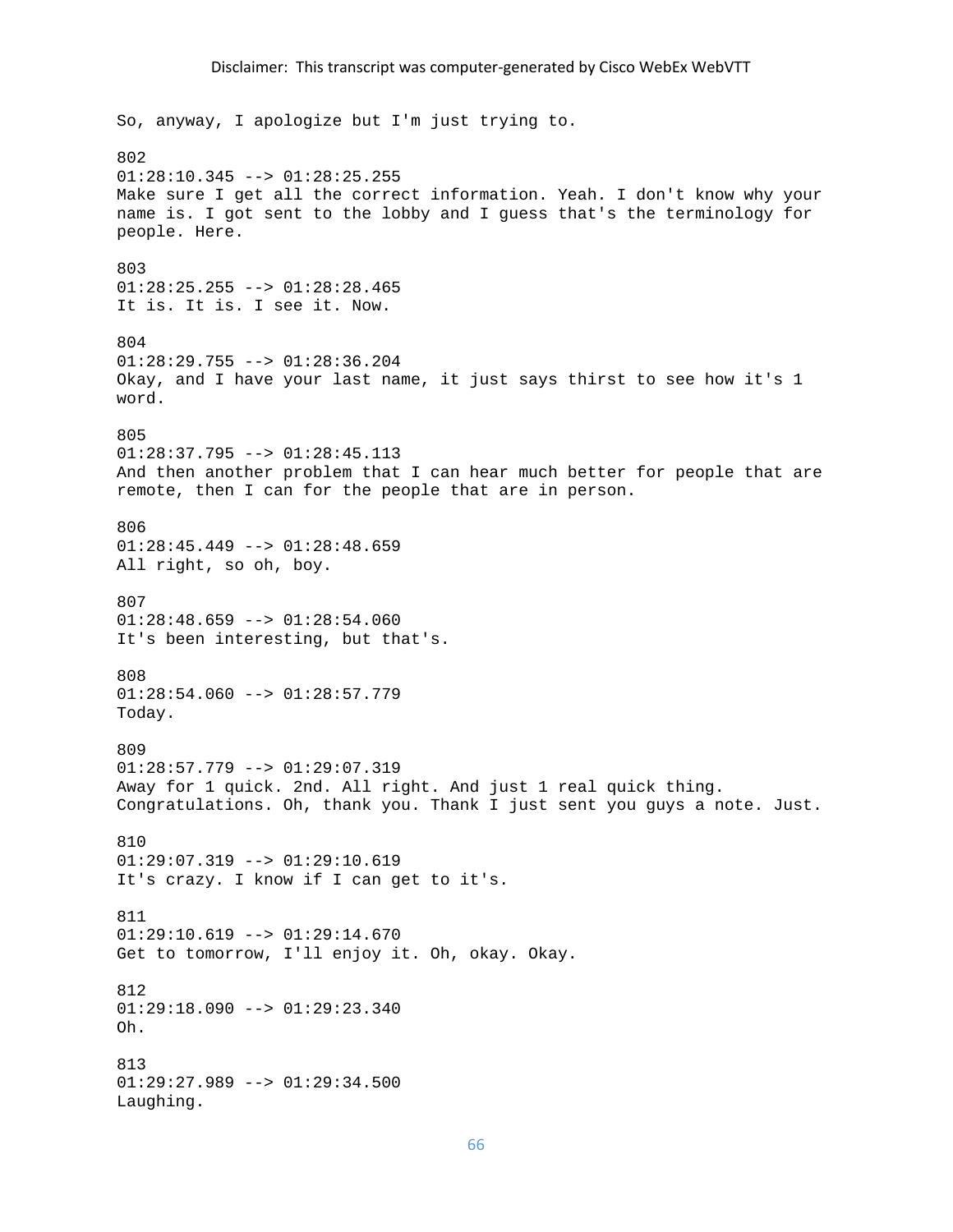814 01:29:50.310 --> 01:29:57.779 Yeah, stop the red. 815 01:29:57.779 --> 01:30:01.319 I just was I just missed your call. 816 01:30:01.319 --> 01:30:07.890 Okay, okay you need to speak to me by phone or chat. 817 01:30:07.890 --> 01:30:12.029 Okay. 818 01:30:12.029 --> 01:30:16.770 I'll wait yourself. 819 01:30:16.770 --> 01:30:19.770 No, no, no call me on my home. 820  $01:30:19.770$  -->  $01:30:22.890$ Okay. 821 01:30:22.890 --> 01:30:26.159 It. 822 01:30:26.159 --> 01:30:31.380 Yeah, yeah. 823 01:30:31.380 --> 01:30:35.039 We got a little process. 824 01:30:35.039 --> 01:30:38.640 You know. 825  $01:30:42.210$  -->  $01:30:45.420$ On this time, we're at least. 826  $01:30:45.420$  -->  $01:30:50.250$ Yeah, it says mute. I'm good. 827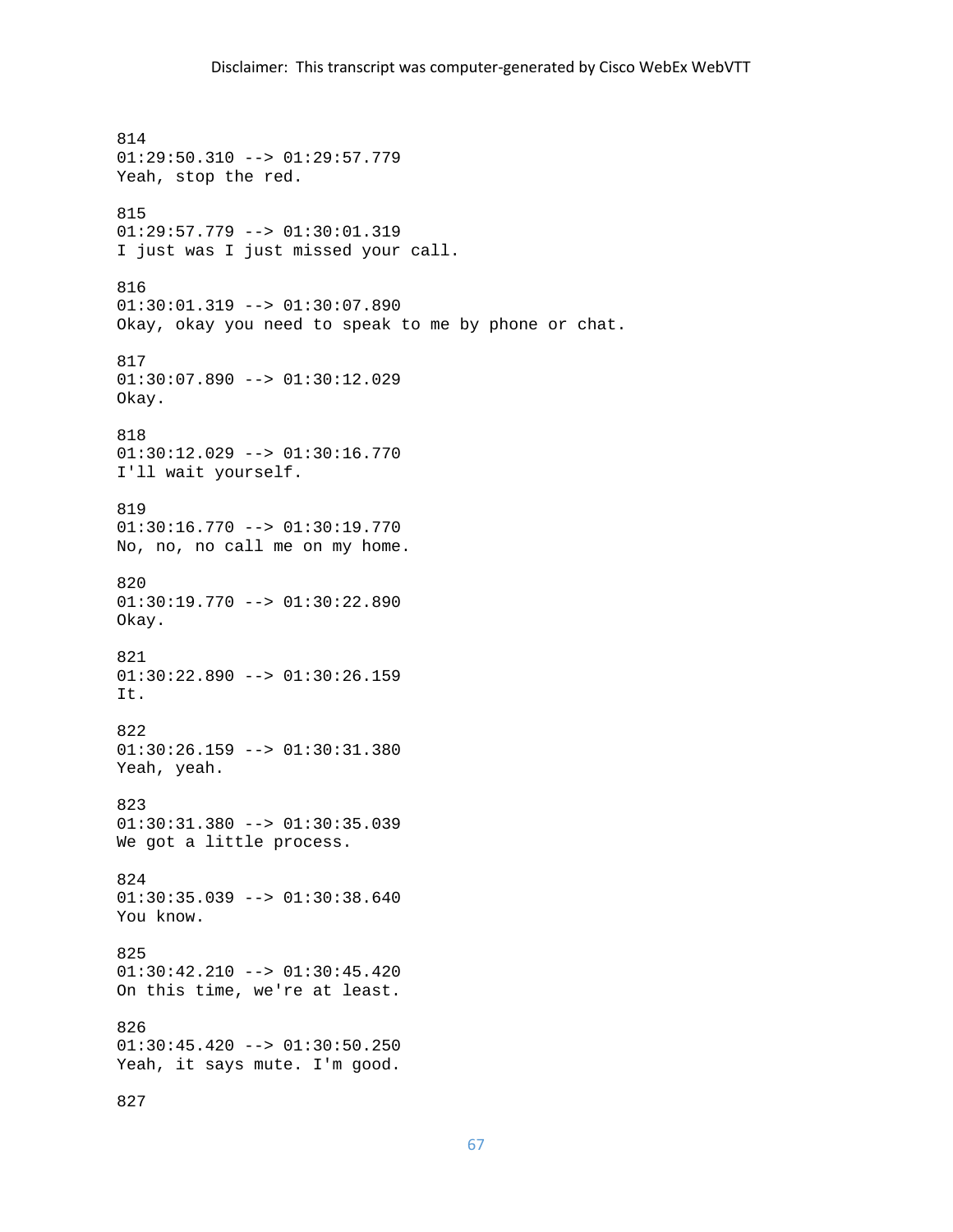01:30:50.250 --> 01:30:56.670 Right around the graph that's. 828  $01:30:56.670$  -->  $01:31:05.550$ Very last. 829 01:31:05.550 --> 01:31:10.260 That. 830 01:31:10.260 --> 01:31:17.069 His wife's family plans. 831 01:31:17.069 --> 01:31:20.100 Our family. 832 01:31:23.850 --> 01:31:27.810 I, I really come. 833 01:31:27.810 --> 01:31:36.029 Yeah. 834 01:31:36.029 --> 01:31:39.239 Yeah. 835 01:31:39.239 --> 01:31:43.649 Capital right now. 836 01:31:43.649 --> 01:31:47.369 Hello. 837  $01:31:47.369$  -->  $01:31:53.189$ He does. 838  $01:31:54.569$  -->  $01:31:58.679$ And he likes to I. 839 01:31:58.679 --> 01:32:01.738 Thanks to. 840 01:32:01.738 --> 01:32:07.798 That's how people like to.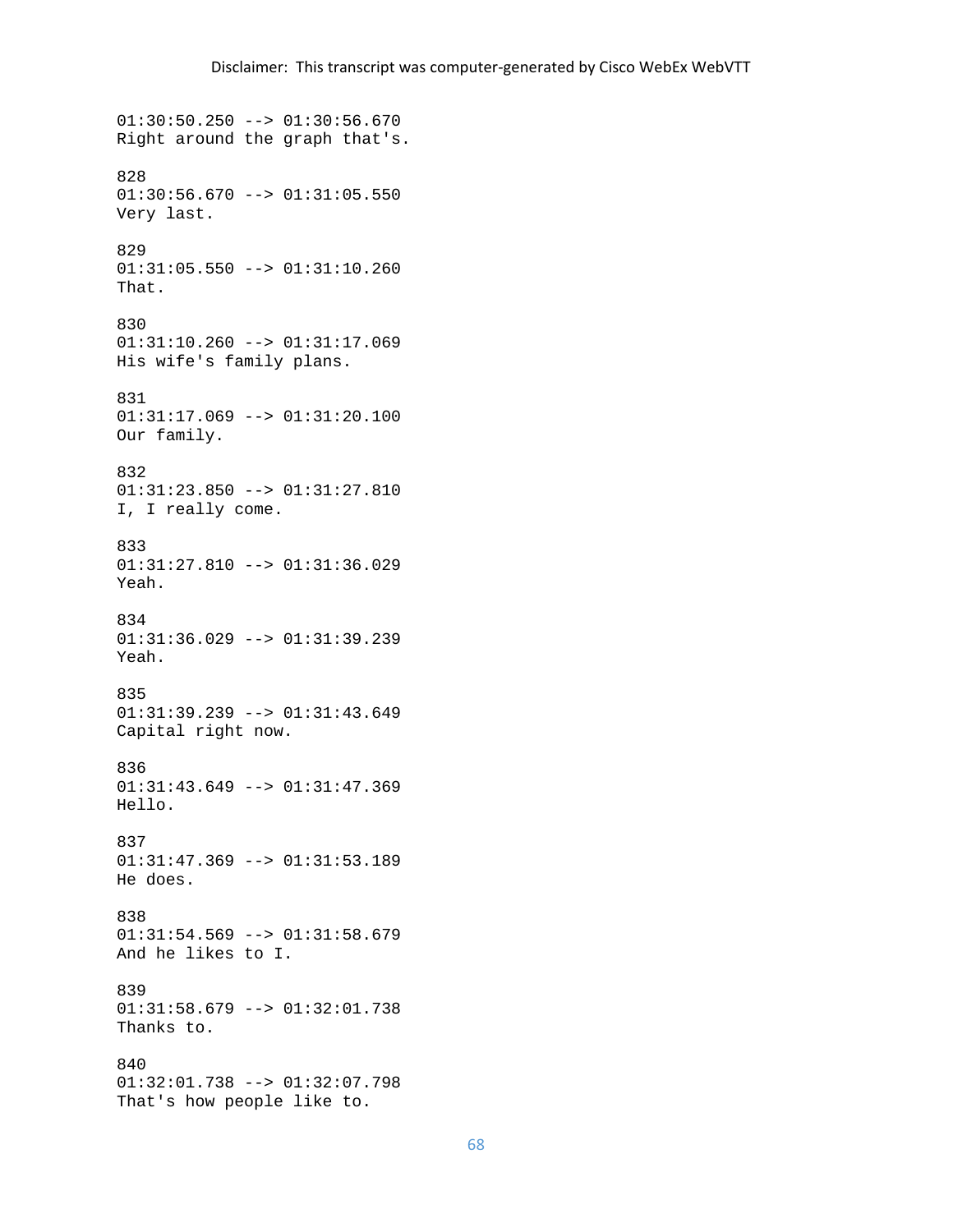841 01:32:07.798 --> 01:32:12.418 Now. 842 01:32:12.418 --> 01:32:16.048 Thank you. 843 01:32:21.479 --> 01:32:25.019 Yeah. 844 01:32:29.969 --> 01:32:33.569 Yeah, yeah. 845 01:32:33.569 --> 01:32:41.219 What is our. 846 01:32:41.219 --> 01:32:46.559 Oh, right. 847  $01:32:46.559$  -->  $01:32:50.998$ Sorry, I know. So I have. 848 01:32:50.998 --> 01:32:57.238 Thank you. 849 01:32:57.238 --> 01:33:06.029 On what I. 850 01:33:06.713 --> 01:33:16.253 They're not getting approval. 851 01:33:44.543 --> 01:33:45.024 Yes. 852 01:33:56.304 --> 01:34:03.743 I've always said that I kept saying. 853 01:34:12.833 --> 01:34:17.844 I run it with a lab. 854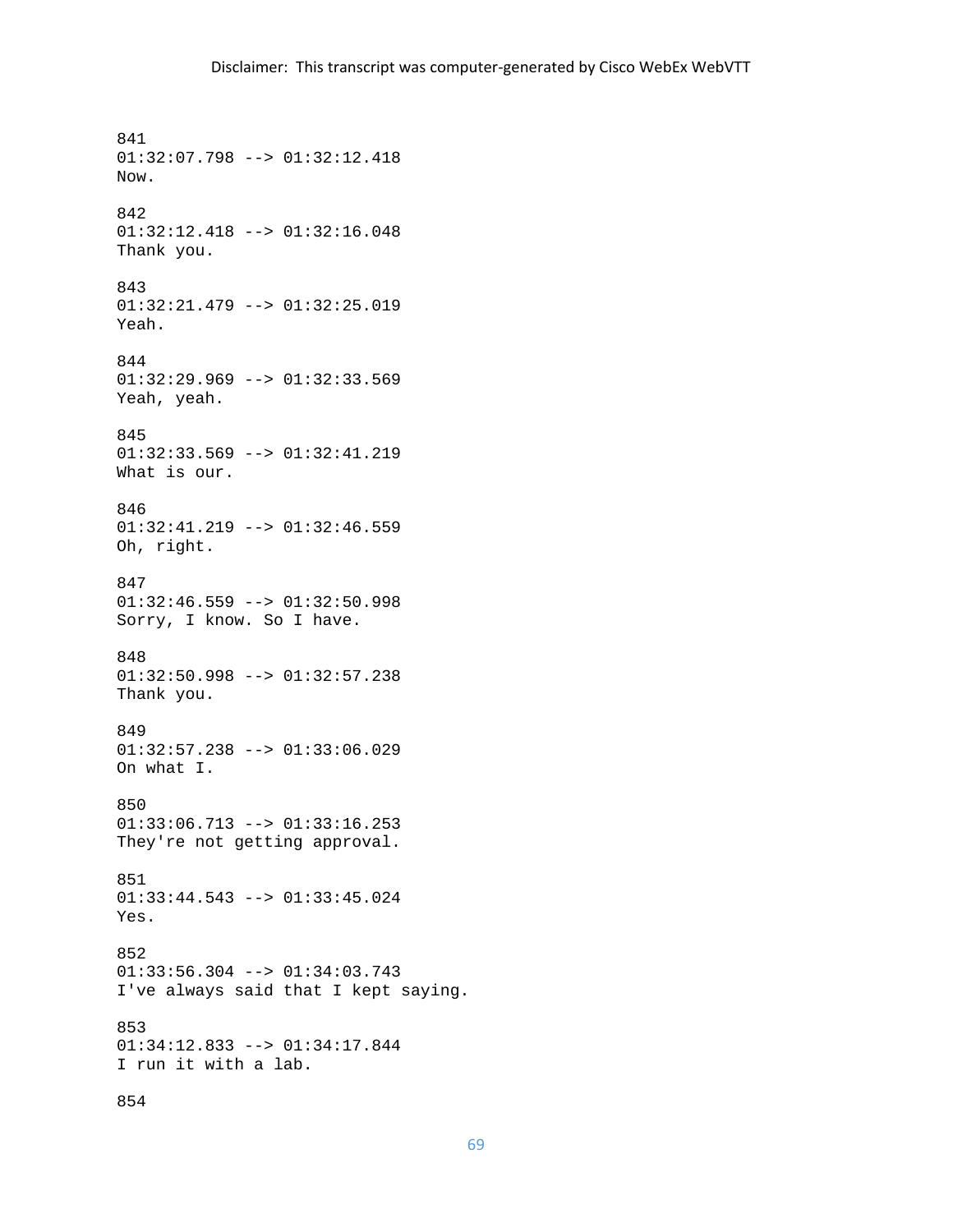```
01:34:21.953 --> 01:34:22.823 
I mean, 
855 
01:34:22.823 --> 01:34:32.033 
it doesn't hurt at all 
856 
01:34:32.033 --> 01:34:42.654 
possible. 
857 
01:34:50.338 --> 01:35:03.838 
I've got a. 
858 
01:35:03.838 --> 01:35:08.998 
I like to hold on. 
859 
01:35:08.998 --> 01:35:22.168 
Going to be true. 
860 
01:35:23.849 --> 01:35:24.118 
Little, 
861 
01:35:30.503 --> 01:35:31.613 
when I retired, 
862 
01:35:35.963 --> 01:35:37.073 
that was it for me, 
863 
01:35:37.554 --> 01:35:41.394 
right in front of the TV is so good. 
864 
01:36:12.413 --> 01:36:13.554 
The record show, I just. 
865 
01:36:47.488 --> 01:36:52.889 
The world. 
866 
01:36:53.543 --> 01:36:53.753 
Our 
867 
01:36:53.753 --> 01:37:14.844 
database.
```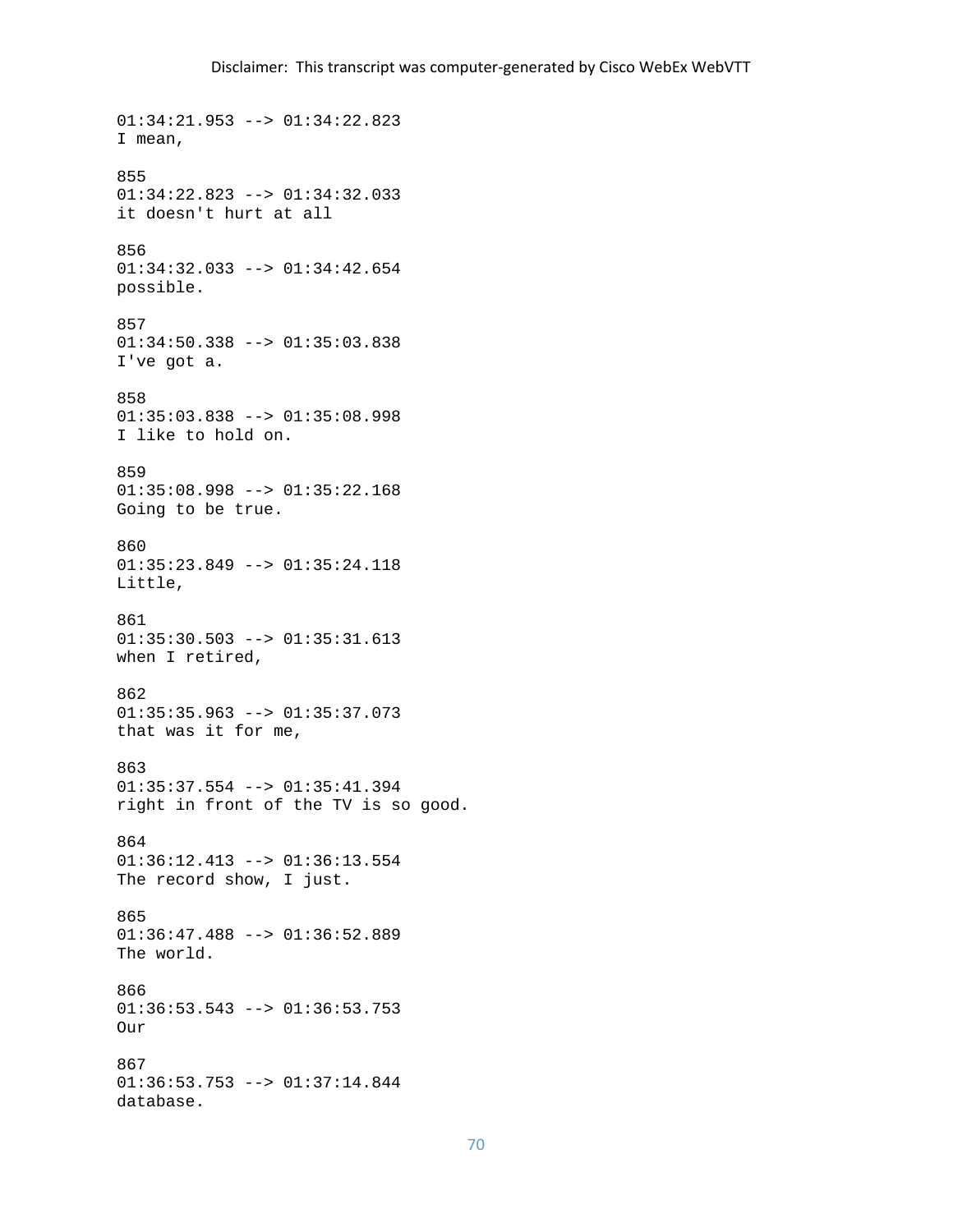868 01:37:15.984 --> 01:37:42.323 Terrible. 869 01:37:43.948 --> 01:37:44.423 And I. 870 01:38:05.158 --> 01:38:20.009 But. 871 01:38:20.009 --> 01:38:43.889 Double. 872 01:38:47.154 --> 01:39:07.524 Vulnerable. 873 01:39:07.618 --> 01:39:18.809 That. 874  $01:39:18.809$  -->  $01:39:23.488$ Okay. 875 01:39:23.488 --> 01:39:27.988 Yeah, I. 876 01:39:27.988 --> 01:39:36.868 Yeah. 877 01:39:36.868 --> 01:39:46.618 Yeah, no, no, no. 878 01:39:46.618 --> 01:39:50.908 Okay. 879  $01:39:50.908$  -->  $01:39:59.009$ All right, I need to make sure that. 880  $01:40:02.969$  -->  $01:40:12.599$ People can hear me. Right? That's what you want to be. Okay. Now.

881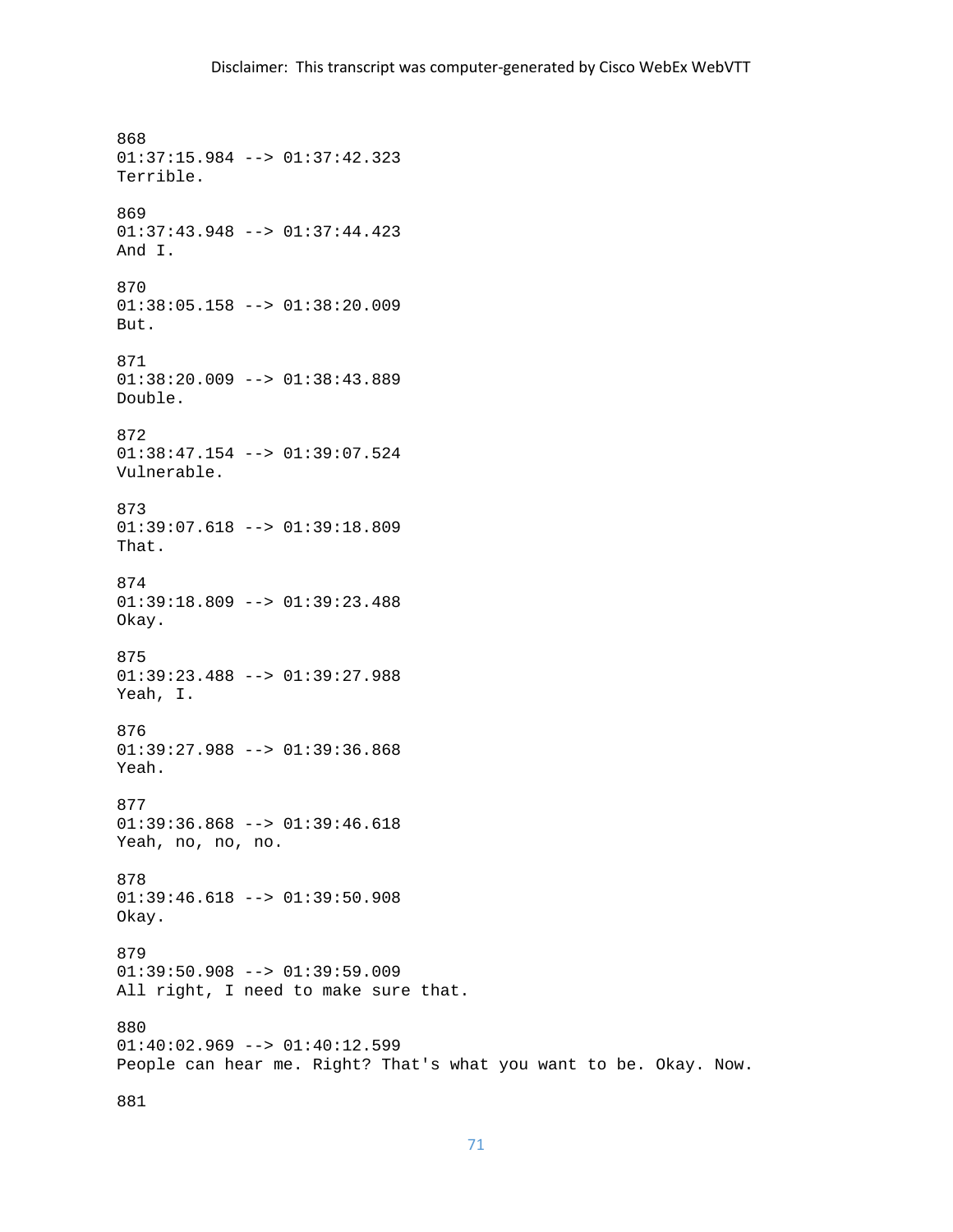```
01:40:12.599 --> 01:40:23.248 
Touch anything until this meeting is over. 
882 
01:40:23.248 --> 01:40:31.319 
Does she want to talk to us? I said that she want to talk to me. 
883 
01:40:32.333 --> 01:40:35.844 
I don't think I have to reach out to 
884 
01:40:48.444 --> 01:40:49.224 
you so much. 
885 
01:40:49.224 --> 01:40:50.333 
I really appreciate it. 
886 
01:41:20.724 --> 01:41:21.113 
Okay, 
887 
01:41:21.113 --> 01:41:23.814 
members 3, 
888 
01:41:28.944 --> 01:41:36.623 
as we move and continue committee report. 
889 
01:41:37.649 --> 01:41:41.759 
Academic and student affairs. 
890 
01:41:43.649 --> 01:41:48.929 
Bottom line institutional advancement. 
891 
01:41:48.929 --> 01:41:52.559And personnel compensation. 
892 
01:41:52.559 --> 01:41:57.118 
Silence. 
893 
01:42:02.009 --> 01:42:07.319 
Silence. 
894 
01:42:16.109 --> 01:42:20.009 
Okay.
```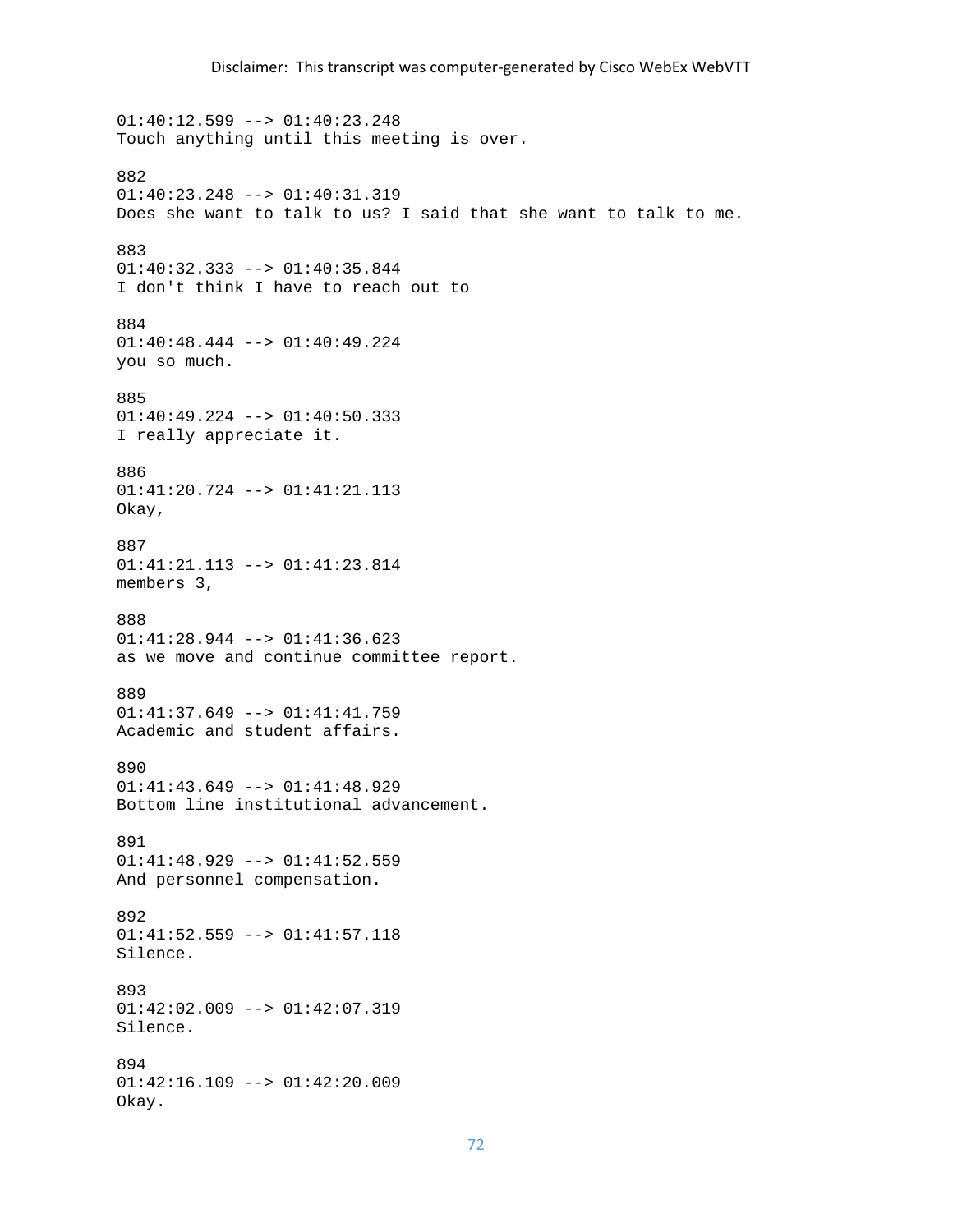895 01:42:21.298 --> 01:42:25.139 Okay. 896 01:42:25.139 --> 01:42:32.099 Increments directions, the academic affairs committee action items and what I'd like to propose is that. 897  $01:42:32.099$  -->  $01:42:36.809$ 1st, 4, we handled in close fashion. 898  $01:42:36.809$  -->  $01:42:44.429$ The information on those is included in diligent now. 899 01:42:44.429 --> 01:42:51.958 And what does it all for and we'll see if they're in depth questions. 900 01:42:51.958 --> 01:42:58.349 We can make the session and not. 901  $01:42:58.349$  -->  $01:43:02.128$ About the process or anything like that I think we can. 902 01:43:02.128 --> 01:43:15.748 And these things. Okay, great. Thank you. Alrighty. So we have this for medicine and tenure are provided in your book. 903 01:43:15.748 --> 01:43:20.668 They went through higher process from their department. 904  $01:43:20.668$  -->  $01:43:28.618$ All the way up through the promotion and tenure committee at the university level, the vice president, and then president. 905 01:43:28.618 --> 01:43:35.878 Have 1 candidate for I believe this is a very productive.  $906$ 01:43:35.878 --> 01:43:41.668 Individual and qualify under all of our criteria. 907 01:43:41.668 --> 01:43:45.538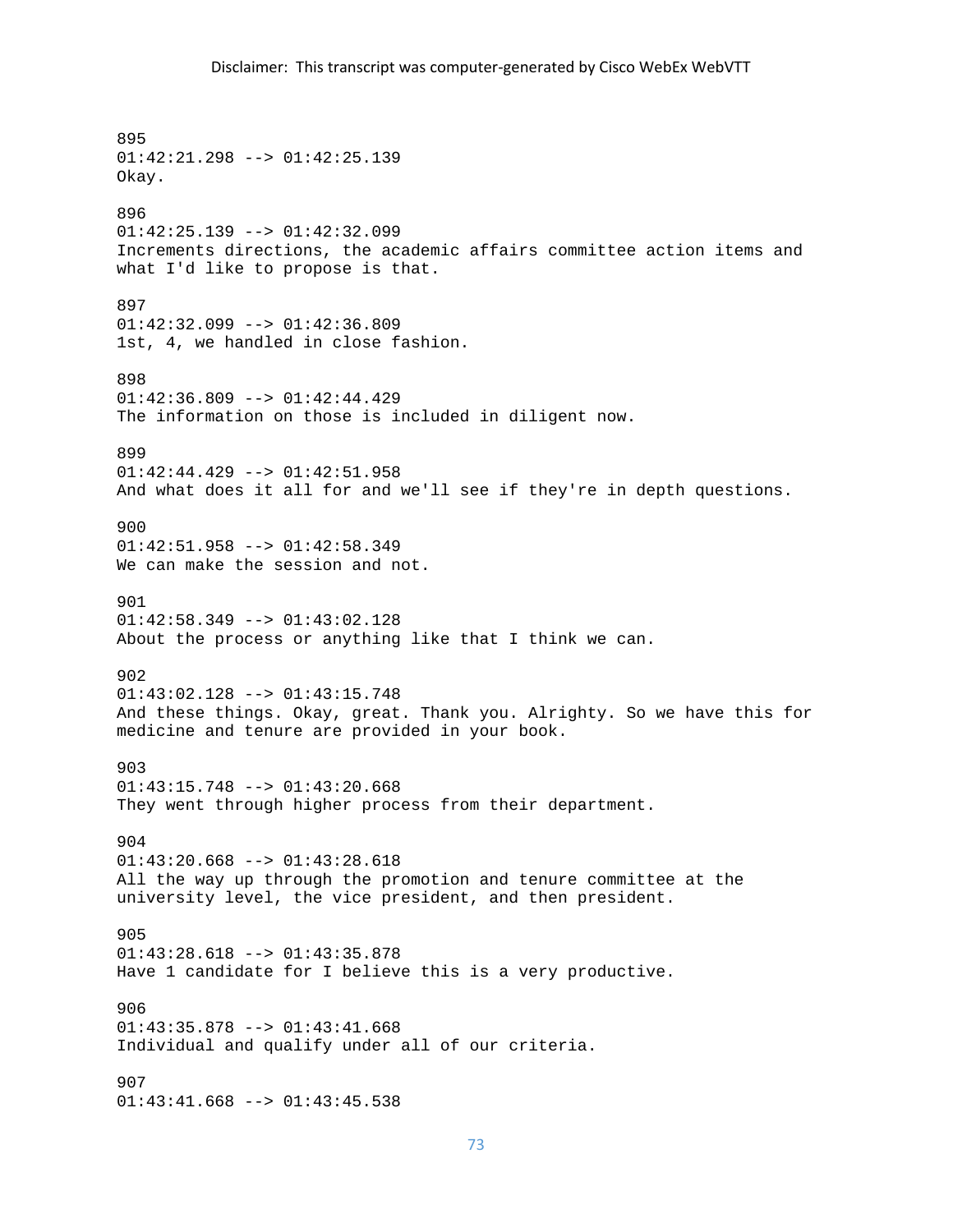### Disclaimer: This transcript was computer‐generated by Cisco WebEx WebVTT

We have a 7 nominees for on to it. 908  $01:43:45.538$  -->  $01:43:54.179$ So, again, our list until this was more than what we would typically see, because we did not do this last year. 909  $01:43:54.179$  -->  $01:44:01.588$ Typically, we would see 3 or so we kind of given your. 910 01:44:01.588 --> 01:44:10.198 Into demand and the 4th, 1 with the nominee for professor, we had to our. 911 01:44:10.198 --> 01:44:14.819 Hi. 912 01:44:14.819 --> 01:44:19.769 Service contributions to the. 913 01:44:19.769 --> 01:44:25.048 Or other factors are being recommended. 914 01:44:25.048 --> 01:44:33.988 Professor American data that includes the variety of right but they're not hearing financial. 915 01:44:33.988 --> 01:44:41.338 Rewards with and questions about individually. 916 01:44:41.338 --> 01:44:48.779 Please let me know now, and we can be read and session if not recommended all. 917 01:44:48.779 --> 01:44:56.279 For afraid of all Thank you. Are there any questions about. 918  $01:44:56.279$  -->  $01:45:04.378$ For approval items recommended by the academic and student affairs committee. 919 01:45:04.378 --> 01:45:16.198 To include candidates for promotion and tenure candidates for sabbatical leave from, from faculty America.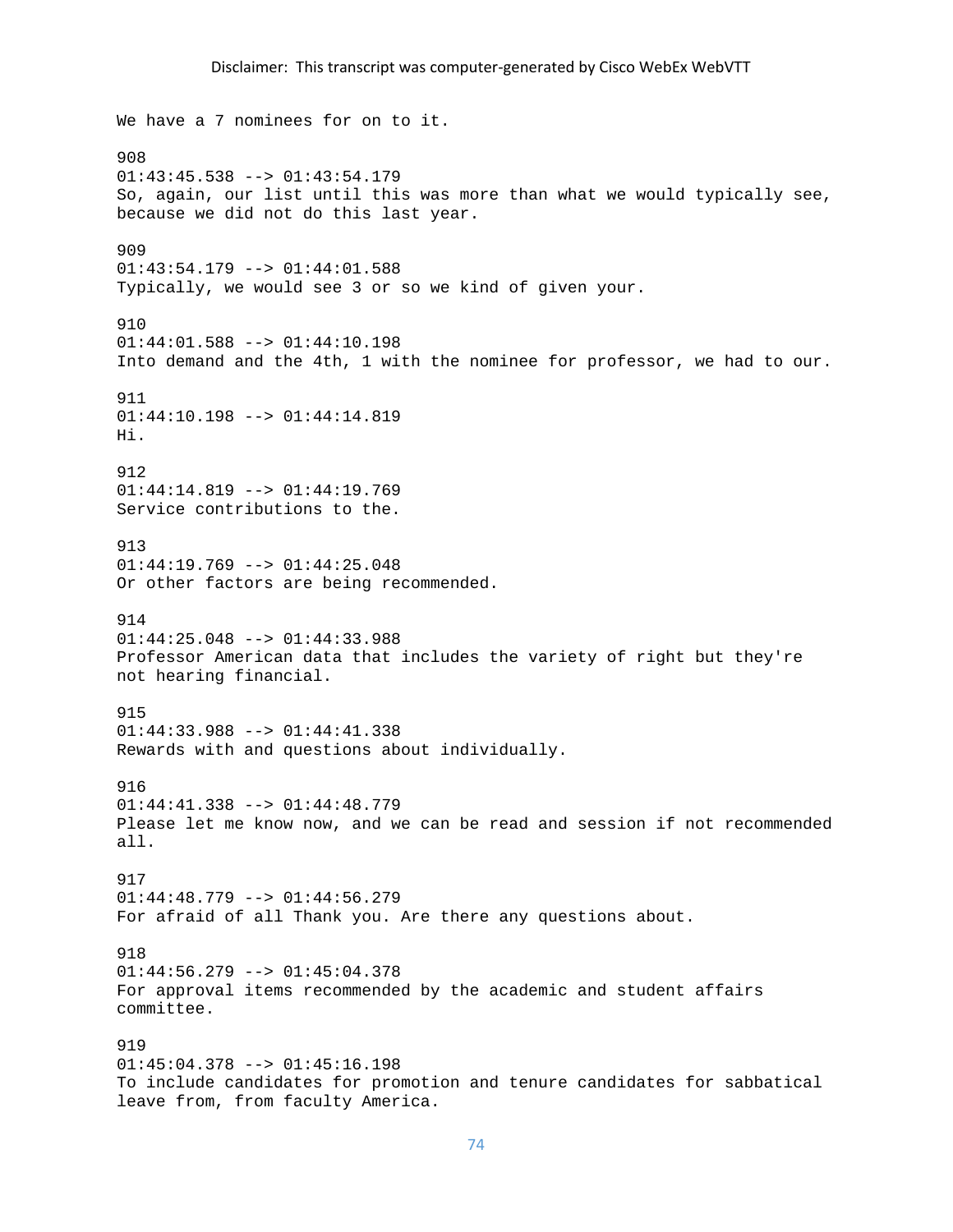920 01:45:16.198 --> 01:45:25.259 Okay, I'll take a motion for a full board. 921 01:45:26.578 --> 01:45:30.958 Okay. 922 01:45:30.958 --> 01:45:36.719 Encourage them Thank you. Thank you. Thank you too. 923 01:45:36.719 --> 01:45:42.868 Are you ready. 924 01:45:42.868 --> 01:45:47.788 Huh. 925 01:45:49.109 --> 01:45:53.788 That's a roll call. Mr. Wednesday. 926  $01:45:53.788$  -->  $01:45:56.939$ Yeah, that's the brown. 927 01:45:56.939 --> 01:46:01.319 Yes, it's MS. crittendon yes. Miss. 928 01:46:05.189 --> 01:46:09.899 Yeah, Michael. 929 01:46:09.899 --> 01:46:13.078 Yeah, MS. 930 01:46:13.078 --> 01:46:18.179 Yes, Mr. yes. 931  $01:46:18.179$  -->  $01:46:22.859$ Mister hell yes. Mr. 932  $01:46:22.859$  -->  $01:46:26.668$ Yes, Mr. yes. 933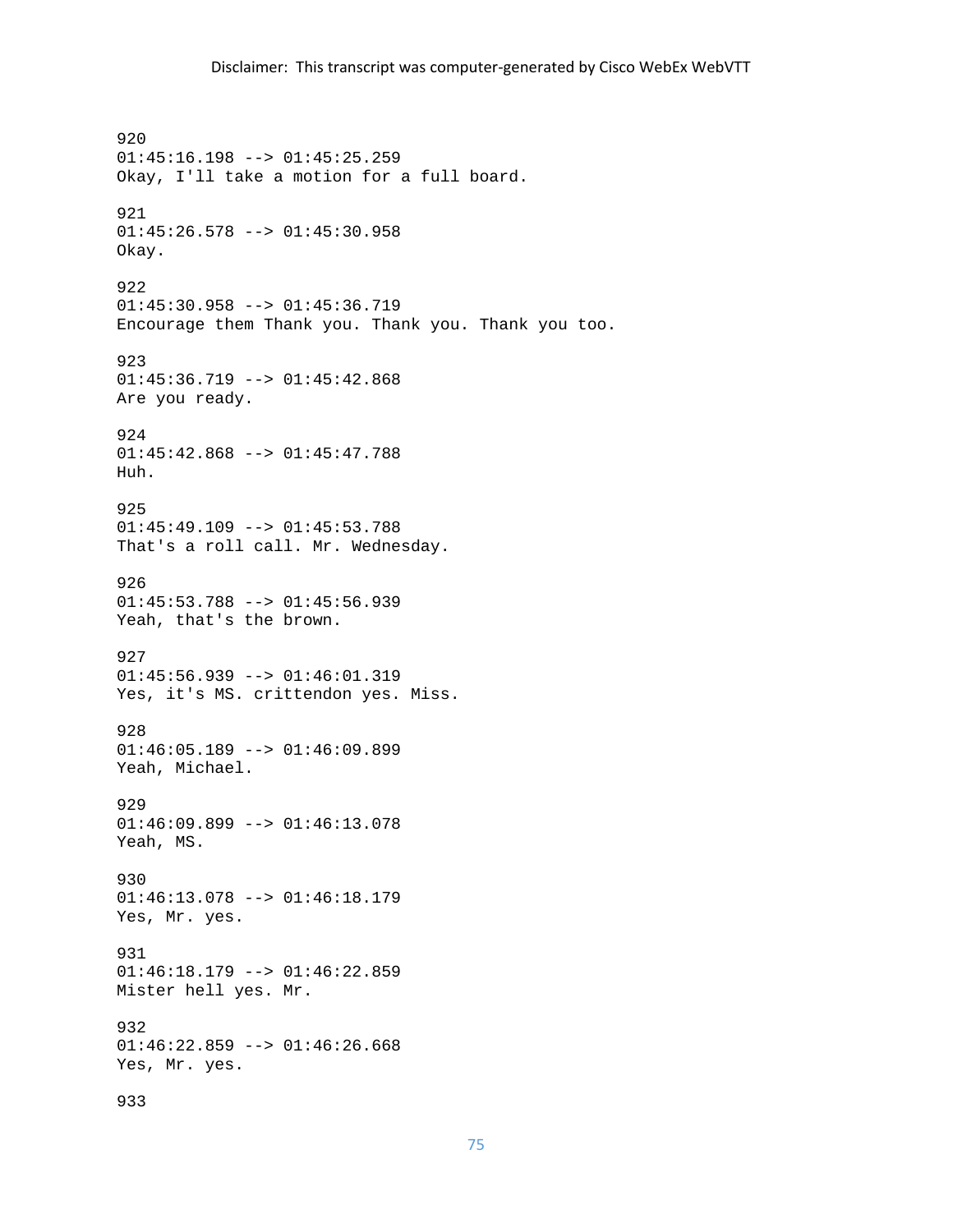$01:46:26.668$  -->  $01:46:32.069$ Mr. Jones? Yes. Mr. 934  $01:46:32.069$  -->  $01:46:35.069$ Mr. 935  $01:46:35.069$  -->  $01:46:38.488$ Yeah, thank you. 936  $01:46:41.368$  -->  $01:46:54.988$ Thank you the next item that we had on our recommending for approval is a new program masters of education online program, and that 1 was heartily endorsed with significant discussions by the committee. 937 01:46:54.988 --> 01:47:09.743 We offer that for approval or submitted to approval by the full board to the full 45 academic student affairs committee motion to approve 938 01:47:09.743 --> 01:47:13.823 the education and master's education online program. 939  $01:47:18.418$  -->  $01:47:22.859$ Thank you. Are you ready for the question? 940  $01:47:22.859$  -->  $01:47:28.679$ Yes, all those in favor say, aye aye aye. 941 01:47:28.679 --> 01:47:31.708 Okay. 942 01:47:31.708 --> 01:47:35.189 Mr. Wednesday. 943 01:47:35.189 --> 01:47:38.668 Yeah, yeah. 944  $01:47:38.668$  -->  $01:47:41.908$ Yes, MS. yes. 945 01:47:41.908 --> 01:47:45.868 Miss Cory yeah.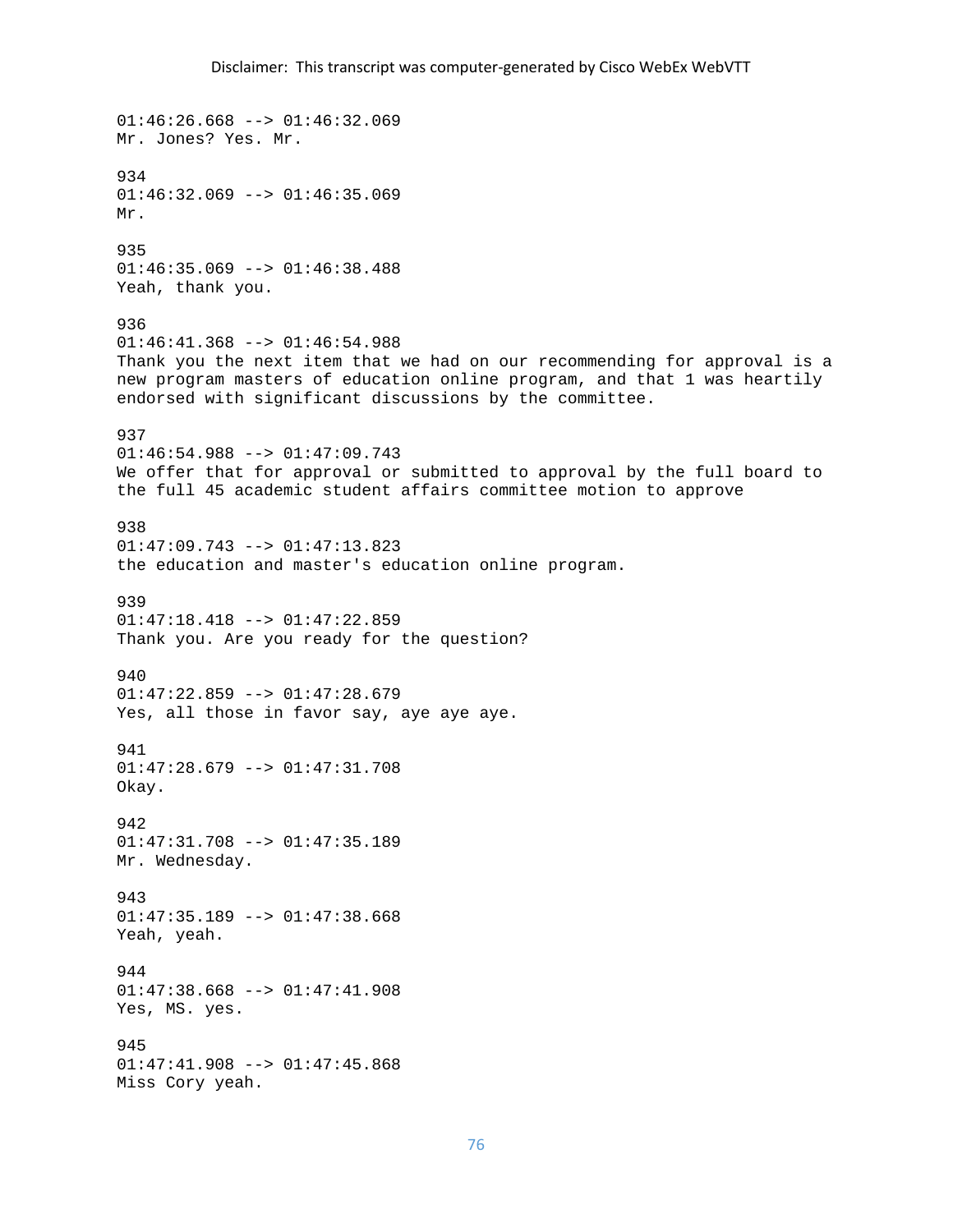946 01:47:45.868 --> 01:47:50.729 Back the diagram. Mr. Fleming. 947  $01:47:50.729$  -->  $01:47:53.819$ Yeah, MS Gordon. 948 01:47:55.229 --> 01:48:01.738 Yes, Mr. yes yes. Mr. hill yes. 949 01:48:01.738 --> 01:48:04.889 Mr. 950 01:48:04.889 --> 01:48:08.878 Mister Richardson? Yes. 951 01:48:08.878 --> 01:48:13.378 Mr yes. Mr. 952 01:48:13.378 --> 01:48:17.038 Mr. 953 01:48:17.038 --> 01:48:20.548 Yes, thank you. 954  $01:48:23.429$  -->  $01:48:29.488$ Director, we have 1 final approval items that was brought during the meeting. 955 01:48:29.488 --> 01:48:39.208 And so it is in in diligent resolution honoring the life. Mr. de Andre call that meal. 956 01:48:39.208 --> 01:48:48.088 Mr. neil's pathway suddenly and was an integral part of the community. 957  $01:48:48.088$  -->  $01:48:57.088$ We have some nice recollections back to male, and he would like to recommend this presentation format before the family of Mr. Neal. 958 01:48:57.088 --> 01:49:04.708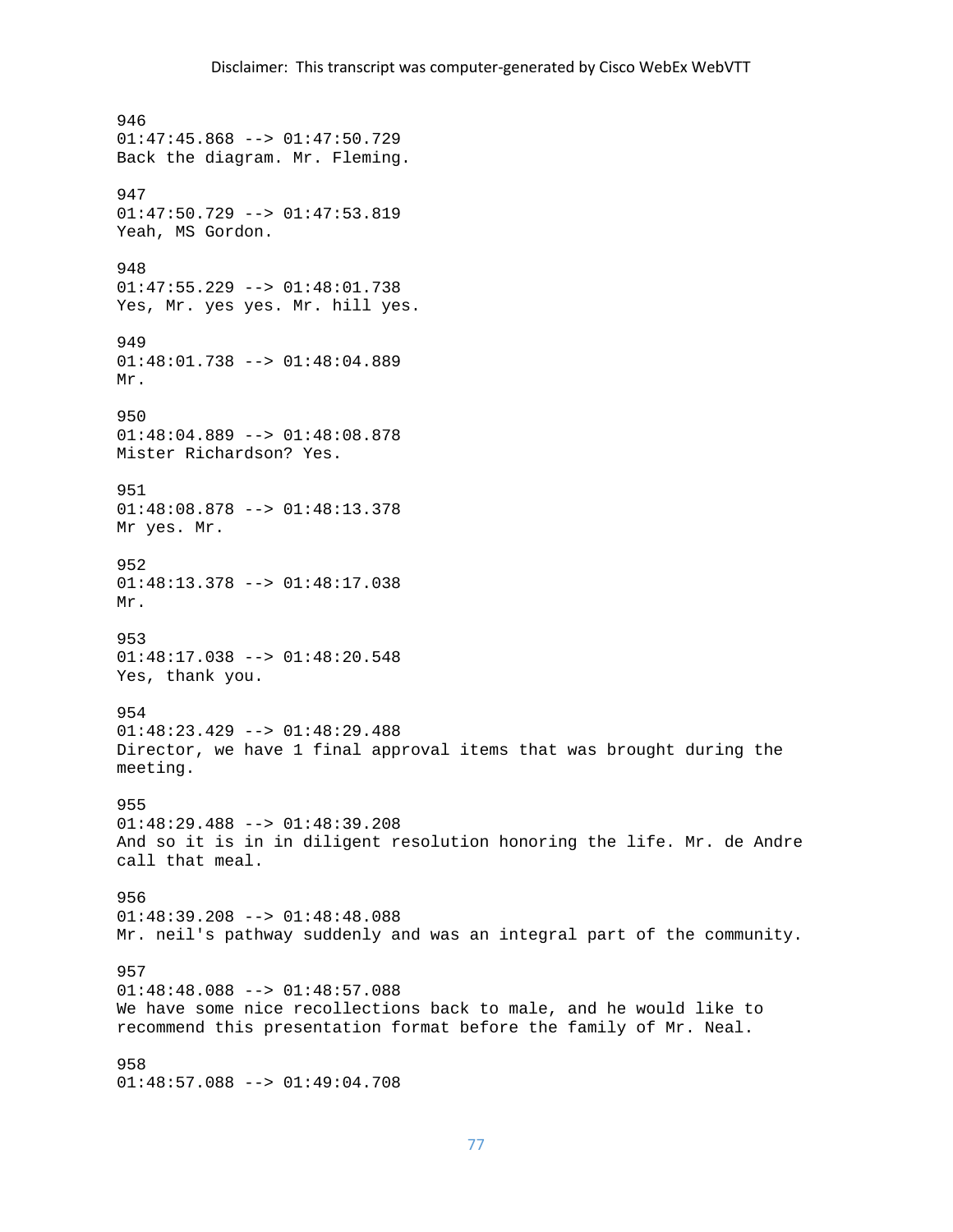Thank you the motion has been put forth for the approval of the resolution from Mr. Andre new. 959 01:49:07.019 --> 01:49:10.708 I read it for the question. Yes. 960 01:49:10.708 --> 01:49:15.238 All those in favor say, I. 961 01:49:15.238 --> 01:49:18.418 Hello. 962 01:49:19.679 --> 01:49:24.899 Mr. Wednesday said Dr brown. 963 01:49:24.899 --> 01:49:28.769 Yeah, miss crittendon yes. 964 01:49:28.769 --> 01:49:33.418 This card Dr doctor. 965 01:49:33.418 --> 01:49:36.838 Mr. Fleming? 966 01:49:36.838 --> 01:49:40.469 Ms. Gordon. 967 01:49:40.469 --> 01:49:43.679 Yes, Mr. 968  $01:49:43.679$  -->  $01:49:46.798$ Yes, Mr. 969 01:49:46.798 --> 01:49:51.029 Yes, yeah. 970  $01:49:51.029$  -->  $01:49:55.798$ Mr. Richardson? Yes. Mister. 971 01:49:55.798 --> 01:50:00.868 Yes, Mr. Mr.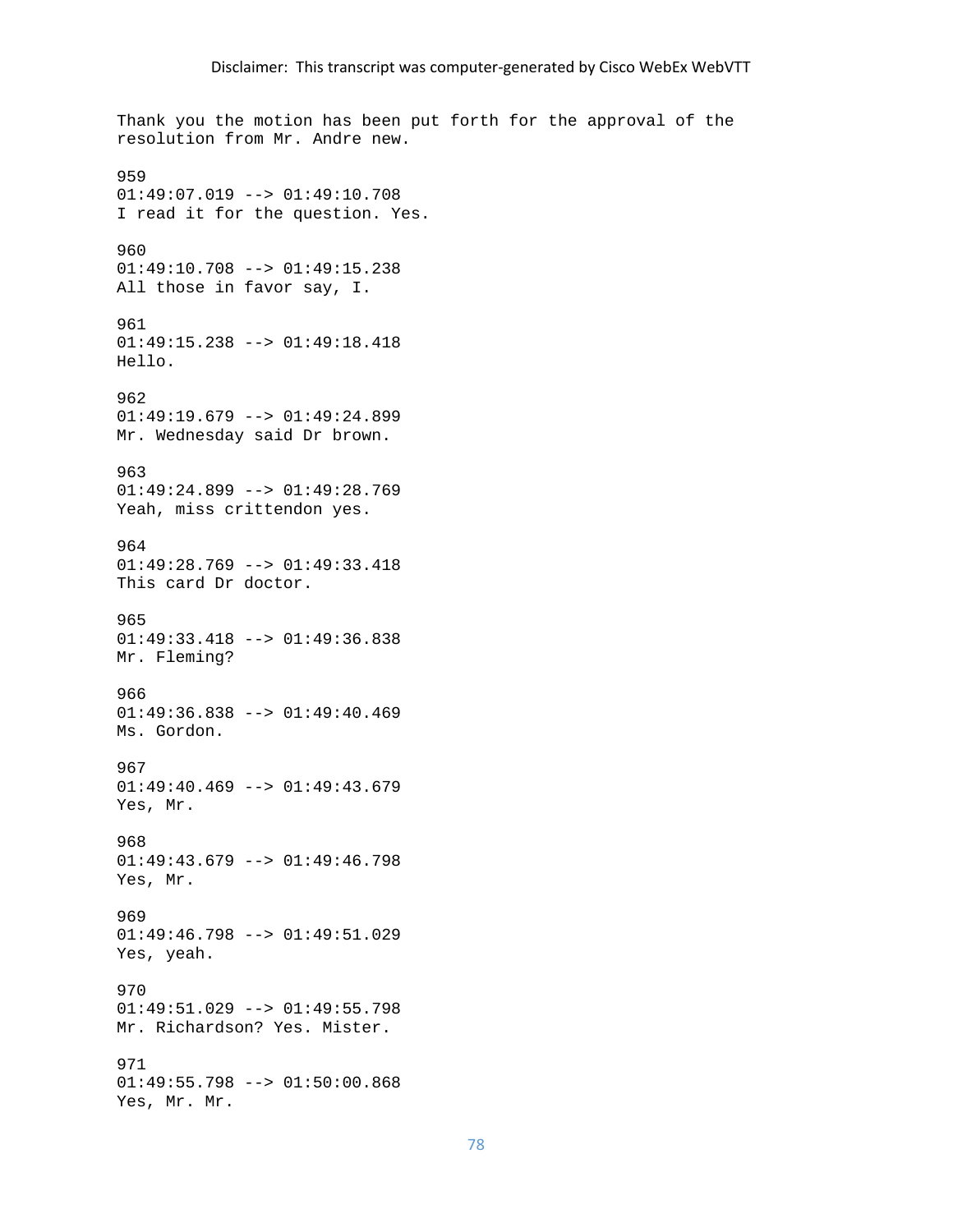# Disclaimer: This transcript was computer‐generated by Cisco WebEx WebVTT

972 01:50:00.868 --> 01:50:04.889 And Mr. 973 01:50:04.889 --> 01:50:12.269 Yes, and just to be sure. Could you tell me who made the motion. 974 01:50:12.269 --> 01:50:18.628 Okay, thank you. 975  $01:50:20.519$  -->  $01:50:35.128$ And then we're going to let you rest a little bit. Now, while I get a report on information item, thank you for doing all of that matter chair before we. 976 01:50:35.128 --> 01:50:41.038 To go is, is this way we're supposed to do an acknowledgement for miss. 977 01:50:41.038 --> 01:50:44.158 Let a French your chair. 978  $01:50:44.158$  -->  $01:50:48.658$ No, that's that's any institutional advancement. 979 01:50:48.658 --> 01:50:52.259 Okay, I'm very sorry. Okay. No problem. 980 01:50:52.259 --> 01:50:56.399 All right I'm done. 981  $01:50:56.399$  -->  $01:51:08.128$ For them all my time. So the committee heard updates on number of items and there was a good discussion of these I would say at the beginning but at the very end. 982 01:51:08.128 --> 01:51:11.458 Mr. hill remarks. 983 01:51:11.458 --> 01:51:22.823 He was so pleased to see Virginia state doing well for the community and being noted within the community of being a part of solution.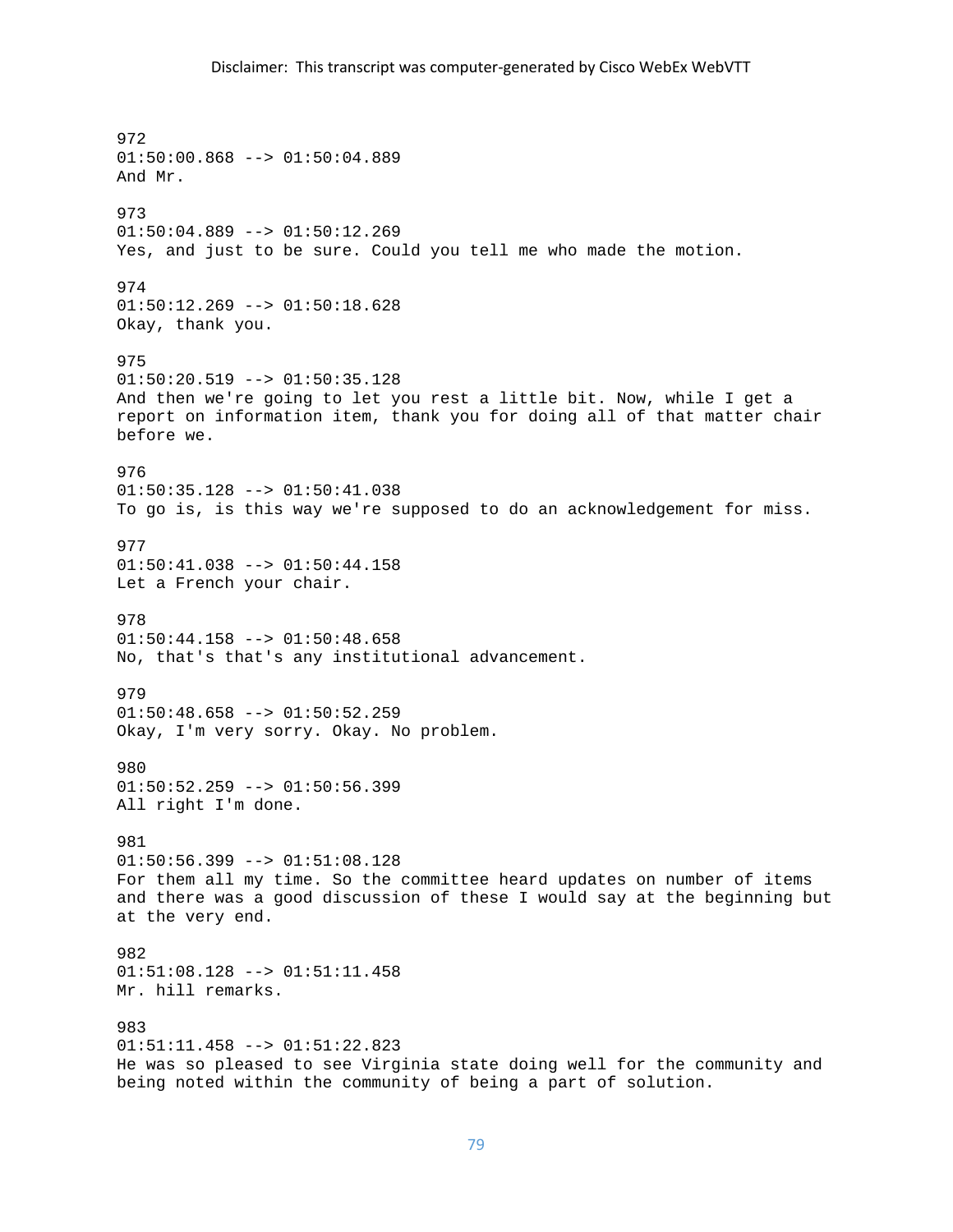984  $01:51:22.854$  -->  $01:51:26.753$ So that will give you an idea of the things that we talked about there. 985  $01:51:26.969$  -->  $01:51:36.599$ We heard from Dr Kimberley on the new Virginia State University, public health Institute. 986 01:51:36.599 --> 01:51:46.529 Um, the mission of the Institute will be the vanguard of addressing health disparities within marginalized groups through academic endeavors, workforce development. 987 01:51:46.529 --> 01:51:57.868 And research agendas and preparation of public health professionals for the future. If goals are to elevate Virginia States profile and research and help sciences. 988  $01:51:57.868$  -->  $01:52:03.899$ Address the forces, health service, disparities, workforce, spelling, gas, and overall. 989  $01:52:03.899$  -->  $01:52:12.748$ Health of marginalized group, accelerate research agenda, practical experiences, capacity of future, public health leadership. 990 01:52:12.748 --> 01:52:19.109 And create career pathway to excellence through a transformational. 991 01:52:19.109 --> 01:52:27.413 Experience we heard from Mr hall with an update on Virginia State University enrollment management. He did that. 992 01:52:27.413 --> 01:52:31.434 We would have relatively flat enrollment projected for this next year, 993 01:52:31.673 --> 01:52:32.844 with new student, 994 01:52:32.873 --> 01:52:42.503 freshmen and transfer deposits tracking where they need to be for that and significant efforts being made to ensure our existing students Mr.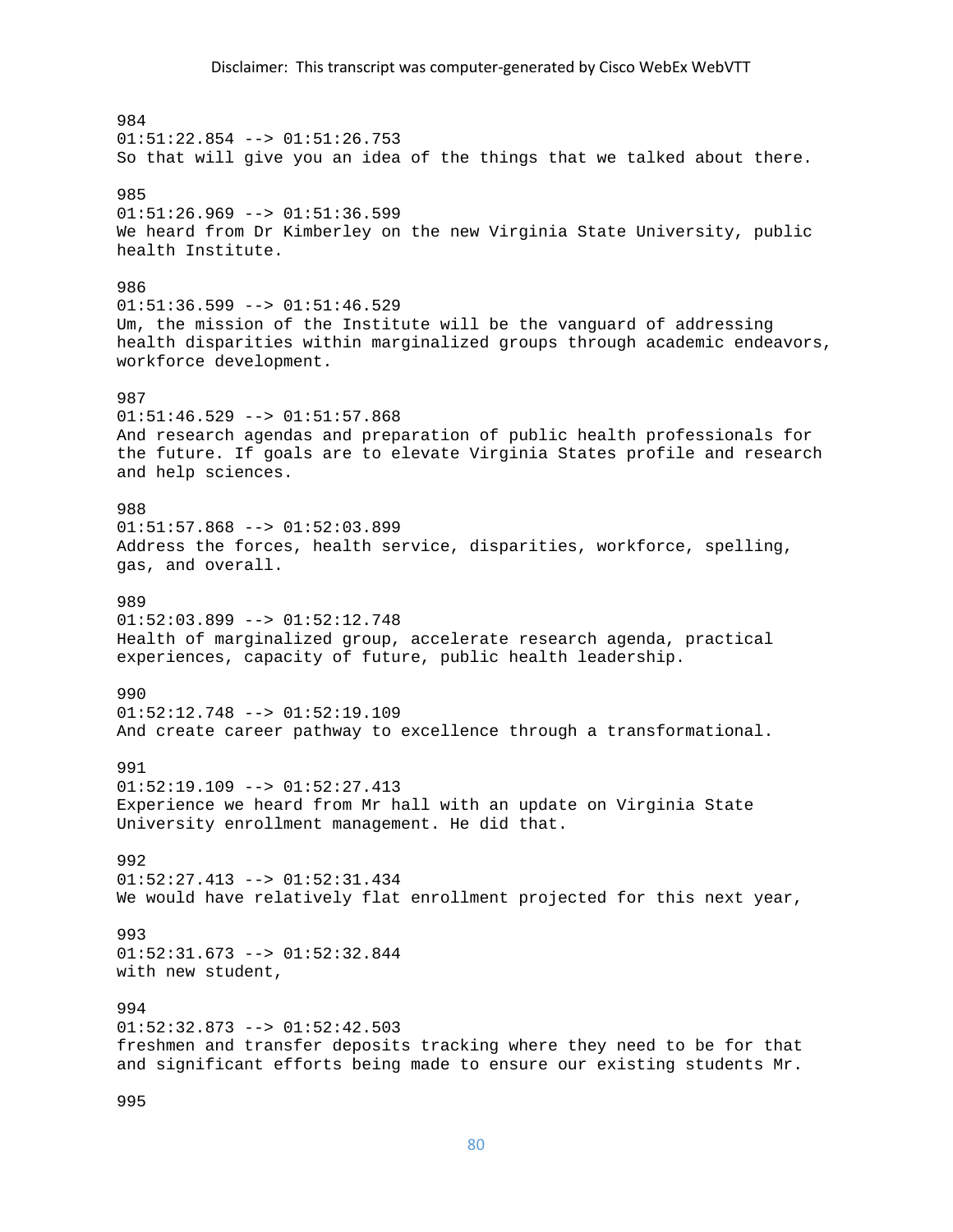$01:52:42.503$  -->  $01:52:47.003$ hall did that recruitment tools that are being used by the enrollment team. 996  $01:52:47.309$  -->  $01:52:52.588$ Including an improved campus map and virtual tour, and once that's available, I think. 997 01:52:52.588 --> 01:52:58.738 In lake may I think we will all be pretty impressed and excited to see that. I'm sure we'll be. 998  $01:52:58.738$  -->  $01:53:06.802$ Sent a link for something to be able to see that United activities, and the status of recruitment for the Virginia college, and Mr. President. 999 01:53:06.802 --> 01:53:21.173 It's the Virginia college access network and program, and the things taken place at Virginia state to try to encourage students there. He Mr. 1000 01:53:21.173 --> 01:53:36.054 hall also explained to us some of the enhancement and human resources and I'm saying to the committee facilities, finance and facilities community as well as the full board for the additional resources being provided in enrollment management. 1001  $01:53:36.269$  -->  $01:53:46.194$ I think they are very much needed there if we're going to get Virginia state, where we want to see them, and it will allow us to be more competitive and effective. 1002  $01:53:46.224$  -->  $01:53:50.123$ The new positions include a director transfer center, 1003 01:53:50.694 --> 01:53:56.154 an executive director of admissions director of the Canada strategic initiative, 1004  $01:53:56.184$  -->  $01:53:59.604$ and a bilingual multi cultural counselor, 1005  $01:54:00.083$  -->  $01:54:02.094$ and they are in the new budget.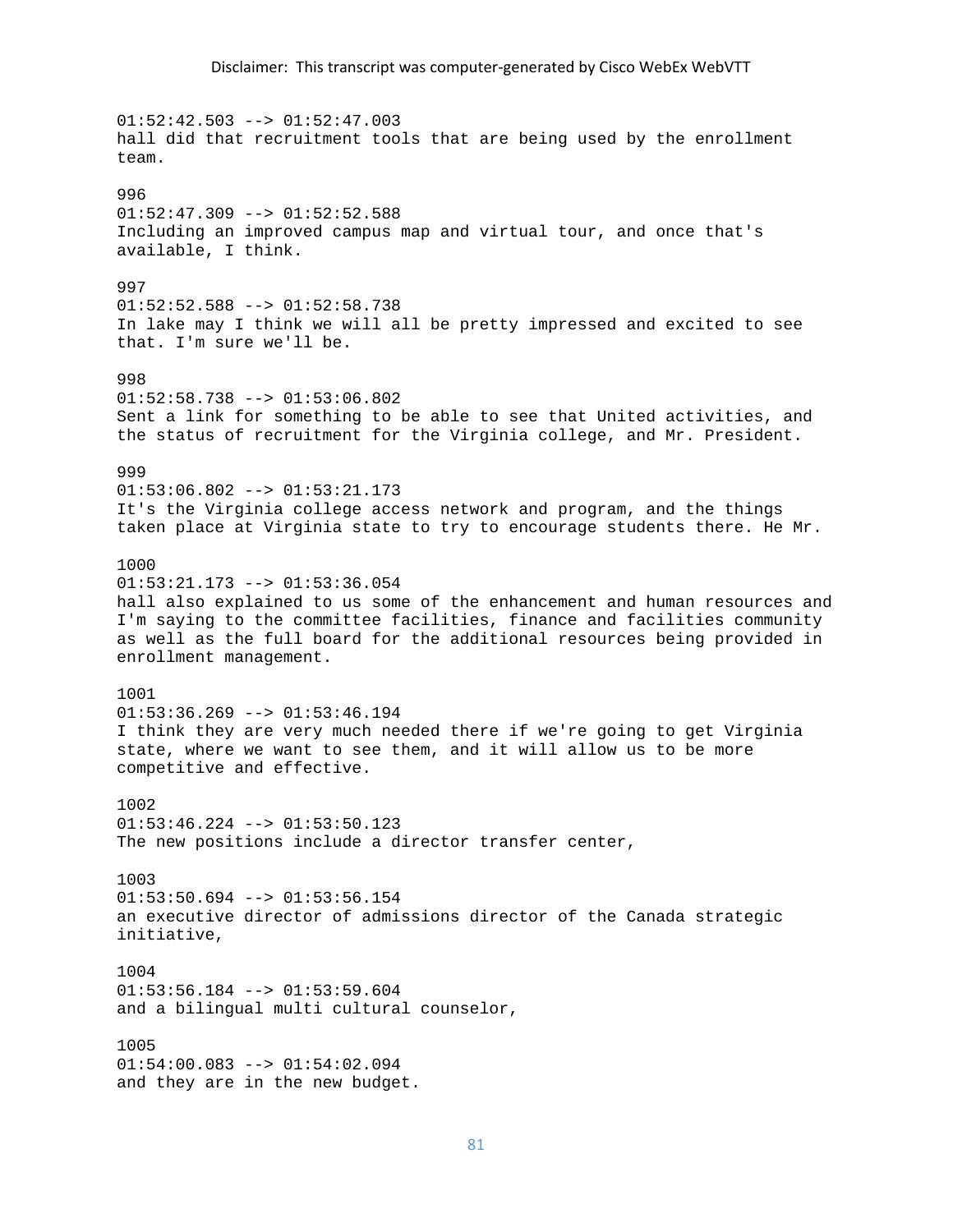1006  $01:54:02.154$  -->  $01:54:13.613$ So, real pleased about that. Dr Robert quarterly, provided us with an update on the 19 response team. And I think, as you already heard. 1007 01:54:13.708 --> 01:54:28.078 We were unique in our partnership with the Virginia Department of health, and we've done real well with the things that we need to do that had a couple of suggestions when we actually hosted them on campus. And I have already been put. 1008 01:54:28.078 --> 01:54:39.238 Has already been implemented Dr Paul provided us the update on the performance measures. We have the next 5 being submitted. 1009 01:54:39.238 --> 01:54:51.538 If you'll recall for the academic measures section, very much related to the state students and degrees awarded enrollment and stem and so. 1010  $01:54:51.953$  -->  $01:55:06.144$ And you will recall, part of the problem we had before is that we had been ever zealous in our projection and so we've worked closely with Dr that shed on our projections. 1011 01:55:06.144 --> 01:55:10.974 We're using data analytics, and we feel much better about this going forward. 1012 01:55:12.234 --> 01:55:22.493 Dr, Tom also provided an update on new academic programs and those are the MBA in business administration and the masters and danna data analytic. 1013  $01:55:22.588$  -->  $01:55:30.354$ Are in the final step approval, and we'll have a start date of the fall 2021. and I know several of our members have been particularly interested in that. 1014  $01:55:30.354$  -->  $01:55:41.394$ The masters of social work has been a pretty refreshing, and has a start date for the fall 2021. and the masters of education online, you all just to prove. So. 1015 01:55:44.458 --> 01:55:48.658 We anticipate starting that of the fall of 2021.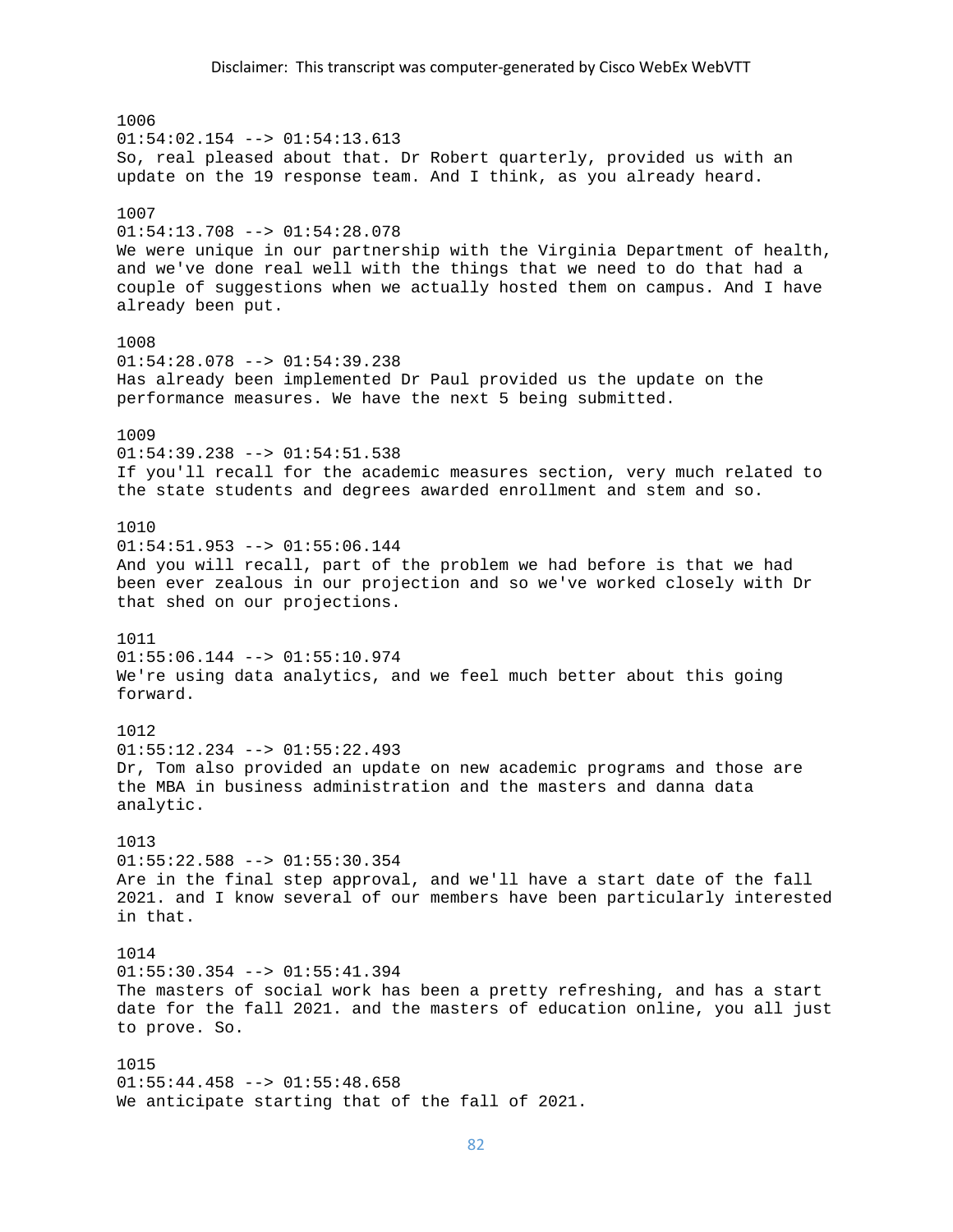### Disclaimer: This transcript was computer‐generated by Cisco WebEx WebVTT

1016 01:55:48.658 --> 01:56:01.198 Dr Paul provided background information and the timeline for the Virginia State University innovation program. I think this is something that's really exciting and really. 1017 01:56:01.198 --> 01:56:06.923 Encourage the engagement of our faculty and our students and the staff. 1018  $01:56:07.404$  -->  $01:56:19.554$ I've seen a similar program we launched at these to you and it was very well embraced by the community and good things came. So I'm excited about that. 1019 01:56:19.649 --> 01:56:26.128 Is Regina Barnett provided a comprehensive overview of the division of students, success and engagement. 1020  $01:56:26.128$  -->  $01:56:31.259$ Went through the different activities, and all of those are listed in your board book. 1021  $01:56:31.259$  -->  $01:56:45.474$ And did negative planning for homecoming 2021 is on his way, and they're looking at that hybrid in person and virtual, and you gotta be flexible and fluid right now. And I think that division is very capable of doing that. Mr. 1022  $01:56:45.474$  -->  $01:57:00.113$ Harris presented Virginia state plans, proactive response to if there had been and adverse George Floyd decision and Virginia States commuting, vaccination, assistance, activities and crime statistics. 1023 01:57:00.113 --> 01:57:04.884 Dr Spencer and Mr. Harris worked with. 1024 01:57:07.408 --> 01:57:17.939 Community after this phase based group and public safety groups in the region and statewide in anticipation. 1025 01:57:17.939 --> 01:57:25.979 Fortunately, every day that we didn't get, and the George Floyd takes to be able to de escalate.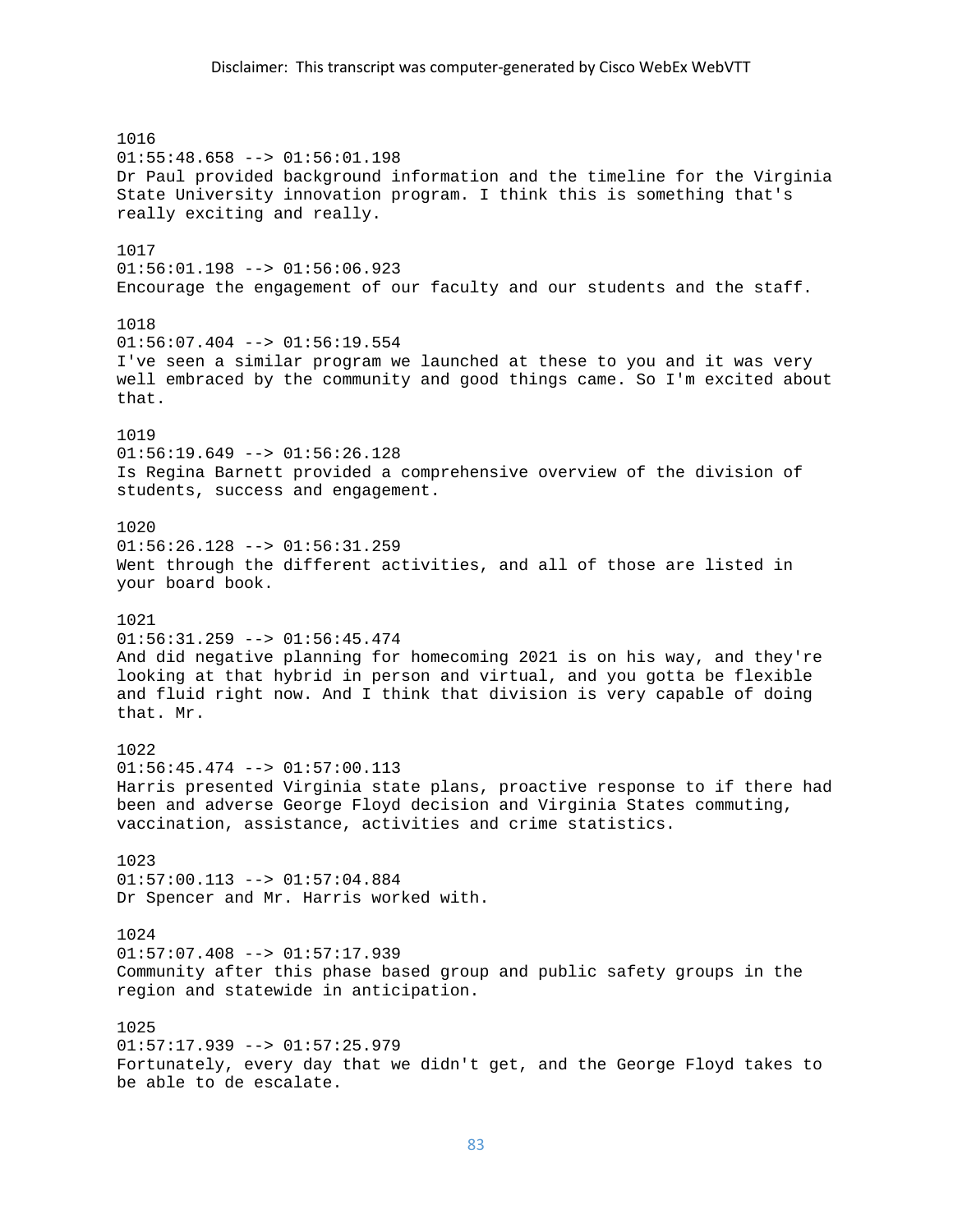1026  $01:57:26.573$  -->  $01:57:38.694$ Say that again, ask the same groups met after the decision, and have really started a partnership here to help with community policing and de escalation. 1027 01:57:38.694 --> 01:57:45.444 And I think that is the point which meant herself and he was so pleased to see Virginia state taking the lead. 1028  $01:57:45.809$  -->  $01:57:54.689$ In something like this, that this is what we needed to be doing. Mr. Harris provided us with the crowds statistics, which, as you will. 1029  $01:57:54.894$  -->  $01:58:09.503$ Imagine are the best they've ever been 20 and the 2021 will be anomaly when you try to look at any longitudinal data on the statistics in any of our campus colleges and universities in the country. 1030  $01:58:09.503$  -->  $01:58:15.923$ And we are no exceptions. We're happy to answer any questions or to get the experts up. 1031 01:58:17.998 --> 01:58:24.838 Who can answer questions knowledgeably if you have any questions and then we'll move over to reports. 1032  $01:58:29.009$  -->  $01:58:35.729$ Okay, not hearing any questions so we would 1st chair our faculty report. 1033 01:58:35.729 --> 01:58:42.809 Dr Sheldon and thank you for being here and congratulations on being re, elected. 1034 01:58:50.128 --> 01:58:56.639 Silence. 1035  $01:59:03.208$  -->  $01:59:06.599$ Madam chair Mr. 1036  $01:59:06.599$  -->  $01:59:09.958$ This team members of the visitors. 1037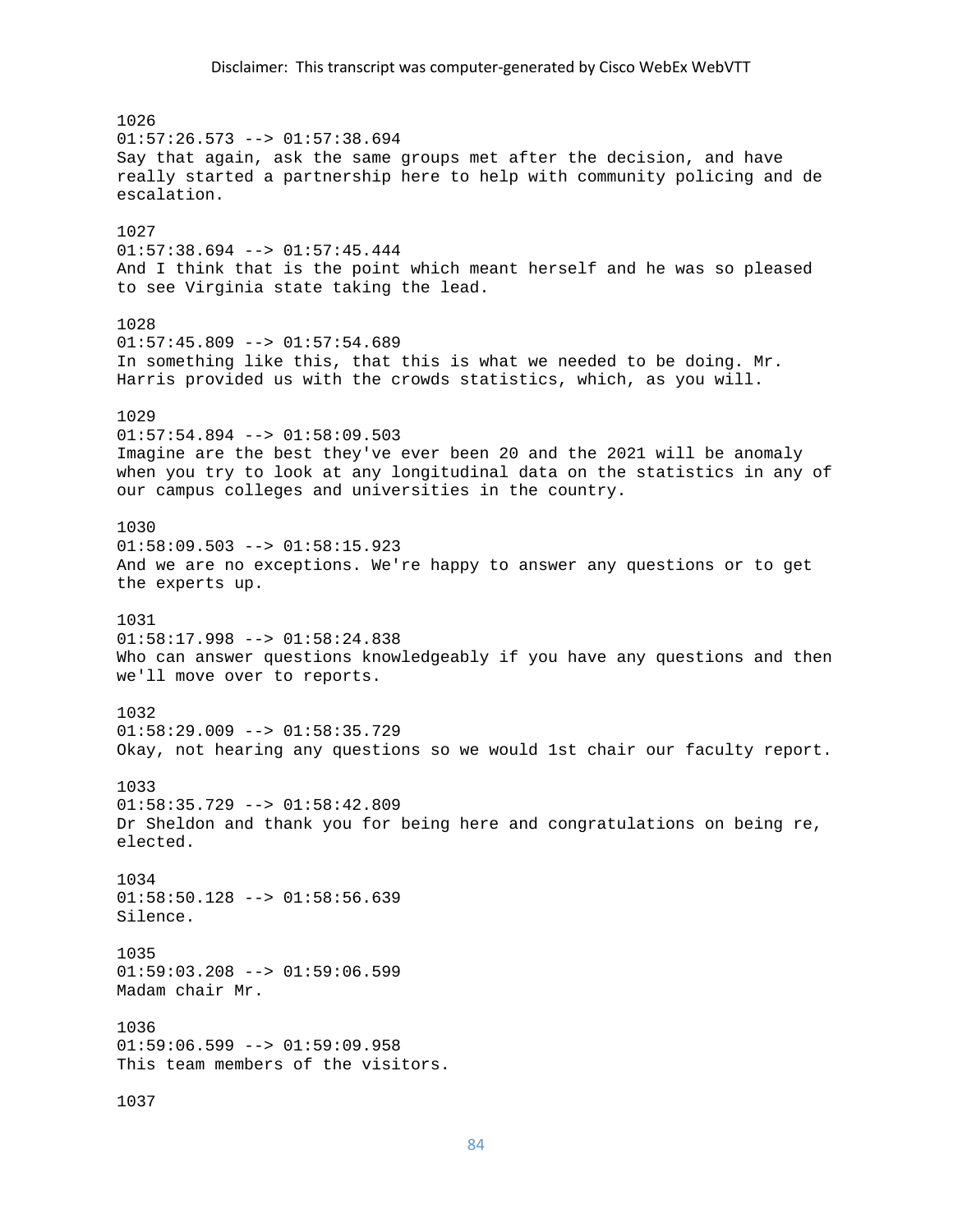# Disclaimer: This transcript was computer‐generated by Cisco WebEx WebVTT

01:59:09.958 --> 01:59:14.009 Mr. president of Mr. 1038  $01:59:14.009$  -->  $01:59:21.868$ The issue colleagues I would like to thank you for inviting me to address this. 1039 01:59:21.868 --> 01:59:32.908 Important meeting with brief remarks regarding our property set recent activities and conserve our meeting last Friday. 1040  $01:59:32.908$  -->  $01:59:45.868$ The Senate reconfirm the Senate leadership, including myself in our current position, and leave us a new 1 need to implement our agenda for the next academic year. 1041 01:59:45.868 --> 01:59:50.338 Taking a glance at the academic here. 1042 01:59:50.338 --> 01:59:55.048 I went to commented that dedication and the hard work of carpet. 1043 01:59:55.048 --> 02:00:01.439 And isn't it, the senators facing the, she didn't call it 19. 1044  $02:00:01.439$  -->  $02:00:06.719$ We're not only for the communities life threatening change. 1045 02:00:06.719 --> 02:00:19.439 But also succeeded police temperature, our teaching research and service for online delivery, talking with our students duties, unexpected and unforeseeable circumstances. 1046 02:00:19.439 --> 02:00:32.429 Many of our colleagues took advantage of working from home to, in terms of courses and programs, research and publications. Granted, search and application for funding. 1047 02:00:33.024 --> 02:00:43.884 But there was a play for promotion bill approved by our university from Washington accommodates and recommended to be promoted and or advanced in there. Right?

1048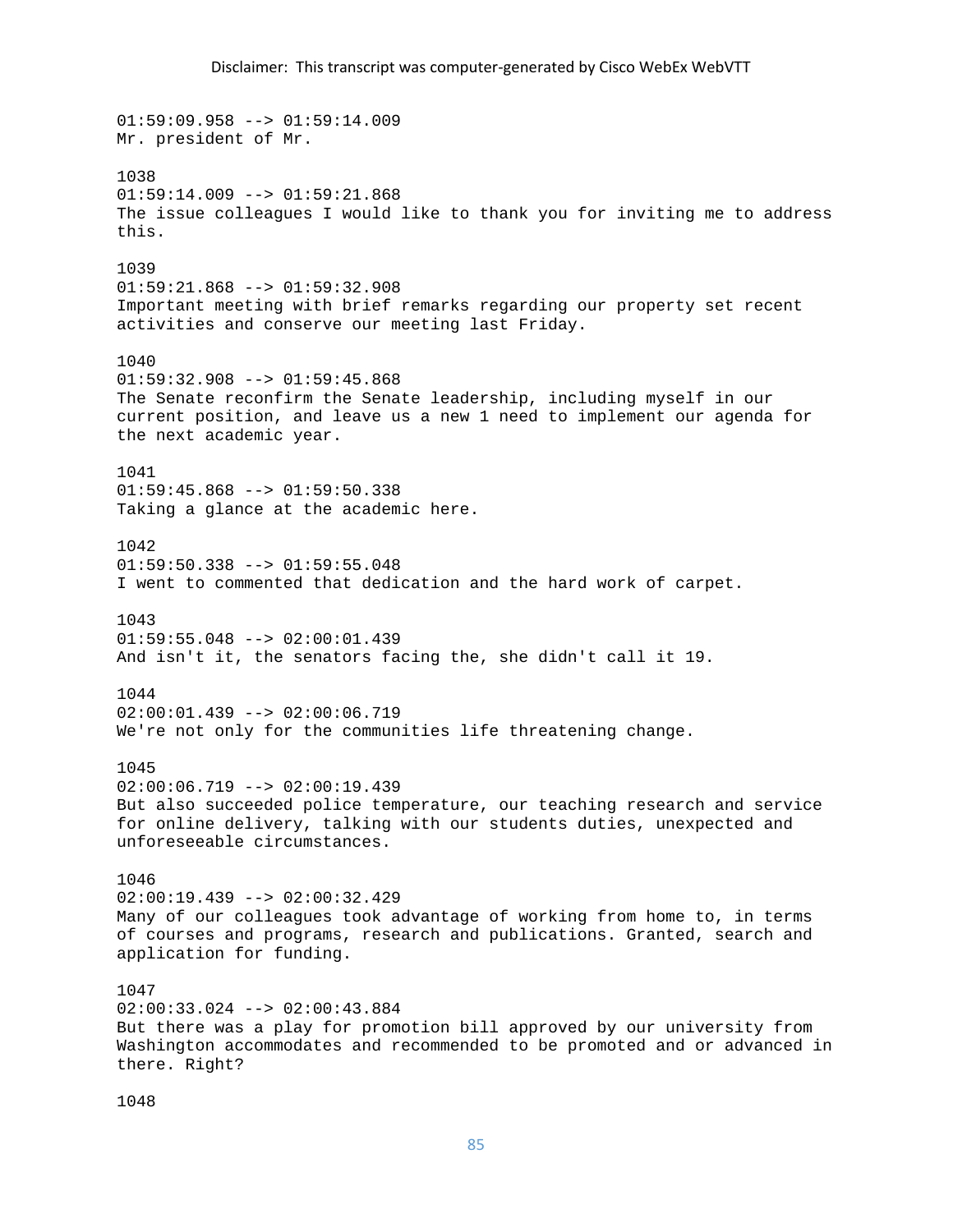$02:00:44.663$  -->  $02:00:55.703$ I would also mention significantly increase participation of our faculty in recruitment and retention activities as well as in the vendors. Mitchell webinars. 1049 02:00:55.979 --> 02:01:06.144 Confidence and symposiums, we Senate leadership proud of our property. It could turn the crisis into an opportunity. 1050 02:01:06.833 --> 02:01:11.814 We'll have to mention that our students successfully confirmed in the hardships. 1051 02:01:12.118 --> 02:01:19.408 Different well, and we congratulate all of them, especially those that the next month. 1052  $02:01:19.408$  -->  $02:01:25.498$ I would like to extend all the faculty gratitude to university leaders. 1053  $02:01:25.498$  -->  $02:01:36.293$ Please enter your phone and their team who successfully navigate through all these times to make our digital estate. 1054 02:01:36.323 --> 02:01:43.253 Universe is stronger better and with good prospects to keep the churches banner fly and high. 1055  $02:01:43.588$  -->  $02:01:57.328$ It is not by accident. The form of the genius State University dean of college of agriculture. Dr. Bruno was nominated to an important cabinet position in place by the administration. 1056  $02:01:57.328$  -->  $02:02:10.253$ Deputy Secretary input culture it is equally not accidental that McKinney Scott foundation chose and the, what is our individualistic 2nd, intellectual donation? 1057  $02:02:10.404$  -->  $02:02:14.003$ The biggest in 1, Kentucky here. So forward Davis. 1058  $02:02:15.088$  -->  $02:02:20.189$ It is also an accident that doctor Abdullah Clinton was awarded.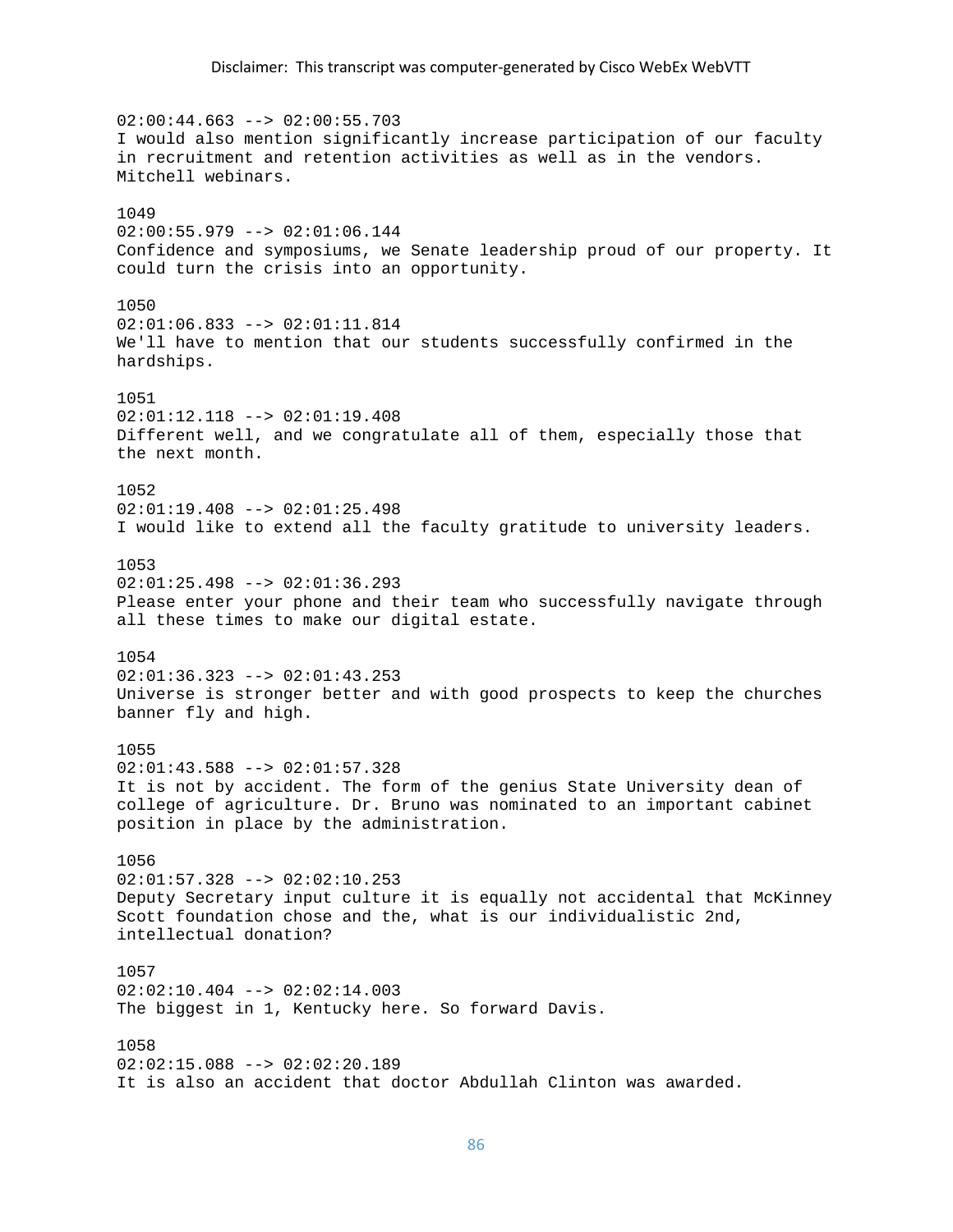1059  $02:02:20.189$  -->  $02:02:28.019$ This along the way what the us all these make us proud and confident. 1060 02:02:28.019 --> 02:02:29.904 In the future of the issue, 1061 02:02:30.384 --> 02:02:43.314 this is the result of truly effective partnership among the faculty Senate administration student government association and attentive diversity council in the framework of shared government. 1062  $02:02:44.394$  -->  $02:02:57.743$ Yesterday we acknowledge the statement by the faculty Senate, regarding the diction of the former Minneapolis police officer involved in modering. Mr. foyer. 1063  $02:02:58.463$  -->  $02:03:00.863$ This is an important of reflection. 1064 02:03:01.198 --> 02:03:06.118 For faculty to hold ourselves accountable for our rules. 1065  $02:03:06.118$  -->  $02:03:09.894$ With the actual purchase in interaction results, 1066  $02:03:10.043$  -->  $02:03:12.804$ as we form our daily duty in excellence, 1067 02:03:13.373 --> 02:03:16.974 we confirm our responsibility to promote anti bias, 1068  $02:03:17.033$  -->  $02:03:26.333$ dialogue and training in acting to fulfill our commitments are working towards greeting equity and racial justice for. 1069  $02:03:26.609$  -->  $02:03:35.219$ You see more within the 2 achievements. It does not mean that we should Iraq and diligence on our lawyers. 1070 02:03:35.634 --> 02:03:38.783 Whereas cylinder 19 find any challenges,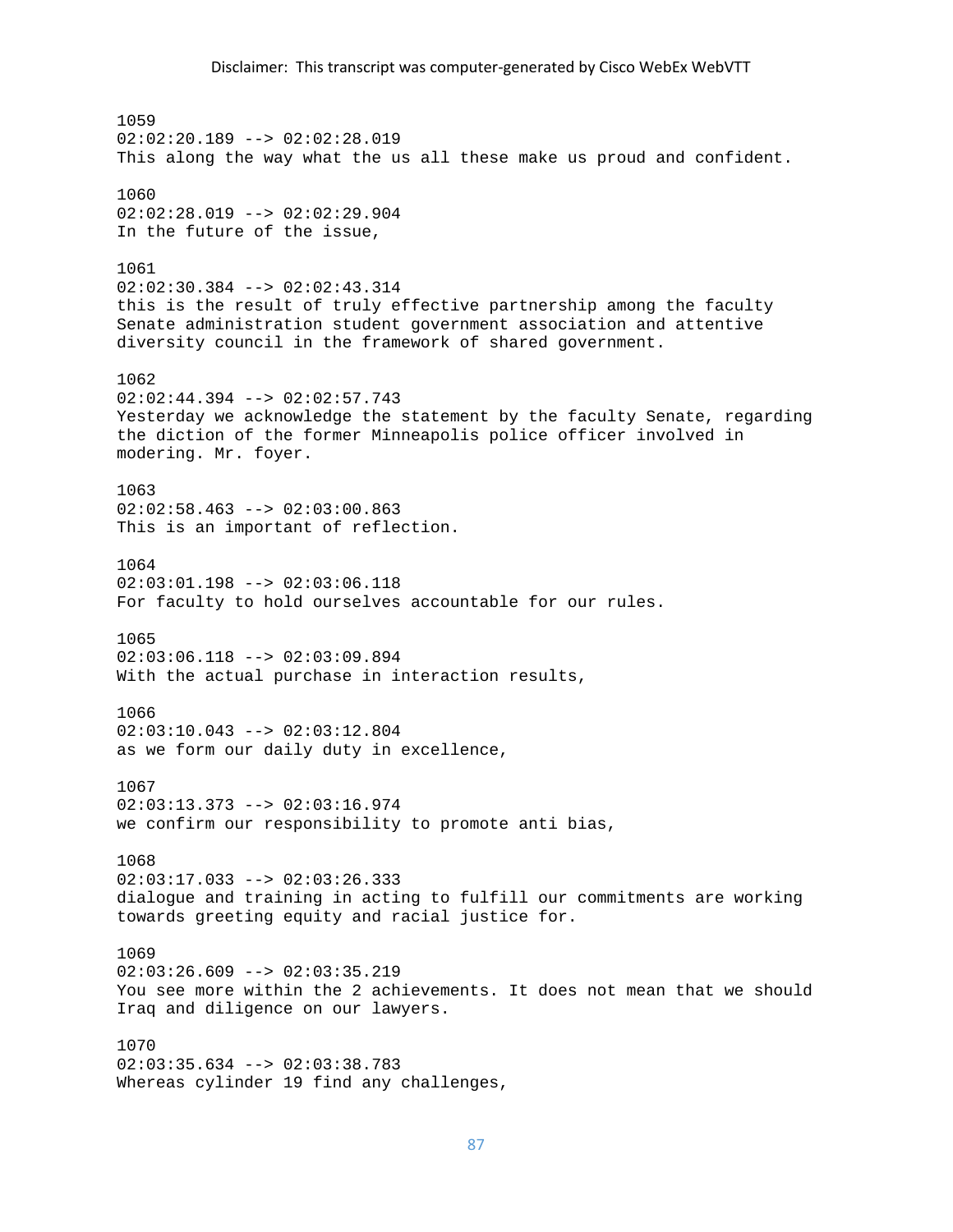### Disclaimer: This transcript was computer‐generated by Cisco WebEx WebVTT

1071  $02:03:39.354$  -->  $02:03:51.472$ and we need to continue with our joint airports of administration students and stuff to this immediate and future set and to implement the strategic development plan. 1072 02:03:51.472 --> 02:03:52.073 Objective. 1073  $02:03:52.559$  -->  $02:03:57.689$ In the safest possible way I want to filter and showed these challenges. 1074  $02:03:57.689$  -->  $02:04:10.588$ What does maintain vaccination starts and prospect Institute is to be vaccinated by the end of this semester. We permanent. The universe is vaccination initiative. 1075  $02:04:10.588$  -->  $02:04:15.838$ As Hughes market purpose center we also welcome. 1076 02:04:15.838 --> 02:04:22.889 The activation of task force for the issue building in the full 2021. 1077  $02:04:22.889$  -->  $02:04:37.644$ But they're still important questions to be addressed with all our applicants students have been vaccinated by the end of this semester and through the vaccinate shouldn't be made mandatory for all the employees or participants. 1078 02:04:37.948 --> 02:04:45.479 We need to take it because the issue that some of our faculty colleagues and many students are still frustrated. 1079 02:04:45.479 --> 02:04:52.168 Can you getting to take the vaccine for different reasons? And we understand and respect the insurance. 1080  $02:04:52.734$  -->  $02:05:06.953$ 2nd, is your administration is requiring that all classes, especially within general education be deleted in face to face for month, beginning in the fall 2021 exception for those properties special health conditions. 1081 02:05:10.283 --> 02:05:21.474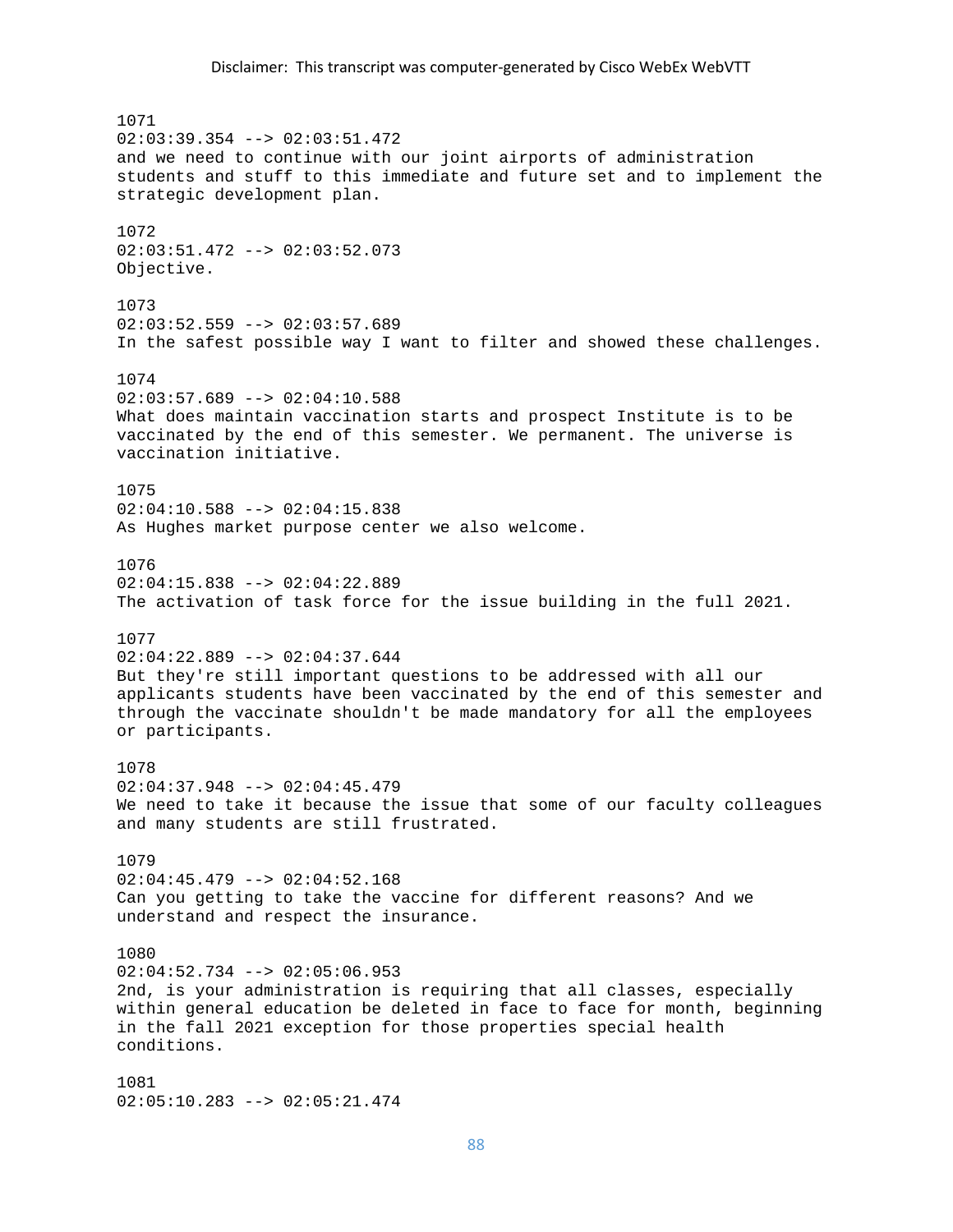That invitation invitation is understandable, considering that may students experience significant difficulties while adjusting to online learning. 1082 02:05:22.043 --> 02:05:36.804 We also understand that installation support regarding interest regarding enrollment and retention, and recognize the proposal to finalize the registration and the advisement for the whole academic year. By the end of this semester. 1083  $02:05:37.109$  -->  $02:05:40.859$ The maturity to follow up with, they are supporting disabled. 1084 02:05:40.859 --> 02:05:48.809 Some of our colleagues have expressed concerns on such and inflexible approach in. They are. 1085  $02:05:48.809$  -->  $02:05:57.149$ According to 1 of our property comments, the request of starting the full 2021 semester in only phase to phase. 1086  $02:05:57.894$  -->  $02:06:03.264$ Modalities what a violation of fundamental principle forget dynamic freedom, 1087  $02:06:03.594$  -->  $02:06:08.543$ the right for poverty to decide how to teach their classes that property, 1088  $02:06:08.694$  -->  $02:06:14.753$ what didn't generate in online instruction instruction training to be potential for online instruction. 1089  $02:06:14.993$  -->  $02:06:19.583$ And finally, it will be virtually impossible to meet face to face. 1090  $02:06:20.069$  -->  $02:06:20.878$ Monday, 1091 02:06:20.904 --> 02:06:23.724 given cali's blog club scan, 1092 02:06:24.354 --> 02:06:31.554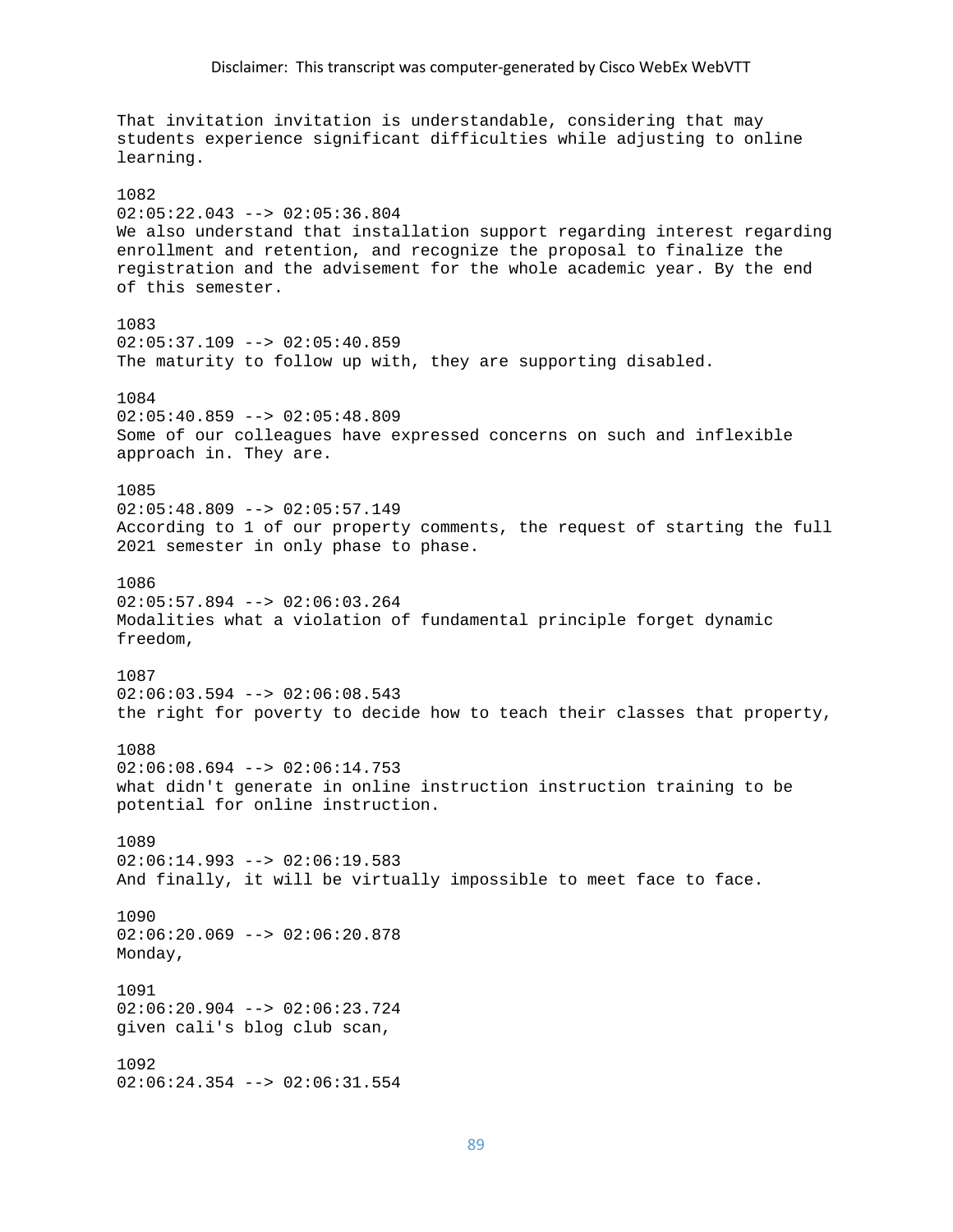these are serious concerns and we concerns and we appreciate the clarification that presidents are Pro, 1093  $02:06:31.554$  -->  $02:06:35.123$ respond to us poverty sense and to this form. 1094  $02:06:35.458$  -->  $02:06:39.658$ The pay equity policies and procedures. 1095  $02:06:39.658$  -->  $02:06:47.099$ An important subject that was in queue much increasing hours, lots of properties and I believe. 1096  $02:06:47.099$  -->  $02:06:56.038$ We appreciate the fact that administration to hone in time for our faculty contracts, understanding the necessity for. 1097  $02:06:56.038$  -->  $02:06:59.609$ Examination and balanced approach to pay the problem. 1098  $02:06:59.609$  -->  $02:07:09.328$ We send you the agreement to include our faculty centerpiece entities, representative in the respective committee for selection of an independent company. 1099 02:07:09.328 --> 02:07:12.509 To evaluate the situation for why the recommendation. 1100 02:07:12.509 --> 02:07:23.458 Nevertheless, some of our colleagues consider that there are too many talks and too little actions on the assumption, and the rushing for weekend response. 1101 02:07:23.458 --> 02:07:35.368 I don't think that there are quick and easy solutions in this case, especially in context of the financial and budgetary pressure from the. 1102  $02:07:35.368$  -->  $02:07:42.748$ I'm grateful to Mr Doug for his report on budget and finance and great job. 1103 02:07:42.748 --> 02:07:57.444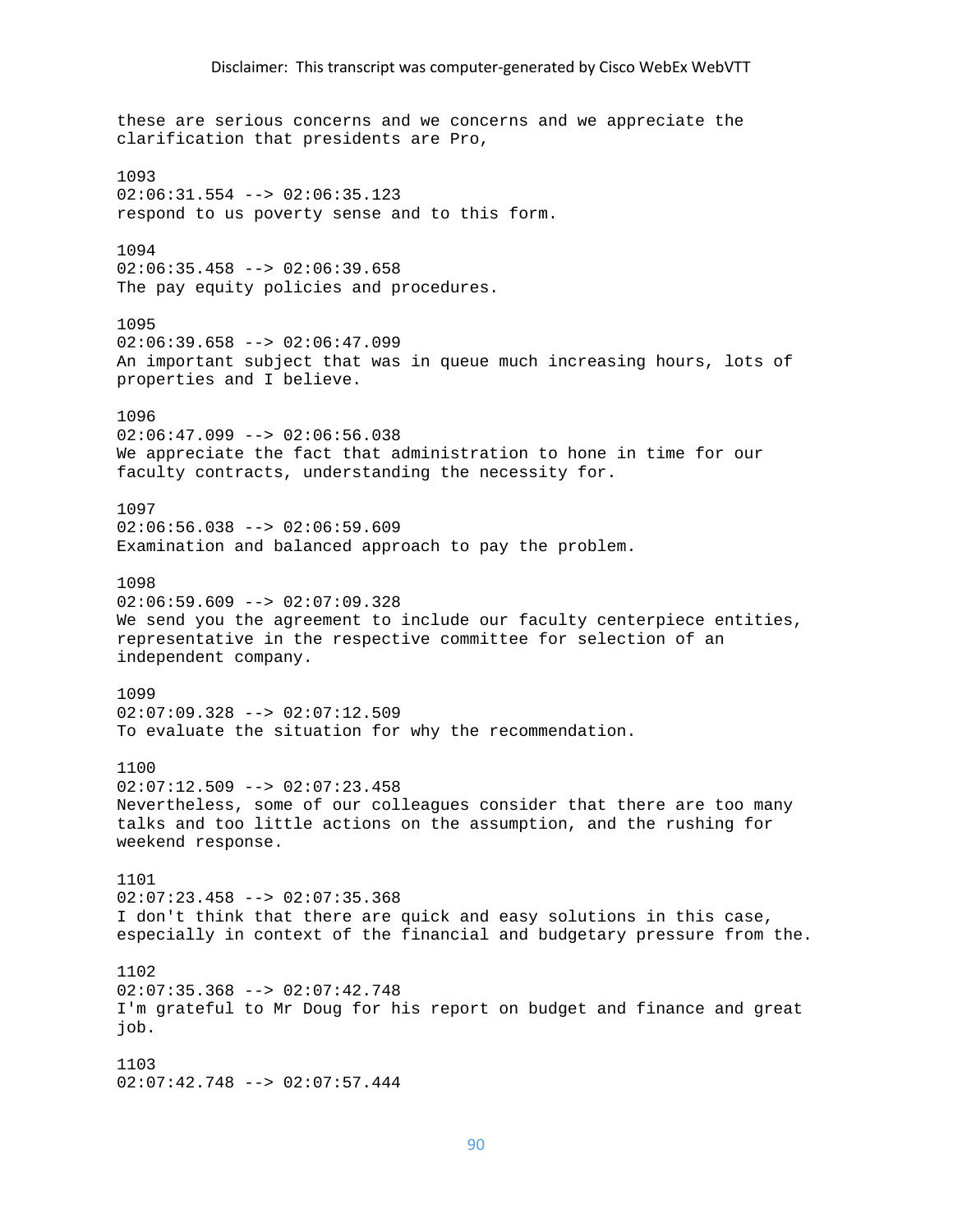Of course, there is also some unfinished business that we need to take care of, particularly some documents previously adopted by faculty centered, but not yet submitted for board approval. 1104 02:07:58.283 --> 02:08:12.054 Please include elimination of program not mandated by the financial exigency. That was key faculty in parks and separate unsports with the issue of the early retirement incentive plan several times. 1105 02:08:12.354 --> 02:08:19.854 And we are glad to acknowledge that that legislation is important document for the board approval. 1106 02:08:21.384 --> 02:08:26.484 We said that limitation decision to activate the task force for the Hulio opinion. 1107  $02:08:26.514$  -->  $02:08:38.184$ In the post 2021, we appreciate the administration see for the airport, but we can send it to Saturday to come up with our own proposals and suggestions. 1108  $02:08:39.269$  -->  $02:08:43.014$ Taking because the issue is in concerns with inadequate, 1109  $02:08:43.014$  -->  $02:08:46.613$ functioning of technology website applications, 1110  $02:08:46.673$  -->  $02:08:55.073$ et cetera 1 or the suggestion is to send a survey to properties on via whew. 1111 02:08:55.319 --> 02:09:00.719 The accusign open in pool is 21 focused on teaching. 1112  $02:09:00.719$  -->  $02:09:04.408$ But normally I would like to send it. 1113 02:09:04.408 --> 02:09:08.128 Mr. wasted director of the board of visitors. 1114 02:09:08.128 --> 02:09:12.359 Mr. white is.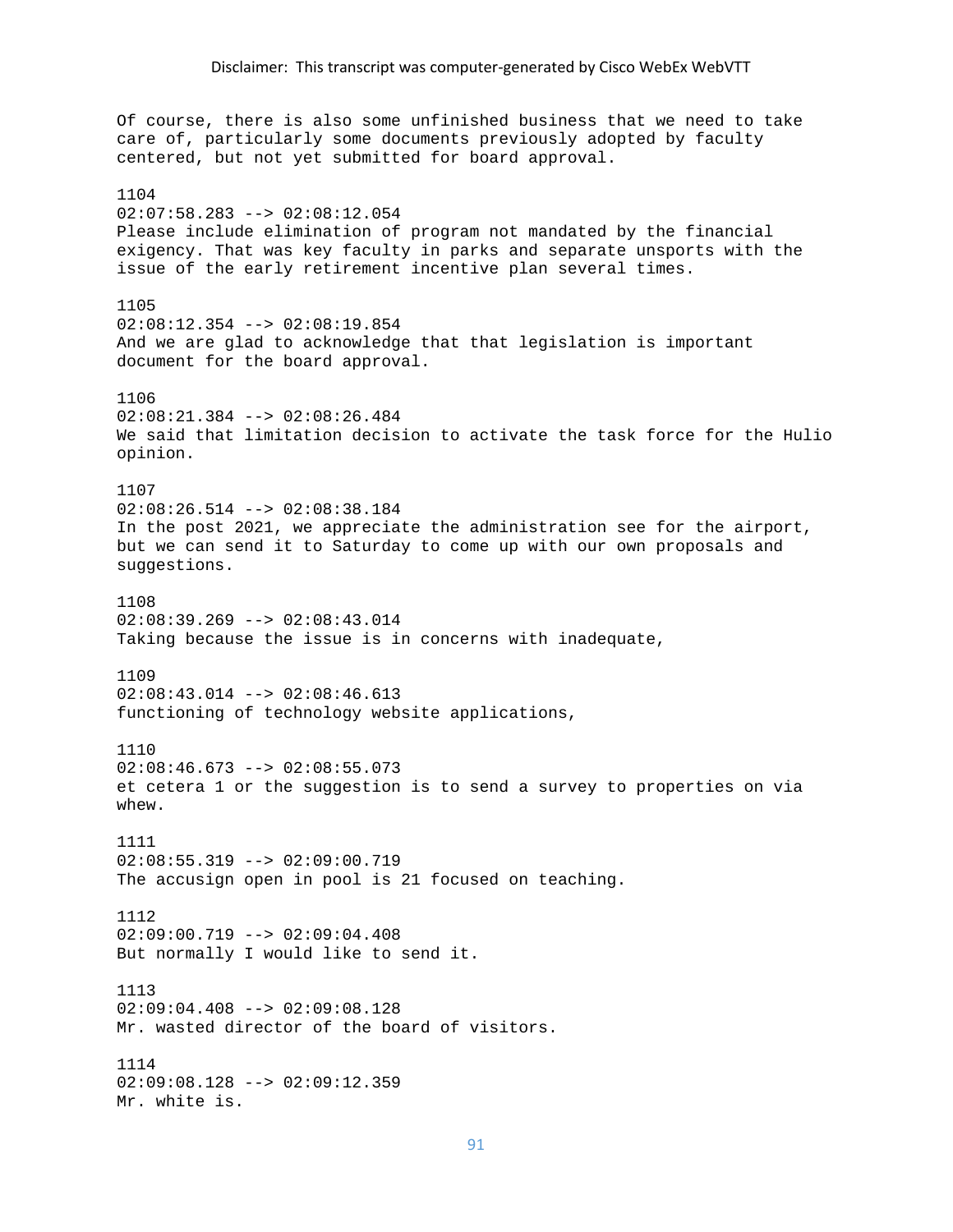1115 02:09:12.359 --> 02:09:22.288 And always team members from the visitors for your dedicated work and random support of the genius. 1116 02:09:25.048 --> 02:09:32.038 Thank you are there any questions for faculty Senate representative? We appreciate the thoughtfulness. 1117 02:09:32.038 --> 02:09:37.229 And we're going to say comments I've made several notes to follow up. 1118 02:09:37.644 --> 02:09:42.144 Are there any question? Medicare, man? 1119 02:09:42.413 --> 02:09:55.583 Yes, I just wanted to express my appreciation for Dr motto and his leadership team and the entire time at the Senate for really helping the entire university deal with a very challenging issue. 1120  $02:09:55.859$  -->  $02:10:04.344$ And continuing to bring the issues of the faculty to the administration in a way that we can work things, work things through. It's very real pleasure working with. 1121 02:10:04.344 --> 02:10:18.144 And when I look forward to continuing to working with him, initially that he mentioned, he bought a tool, not anyone was following the here but she testified yesterday and apparently they're very, very well. 1122 02:10:18.144 --> 02:10:24.354 And these are very much in support. I don't think they voted yet, but she did really well yesterday. So I wanted to make sure I said. 1123 02:10:25.583 --> 02:10:39.444 Thank you thank you very much. Thank you. All right the next report will be from our s. Ga president and congratulations. Mr. gray on your re election reappointment. 1124  $02:10:40.194$  -->  $02:10:45.623$ His presentation is in the full board meeting section of. 1125 02:10:45.929 --> 02:10:51.149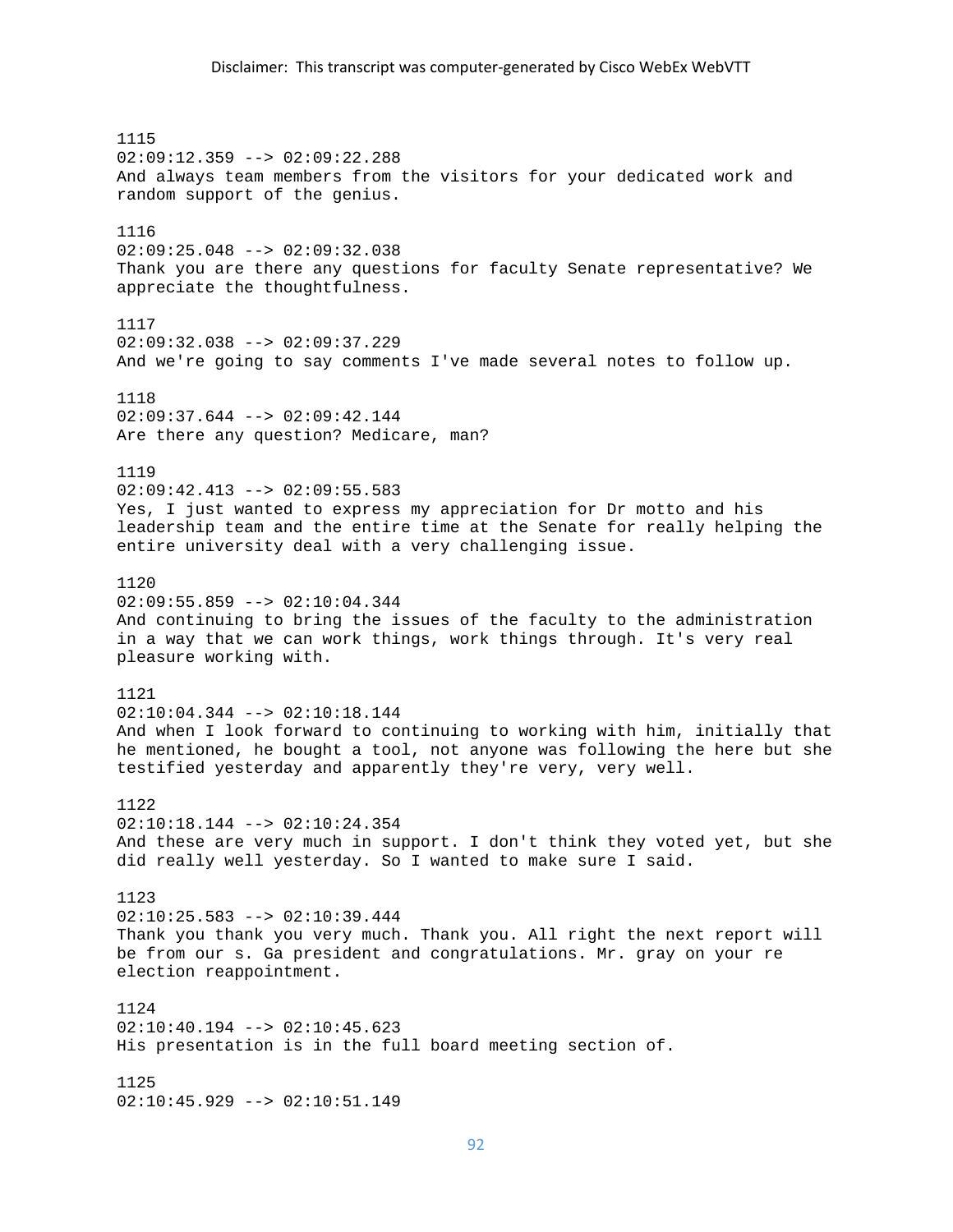Diligence page, 58 and begin if you're following at home. 1126 02:10:52.168 --> 02:10:57.748 Are you there? I'm here. Good afternoon. Everyone. 1127 02:10:57.748 --> 02:11:01.828 So. 1128 02:11:01.828 --> 02:11:05.849 All right, so we may be getting at this time. 1129  $02:11:13.618$  -->  $02:11:17.189$ All right, so at this time, this is the new. 1130 02:11:17.189 --> 02:11:20.908 Kosher administration. 2 point on next year. 1131 02:11:20.908 --> 02:11:25.889 And then this is the day of the announcement of the winners. 1132  $02:11:28.469$  -->  $02:11:35.578$ All right weakness the next 1. all right so what has actually been up to. 1133 02:11:35.578 --> 02:11:40.168 So, during the month of March, we did a study with. 1134 02:11:40.168 --> 02:11:43.319 And we also focused on. 1135  $02:11:44.488$  -->  $02:11:48.599$ Focus on the elections to see, like, who will be the next phase of. 1136  $02:11:48.599$  -->  $02:11:53.729$ The universities such as Mr. be issue issue and this was a partnership with. 1137  $02:11:53.729$  -->  $02:11:58.859$ Organizations as well as Anthony Frazier um, Mr. vs you currently. 1138 02:11:58.859 --> 02:12:02.578 And we also had a battle with an issue.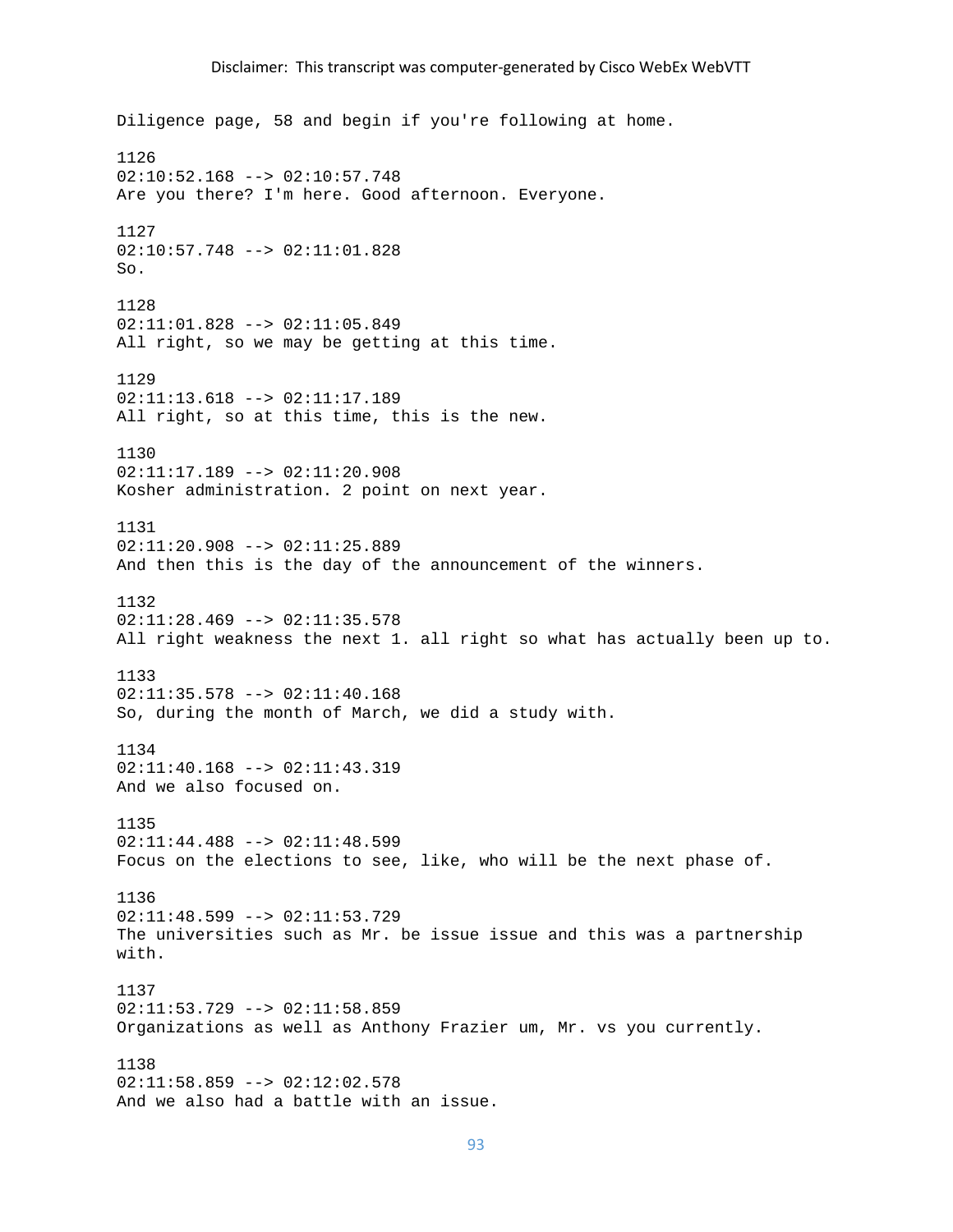1139 02:12:02.578 --> 02:12:16.139 Who's on the ox, and we won all rounds and additionally we gave up prizes to all the contestants who went up from the issue. 1140 02:12:16.139 --> 02:12:19.168 Who placed the highs and then. 1141  $02:12:19.168$  -->  $02:12:24.868$ The next pitcher, you will see community service us at. 1142  $02:12:24.868$  -->  $02:12:28.618$ The local food bank that we participate in um. 1143  $02:12:28.618$  -->  $02:12:38.309$ Monthly, and then we also had a jumpy event, and that was basically and supportive black history month and awareness for. 1144 02:12:38.309 --> 02:12:41.309 Black history and those. 1145 02:12:41.309 --> 02:12:45.179 That have had influence on the history and culture. 1146 02:12:45.179 --> 02:12:52.439 Of black history, and then I also did a spirit week and a spare week basically. 1147 02:12:52.439 --> 02:12:56.849 Was in support of, like, bringing awareness and. 1148 02:12:56.849 --> 02:13:02.069 The raise the morale of the university and as well. 1149  $02:13:02.069$  -->  $02:13:08.338$ And Christian school spirit, and then we also partner with, um. 1150  $02:13:08.338$  -->  $02:13:17.274$ The taps program and they basically created a panel discussion and a panel discussion was about 1st,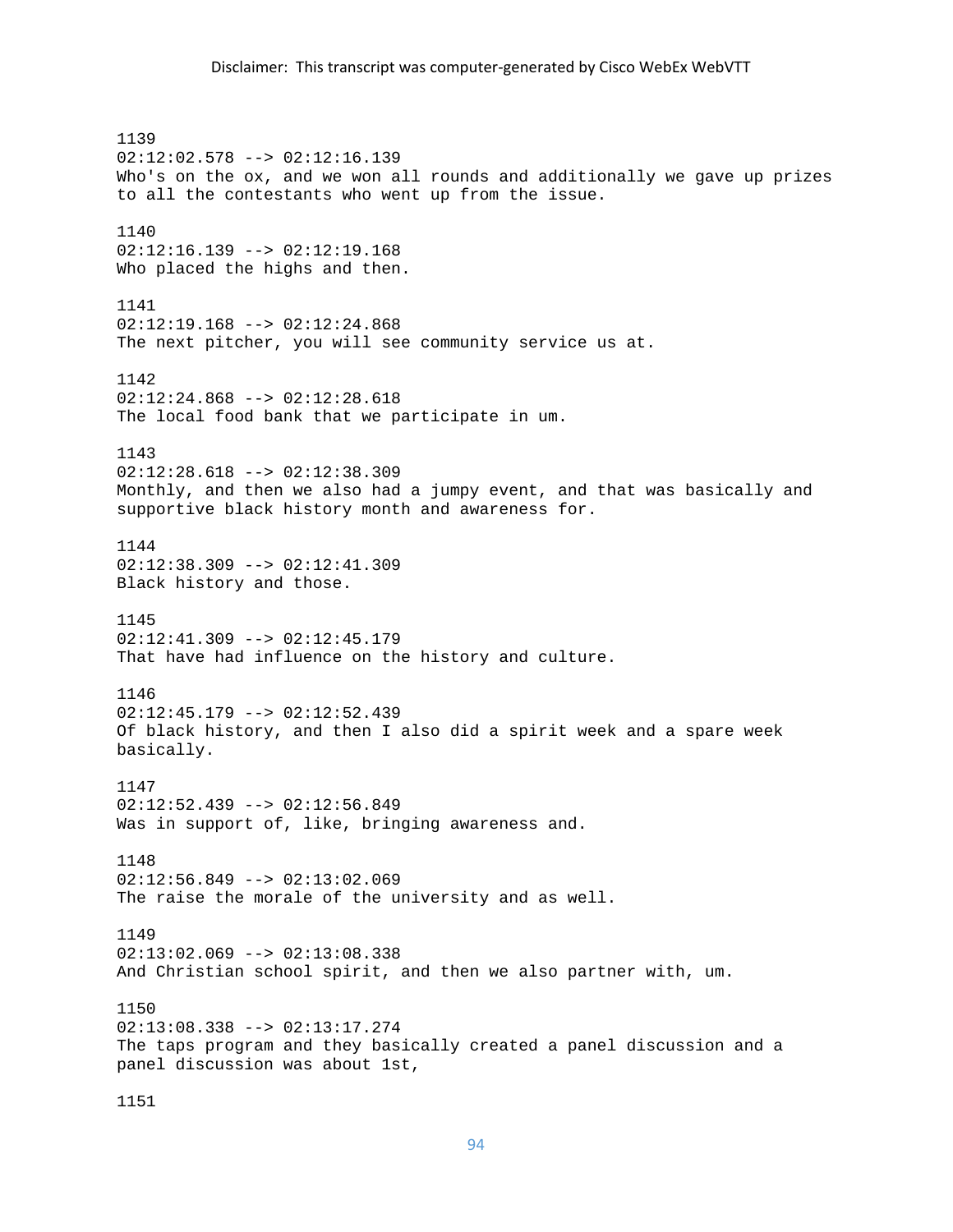02:13:17.573 --> 02:13:18.083 generation, 1152 02:13:18.083 --> 02:13:18.894 college students, 1153 02:13:18.923 --> 02:13:20.484 and the impact, 1154  $02:13:20.543$  -->  $02:13:20.993$ um, 1155 02:13:20.993 --> 02:13:24.533 that we all have and why it's so important to go to college. 1156 02:13:24.833 --> 02:13:37.764 And we also partner with trio, and they were on the panel as well. So it was a fun and entertaining panel. And it was great conversation that was had throughout the panel discussion. 1157  $02:13:38.099$  -->  $02:13:42.958$ And then we can go to the next slide please. 1158 02:13:43.979 --> 02:13:51.149 All right, so Additionally, to what she has been doing, we have a feminine hygiene. 1159  $02:13:51.149$  -->  $02:13:59.338$ Product drive, and we gave back to, um, local shelters in our surrounding areas and. 1160  $02:13:59.338$  -->  $02:14:09.899$ We partner with, which is an African center association as well as the beta gamma chapter of our files, starting to incorporate it. And. 1161 02:14:09.899 --> 02:14:19.618 We got a lot of supplies that was donated to us and we dropped donations on and everyone was very appreciative of all the donations that we got. 1162  $02:14:20.304$  -->  $02:14:27.503$ And additionally to all of that great things, we had a movie night on campus.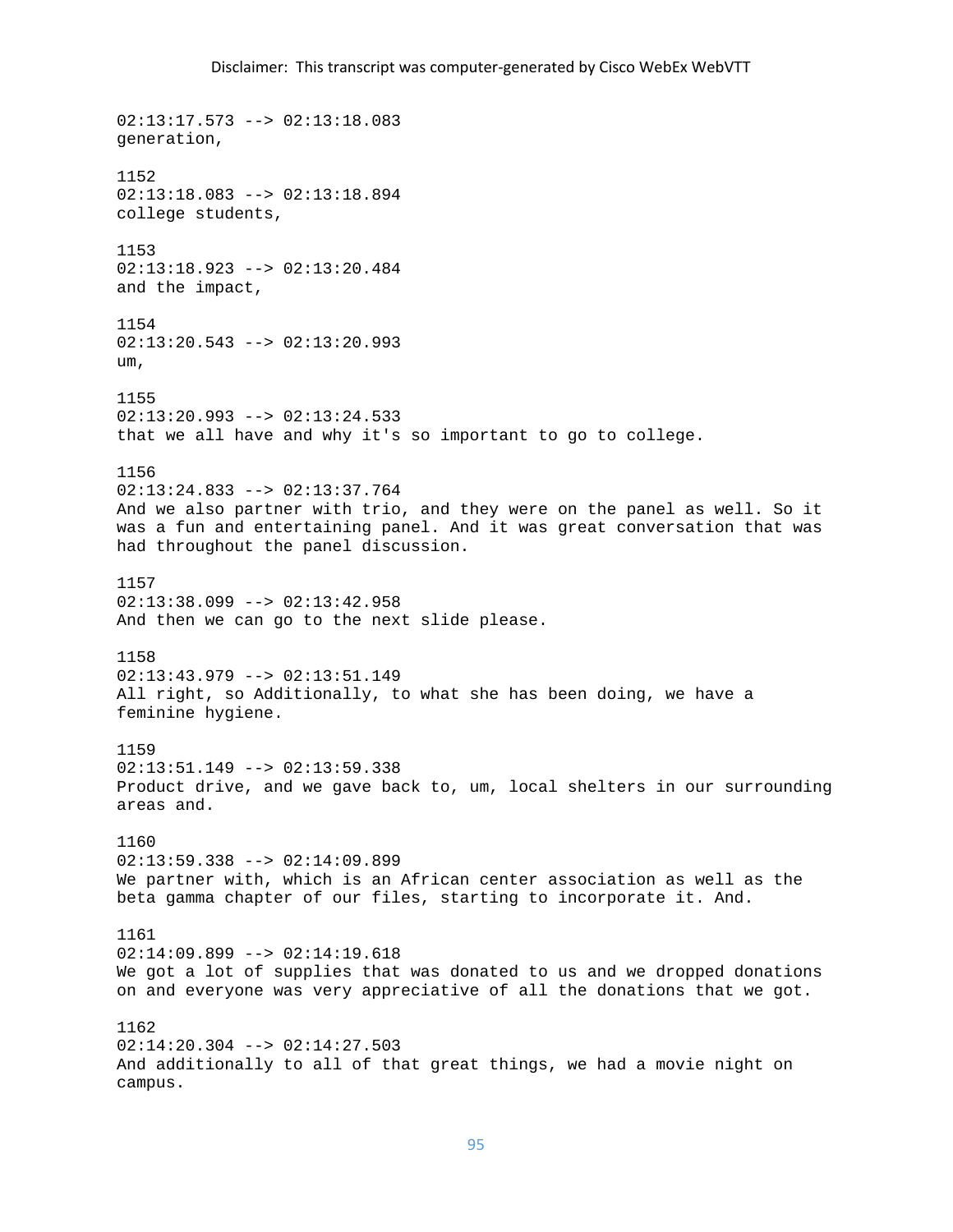1163  $02:14:27.594$  -->  $02:14:35.333$ Of course, we follow CDC guidelines, and we make sure we march seats for. 1164  $02:14:35.668$  -->  $02:14:45.179$ Those that attended as well as provided snacks and everything was individually sailed, um, for those to pick up on. They were in. 1165 02:14:45.179 --> 02:14:49.439 And as you all see on the right. 1166 02:14:49.439 --> 02:14:54.118 Of the slides I am the president. 1167 02:14:54.118 --> 02:14:58.469 Um, elected for next year as well and this is my new. 1168 02:14:58.469 --> 02:15:05.248 Use of Amir and Dominic she has a similar that large and. 1169  $02:15:05.248$  -->  $02:15:14.609$ She is vice president of success and engagement and then you have and he is the VP of, um. 1170  $02:15:14.609$  -->  $02:15:22.948$ Academic Affairs, and then you have destiny Sanders as well she has a as well and then we had our Trojan wellness day. 1171 02:15:22.948 --> 02:15:28.948 And it's really appreciated that time to get caught up on their work as well as. 1172 02:15:28.948 --> 02:15:33.059 I'm taking time to just have a moment of breath. 1173 02:15:33.059 --> 02:15:37.288 Mr. gray? Yes sir. 1174 02:15:37.288 --> 02:15:41.219 This is this the director Wednesday. 1175 02:15:41.219 --> 02:15:47.548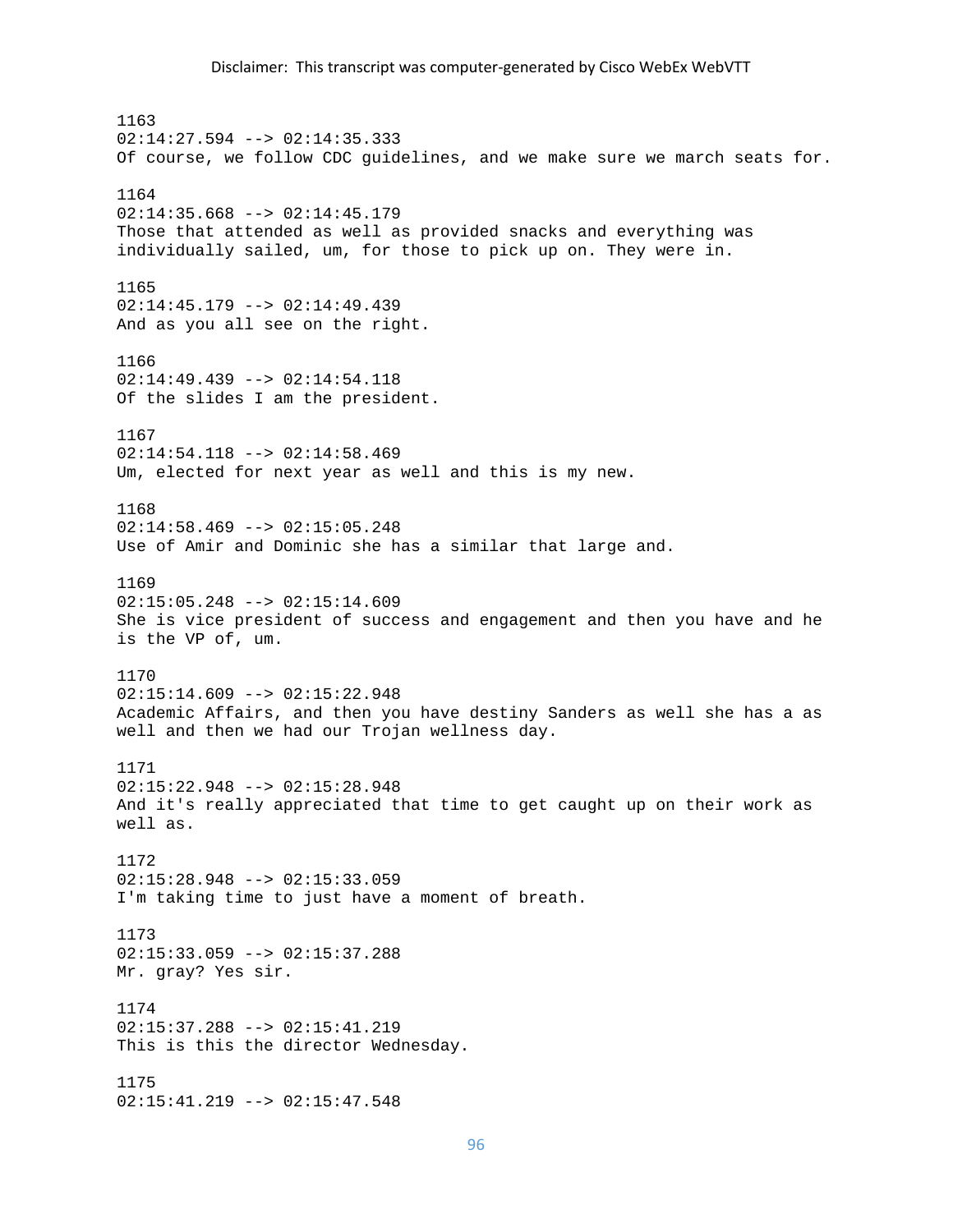I have a question how can I get a subscription to Troy? 1176  $02:15:47.548$  -->  $02:15:52.048$ Come this says coming. 1177 02:15:52.048 --> 02:15:56.878 Hi. 1178  $02:15:56.878$  -->  $02:16:01.679$ All right, so what's coming soon? 1179  $02:16:01.679$  -->  $02:16:06.149$ For STA, um, we have our student organization awards coming. 1180  $02:16:06.149$  -->  $02:16:14.189$ Um, at the end of the month, and then we have new student leaders on boarding process, which everyone will. 1181 02:16:14.189 --> 02:16:24.088 Ongoing trainings as well as, um, meet with advisors to get ready for next year and prepared to tackle next year. For long. 1182 02:16:24.088 --> 02:16:32.369 And finals are coming up, so we'll probably do another study with in regards to finals and. 1183 02:16:32.369 --> 02:16:36.209 The last thing that's coming up is commencement. 1184  $02:16:36.209$  -->  $02:16:40.199$ And a lot of our members of currently. 1185  $02:16:40.199$  -->  $02:16:44.849$ Are eager and ready to graduate. 1186  $02:16:44.849$  -->  $02:16:50.158$ Mr. gray this is Charlie. What's going on with your internship? With UNICEF? 1187  $02:16:50.158$  -->  $02:16:53.638$ Bye internship.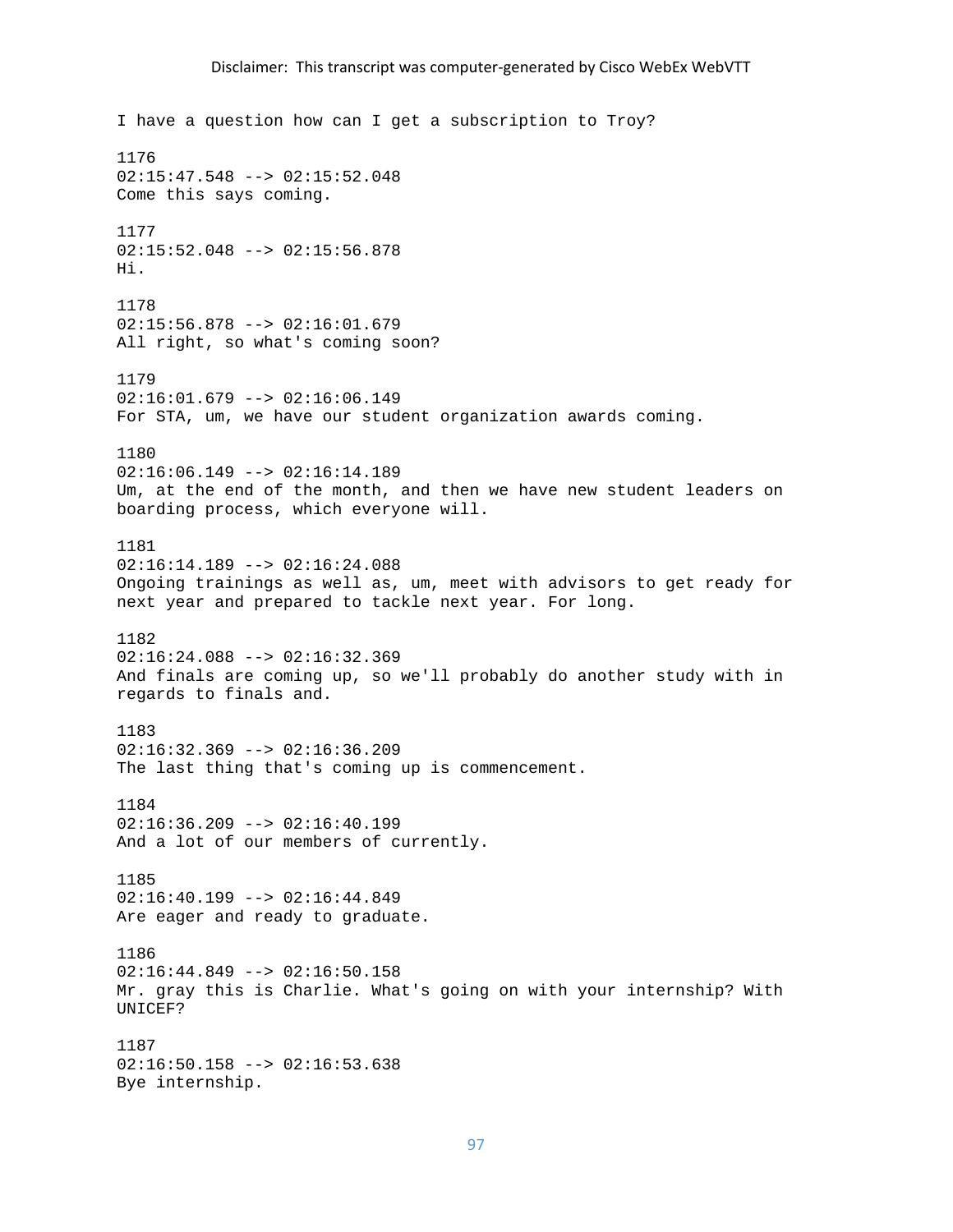1188  $02:16:53.638$  -->  $02:16:56.908$ Yes. 1189  $02:16:56.908$  -->  $02:17:03.209$ What's are you referring to? So you weren't at a point of contact then. 1190  $02:17:03.209$  -->  $02:17:06.209$ That's yeah, okay. 1191 02:17:12.203 --> 02:17:24.953 Okay, and then the leading student concerns, um, at this time is students haven't register for classes or have the ability to do. So, um, due to advisors, I'm not checking back in with them. 1192 02:17:24.984 --> 02:17:35.004 I have received emails about students requesting a meeting with their advisors and advisors haven't followed up as well as, like, certain departments. 1193 02:17:35.158 --> 02:17:41.039 Haven't, um, given students their pens, um, to register for classes. 1194 02:17:41.039 --> 02:17:47.728 And then, Additionally, advisors aren't checking in with students to assure academics to size. 1195 02:17:47.728 --> 02:17:53.398 And logistics and transparency and relations to the graduation ceremony. 1196  $02:17:53.398$  -->  $02:18:05.998$ Haven't really been declared, um, to the student body and then, like, the changes, um, they feel like they shall receive, um, email documentation instead of it just being posted. 1197  $02:18:05.998$  -->  $02:18:09.838$ On the university website and. 1198 02:18:09.838 --> 02:18:21.478 Last, but not least professors aren't doing their due diligence so sure. That students know their standards on the course. And in relation to that is more. So, like.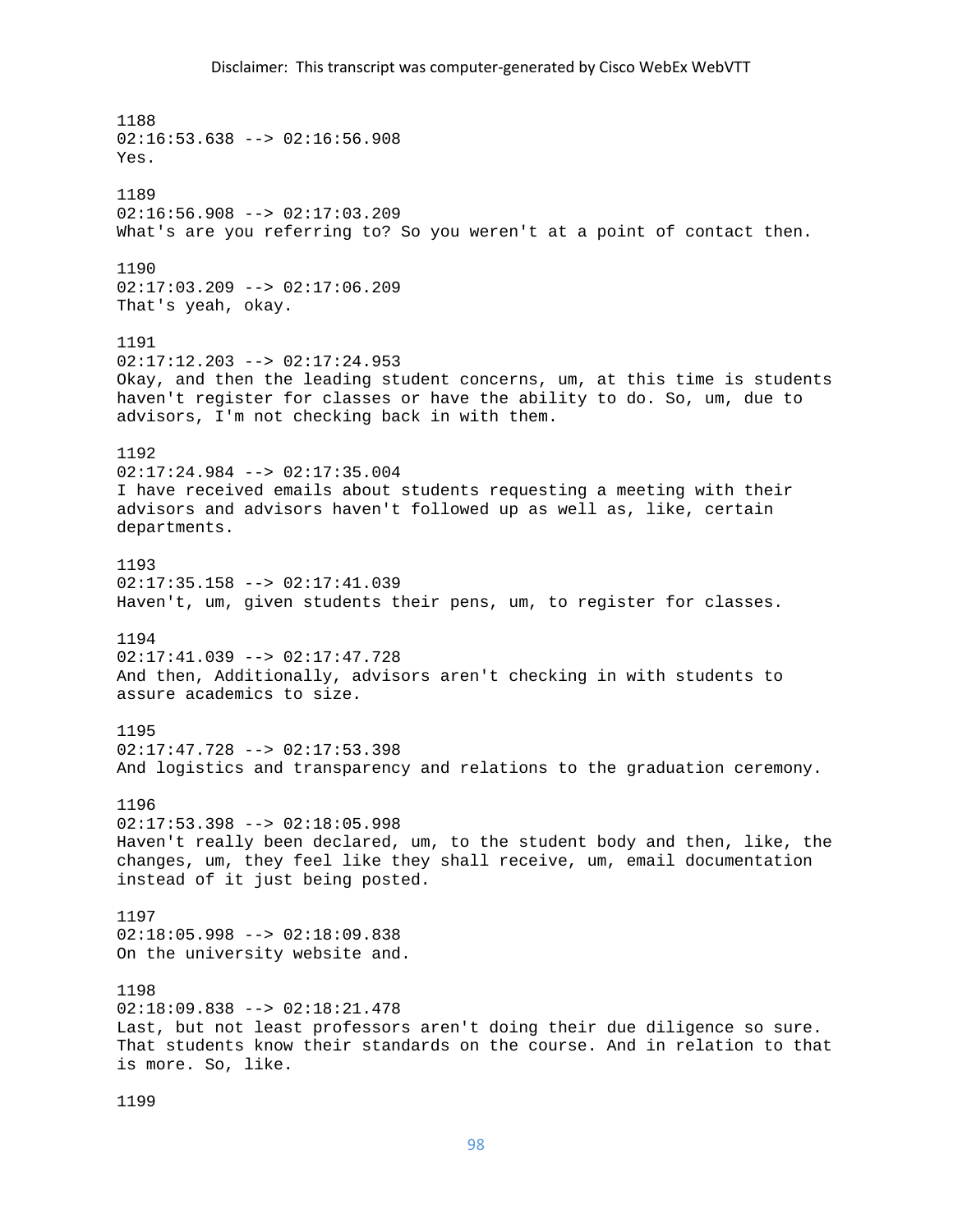02:18:21.478 --> 02:18:31.468 The professors are just there aren't great. There aren't there are updating, um, Blackboard and then at the end, they're basically just saying. 1200 02:18:31.468 --> 02:18:38.338 You know, check your final great and then. 1201 02:18:38.338 --> 02:18:42.388 Have any questions comments or concerns at this time. 1202  $02:18:43.679$  -->  $02:18:52.793$ Thanks Mr. gray and we will definitely know if the president wanted to speak to the concerns or efforts that are being made. 1203 02:18:53.424 --> 02:19:06.564 I do 1st, I want to also graduate and say Mr gray for all his work this year. This has been a a huge challenge and I think it's more impacted the students and anyone else. 1204  $02:19:06.869$  -->  $02:19:11.759$ Particularly as we make the classes and off campus activities and so I want to thank him. 1205 02:19:11.759 --> 02:19:24.929 For his ability to communicate and help us out, particularly he brought up some issues about commitment that he had a very strong world, and making sure that we can modify commencement to better meet the needs of the students. 1206 02:19:24.929 --> 02:19:29.968 And also the continuing challenge of kind of make sure that we can create events. 1207 02:19:29.968 --> 02:19:40.529 That work well on campus and yet provide a level of safety for code and I know that challenge is only going to increase next year. So I want to take you in advance. 1208  $02:19:40.529$  -->  $02:19:46.584$ For his work next year, I don't think he brought up some concerns. I know that he and the provost are working on those. 1209 02:19:47.004 --> 02:19:59.453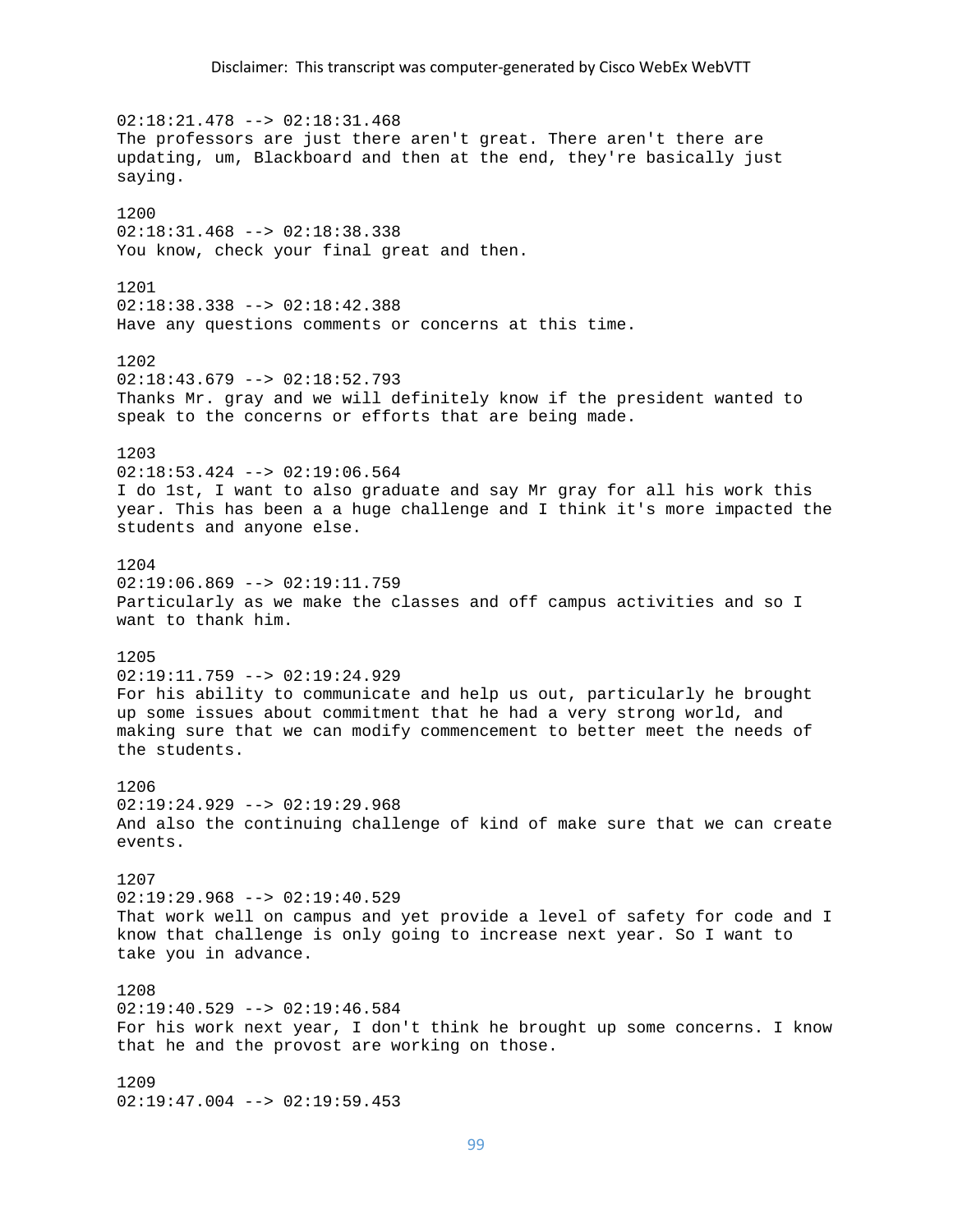I know he talks, he talked to the promos more than he talks to me and I think that it's fantastic that they're working on it and we will continue to work on students concerns to make sure that we can mitigate those. Thank you very much. Mr. grant. 1210 02:19:59.759 --> 02:20:05.549 Thank you so much. Thanks, Greg. Are there any other questions? 1211 02:20:05.549 --> 02:20:19.978 All right, and we have our 3rd returning representatives, and this is Monica brown. Are you on or Peter or concern? Thank you. 1212  $02:20:19.978$  -->  $02:20:22.978$ Our staff report. 1213 02:20:28.134 --> 02:20:39.144 Good afternoon Wednesday I tried to him and on the board of visitors members, and I was going to share today 1st introduction with our administration celebrated our. 1214  $02:20:39.418$  -->  $02:20:47.638$ Our professional administrative day on March 22nd. I'm excuse me April the 22nd and just with our administration. 1215 02:20:47.638 --> 02:20:57.509 And with those diseases, we offer dinner Raffles music and gifts for all the staff. They seem to enjoy it. We heard a lot about it and looking for time next event. 1216 02:20:57.509 --> 02:21:10.974 Which we plan next, I think we would like to report that our staffing. It awards committee has completed our proposal for staff awards for staff members. We're going to have 2 tiers of rewards for. 1217 02:21:10.974 --> 02:21:25.613 They'll be presenting that proposal to Dr palm this weekend to review and to get that feedback ready to launch that in June of this year, and be the 1st time. We'll have a copy this December and we're totally excited about that. 1218  $02:21:26.814$  -->  $02:21:41.664$ Has always introduction also, in conjunction with equity Senate, had our nominations and elections, which will be launched this week, or you see 3 seats in combination and we'll be ready to announce on April. The 30 is.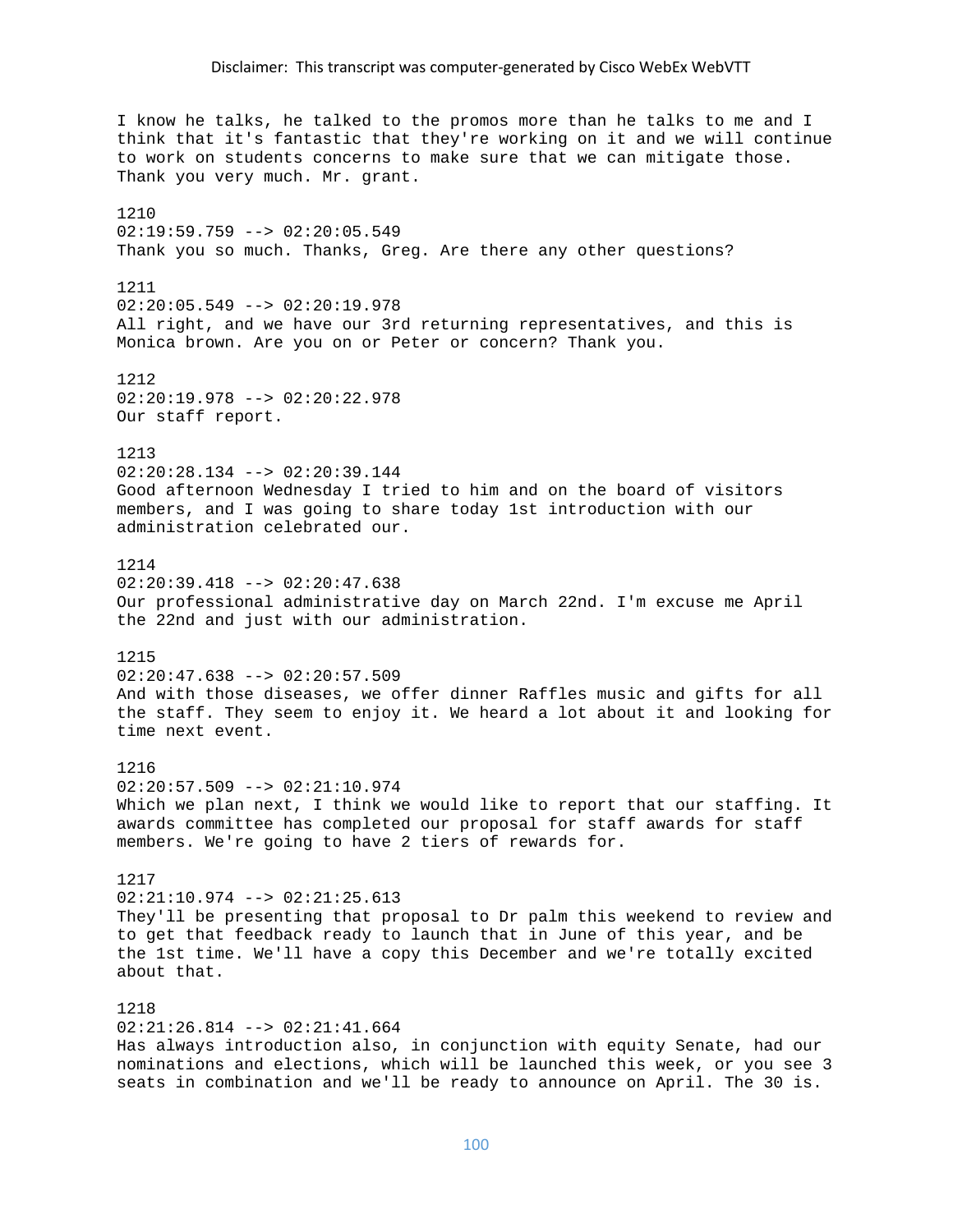1219  $02:21:41.939$  -->  $02:21:47.759$ And they'll be ready to go to the 1st meeting with university council and last, but not least. 1220 02:21:49.254 --> 02:22:03.293 Sorry, we're always looking for our committees to find new things to do and they're actually working on another celebration where we're hoping to have in May the battle of the blue and orange. If you are in odd you will be orange. 1221 02:22:03.384 --> 02:22:13.554 And if you are, even you will be blue, so make sure you wear your color story, not months the announcement and looking for having fun this year, social distance or the, any question. 1222  $02:22:17.369$  -->  $02:22:18.144$ Any questions, 1223  $02:22:19.853$  -->  $02:22:32.603$ thank you so much for your comments I wanted to again and that was part of it as a broken record but this year has been such a challenge with so many unknowns, 1224 02:22:32.783 --> 02:22:34.943 and to have such a wonderful leadership and the students, 1225  $02:22:34.943$  -->  $02:22:39.054$ faculty and staff level has been really important so I want to I want to thank you MS. 1226  $02:22:39.054$  -->  $02:22:43.463$ row and also for making sure you bring the concerns to us. 1227 02:22:43.558 --> 02:22:58.404 As we begin to try to help out and thank you for the event that was 1 of the most well, attend events we've had on campus. I'd have to see staff members. I haven't seen it over a year. And so thank you for everything that you're doing on behalf of the staff, and the University. 1228 02:23:00.058 --> 02:23:09.029 Thank you so much, and we can answer any questions, but if there are none director that concludes our report.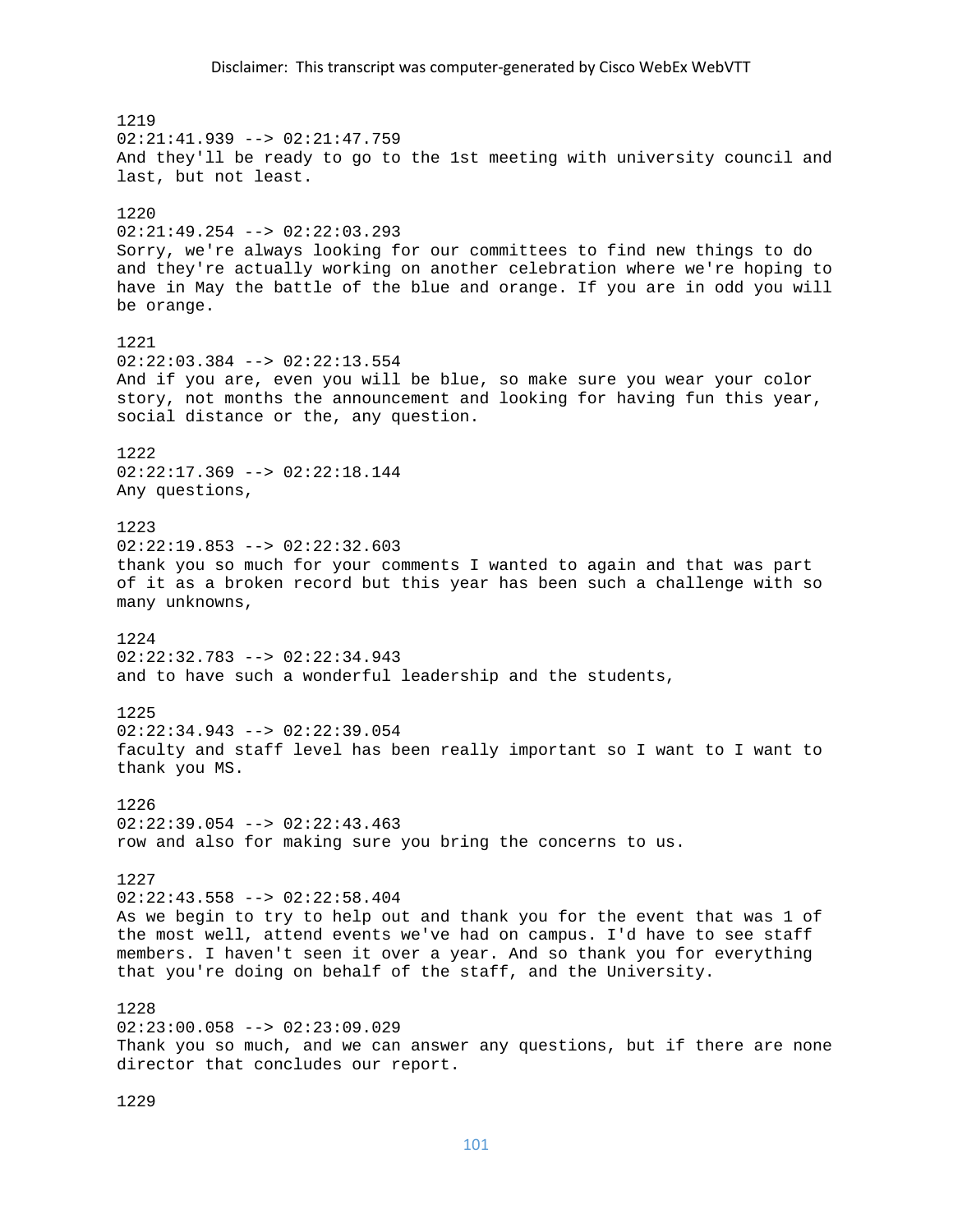02:23:09.029 --> 02:23:15.119 No question, thank you very much chair. 1230  $02:23:15.119$  -->  $02:23:18.539$ Institutional advancement. 1231 02:23:18.539 --> 02:23:22.228 Mr. okay. 1232 02:23:22.228 --> 02:23:29.908 Silence. 1233 02:23:29.908 --> 02:23:33.838 I went into this. 1234 02:23:33.838 --> 02:23:40.648 Hey, it's. 1235 02:23:45.328 --> 02:23:49.709 Silence. 1236 02:23:49.709 --> 02:23:54.959 Okay, institutional advancement committee. 1237 02:23:54.959 --> 02:23:58.379 And several items that we were bringing to, you. 1238 02:23:58.379 --> 02:24:01.558 So 2 resolutions. 1239  $02:24:01.558$  -->  $02:24:06.959$ And I think we had a 3rd 1. I guess we don't have to bring that 1. 1240  $02:24:06.959$  -->  $02:24:10.498$ Relative to the outstanding alumnus. 1241  $02:24:10.498$  -->  $02:24:15.568$ So, I'll go with the 2 matters before us. The 1st, 1 is to. 1242 02:24:15.568 --> 02:24:18.929 Approve a resolution to confirm naming.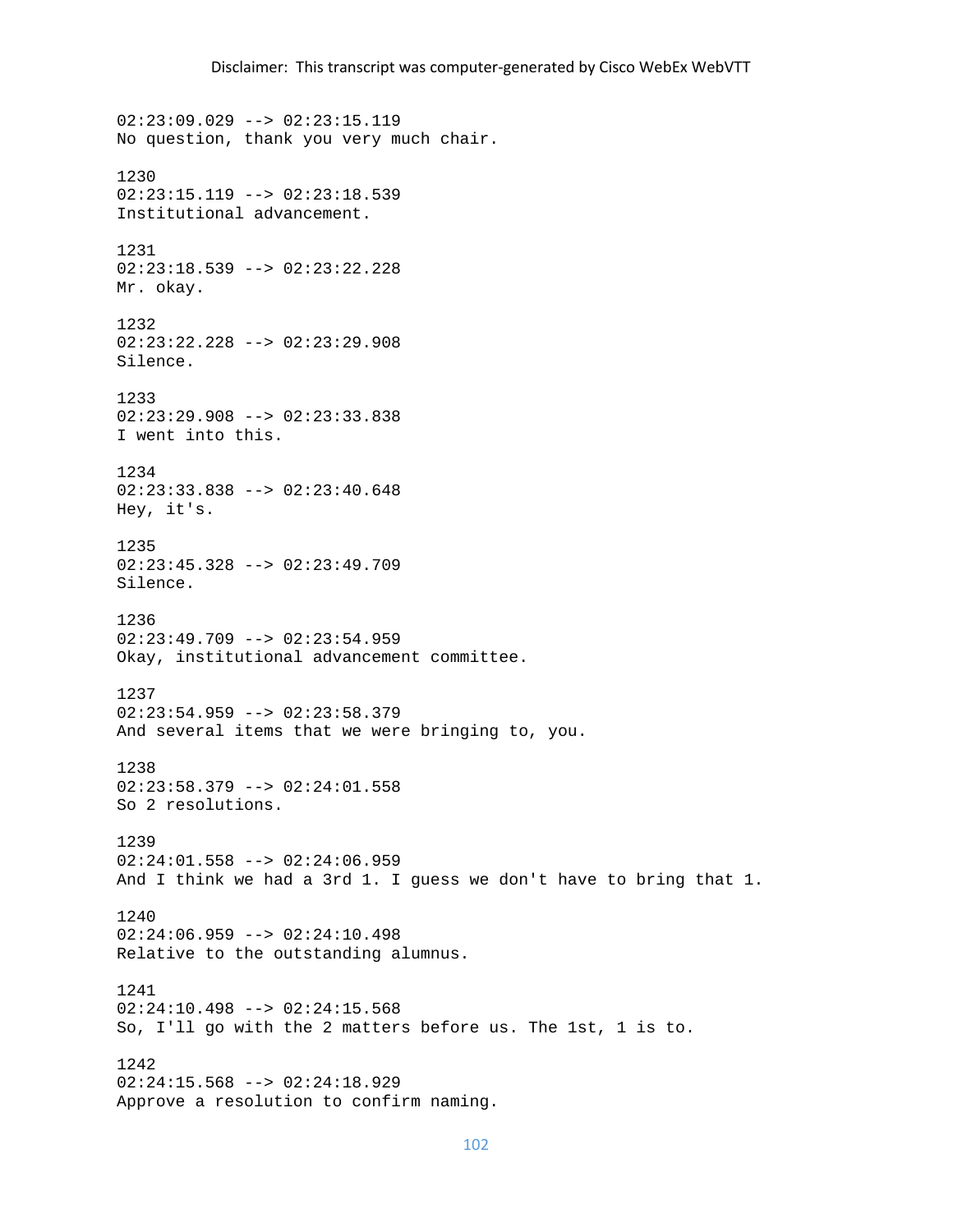# Disclaimer: This transcript was computer‐generated by Cisco WebEx WebVTT

1243 02:24:18.929 --> 02:24:24.869 Of the current summer for each program to dominion dominion energy summer for each. 1244 02:24:24.869 --> 02:24:29.338 Program, but the beginning energy has been very chair herself the years. 1245 02:24:29.338 --> 02:24:36.269 And, uh, summaries, a visit of various support, um, we're continuing to support us. 1246 02:24:36.269 --> 02:24:40.498 And, um, recognition of their extensive. 1247 02:24:40.498 --> 02:24:43.978 Generosity, uh, we're asking that to. 1248 02:24:43.978 --> 02:24:50.638 Name of that summer birch program be changed to Minion energy summer for each program. 1249  $02:24:50.638$  -->  $02:24:53.699$ Solution in here, um. 1250  $02:24:53.699$  -->  $02:24:58.289$ Packet and resolution from our committee. 1251 02:24:58.289 --> 02:25:02.429 I'm asking for adoption of it. 1252 02:25:02.429 --> 02:25:10.619 Thanks to chair, it's been submitted for approval the resolution to confirm the name of the dominion energy. 1253  $02:25:10.619$  -->  $02:25:14.818$ Summer for the program, are you ready for the question? 1254 02:25:16.078 --> 02:25:20.039 Yes, all those in favor say I. 1255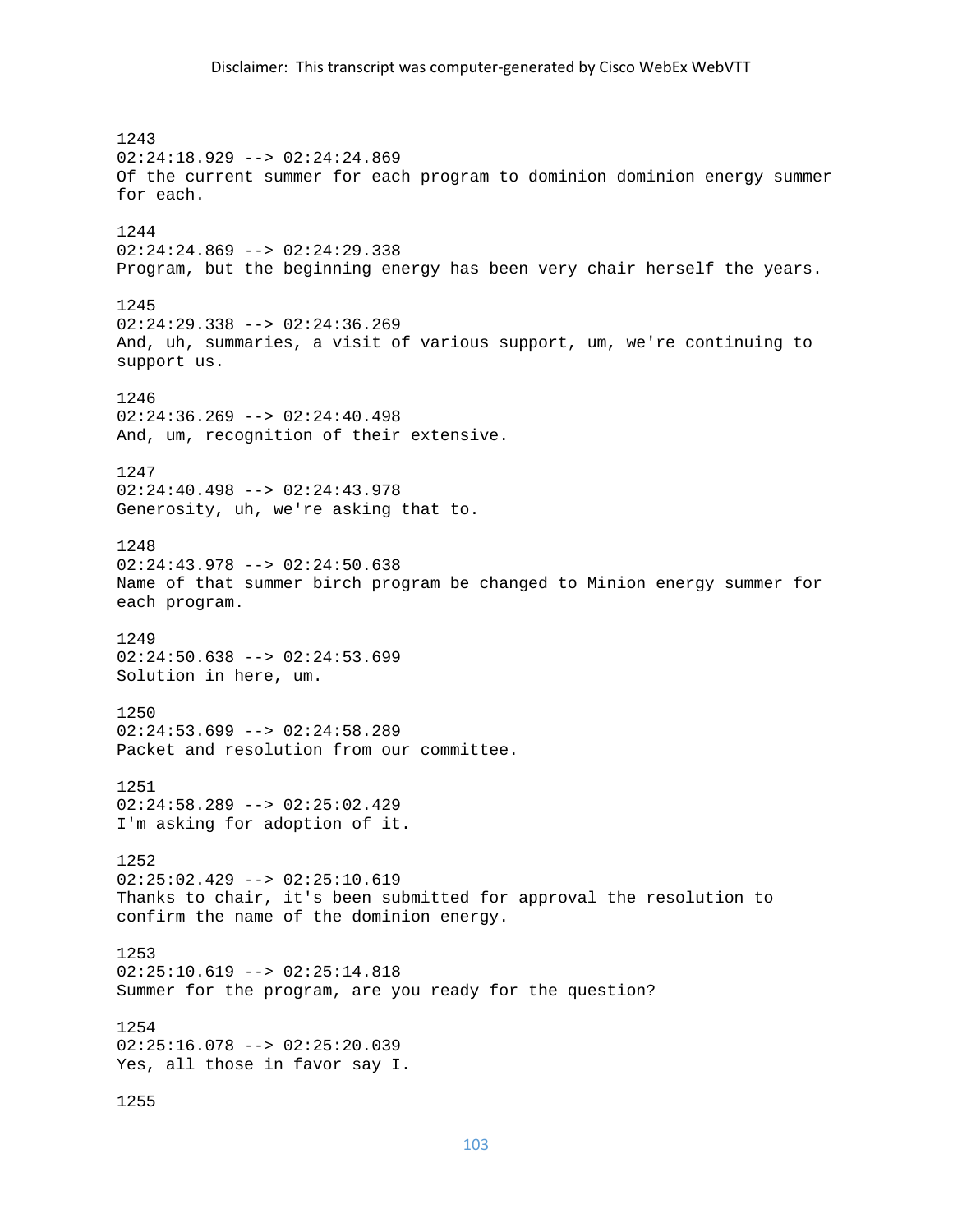02:25:20.039 --> 02:25:23.068 That a post. 1256  $02:25:23.068$  -->  $02:25:26.728$ matt's secretary. 1257 02:25:26.728 --> 02:25:32.759 Mr. Winstead? Yeah. Dr. brown. 1258 02:25:32.759 --> 02:25:36.148 Yes. Ms. crittendon yes. 1259 02:25:36.148 --> 02:25:41.158 Miss car it back to. 1260 02:25:41.158 --> 02:25:45.119 Yeah, Mr. Fleming. 1261 02:25:45.119 --> 02:25:48.299 Yeah, this is Gordon. 1262 02:25:48.299 --> 02:25:51.689 Yeah, Mr. 1263 02:25:51.689 --> 02:25:55.558 Yes, yes. Mr. 1264 02:25:55.558 --> 02:26:01.408 1st Mr. 1265 02:26:01.408 --> 02:26:04.498 Right. 1266 02:26:04.498 --> 02:26:08.879 I understand Mister Richardson. 1267 02:26:08.879 --> 02:26:12.568 Yes, Mr. 1268 02:26:15.238 --> 02:26:21.148 Mr. assassins Mister turnage.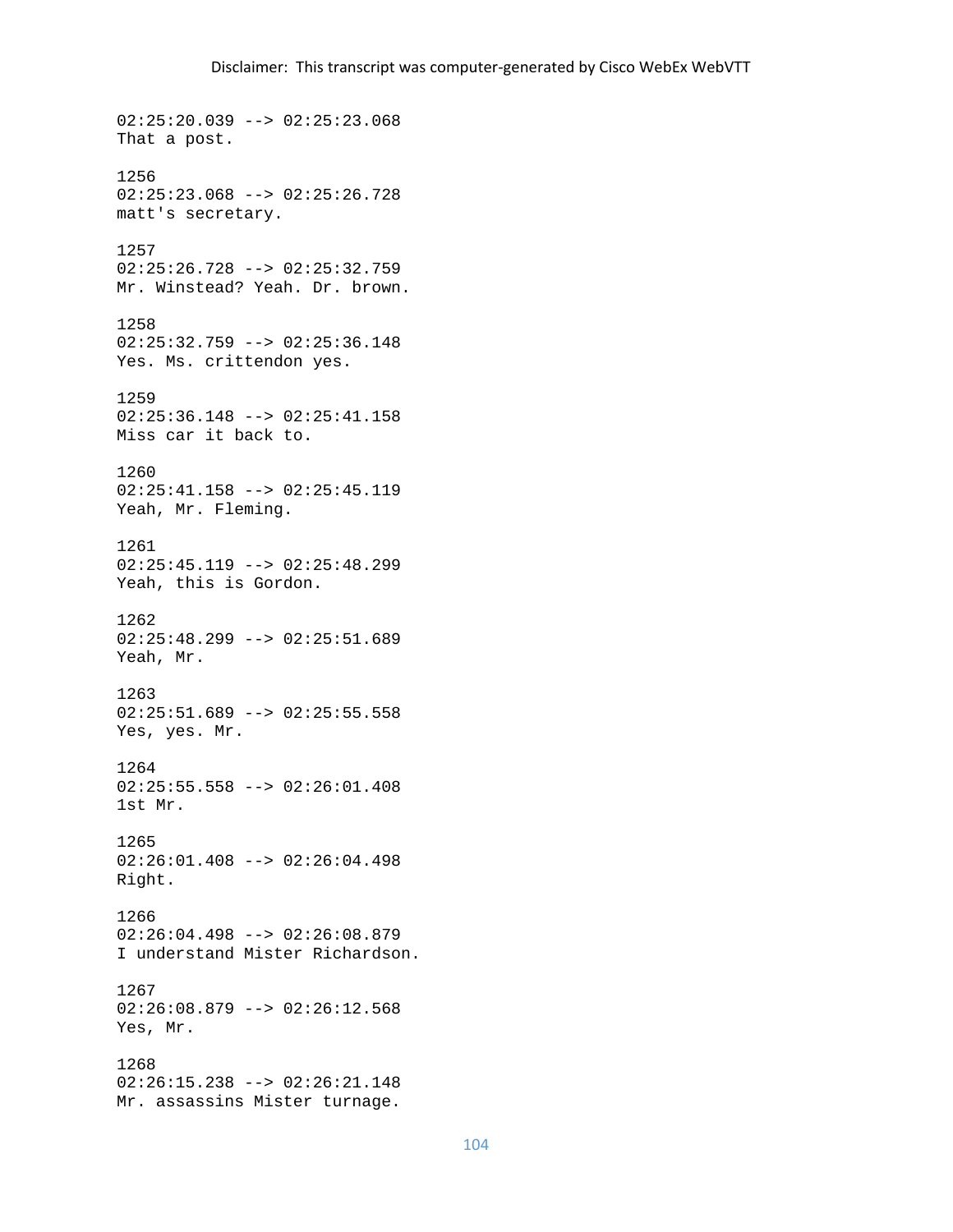1269 02:26:21.148 --> 02:26:25.199 Your Mr. for. 1270 02:26:25.199 --> 02:26:29.189 Yes, thank you. 1271 02:26:32.158 --> 02:26:35.699 Okay, that's my solution is to rename. 1272 02:26:35.699 --> 02:26:40.078 4 campus view buildings. 1273 02:26:40.078 --> 02:26:44.248 Uh, formerly named 3rd hall hall. 1274 02:26:44.248 --> 02:26:50.099 And Boston, all like many other institutions across the afternoon across the country. 1275  $02:26:50.099$  -->  $02:26:53.099$ We've looked at, um, the. 1276  $02:26:53.099$  -->  $02:26:57.058$ Our names some of our buildings and looked at the. 1277 02:26:57.058 --> 02:27:02.789 Persons for whom these buildings are name to determine whether or not they're. 1278 02:27:02.789 --> 02:27:08.189 Values and their legacies align. Well. 1279 02:27:08.189 --> 02:27:12.148 What's that? Uh, uh, Virginia State University. 1280 02:27:12.148 --> 02:27:20.099 I might add all of these buildings were named in on a person's not because of. 1281 02:27:20.099 --> 02:27:24.388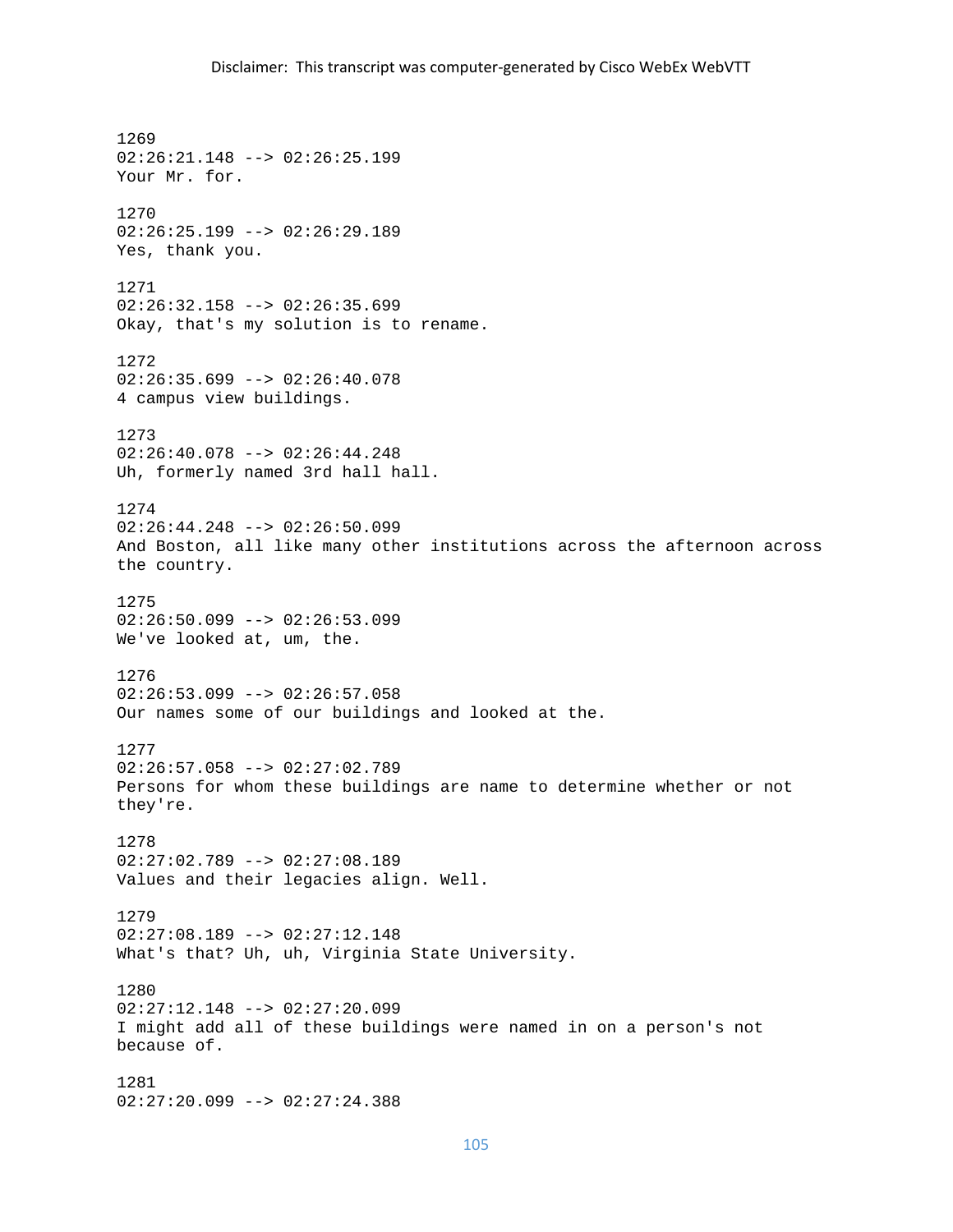Any on topic, um. 1282 02:27:24.388 --> 02:27:32.039 Efforts on that part and so there's nothing tied to the names of these buildings from a philanthropic part. 1283 02:27:32.039 --> 02:27:38.879 So, it's all in honor of and when now we feel that these names are not appropriate. 1284 02:27:38.879 --> 02:27:43.078 And so a body of a. 1285  $02:27:43.078$  -->  $02:27:53.699$ University persons of the university family have looked at these particular 4 buildings that were recommending on naming them. 1286  $02:27:53.699$  -->  $02:28:00.568$ After 4, outstanding women who have significant ties. 1287  $02:28:00.568$  -->  $02:28:06.568$ To the University, um, it's not uncommon for a building to be named. 1288 02:28:06.568 --> 02:28:18.953 Um, and honor standing contributions in this case, we feel that these 4 buildings are being named airfare for outstanding persons. The 1st, 1 is bought a hall. 1289 02:28:19.373 --> 02:28:21.804 Uh, we are recommended it'd be renamed. 1290 02:28:22.168 --> 02:28:27.629 Lula Johnson hall uh, it's, uh, Johnson was the 1st. 1291  $02:28:27.629$  -->  $02:28:33.959$ Black female, Virginia, state, university graduate in the next building Ellison hall. 1292 02:28:33.959 --> 02:28:43.828 We recommended rename to Krisha Campbell. All SAML was the 1st black female between you sent university faculty member.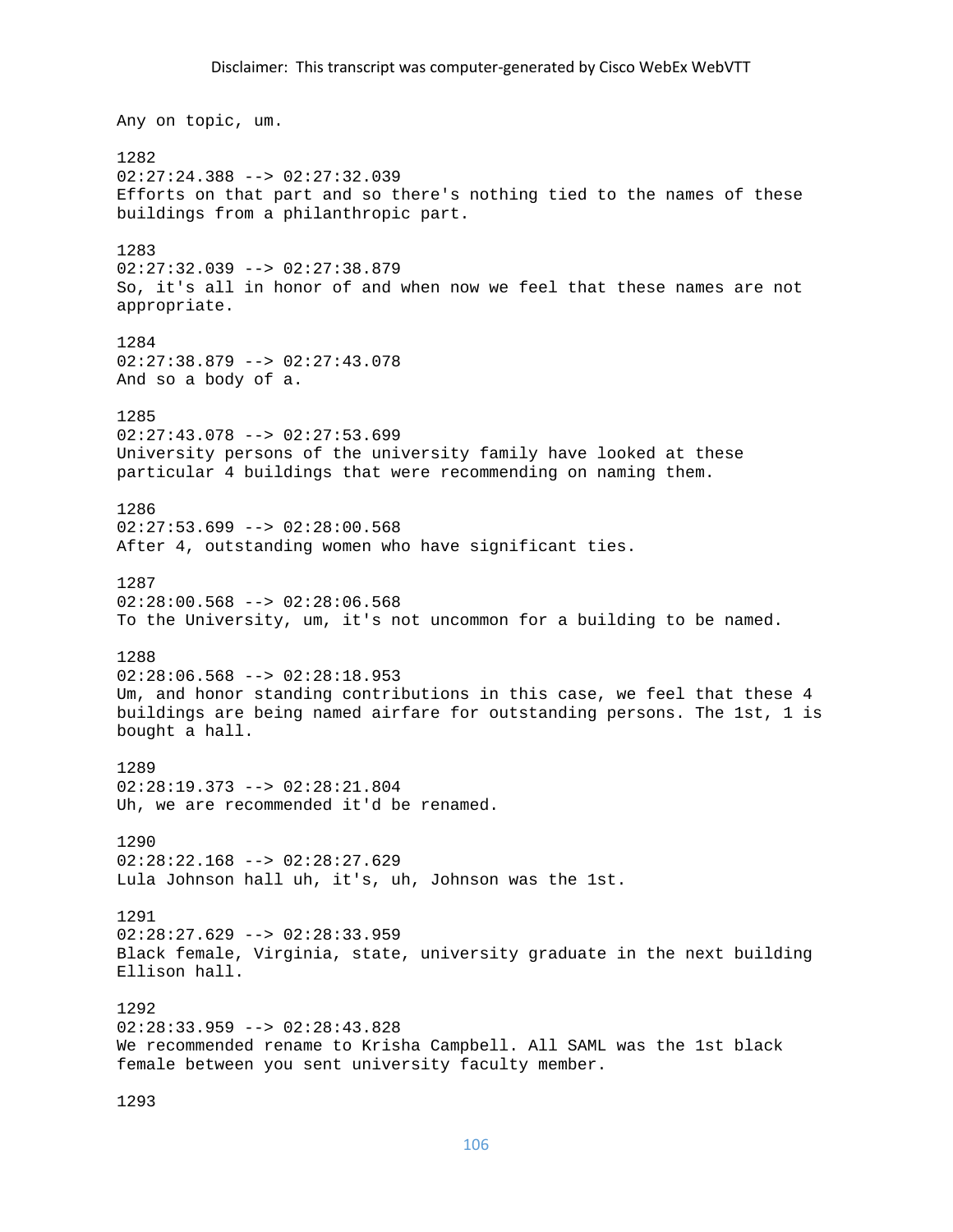02:28:43.828 --> 02:28:50.908 Uh, the next building, the Frankel hall Shelby named janela Jackson hall. 1294  $02:28:50.908$  -->  $02:28:56.039$ Uh, miss, uh, so, now that frankly, Jackson, roasting music. 1295 02:28:56.039 --> 02:29:00.148 Of the Virginia State University, alma mater and. 1296 02:29:00.148 --> 02:29:03.299 Um, bird hall, Shelby. 1297 02:29:03.299 --> 02:29:06.299 I would call a name of. 1298 02:29:06.299 --> 02:29:09.929 I'll tell you Howard, what's in English? 1299 02:29:09.929 --> 02:29:16.529 Instructor professor here, and also the advisor for the 3rd attempt to have a student newspaper. 1300 02:29:16.529 --> 02:29:23.488 As far as information was not how it how it's formally. 1301  $02:29:23.488$  -->  $02:29:26.998$ On campus, this is the same individual for. 1302 02:29:26.998 --> 02:29:31.078 On this building will be a name for you guys when that. 1303 02:29:31.078 --> 02:29:37.799 It only cease to exist in its formal state. Um, there was not a replacement. 1304 02:29:37.799 --> 02:29:42.209 So these are the 4 names that are coming before, you. 1305 02:29:42.209 --> 02:29:45.449 Uh, we're asking, but, um. 1306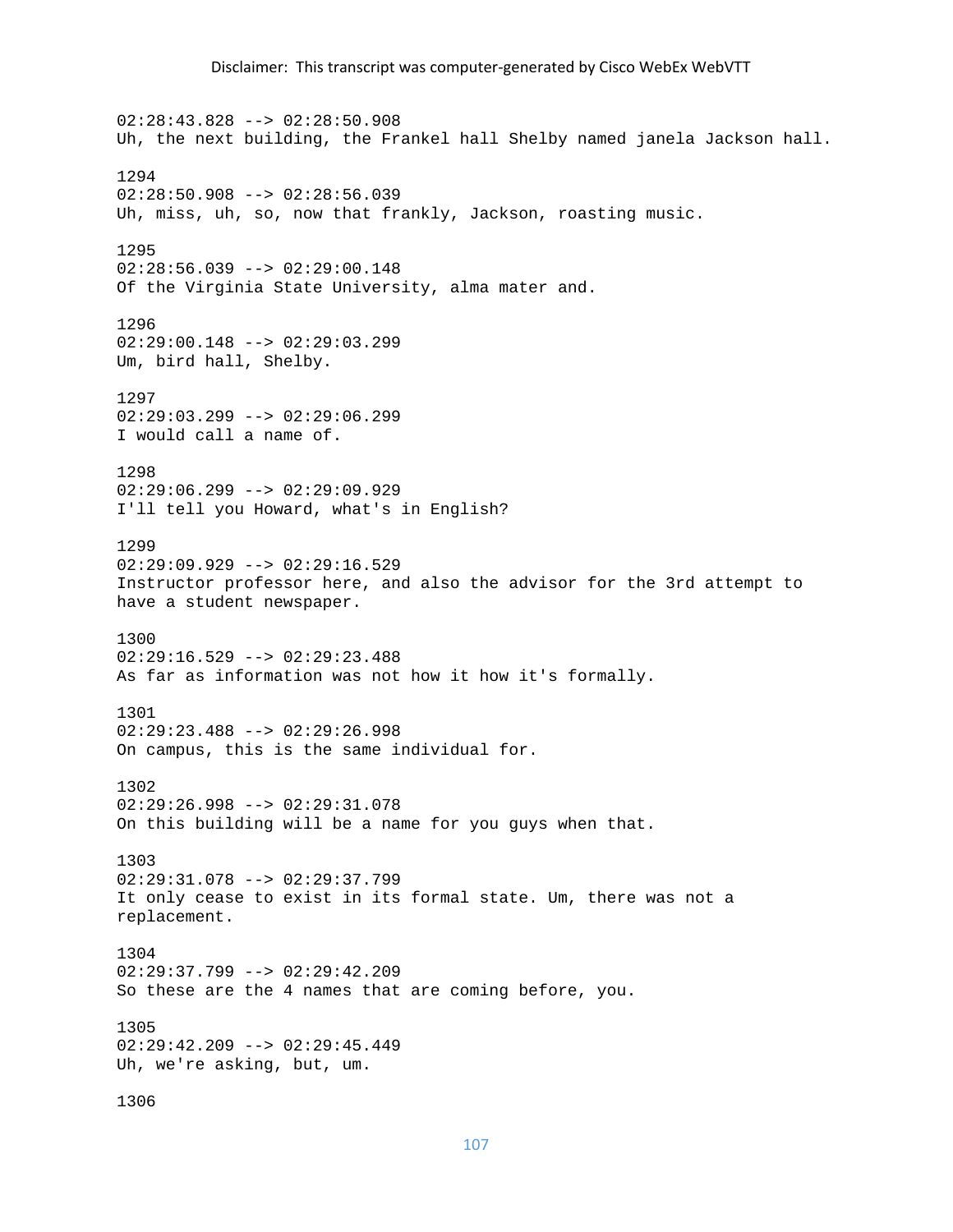$02:29:45.449$  -->  $02:29:51.359$ You approve, um, have your name about these 4 buildings. 1307 02:29:53.578 --> 02:29:59.849 Thank you Mr. chair it's been submitted for consideration of the full board. 1308 02:29:59.849 --> 02:30:05.939 The resolution to rename buildings for sprinkle and Waterhouse. 1309 02:30:05.939 --> 02:30:14.459 To be renamed respectively how to challenge them for the question. 1310 02:30:14.459 --> 02:30:20.009 Ready all those in favor say, aye aye aye. 1311  $02:30:20.009$  -->  $02:30:23.068$ Yeah. 1312 02:30:25.859 --> 02:30:30.869 Let's do instead. 1313 02:30:30.869 --> 02:30:34.168 Yeah, Dr brown. 1314 02:30:34.168 --> 02:30:37.709 There's a curtain then yes. 1315 02:30:37.709 --> 02:30:42.088 Miss Cory yeah. 1316  $02:30:42.088$  -->  $02:30:45.179$ Talk to Darden. 1317 02:30:45.179 --> 02:30:48.808 Mr. Flemming? Yeah. 1318 02:30:49.828 --> 02:30:54.568 Yes, yeah. 1319 02:30:56.668 --> 02:30:59.939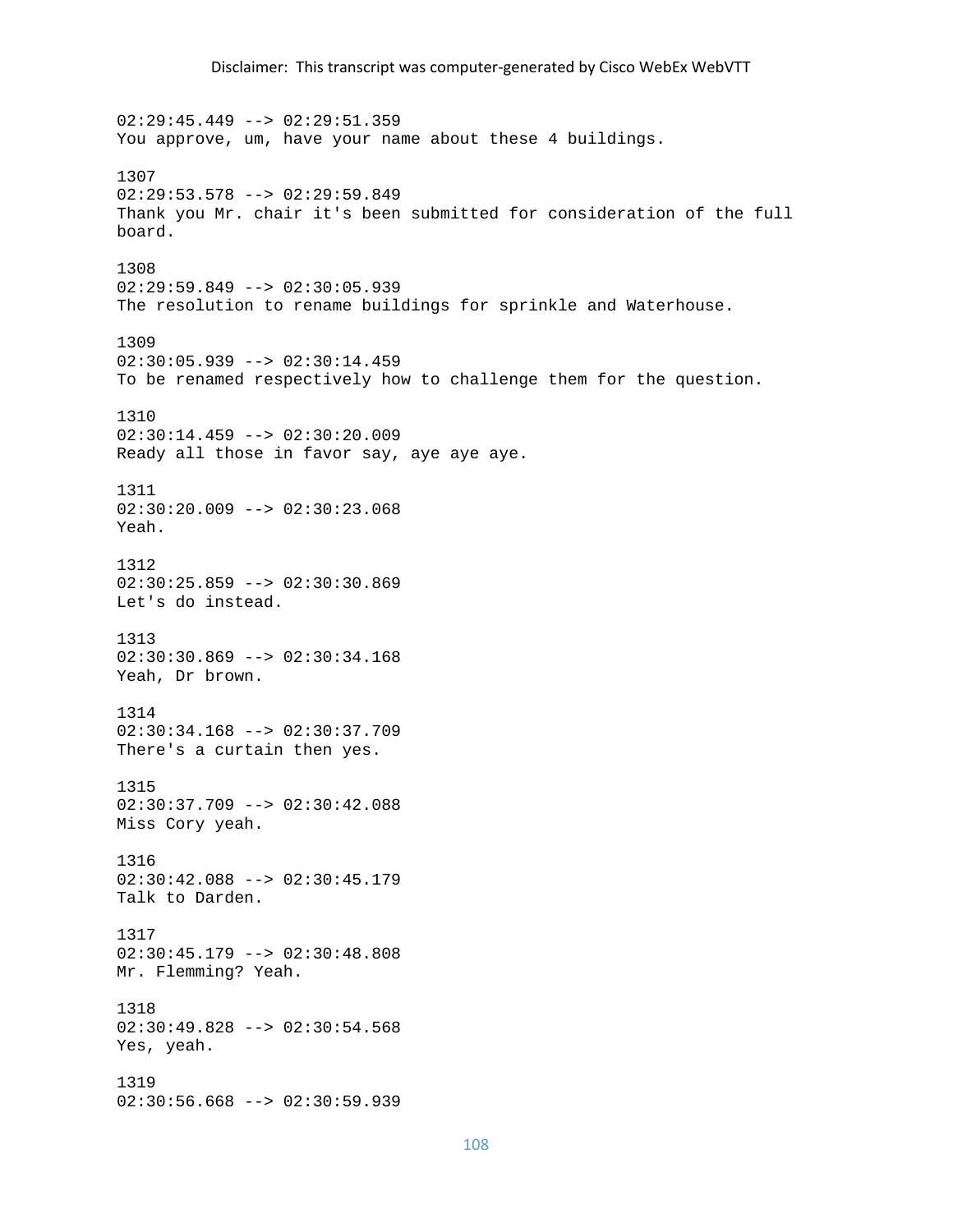Mr, yes. 1320 02:30:59.939 --> 02:31:03.689 Mr. hell yes. 1321 02:31:03.689 --> 02:31:06.689 Miss the yeah. 1322 02:31:06.689 --> 02:31:11.218 Mister Richardson? Yes. 1323 02:31:11.218 --> 02:31:15.209 Yes, for this in the last call so I missed it. 1324 02:31:15.209 --> 02:31:18.718 Oh, all right. Thank you. Um. 1325 02:31:18.718 --> 02:31:22.049 Mister turnage. 1326 02:31:22.049 --> 02:31:25.558 Mister poorly yes. 1327 02:31:27.359 --> 02:31:30.779 Thank you. Okay. 1328 02:31:30.779 --> 02:31:34.019 Now, give you a general overview of a. 1329  $02:31:34.019$  -->  $02:31:38.068$ The meeting in general, which have occurred this morning. 1330 02:31:38.068 --> 02:31:41.429 We 1st are a trend sponsored programs. 1331 02:31:41.429 --> 02:31:44.429 To face on the. 1332  $02:31:44.429$  -->  $02:31:47.609$ Propose the submission in 3rd quarter, but that's why.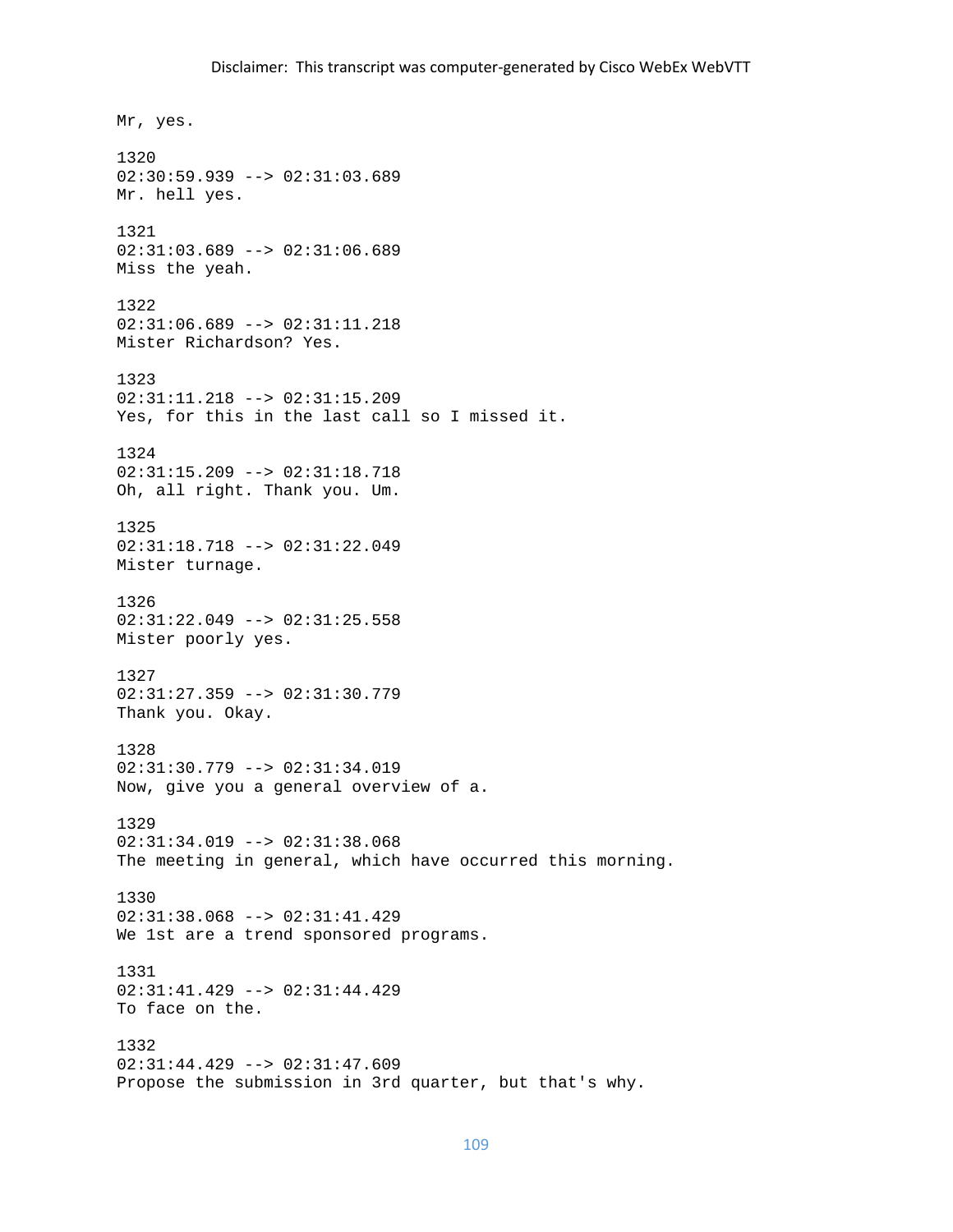1333  $02:31:47.609$  -->  $02:31:52.379$ 2021 continuous paced prior years with 84. 1334 02:31:52.379 --> 02:31:56.488 Proposal submitted worth 44 point. 1335 02:31:56.488 --> 02:32:00.119 1Million dollars and consistent with our increased level. 1336 02:32:00.119 --> 02:32:03.359 Proposed activities the number of grants and our portfolio. 1337 02:32:03.359 --> 02:32:06.959 Has increased to 93, um. 1338  $02:32:06.959$  -->  $02:32:11.759$ We also looked at the graduate expenditures and and indirect. 1339 02:32:11.759 --> 02:32:16.738 A cost, but we also have a great. 1340 02:32:16.738 --> 02:32:24.088 Government relations report, um, uh, benefited greatly from. 1341 02:32:24.088 --> 02:32:31.318 The work about director who's very much engaged in the behind the scenes and. 1342 02:32:31.318 --> 02:32:35.459 And the same us with our legislators. 1343 02:32:35.459 --> 02:32:40.588 Ensuring that Virginia State University receives its fair share. 1344 02:32:40.588 --> 02:32:46.078 And if possible, even 4th and fair share of. 1345 02:32:46.078 --> 02:32:50.369 Grants and awards, uh, through the general assembly. 1346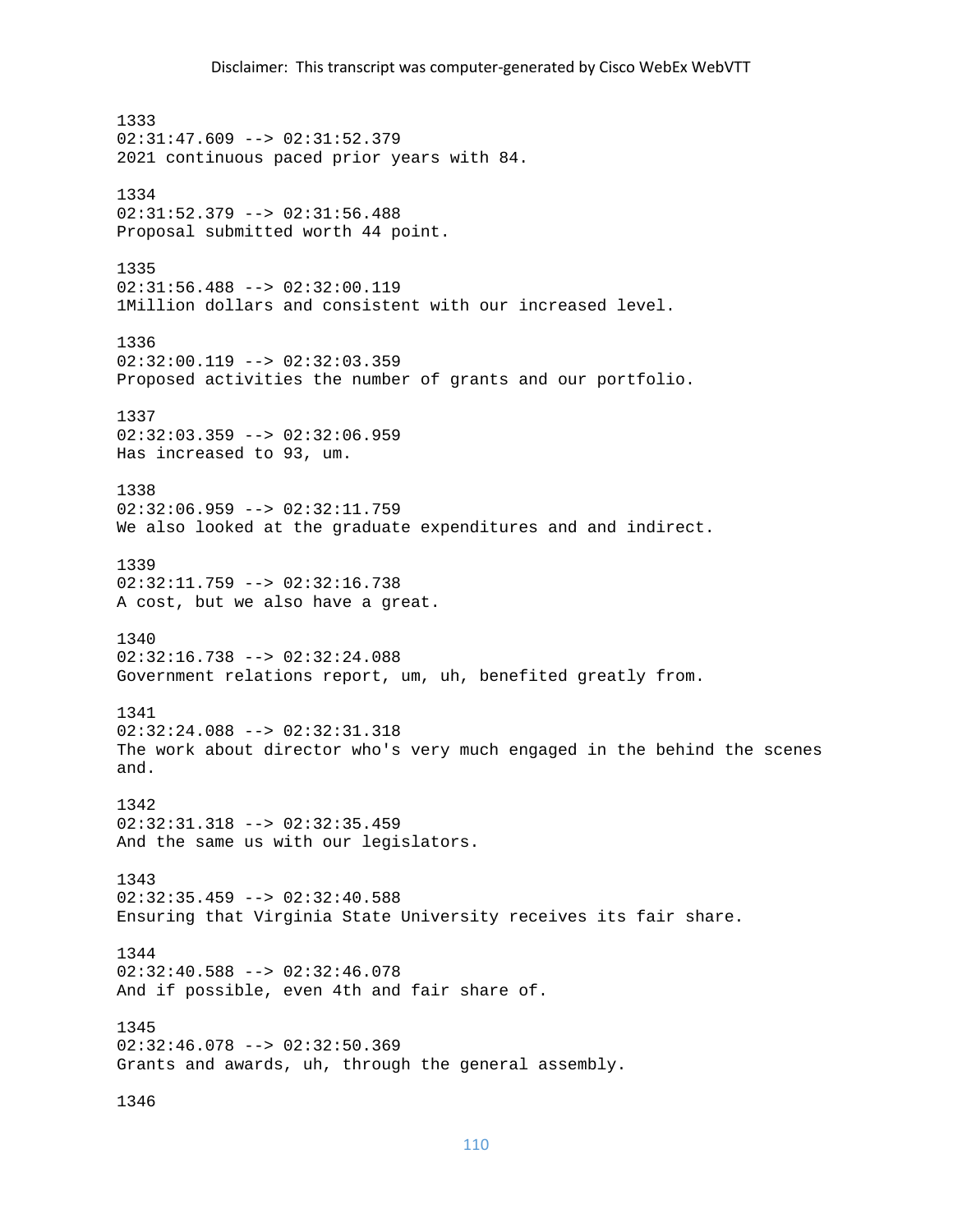$02:32:50.369$  -->  $02:32:55.949$ We received an additional 34Million for H, back upgrade campus wide from. 1347 02:32:55.949 --> 02:33:00.509 Uh, I don't know a lot of funding for agency 21,234. 1348 02:33:00.509 --> 02:33:03.748 And through the high education unified budget amendment. 1349 02:33:03.748 --> 02:33:08.818 We were say that we received at 1.7Million to maintain. 1350 02:33:08.818 --> 02:33:13.468 Portable access and fiscal year, 2021 and 2022. 1351 02:33:13.468 --> 02:33:22.888 Uh, 6.1Million for integrated financial aid tend to point 2Million. They help with vulnerable costs increases intercourse, spending ourselves 1 time funds. 1352  $02:33:22.888$  -->  $02:33:28.918$ Certainly, our students will benefit greatly from this awards as well as our campus. 1353 02:33:28.918 --> 02:33:33.838 Fortunately, a journalist, send me also pass a budget that would allow to. 1354 02:33:33.838 --> 02:33:42.898 A 5% salary increase again um, June 10th of 2021, for state employees and faculty. 1355 02:33:42.898 --> 02:33:48.209 As well, as budget line, which allows you to have access to. 1356 02:33:48.209 --> 02:33:53.969 The US Department of educations is received capital financing program. 1357 02:33:53.969 --> 02:33:57.059 There are. 1358 02:33:57.059 --> 02:34:01.799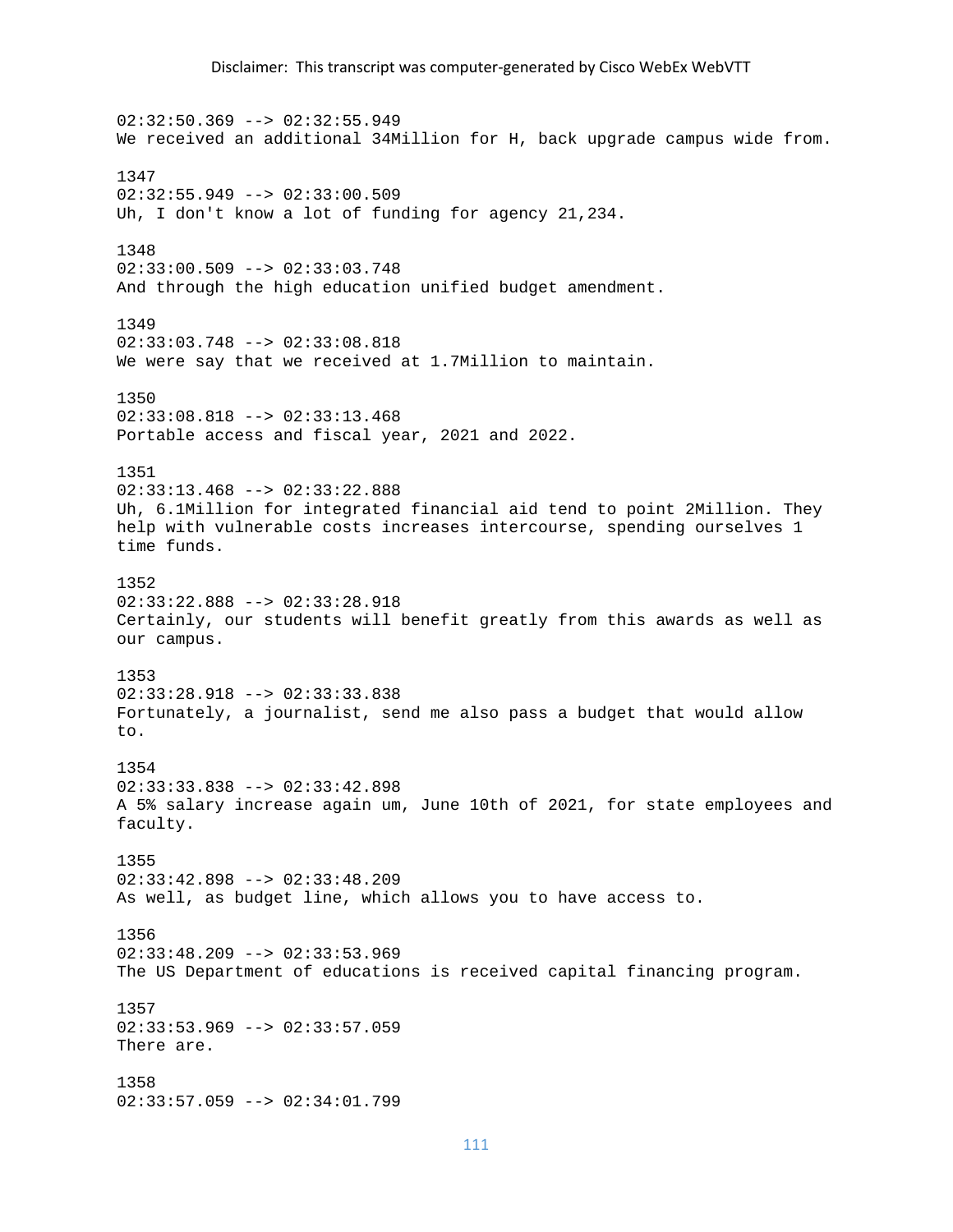Or a number of other bills passed, including 1. 1359 02:34:01.799 --> 02:34:13.229 Reach a hospital in 2020, which requires universities to publish the names of their board members, the dates of upcoming meetings structure to access in those meetings. And then I. 1360 02:34:13.229 --> 02:34:17.069 Archive of the agendas and, um. 1361 02:34:17.069 --> 02:34:20.670 Dr, Brits and her counterpart so working on. 1362  $02:34:20.670$  -->  $02:34:24.059$ Some updates to that, then presenting it. 1363  $02:34:24.059$  -->  $02:34:29.340$ To share later on for our report back to the general assembly. 1364 02:34:29.340 --> 02:34:36.479 We were very fortunate to be selected as a cipher for changes. 1st criminatory debate of the year. 5 candidates. 1365 02:34:36.479 --> 02:34:41.909 That on stage, and it's an auditorium and they'll Fitzgerald served as a moderator. 1366  $02:34:41.909$  -->  $02:34:48.450$ Uh, the great things, uh, 1 of the great things, uh, in addition to providing additional exposure. 1367  $02:34:48.450$  -->  $02:34:53.190$ Across the commonwealth to Chinese city universities was the. 1368 02:34:53.190 --> 02:35:03.239 Ability about mass communications students to conduct behind the scenes interviews with each of the candidates along with talked to. 1369 02:35:03.239 --> 02:35:10.649 We also continue to engage our federal leaders with, uh, president, too often taking the lead on that.

1370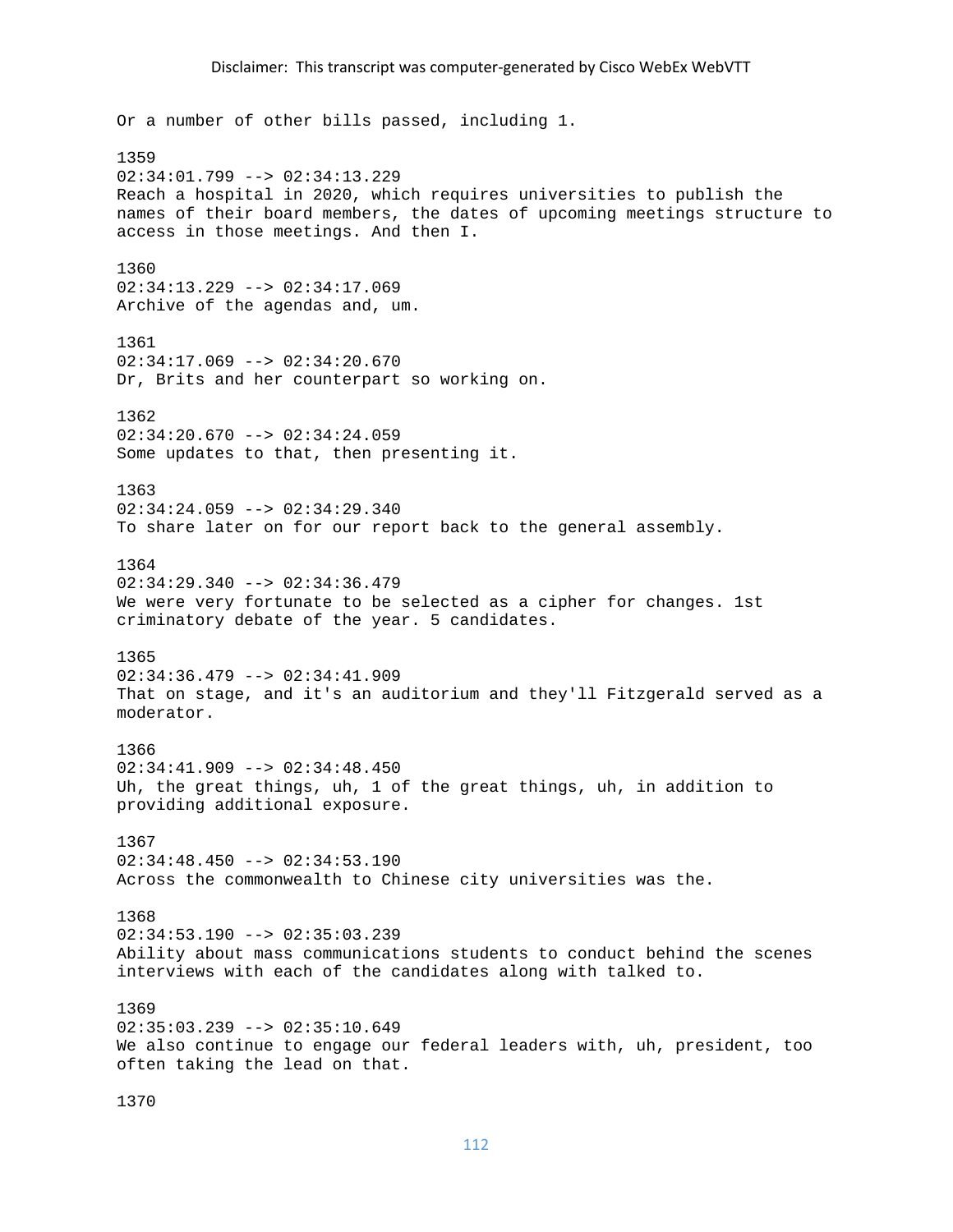02:35:10.649 --> 02:35:17.069 It's met virtually with such a Richmond in the White House and met with Senator. Tim came. 1371  $02:35:17.069$  -->  $02:35:22.739$ And all of this, we know it's going to help to provide greater awareness. 1372  $02:35:22.739$  -->  $02:35:29.040$ Of the University, which is in greater developing, which will be helpful on a number of slots. 1373 02:35:29.040 --> 02:35:34.379 Then from Dr, Dan, which we had, uh, an extensive communications. 1374 02:35:34.379 --> 02:35:39.510 Uh, presentation, which she received just standing ovation and lots of. 1375 02:35:39.510 --> 02:35:47.219 Applause, um, they made it was very pleased with the work that's being done and insurance increasing our visibility. 1376  $02:35:47.219$  -->  $02:35:52.620$ And it's not just based on qualitative information and documented. 1377  $02:35:52.620$  -->  $02:36:02.219$ By normal sources that track things such as, um, the number of times we are. 1378 02:36:02.219 --> 02:36:06.690 Uh, shown by certain networks or and or cited and certain. 1379  $02:36:06.690$  -->  $02:36:13.559$ Publications that just local ones, but even, uh, the Washington Post, which has an extensive extensive network. 1380 02:36:13.559 --> 02:36:24.000 I'm also able to track our success in terms of being recognized and mentioned in social media. 1381  $02:36:24.000$  -->  $02:36:28.649$ And, uh, we have 1 is, um, we're just below. 1382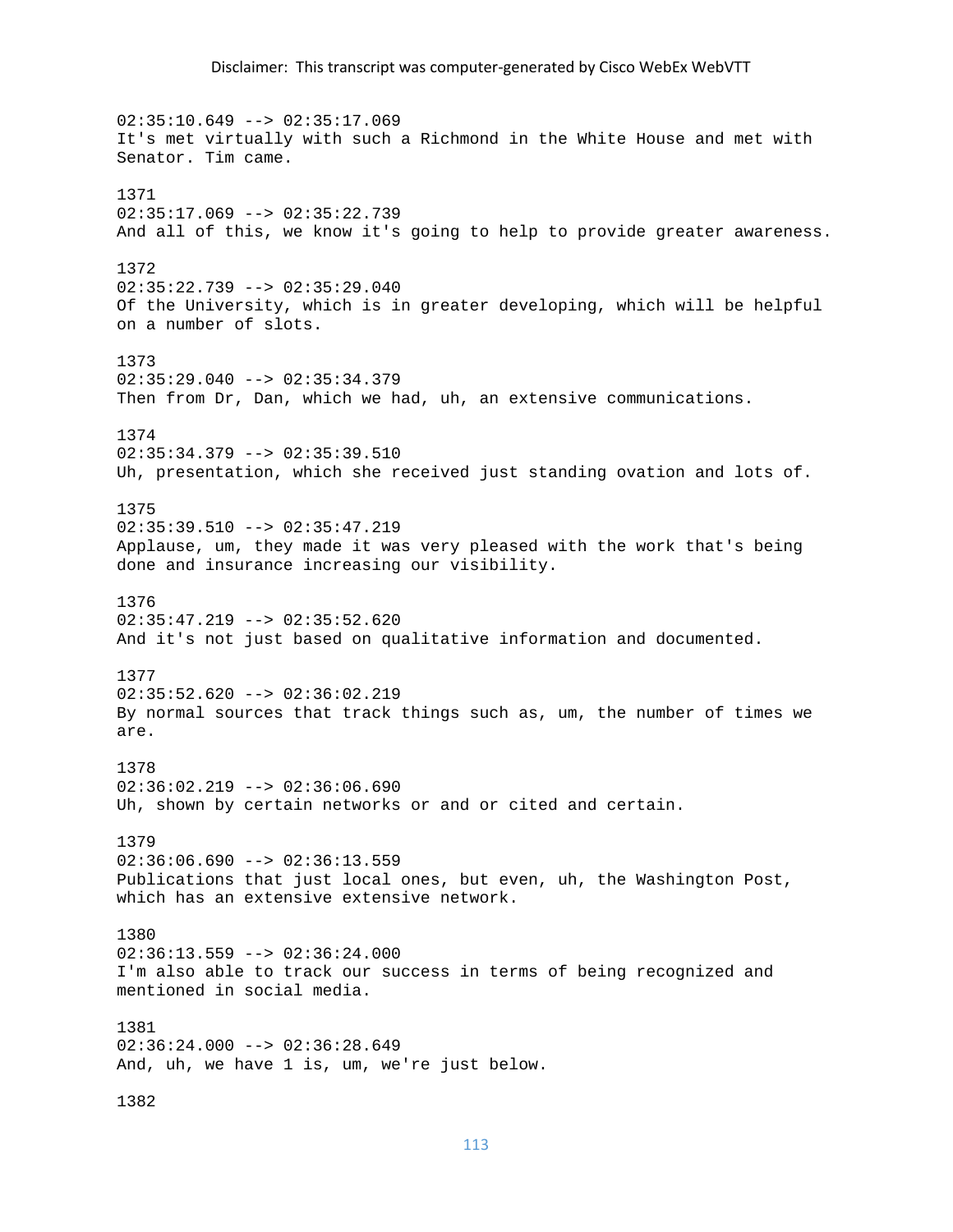$02:36:28.649$  -->  $02:36:33.510$ Uh, basic here, and the ones that we looked at, and certainly. 1383  $02:36:33.510$  -->  $02:36:40.139$ The 1 that has the crazy stuff of all the other speech they use anytime and watch it. Virginia. 1384  $02:36:40.139$  -->  $02:36:45.629$ Um, we also heard a very impressive, a quick overview. 1385 02:36:45.629 --> 02:36:53.069 Of a branding initiative sets out to the interest that, uh, I just have a, as a. 1386  $02:36:53.069$  -->  $02:36:58.680$ Is Howard said, um, this, she could have been more satisfied having a paid a. 1387  $02:36:58.680$  -->  $02:37:03.450$ It solves into this, and it was a collaborative process involving a number of. 1388  $02:37:03.450$  -->  $02:37:09.090$ A constituent groups, including students from a marketing department. 1389 02:37:09.090 --> 02:37:12.329 And they came to some concessions consensus. 1390 02:37:12.329 --> 02:37:16.680 Um, with, um, a new brand that they will be. 1391 02:37:16.680 --> 02:37:20.610 Bringing before you soon, but from what we saw. 1392  $02:37:20.610$  -->  $02:37:26.010$ Uh, it's great to have him on multiple elevator speeches. 1393 02:37:26.010 --> 02:37:35.309 And, uh, also a brand that we think that speaks highly in terms of greatness and how it a. 1394 02:37:35.309 --> 02:37:40.200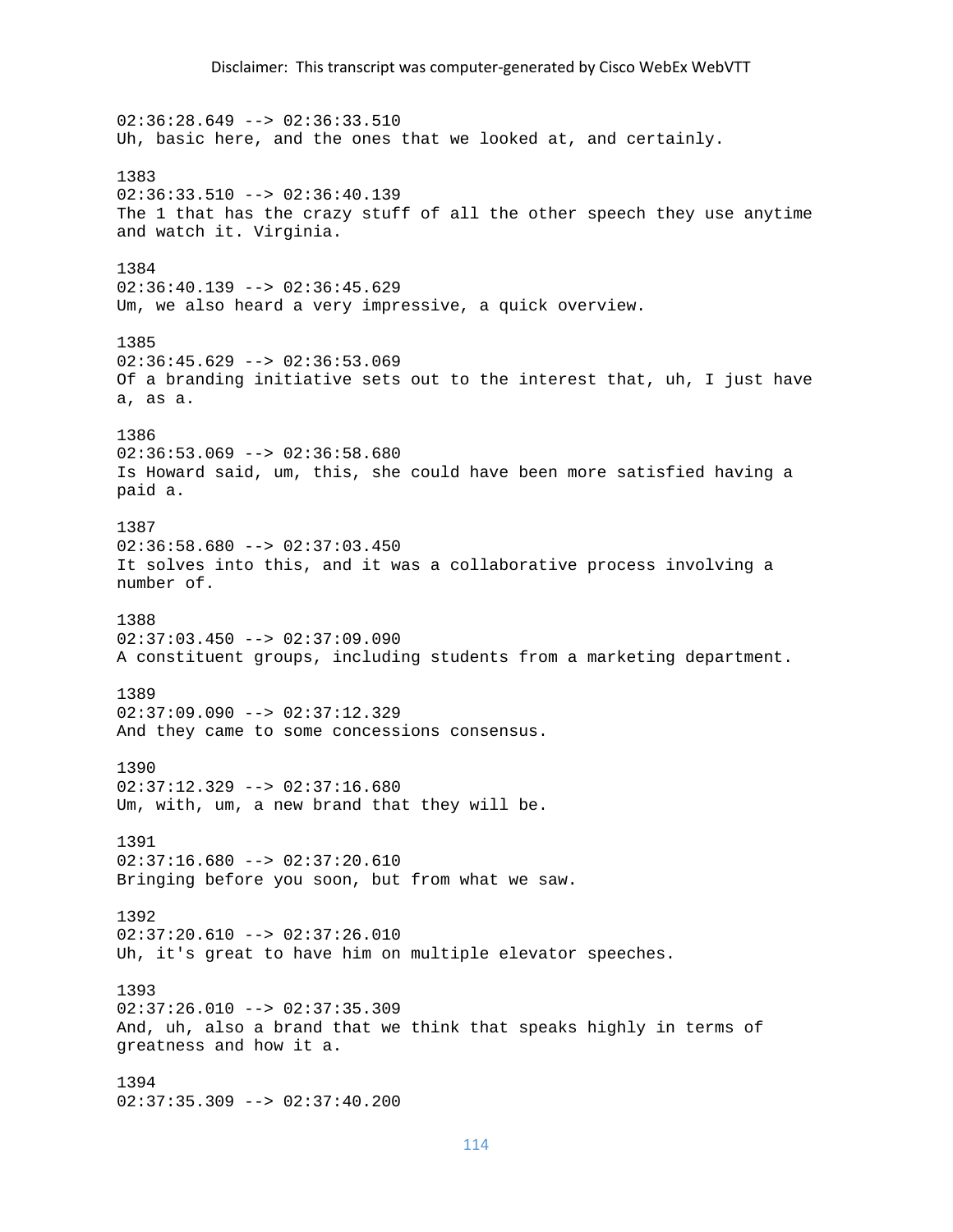## Disclaimer: This transcript was computer‐generated by Cisco WebEx WebVTT

It builds on the greatness and historical. Great. So this institution. 1395  $02:37:40.200$  -->  $02:37:46.229$ Oxygen current greatness that, um, is, uh, we find prevalent throughout the. 1396  $02:37:46.229$  -->  $02:37:57.690$ University family, including greatness of family members and great things on staff they're doing and the great things that our students have done.  $S<sub>O</sub>$ 1397 02:37:57.690 --> 02:38:01.079 Uh, stay tuned for that presentation. 1398 02:38:01.079 --> 02:38:05.280 A charts and it's institutional advancement. We're very proud. 1399 02:38:05.280 --> 02:38:10.440 I love him this Howard and the great things that she has been doing. 1400  $02:38:10.440$  -->  $02:38:14.159$ As well, as the rest of her staff, in terms of. 1401 02:38:14.159 --> 02:38:29.004 Bringing some impressive results. Um, now total philanthropic support, not counting the 30Million dollar donation. We received for 3Million dollars 30003.1Million dollars in 2400 donors as of April 13th of this year. 1402 02:38:33.389 --> 02:38:37.379 Last year the time and the numbers were to form 2,000,000. 1403 02:38:37.379 --> 02:38:42.000 From the charge of 2012 dollars. 1404  $02:38:42.000$  -->  $02:38:45.629$ We also had. 1405  $02:38:45.629$  -->  $02:38:51.659$ 6 figure and solicited test. I will tell you, we're very proud of the way that was received.

```
1406
```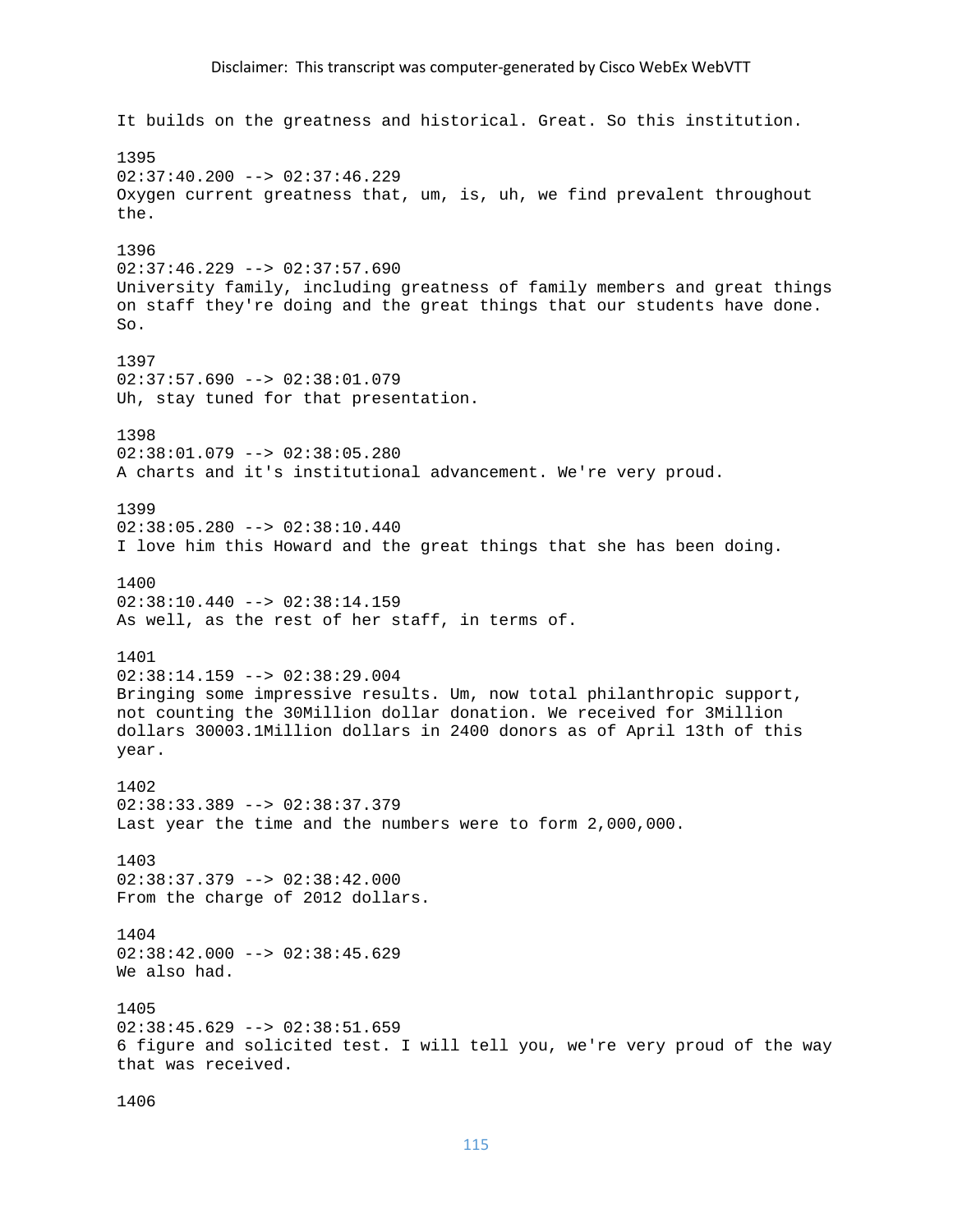02:38:51.659 --> 02:38:55.950 And, um, that that puts away the cultivation of that. 1407  $02:38:55.950$  -->  $02:39:06.600$ Um, um, the 2nd place since then with a couple of other gifts that we know that align well, with the. 1408 02:39:06.600 --> 02:39:10.319 The prior TVs, the down. 1409 02:39:10.319 --> 02:39:14.399 We also are taking advantage of the opportunity. 1410 02:39:14.399 --> 02:39:14.850 Uh, 1411  $02:39:14.875$  -->  $02:39:23.905$ some of the money being made available to institutions such as ours that are joined significant things relative to the academic Tennessee, 1412  $02:39:23.965$  -->  $02:39:26.965$ this unfortunately impact on our minority groups with, 1413 02:39:27.295 --> 02:39:32.034 as well as some of the things that took place relative to civil rights and commercial justice force. 1414 02:39:32.489 --> 02:39:36.389 So, uh, we're trying to take advantage of that as we. 1415  $02:39:36.389$  -->  $02:39:41.280$ Episode opportunities with some of the corporations as well as foundations. 1416  $02:39:41.280$  -->  $02:39:44.520$ Um, we, um. 1417  $02:39:44.520$  -->  $02:39:52.920$ I'm looking forward to continued success in the department as we look for a successful day of giving our insurance 17. 1418

02:39:52.920 --> 02:39:59.670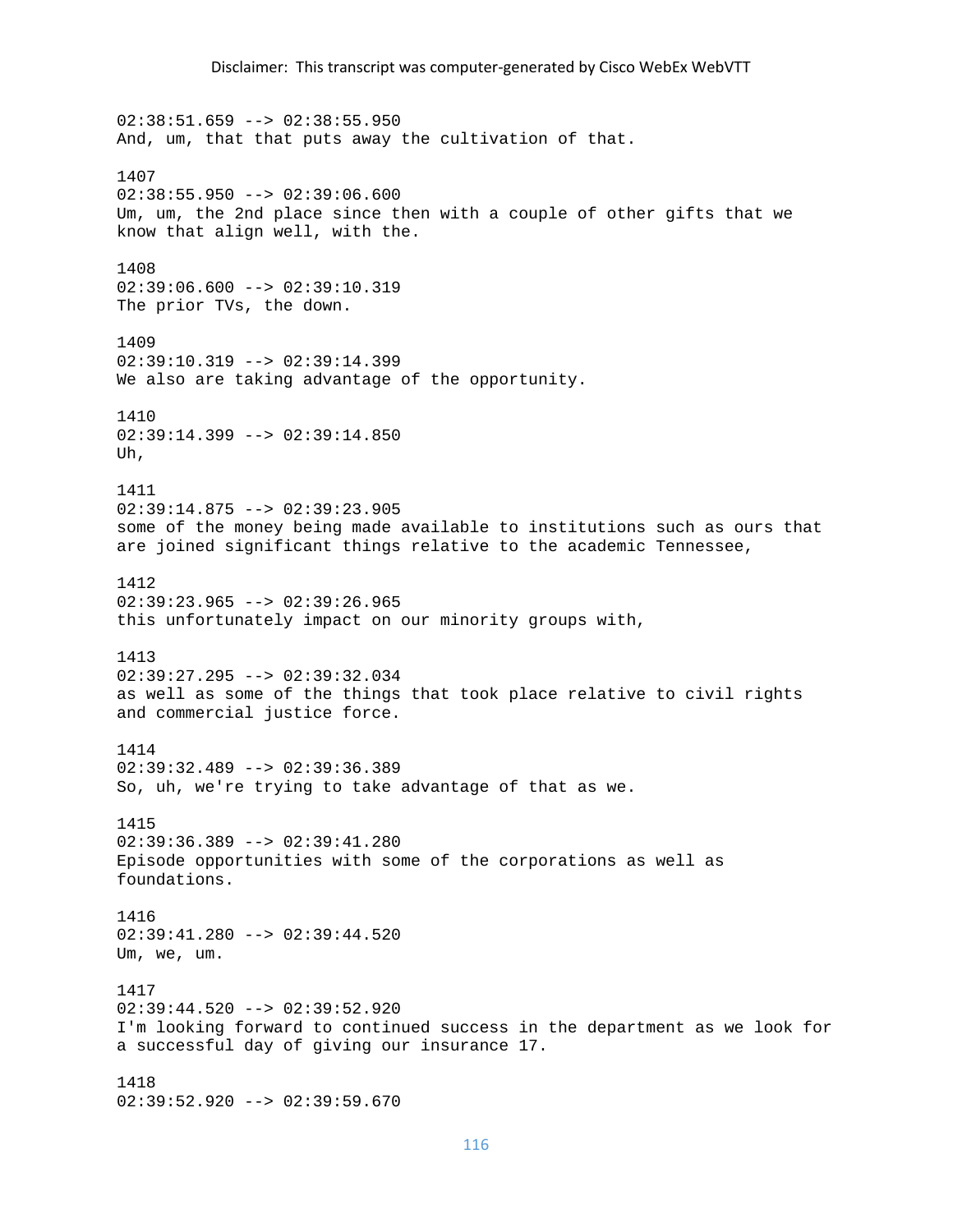And the tuition assistance, spring mailing, and some other targeted mailings that we have to re, engage. 1419  $02:39:59.670$  -->  $02:40:02.670$ Donors, um. 1420  $02:40:02.670$  -->  $02:40:07.229$ I would say as a side note that didn't come as a part of the. 1421  $02:40:07.229$  -->  $02:40:10.979$ Form of report, but we did have some discussion. 1422 02:40:10.979 --> 02:40:15.030 About the naming of the buildings. 1423 02:40:15.030 --> 02:40:20.190 Back to around a data point and reminded us that. 1424 02:40:20.190 --> 02:40:27.899 What we have talked about making sure that we take advantage of the opportunity with naming opportunities. 1425 02:40:27.899 --> 02:40:31.229 Have a financial donation aligned with that. 1426  $02:40:31.229$  -->  $02:40:37.020$ And we certainly will remember that and we know that the staff are remember at. 1427  $02:40:37.020$  -->  $02:40:42.030$ But we came to the solution that what we were doing in this case is named those. 1428 02:40:42.030 --> 02:40:51.090 Buildings have to person's outstanding persons who have made contributions to the university and then go to. 1429  $02:40:51.090$  -->  $02:40:59.280$ Uh, respective foundations and corporate donors who would be interested in making a donation in honor of that. 1430

02:40:59.280 --> 02:41:04.440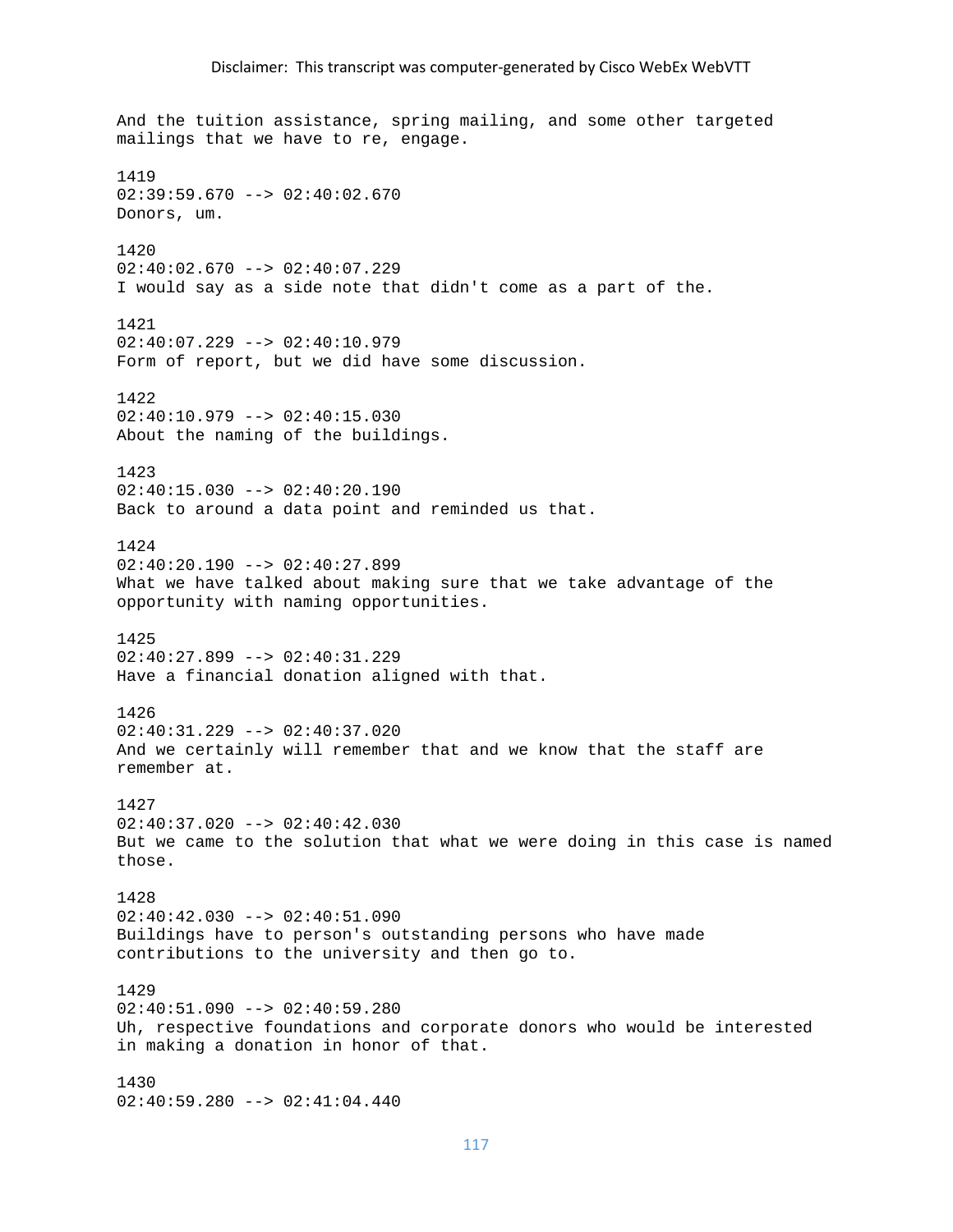Individually to support the building rename and. 1431  $02:41:04.440$  -->  $02:41:09.450$ Oh, um, I think that, uh. 1432 02:41:09.450 --> 02:41:12.629 That is about it after that we had. 1433  $02:41:12.629$  -->  $02:41:16.590$ Uh, very, um, report from. 1434  $02:41:16.590$  -->  $02:41:30.299$ Frank Johnson, who's the president of the alumni association? Some of the great things that have happened there as well as message fetch about the great things that are going on. 1435  $02:41:30.299$  -->  $02:41:39.420$ And the foundation, particularly the returns that on some of their managed, uh, some of their funds there, and now managed a little differently. 1436  $02:41:39.420$  -->  $02:41:45.510$ And we're 70, I was looking forward to continued results such and said. 1437  $02:41:45.510$  -->  $02:41:49.680$ That's about it. It's certainly welcome any comments from any of the other. 1438 02:41:49.680 --> 02:41:54.209 Many members present, entertain any questions. 1439  $02:41:58.620$  -->  $02:42:03.180$ Thank you for your attention to chair. 1440 02:42:03.180 --> 02:42:08.280 So there is no closed session with regard. 1441  $02:42:08.280$  -->  $02:42:16.110$ Institutional advancement, we did go into call the sessions for discussion relative to the building. 1442 02:42:16.110 --> 02:42:20.159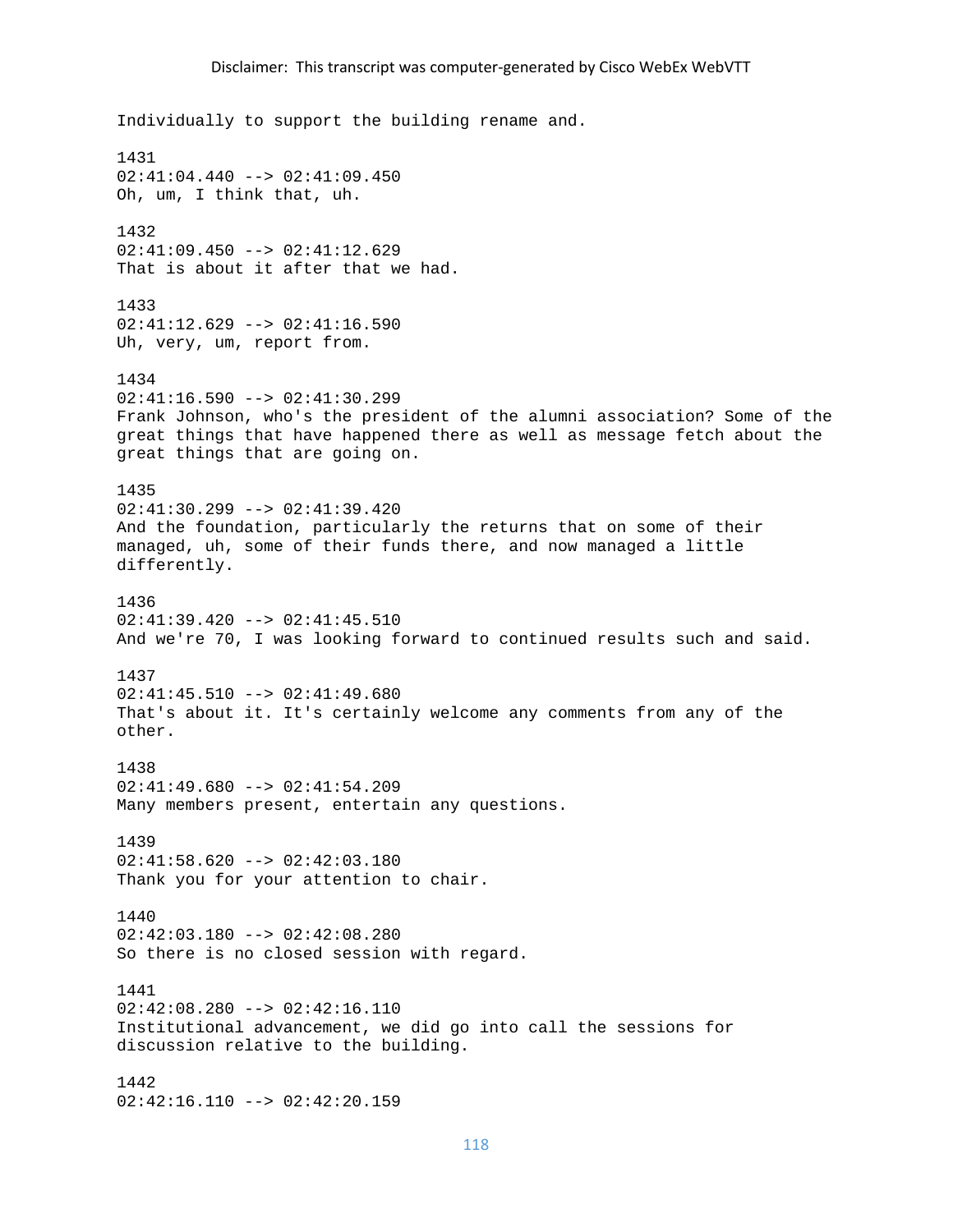Great Thank you. Thank you very much for your. 1443  $02:42:20.159$  -->  $02:42:27.059$ Personal compensation and governance. 1444 02:42:27.059 --> 02:42:31.889 We have a we have a great program. 1445 02:42:31.889 --> 02:42:37.469 We can. 1446  $02:42:39.360$  -->  $02:42:50.010$ Said we can take a 10 minute break. 1447  $02:42:50.010$  -->  $02:42:54.569$ Great. 1448  $02:42:54.569$  -->  $02:42:58.170$ No. 1449 02:43:08.280 --> 02:43:12.719 Well, return at 5 after 4. 1450 02:43:12.719 --> 02:43:17.100 The. 1451  $02:43:18.690$  -->  $02:43:28.920$ Silence. 1452  $02:43:28.920$  -->  $02:43:31.950$ Yes. 1453 02:43:31.950 --> 02:43:37.559 Instead of not. Okay. 1454  $02:43:37.559$  -->  $02:43:48.270$ Okay, no, because we were going to do this to. 1455  $02:43:48.270$  -->  $02:43:52.620$ So, we didn't know anything. We did not.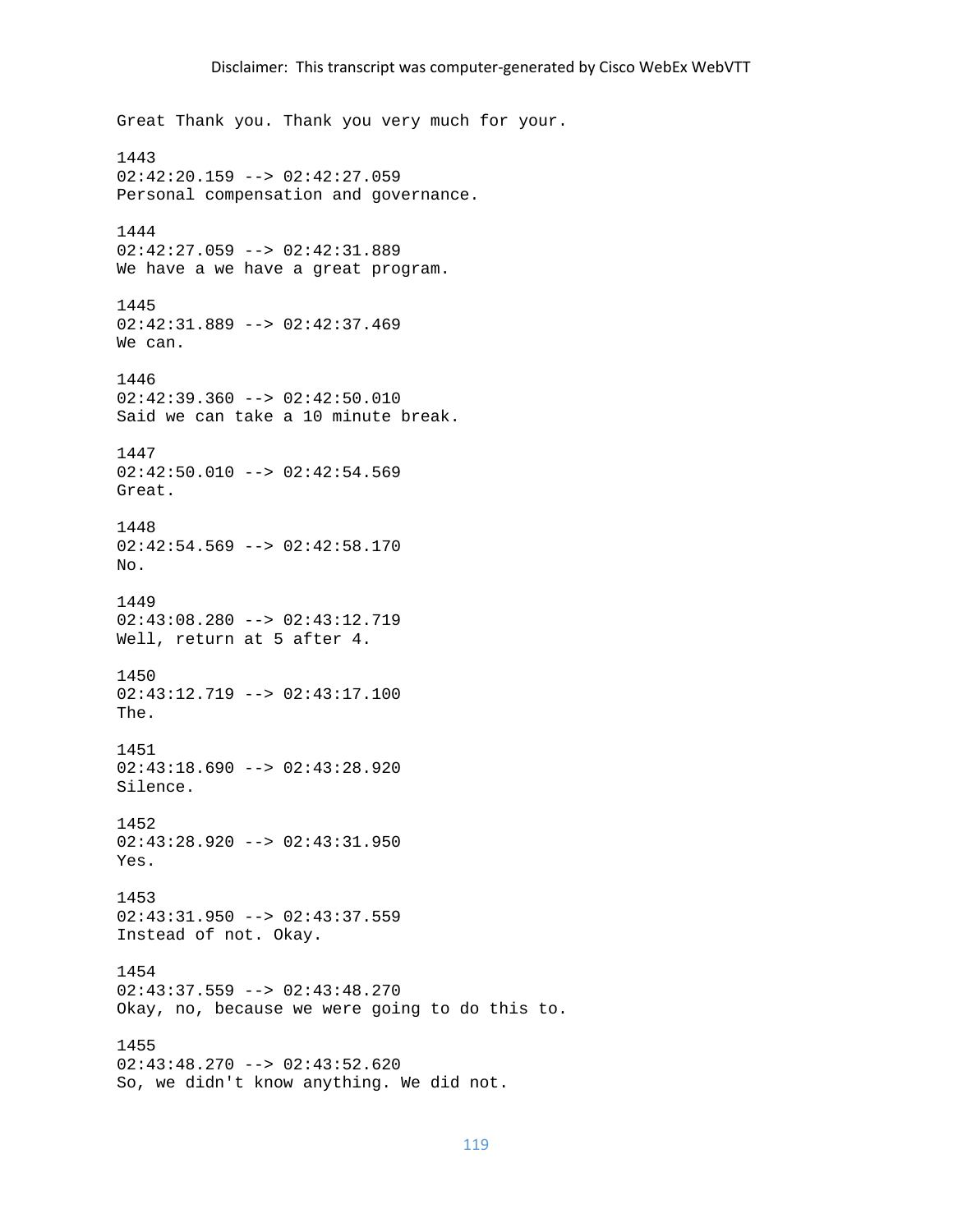1456  $02:43:52.620$  -->  $02:43:57.090$ Thanks. 1457 02:43:57.090 --> 02:44:01.770 It needs to be that. 1458 02:44:01.770 --> 02:44:12.629 Thank you. 1459 02:44:17.094 --> 02:44:29.635 Convicted by this meeting, I donated here to given a great. 1460 02:54:33.840 --> 02:54:35.430 And it will return yet. 1461  $02:54:38.219$  -->  $02:54:45.000$ I'm here I'm here is great. 1462  $02:54:45.000$  -->  $02:54:51.750$ Oh, wow. I can hear if a Thingy no. 1463 02:54:51.750 --> 02:54:58.770 We can hear you too. We're trying to work out. I sounds wrong upon network. 1464 02:54:58.770 --> 02:55:02.549 Oh, well, we can hear you clearly. It's great. 1465 02:55:02.549 --> 02:55:06.989 I will ask, I hope I hope it doesn't cut out on me again. 1466  $02:55:08.459$  -->  $02:55:12.540$ So, I was on the phone with Dr. 1467  $02:55:12.540$  -->  $02:55:16.079$ I don't know who she went. 1468 02:55:44.604 --> 02:56:09.504 Eva. 1469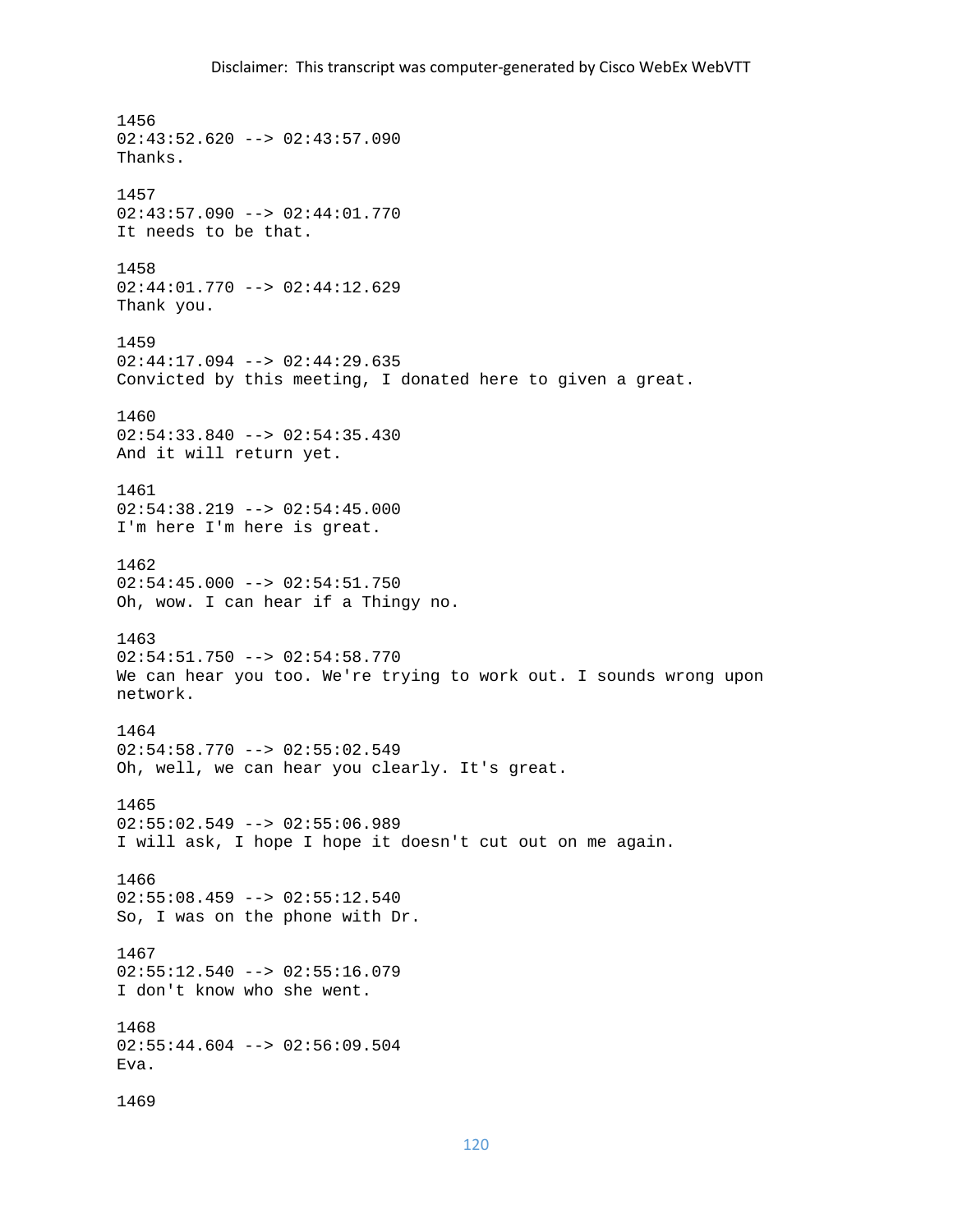$02:56:48.420$  -->  $02:56:53.610$ Yes, sir. Yes. 1470  $02:56:53.610$  -->  $02:56:57.690$ Hello. 1471 02:57:00.209 --> 02:57:03.780 Okay. 1472  $02:57:04.920$  -->  $02:57:11.040$ Yes, okay. 1473 02:57:13.260 --> 02:57:17.639 Hello? Hello? 1474  $02:57:17.639$  -->  $02:57:22.350$ Yes. 1475 02:57:22.350 --> 02:57:25.379 Yes, yeah. 1476 02:57:25.379 --> 02:57:30.329 So, no compensation and governance committee. 1477 02:57:35.159 --> 02:57:38.219 Afternoon. 1478 02:57:38.219 --> 02:57:45.780 Uh, we have 1 resolution to approve for the earlier. We're trying to plan that we're putting in place. 1479 02:57:45.780 --> 02:57:50.190 We think is necessary in time that opportunity to be available to us. 1480 02:57:50.190 --> 02:57:54.989 This time it was the breakdown of what that means will look like. 1481 02:57:54.989 --> 02:58:00.899 And I think that would be happy to approve this for people want to leave a little bit early.

1482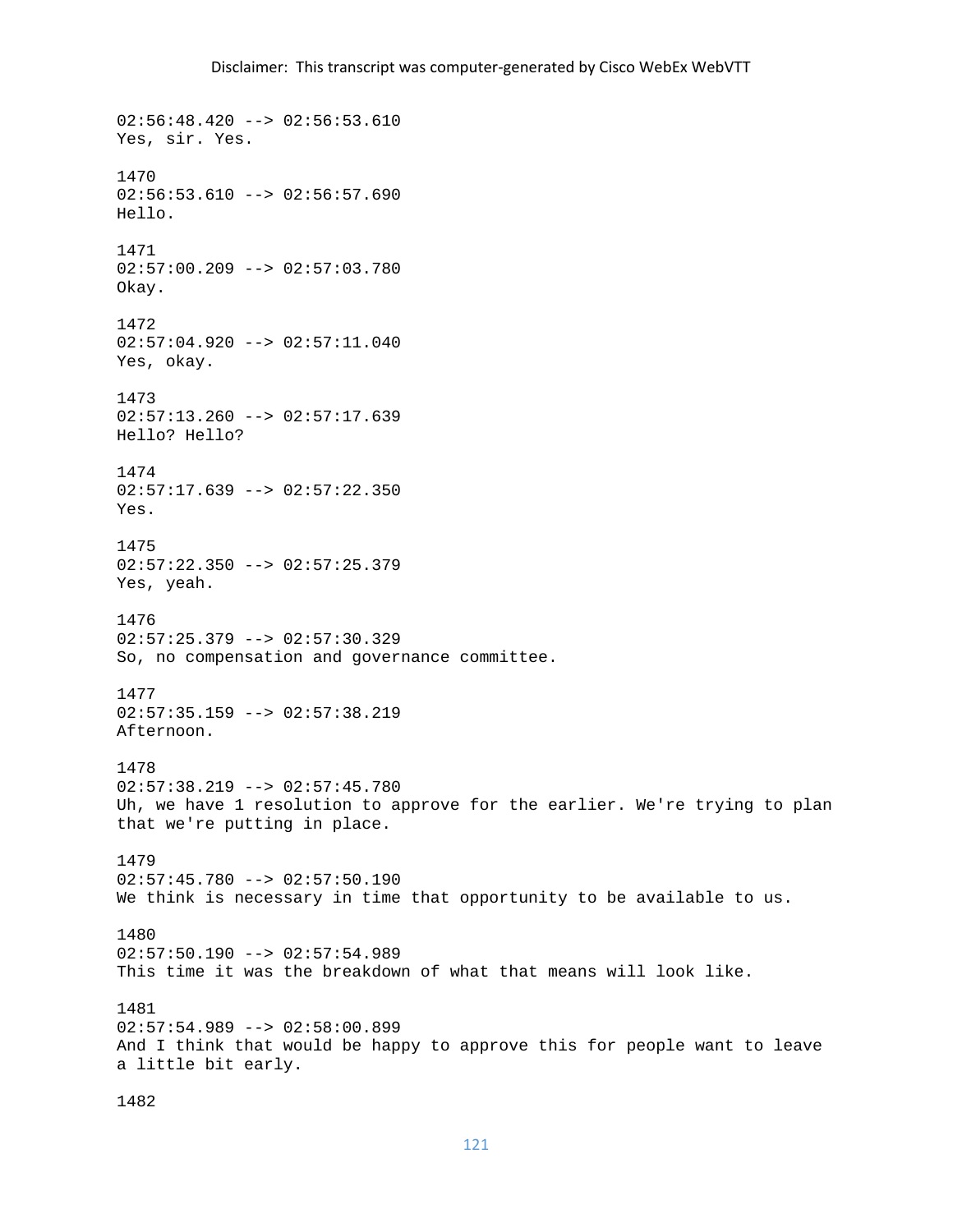$02:58:00.899$  -->  $02:58:03.989$ That's the only 2. why don't we have sure. 1483 02:58:07.284 --> 02:58:21.504 Thanks, sir. Sorry the personal compensation and governance committee has submitted for, for consideration the resolution to approve the issue. Early retirement plan. Are you ready for the question? 1484 02:58:21.750 --> 02:58:29.100 Ready, although the favor say, I. 1485 02:58:29.100 --> 02:58:32.370 Road. 1486  $02:58:32.370$  -->  $02:58:36.030$ List instead. 1487 02:58:36.030 --> 02:58:40.829 Not brown. This couldn't then yes. 1488  $02:58:40.829$  -->  $02:58:44.639$ There's a Cory. 1489 02:58:44.639 --> 02:58:51.329 Not the Darden Mr Fleming. 1490 02:58:51.329 --> 02:58:54.600 Yep. 1491  $02:58:56.010$  -->  $02:58:59.790$ Is Gordon? Yes. 1492 02:58:59.790 --> 02:59:04.139 Mr see. 1493  $02:59:04.139$  -->  $02:59:08.159$ Mr. hill. 1494  $02:59:08.159$  -->  $02:59:12.450$ Yes, yeah. 1495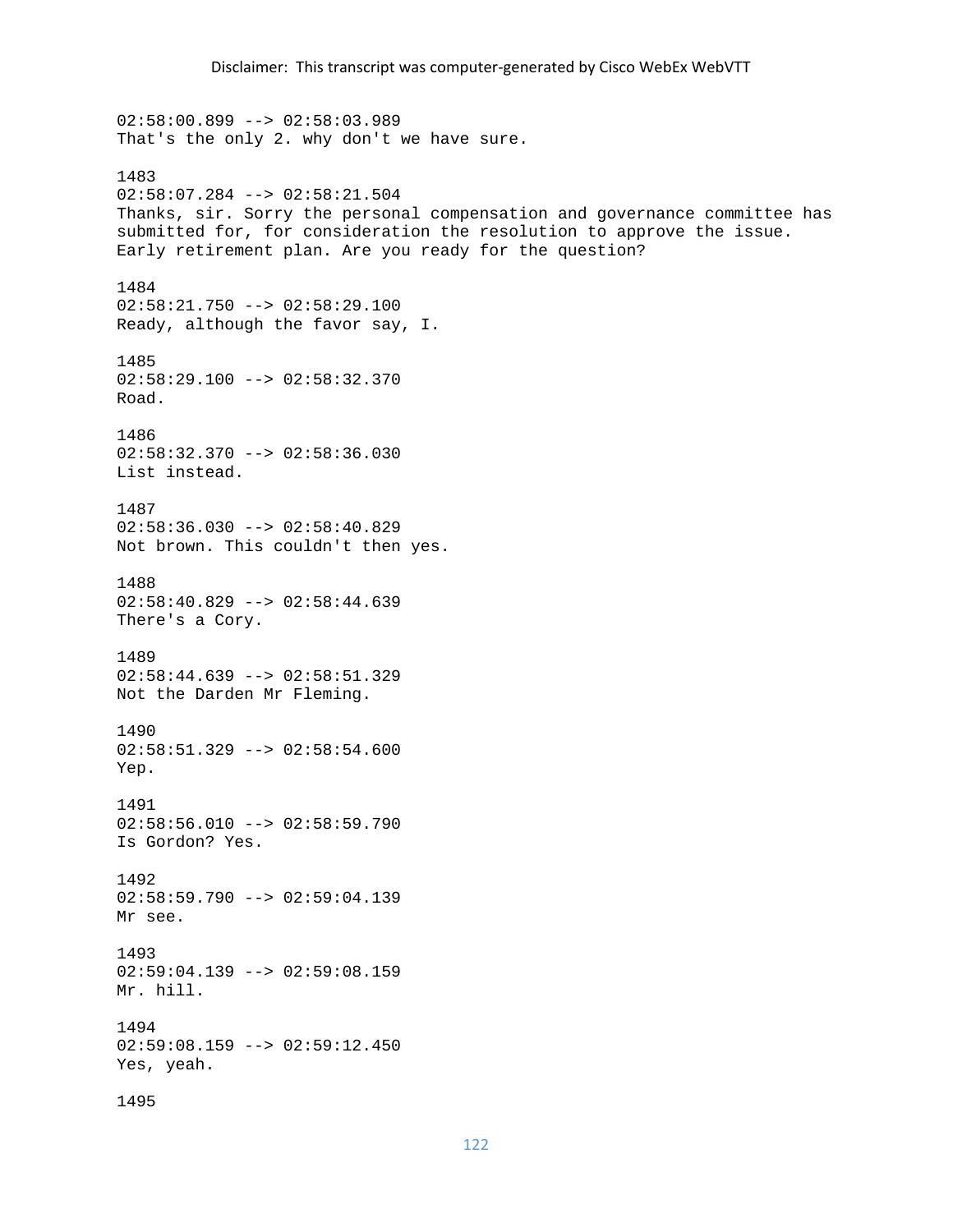02:59:12.450 --> 02:59:16.139 Mr. Reticulum yes. 1496 02:59:16.139 --> 02:59:22.920 This okay. 1497 02:59:22.920 --> 02:59:27.180 Mr. turnage? 1498 02:59:28.229 --> 02:59:31.229 Mr, yes. 1499 02:59:31.885 --> 02:59:32.665 Thank you 1500  $02:59:32.665$  -->  $02:59:54.594$ silence. 1501 02:59:54.600 --> 02:59:59.309 Yes, sir. 1502 02:59:59.309 --> 03:00:03.780 You told me to go into a session. 1503 03:00:03.780 --> 03:00:09.090 To talk about the savings. Okay. 1504 03:00:09.090 --> 03:00:12.389 Madam Secretary, can you read us and to close. 1505 03:00:14.340 --> 03:00:18.959 Yes. 1506 03:00:18.959 --> 03:00:27.629 I moved that the board convene a closed meeting pursuant to 2.2 dash 3, 7, 1, 1 a. 1507 03:00:27.629 --> 03:00:34.319 1 of the code of Virginia to discuss personnel matters specifically discussion.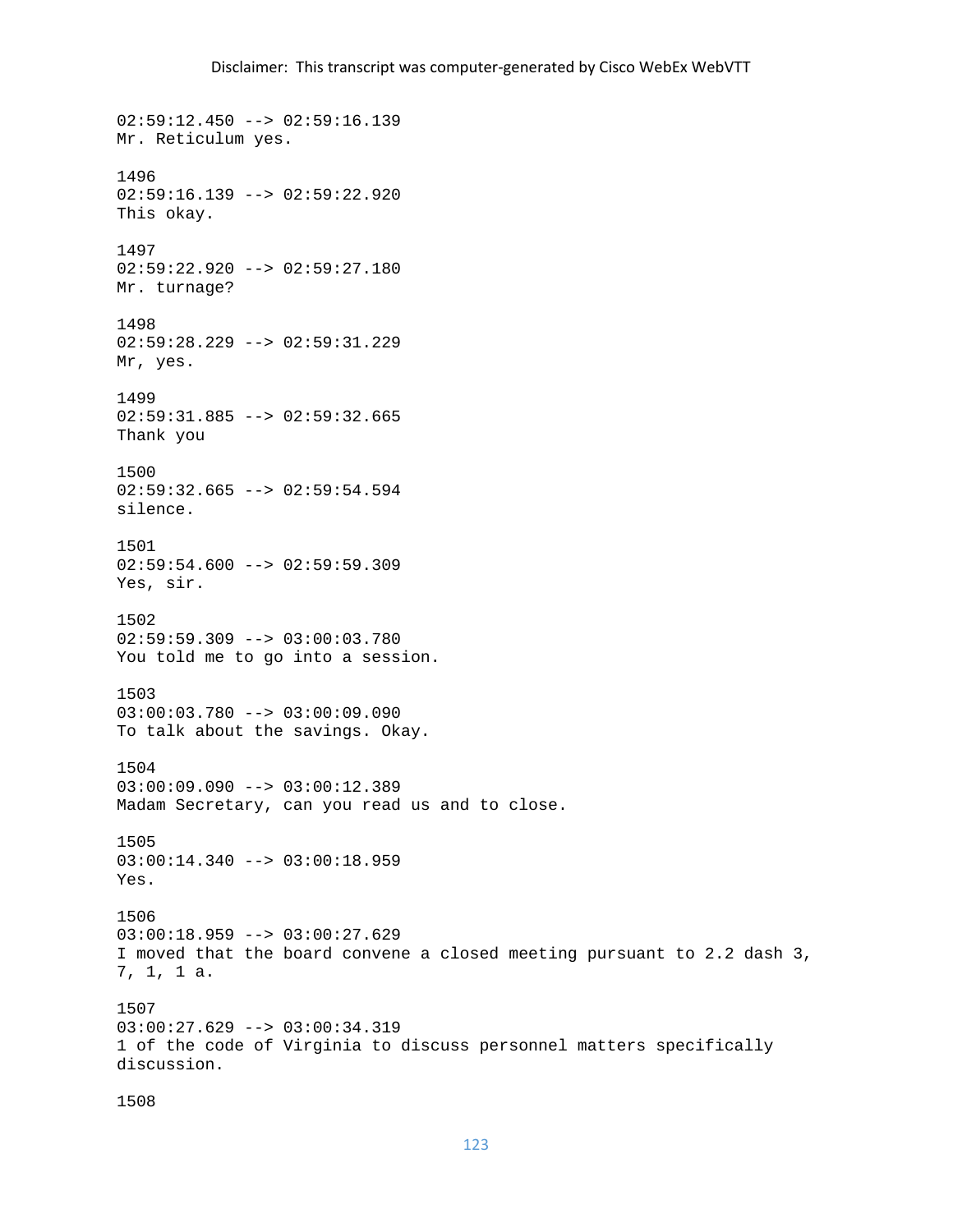$03:00:34.319$  -->  $03:00:39.690$ Specifically discussion of the President's performance evaluation 2020. 1509 03:00:39.690 --> 03:00:42.870 2021 additionally. 1510 03:00:42.870 --> 03:00:57.684 I moved that Dr cola him, Abdul, the president attend the close meeting because 1, his presence in the closed meeting is deemed necessary and, or his presence will aid the board and its consideration of this matter. 1511 03:01:00.989 --> 03:01:04.260 So, we. 1512 03:01:05.670 --> 03:01:09.389 We've been ready in, thank you. 1513 03:01:10.709 --> 03:01:15.600 Silence. 1514 03:01:15.600 --> 03:01:19.799 Silence. 1515 03:01:19.799 --> 03:01:27.750 There's no week to start on Wednesday. 1516 03:01:29.579 --> 03:01:33.389 Okay. 1517 03:01:40.079 --> 03:01:47.069 So, we'll take them at this point. We are, I want to. 1518 03:01:47.069 --> 03:01:50.459 Take a motion to move into closed session. 1519 03:01:50.459 --> 03:01:57.120 So, a 2nd, all those in favor, say, aye opposed. 1520 03:01:57.120 --> 03:02:02.729 Hello. 1521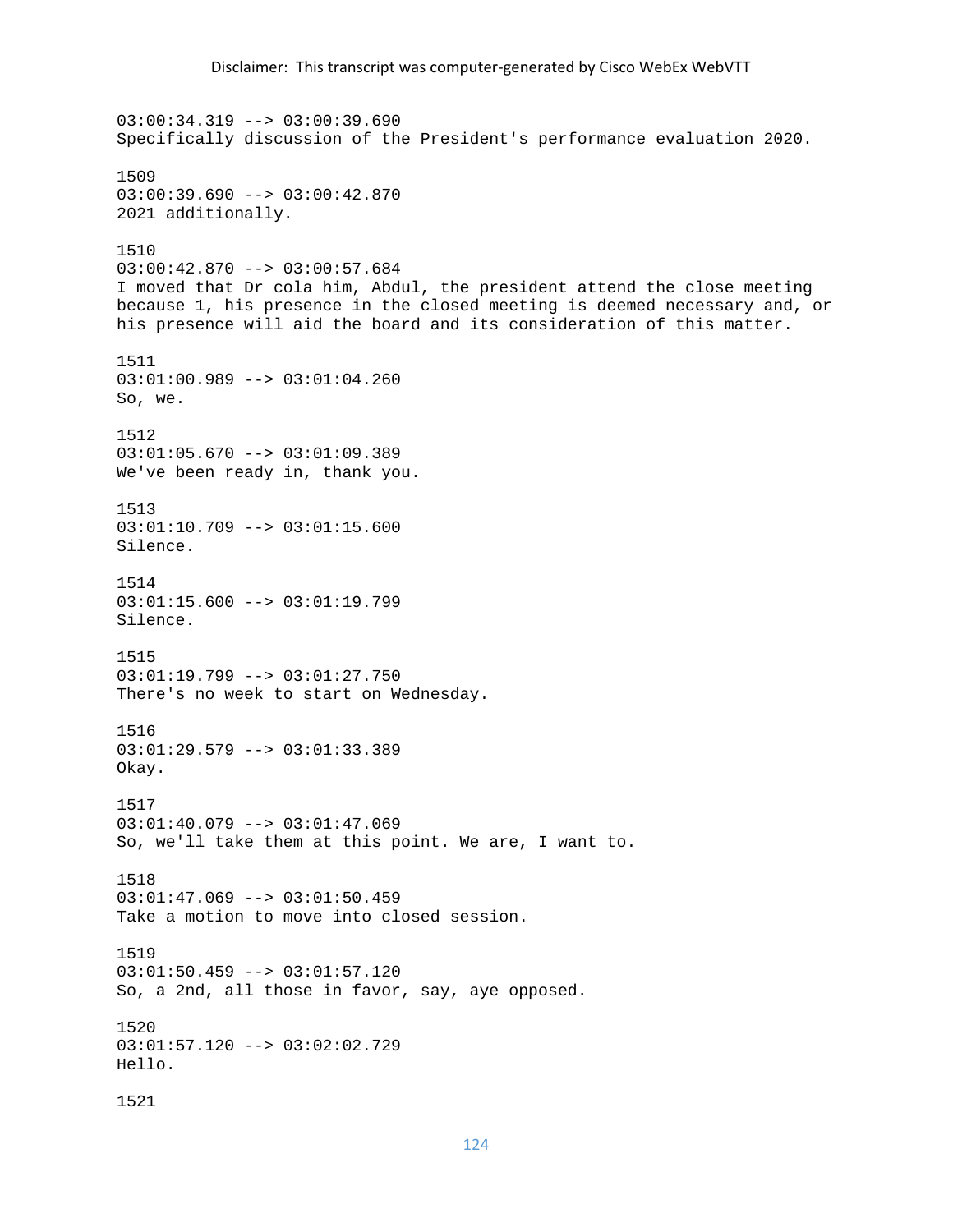03:02:09.870 --> 03:02:13.680 Mr. Wednesday. 1522 03:02:13.680 --> 03:02:17.819 Not the ground yeah. 1523 03:02:17.819 --> 03:02:21.270 It's written then yes. Miscarry. 1524 03:02:21.270 --> 03:02:25.500 Yeah, and. 1525 03:02:25.500 --> 03:02:29.309 Mr. Fleming? 1526 03:02:29.309 --> 03:02:32.850 Yeah, there's Gordon. 1527 03:02:32.850 --> 03:02:36.239 Yes. 1528 03:02:36.239 --> 03:02:39.899 Yes, this is the hill. 1529 03:02:39.899 --> 03:02:44.340 Yes, it's the yeah. 1530 03:02:44.340 --> 03:02:48.809 Mr. Richardson? Yes. 1531 03:02:49.950 --> 03:02:53.010 Yes. 1532 03:02:53.010 --> 03:02:56.459 Mr. 1533 03:02:56.459 --> 03:03:01.139 Yes, thank you. 1534 03:03:06.840 --> 03:03:12.239 Silence.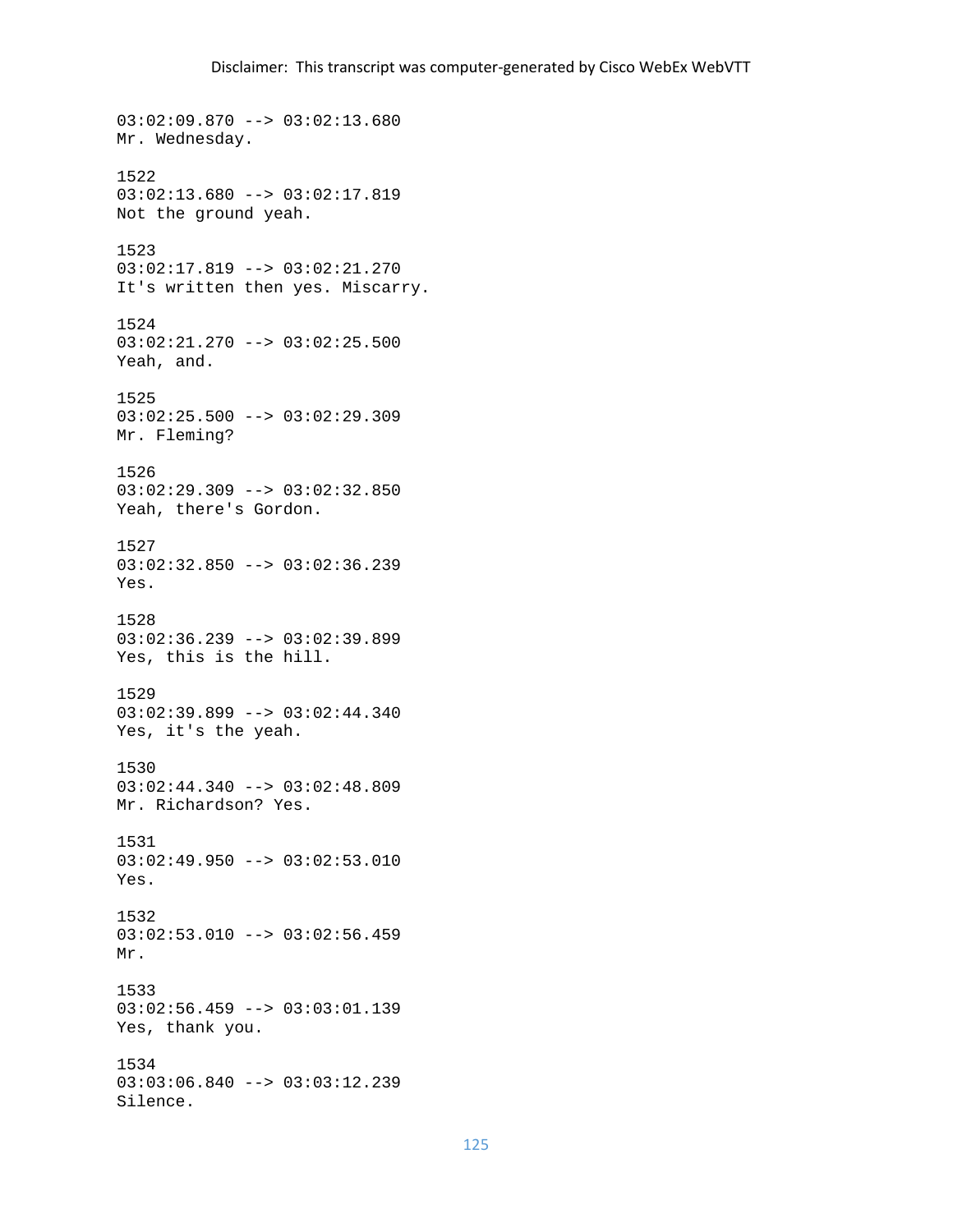1535 03:03:13.409 --> 03:03:18.450 Silence. 1536 03:03:34.559 --> 03:03:38.430 Check volume on it. That's fine. 1537 03:03:38.430 --> 03:03:41.549 Technically. 1538 03:03:41.549 --> 03:03:46.799 Oh. 1539 03:03:48.389 --> 03:03:57.360 For those of you who are new to this process to make a statement prior to this certification vote. 1540  $03:03:57.360$  -->  $03:04:10.139$ With no statement being made all those who certified to the best of your knowledge that the board discussed, or considered only those public business matters. 1541 03:04:10.139 --> 03:04:17.129 Lawfully exempted from open meeting requirements under the Virginia freedom of information at. 1542 03:04:17.129 --> 03:04:22.680 And only such public business matters as were identified in the motions. 1543 03:04:22.680 --> 03:04:27.420 By which the call's meeting was convened, say, I. 1544 03:04:27.420 --> 03:04:30.569 Bye bye. Bye. 1545 03:04:30.569 --> 03:04:34.110 All those who do not so certify say no. 1546 03:04:37.110 --> 03:04:42.059 At this at this time. 1547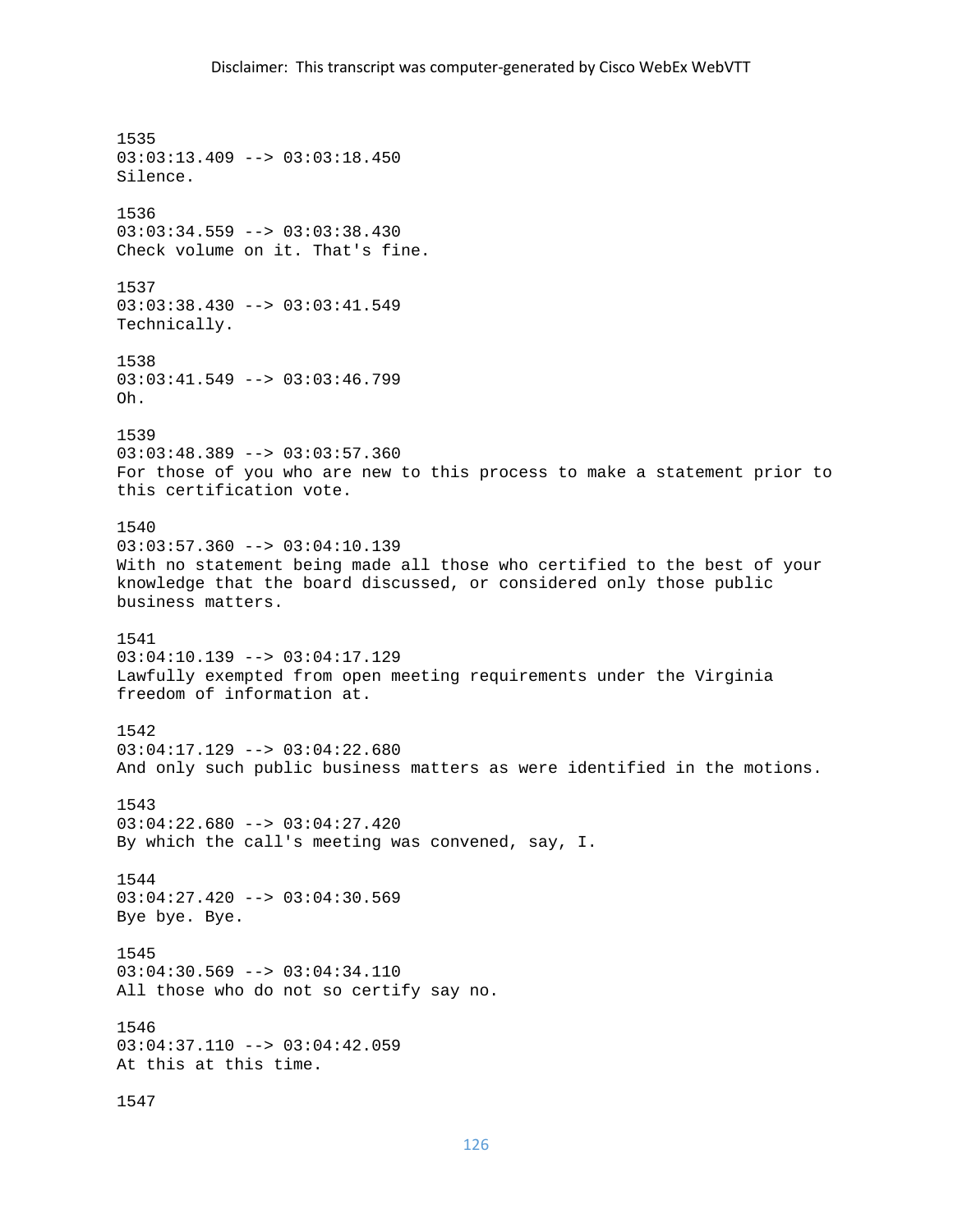03:04:42.059 --> 03:04:46.500 I have to do a roll call. 1548 03:04:49.709 --> 03:04:54.809 Right. 1549 03:04:54.809 --> 03:04:57.899 Yeah. 1550 03:04:57.899 --> 03:05:02.909 Brian. 1551 03:05:02.909 --> 03:05:08.250 Yeah, was crittendon yes, this Cory. 1552 03:05:08.250 --> 03:05:15.030 Yeah, yeah. 1553 03:05:15.030 --> 03:05:18.540 Yeah. 1554 03:05:18.540 --> 03:05:21.930 Fleming yeah. 1555 03:05:23.010 --> 03:05:27.959 Please go ahead. Yes. 1556 03:05:27.959 --> 03:05:31.139 This the hill yes. 1557 03:05:31.139 --> 03:05:34.260 Yeah. 1558 03:05:34.260 --> 03:05:38.819 Mister Richardson? Yes. Mr. 1559 03:05:38.819 --> 03:05:45.120 Yes, this turnage yeah. 1560 03:05:45.120 --> 03:05:52.469 Yeah, thank you.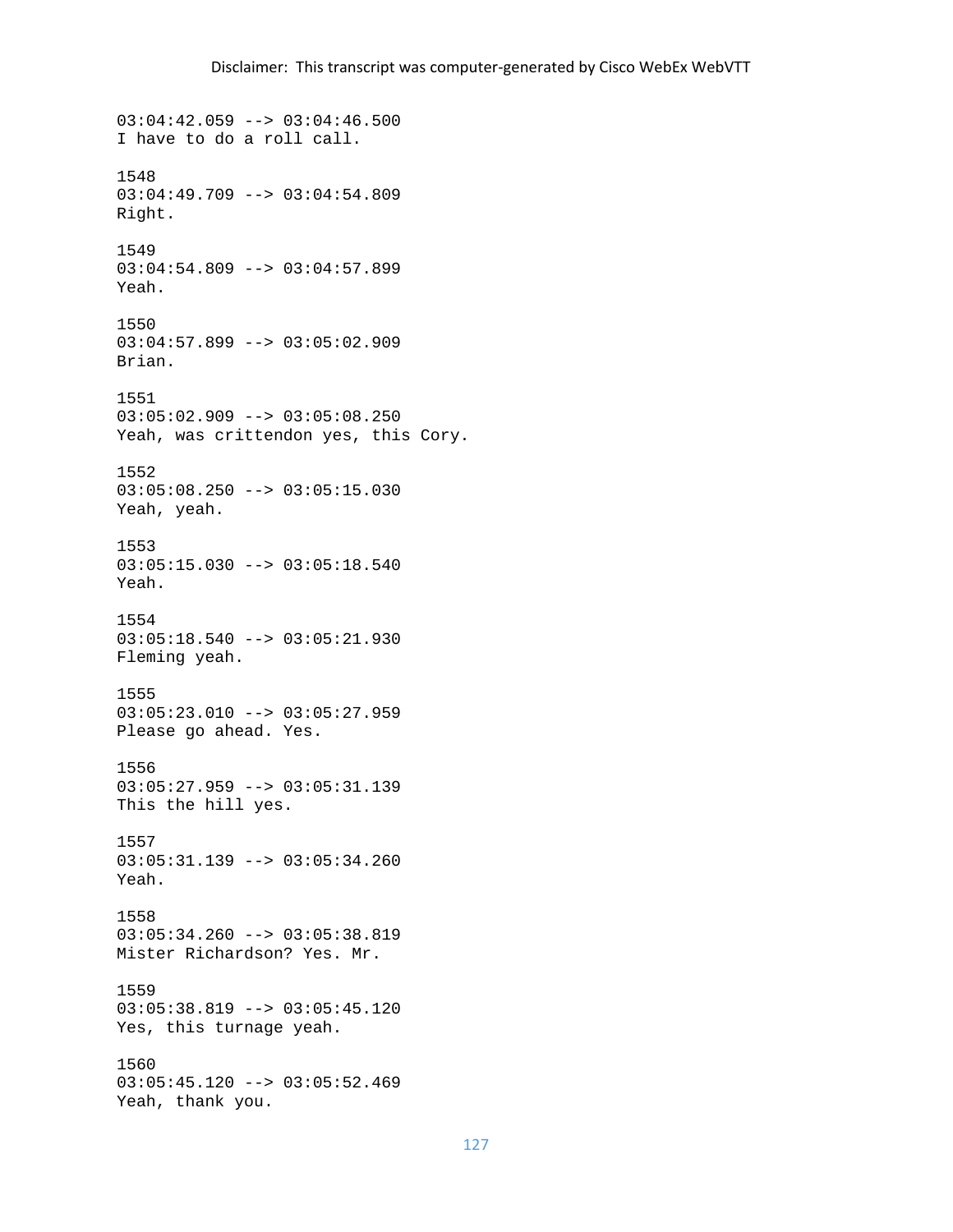1561 03:05:52.469 --> 03:05:56.399 Thank you thank you. 1562 03:05:56.399 --> 03:06:00.270 That's great. That's it. 1563 03:06:00.270 --> 03:06:03.479 We. 1564 03:06:03.479 --> 03:06:06.600 I think we have a. 1565 03:06:07.704 --> 03:06:21.504 Are there any updates from legal counsel laughter? Welcome. Thank you. Very much. 1566 03:06:22.315 --> 03:06:29.364 Are there any are there any? I have 1 and I know we're ready to go and. 1567  $03:06:29.670$  -->  $03:06:37.075$ I think everybody kind of gave you a kudos, but when you said this, the last the last year we had a meet in June. That's what I was thinking. We had another meeting. 1568 03:06:37.284 --> 03:06:48.834 So, I guess that was a call meeting that we had, but I just don't want you to leave and this is official last meeting and we have not officially again. Thanks to all of your services. Rector. 1569 03:06:48.834 --> 03:06:57.924 I haven't been thoroughly impressed you as a director when I came in so you all as no, but add notes here I have known another situation. 1570  $03:06:57.954$  -->  $03:07:06.385$ So, as this 1, once again, want to thank you for your time, and you services university I think you've done an outstanding job and I hope I can do path. 1571 03:07:06.479 --> 03:07:15.989 The job following along and I also. 1572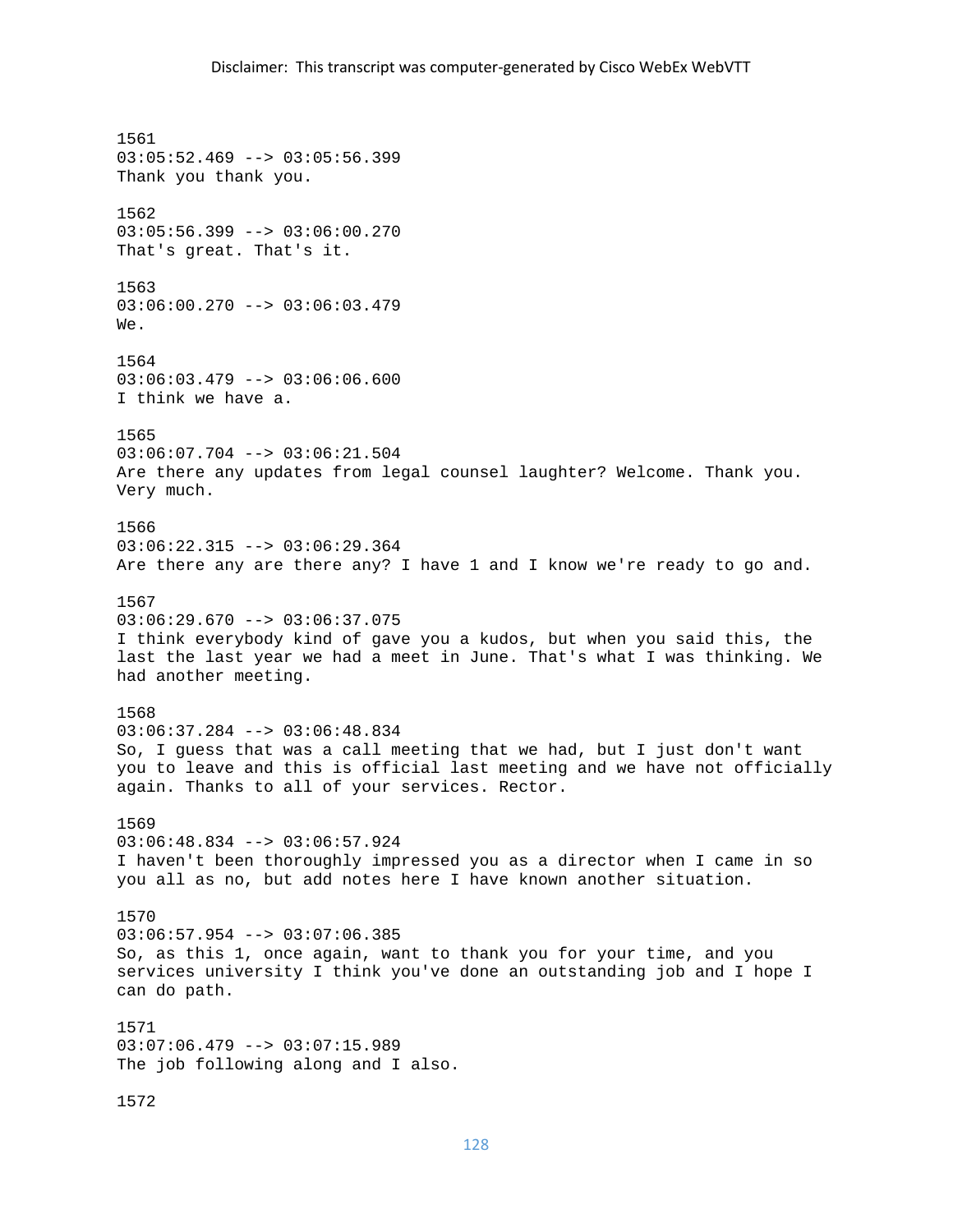03:07:15.989 --> 03:07:25.229 Can you hear me I would like to make a statement because this will be my last meeting. 1573 03:07:25.229 --> 03:07:35.280 As the secretary, and I can't remember whether it's 5 or 6 years, but I have thoroughly enjoyed, um. 1574 03:07:35.280 --> 03:07:43.049 Serving in this capacity, and I look forward to assisting the secretary elect. 1575  $03:07:43.049$  -->  $03:07:56.850$ I will share all of the documents. I will share all of the information and I'll do whatever I can to make a smooth transition for your next secretary. So thank you for the opportunity to serve. 1576  $03:07:56.850$  -->  $03:08:09.510$ Thank you Mr. President I wanted to 1st then I remember when she started and how she was to be. 1577  $03:08:09.510$  -->  $03:08:20.969$ Uh, secretary and I was just thinking to myself some of the okay Thank you. Very much for everything was good. And this winter. 1578 03:08:20.969 --> 03:08:28.500 As I said, actually, Mr black thing, the relationship between the director of the president isn't is an intimate point. 1579 03:08:28.500 --> 03:08:32.399 And I just wanted to really thank you. 1580 03:08:32.399 --> 03:08:35.760 For your love of Virginia State University. 1581  $03:08:35.760$  -->  $03:08:46.194$ Has to keep it at the forefront of what you do here and what we do. Thank you so much for everything along. At this time. 1582 03:08:46.194 --> 03:08:51.204 I have 1 final duty and that is to all of our public comments. 1583 03:08:51.569 --> 03:08:55.530